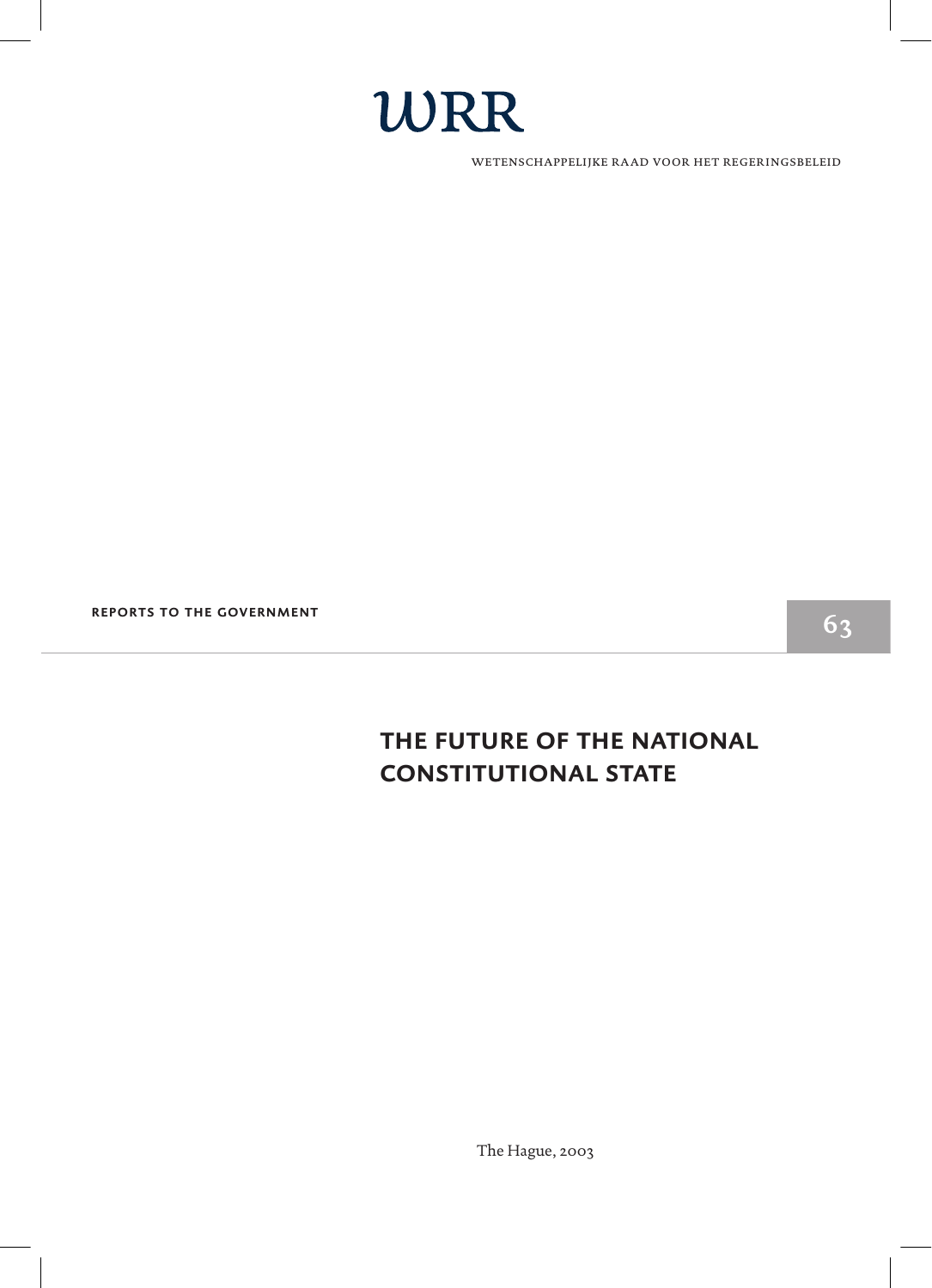**the future of the national constitutional state**

2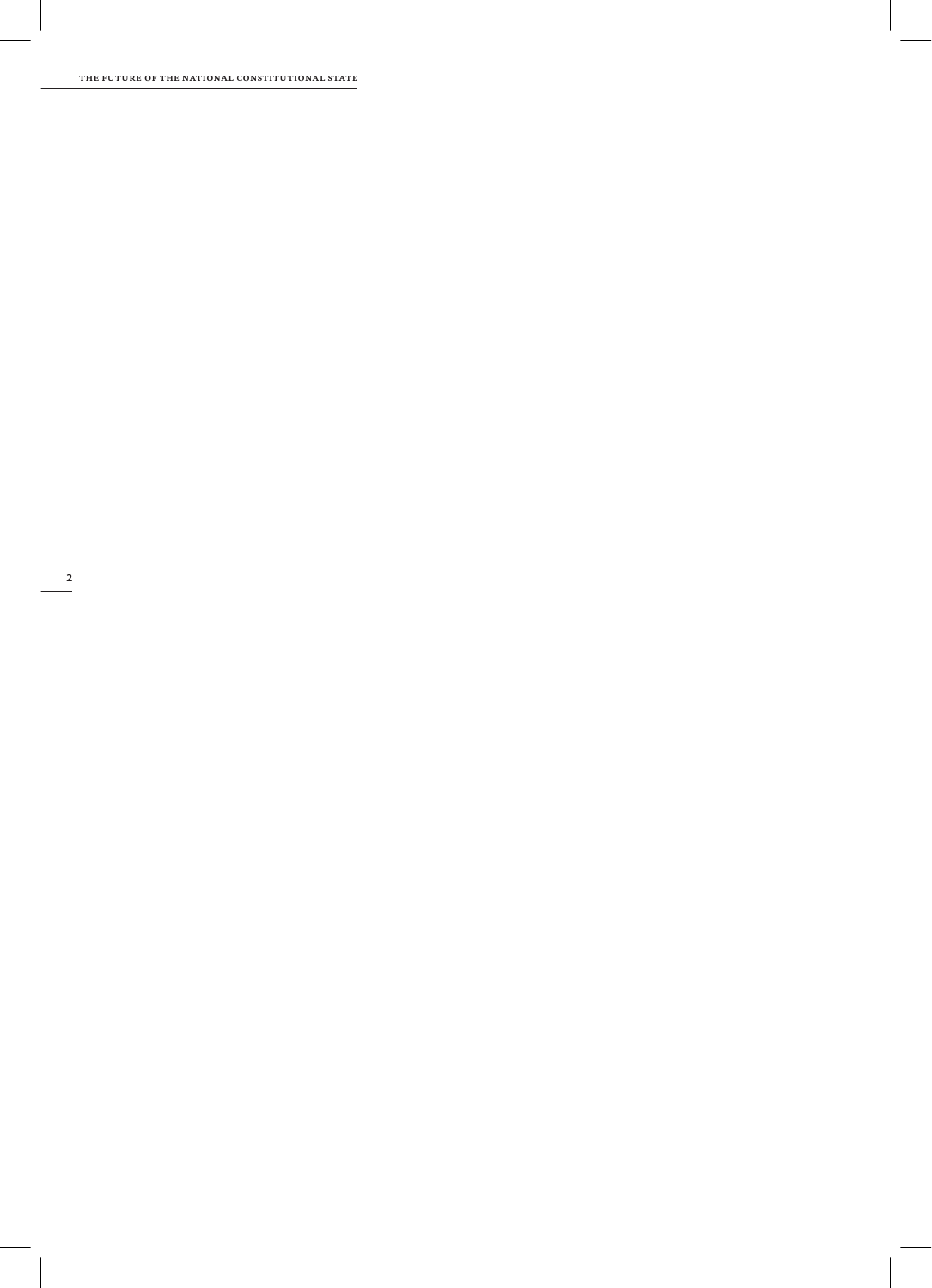$\frac{3}{2}$ 

# table of contents

| Summary        |                                                                                                                     | 5  |
|----------------|---------------------------------------------------------------------------------------------------------------------|----|
| Preface        |                                                                                                                     | 11 |
| 1              | Introduction and definition of the problem                                                                          | 13 |
| 1.1            | Introduction                                                                                                        | 13 |
| 1.2            | The Rechtsstaat as a layered concept                                                                                | 14 |
| 1.3            | Motivation for this study of the Rechtsstaat                                                                        | 17 |
| 1.4            | Arrangement of and problems addressed by the report                                                                 | 19 |
| $\overline{2}$ | Towards the core of the Rechtsstaat                                                                                 | 21 |
| 2.1            | Introduction                                                                                                        | 21 |
| 2.2            | Family relations                                                                                                    | 21 |
| 2.3            | The Dutch Rechtsstaat: developments and attitudes                                                                   | 24 |
| 2.4            | Conclusion                                                                                                          | 32 |
| 3              | Internationalisation, individualisation and civil society                                                           | 34 |
| 3.1            | Internationalisation                                                                                                | 34 |
| 3.2            | Individualisation and citizenship                                                                                   | 41 |
| 3.3            | Civil society                                                                                                       | 46 |
| 4              | Public administration, public prosecution service, administration                                                   |    |
|                | of justice and legislation                                                                                          | 53 |
| 4.1            | Public administration                                                                                               | 53 |
| 4.2            | The judiciary                                                                                                       | 61 |
| 4.3            | The effective administration of justice                                                                             | 69 |
| 4.4            | Re-evaluation of the legislation                                                                                    | 75 |
| 5              | The future of the national rechtsstaat: final observations,                                                         |    |
|                | conclusions and recommendations                                                                                     | 81 |
| 5.1            | Introduction                                                                                                        | 81 |
| 5.2            | The first balance: effective administration of justice                                                              | 86 |
| 5.3            | The second balance: performance, learning and more effective regulation                                             | 87 |
| 5.4            | The third balance: redefinition of responsibility in the relationship between<br>citizens and public administration |    |
|                | The fourth balance: the national Rechtsstaat, internationalisation and                                              | 91 |
| 5.5            | the rule of law                                                                                                     | 93 |
| 5.6            | The fifth balance: shifts in the trias politica                                                                     | 97 |
| 5.7            | The future of the Rechtsstaat                                                                                       | 97 |
|                |                                                                                                                     |    |

## **References** 101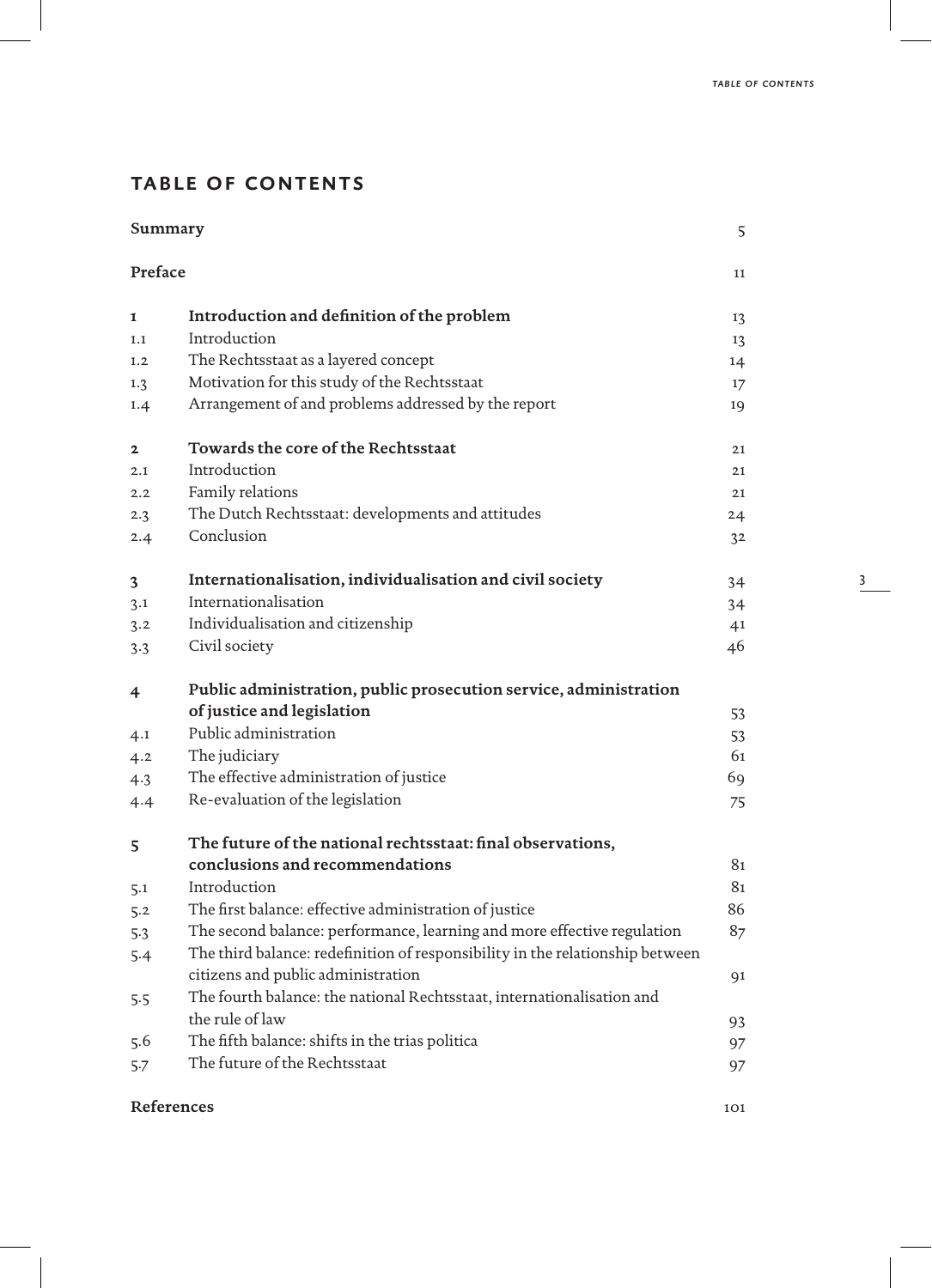**the future of the national constitutional state**

 $\frac{4}{1}$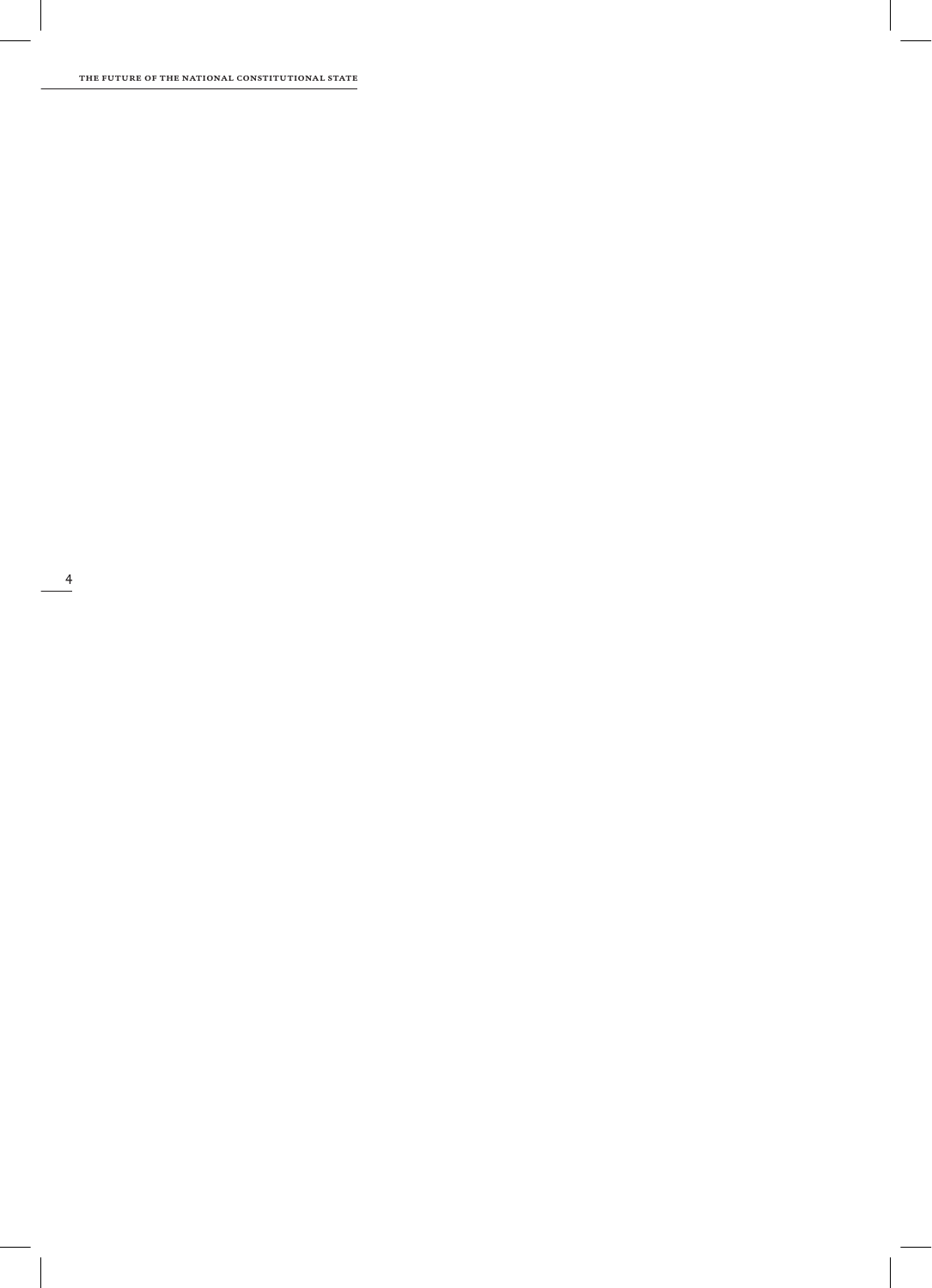5

# **SUMMARY**

In a constitutional state the actions of government are subject to the rules of the law. This sets limits on the ability of government to act arbitrarily. This normative ideal of the constitutional state or '*Rechtsstaat'* is not in dispute. It contributes to the legitimacy of government action and provides the grounds on which the state can lay claim to compliance by its citizens with the rules of the law. Democratic legitimation strengthens those claims.

The importance of the *Rechtsstaat* increases in a society in which the population is becoming increasingly heterogeneous in nature and in which people's convictions and lifestyles diverge strongly. The values of the *Rechtsstaat* and the resultant norms and codes of conduct provide the minimal 'glue' between the various groups. Those in authority are not permitted to introduce or implement discriminatory laws. Citizens are able to invoke certain rights, irrespective of their origin, religious convictions, lifestyle or sexual orientation. Universal legal principles, such as the independent and impartial administration of justice and the guaranteed respect of human rights, are translated in a constitutional state into concrete regulations and rights that can be upheld even if resisted by those in authority.

Although the ideal of the *Rechtsstaat* goes uncontested, it is variously interpreted in practice. Lawyers emphasise the protection from the state, while citizens often interpret matters more broadly and give primacy to protection by the state. The values and principles of the *Rechtsstaat*, as formulated in abstract terms, can moreover be translated in various ways into concrete regulations, depending on time, place and circumstances. These regulations need to be brought into line with changing circumstances in national and international society. This may be done without any need for modification of the fundamental concept of the *Rechtsstaat* itself.

#### *The hemmed in constitutional state*

Recent developments taking the form of two long-term processes - internationalisation and individualisation - have left the constitutional state squeezed between two contending forces. Especially since the Second World War, a significant international legal order has arisen on the basis of international treaties. At European level, supranational law and domestic law have become increasingly interwoven. This has resulted in increased international legal protection and the greater subjection of the national legislature to the rules of the European Union. Doubts are therefore sometimes expressed about the future position of the national (constitutional) state. Has the national character of the state, including its territoriality, become overtaken by events? How much autonomy does the national legislature still have?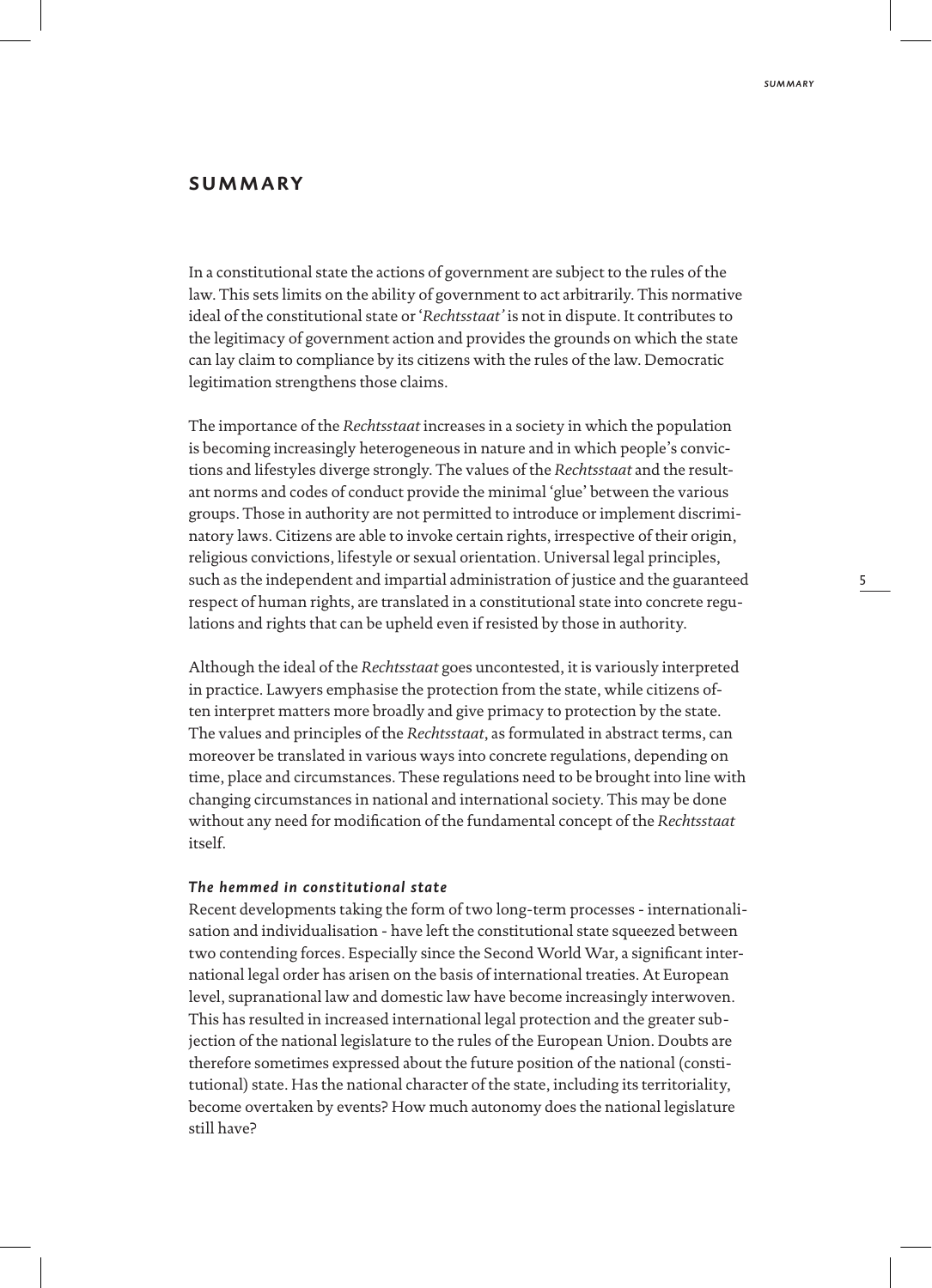Within society itself, the constitutional state is being subjected to new and independent challenges on the part of self-assured and assertive citizens. Partly in response to the growth of the welfare state, there has been an increase in the range and type of government responsibilities. Pressure on government has consequently increased. There is much that the government is expected to achieve. At the same time the *Rechtsstaat* places exacting demands on government action which, in principle, should always be rule-based. The government ends up in a crossfire between the demands of the *Rechtsstaat* and the numerous demands of assertive citizens. That pressure manifests itself in two - sometimes conflicting - ways: the system of rules becomes ever more complex and bureaucratic, while the large stream of applications, procedures, complaints and defences create capacity problems and enforcement problems. The government is required to perform vigorously and effectively, but at the same time remains bound by the many selfimposed regulations and constraints.

#### *The national 'Rechtsstaat' has a future*

The decline in state sovereignty and the increased assertiveness of independent citizens have consequences for the way in which the ideal of the *Rechtsstaat* needs to be organised now and in the future. The most important conclusion in this report is that despite the ongoing process of internationalisation such a future does exist, provided that a number of conditions for the effective functioning of the *Rechtsstaat* are fulfilled.

Supranational law is an important framework for the process of internationalisation. Without the co-operation of nation-states, however, the implementation and indeed enforcement of such law would be inconceivable. The national *Rechtsstaat* continues to provide an indispensable frame of reference for the formulation of international law. The greater the influence and exemplary function of the national *Rechtsstaat*, the greater the chance of the further development of an international legal order that satisfies the norms of democracy under the rule of law.

The process of internationalisation does inevitably have - sometimes radical - consequences for the functioning of the national constitutional state. One of those consequences is that the role of one of the classical powers of state in the trias politica - the judiciary - has become more important. Seen from the viewpoint of the *Rechtsstaat*, this is a fully acceptable consequence.

#### *Conditions for the effective functioning of the ' Rechtsstaat'*

The most important conditions for the effective functioning of the *Rechtsstaat* may be summarised as:

- proper law enforcement, especially in the criminal sphere;
- a government that is performing adequately;
- an effective judicial system;
- a lively civil society, affording a foundation of support;
- sufficient public confidence in the law.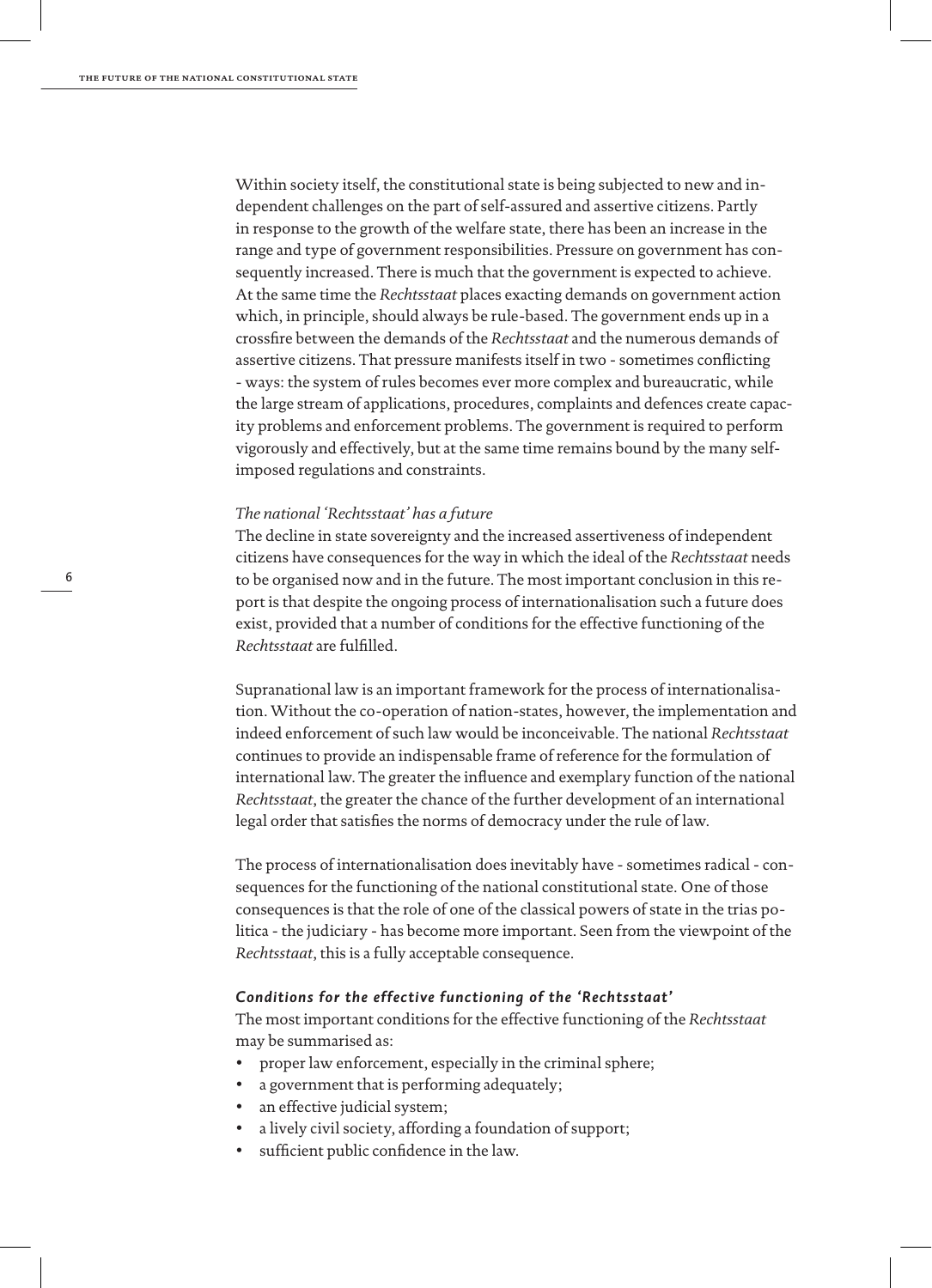7

Continual preservation and overhaul - in some cases by way of 'long-term maintenance' - are required in order to satisfy these conditions. This is what is now required. An important change being called for in this connection - apart from the ongoing and now widely recognised need for more effective law enforcement - is the introduction of new forms of regulation, which will involve working more frequently with open norms. The latter will in turn affect (in the sense of enlarging) the role of the courts.

An important precondition for the proper functioning of the Dutch constitutional state is an effective government that gets things done. There is however a tension between what the government is expected to achieve and the extent to which the government is subject to the limitations imposed by the *Rechtsstaat* (for example the legality principle and the equality principle). Although this tension is not in itself new, it is being thrown into sharper relief in the current circumstances. Just like other large organisations, the result-based government is nowadays assessed in terms of effectiveness, efficiency, flexibility, rapidness of response, customerfriendliness and lack of red tape. The classical pattern of hierarchical government direction with strict and detailed rules is less and less in accord with modern requirements and current administrative practice.

#### *New balances*

The tensions in the modern constitutional state noted above have led to efforts at resolution and reduction. In particular, the adjustments of the *Rechtsstaat* that are being sought are to do with finding a balance between opposing requirements, desiderata, values and interests. The recommendations made by the Council in this report in order to ensure that the *Rechtsstaat* will continue to function effectively do not therefore relate to abstract values and principles of the *Rechtsstaat* but to practical arrangements in terms of concrete statutory measures and policy decisions.

The developments in the *Rechtsstaat* come down to five areas in which a new balance must be struck when two or more values and interests come into conflict. In order to promote the effective functioning of the *Rechtsstaat* now and in the future the Council has made a number of coherent recommendations in these five areas.

#### *Recommendations*

- a) For more effective criminal law enforcement
- Reversal of the discretionary principle in criminal prosecution (i.e. invariable prosecution except where this is against the public interest) is desirable for a specific category of offences, namely serious violent offences.
- The working methods of the public prosecution service and the police in arriving at decisions concerning investigation and prosecution call for greater accountability and transparency.
- The effectiveness of the police system must be improved. The expansion of the capacity of the judiciary and public prosecution service is a logical consequence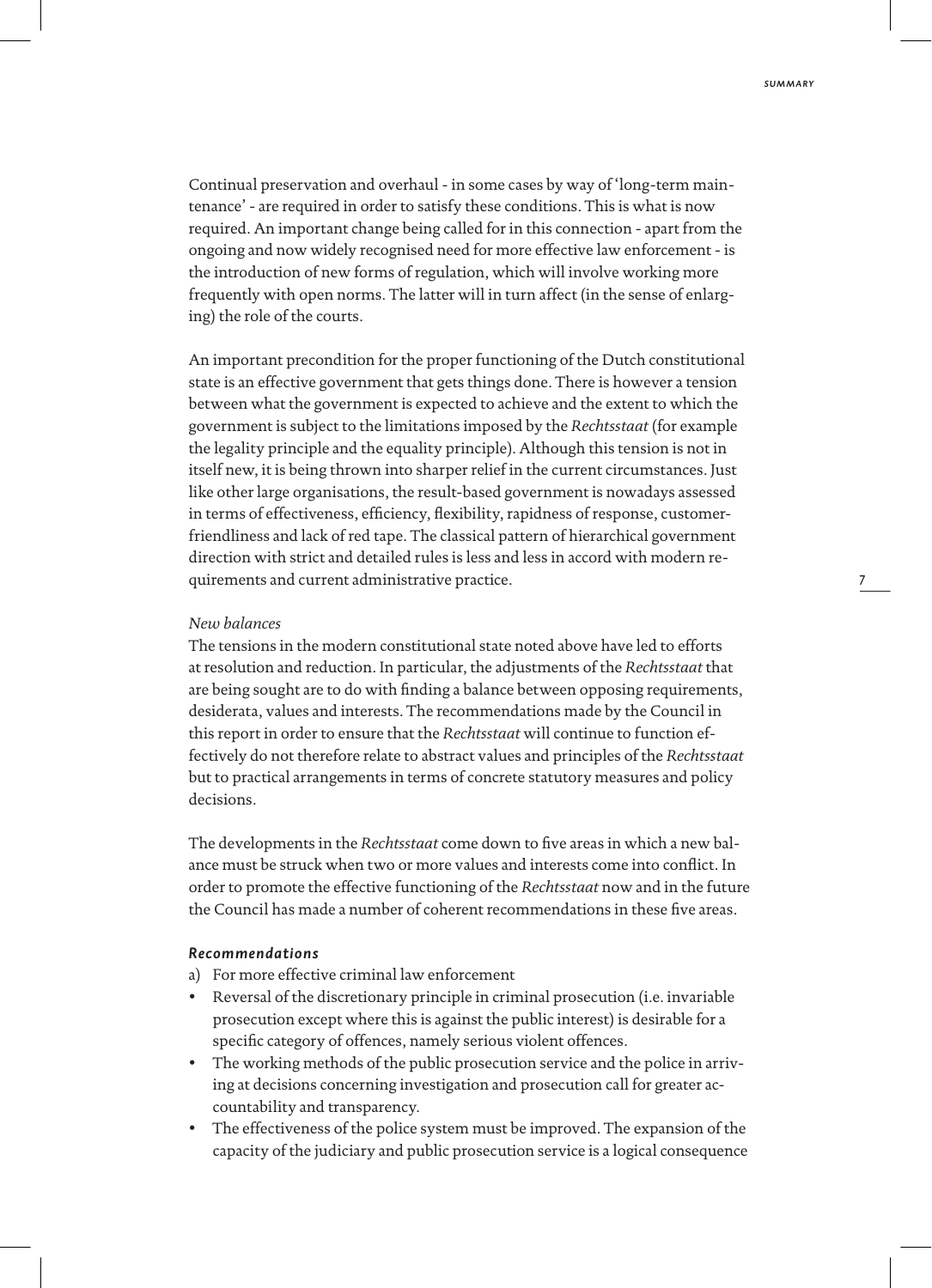8

of this, the latter so as to prevent congestion in the dispensation of justice.

- Minor offences could more frequently be dealt with by means of fines imposed at administrative level (including the public prosecution service), with the possibility of appeal to the courts.
- Stiffer penalties are not necessarily called for from the viewpoint of crime prevention; multiple offenders and young delinquents do however require extra attention and more intensive, preferably personal, guidance and support.
- The probation service needs to be involved to a greater extent in the guidance, support and return to society of the group of multiple offenders, who account in relative terms for the majority of the costs in the criminal law chain.
- b) For improved governmental effectiveness:
- Consciously selected, temporary forms of non-enforcement in public administration are acceptable. All other forms of toleration - arising from administrative incapacity or capacity problems - should no longer be accepted. Uncontrolled forms of toleration can give way to publicly disclosed administrative enforcement strategies.
- The system of public administration can experiment to a greater extent and more systematically with new forms of regulation, leaving greater freedom for the executive agencies while at the same time preserving the possibility of ultimate review by the independent courts.
- The government will need to encourage the greater use of self-regulation and self-enforcement, for example in the fields of the environment, food and health safety. The government would have a supervisory role.
- c) For a better balance between the responsibility of the government and citizens:
- The reform, in the sense of well considered limitation, of administrative rules needs to be coupled with the updating of legal guarantees, particularly in the broad field of public and public/private legal relations.
- With respect to private organisations performing public tasks ( e.g. in education, healthcare, welfare and culture) there is a need for the systems of legal protection, quality control, transparency and accountability to be reformed and updated.
- d) For the promotion of democracy under the rule of law in supranational and international contexts:
- Foreign policy and development cooperation need to be used in order to promote the principle of the *Rechtsstaat* in countries where that is currently lacking.
- The Dutch parliament will need to display greater involvement and take a more proactive stance in decision-making in the introduction of European legislation and regulations.
- A consistent Dutch input in international legal forums and in the implementation of international law in practice will need to be retained. The western conurbation of the Netherlands (*Randstad*) as the seat of international legal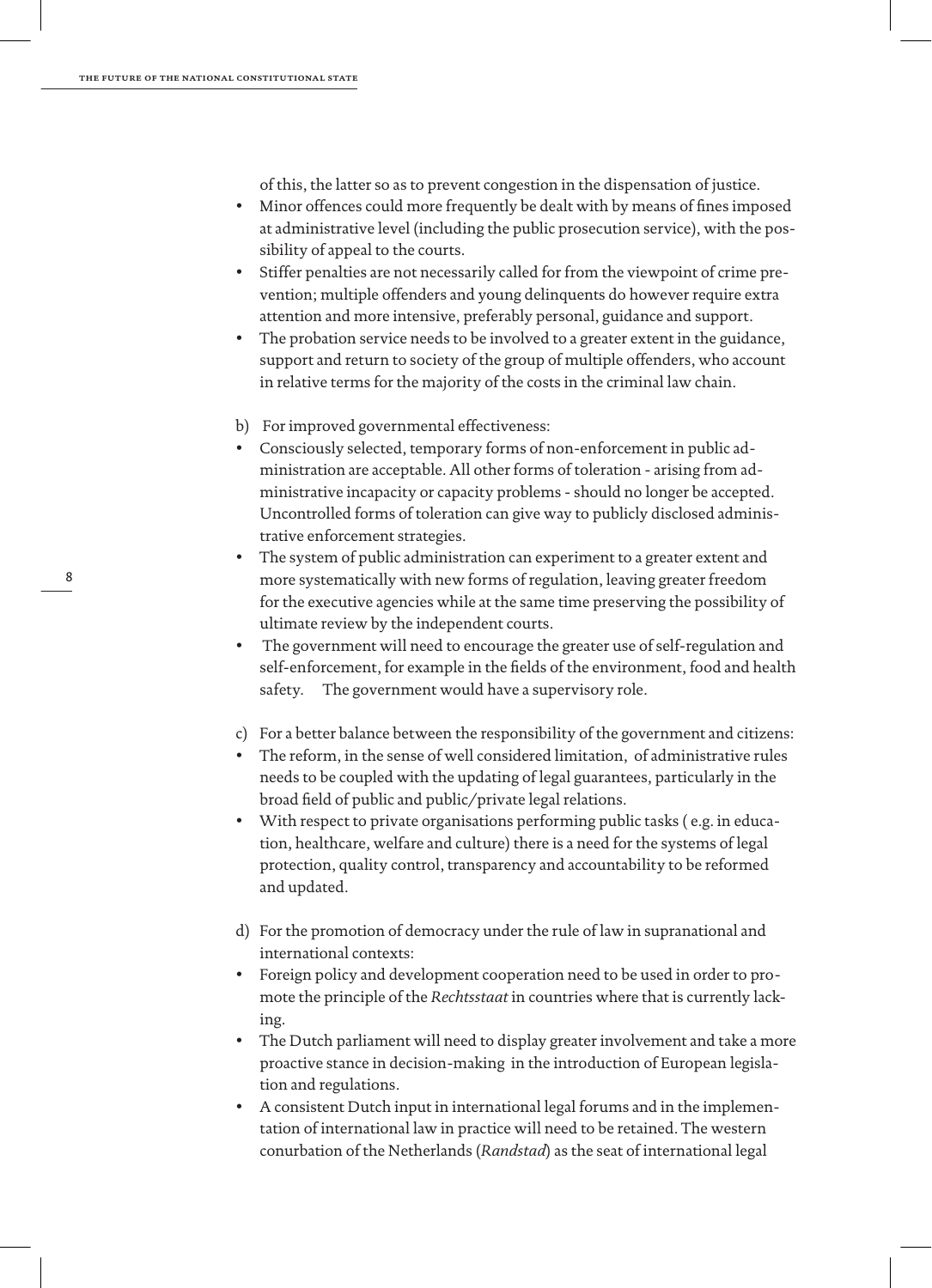organisations is highly important.

- Research should be encouraged into the consequences of internationalisation for domestic law, especially for the functioning of the Dutch legislature, courts and legal profession.
- e) For an improved relationship between the powers of state:
- With respect to the jurisprudential task of the courts, a clear division of tasks will be introduced between the superior and lower courts.
- Greater input to the courts can be provided by experts from society, such as *amicus curiae* and other legal arrangements.
- The professional accountability and transparency of the judiciary as a whole, represented in the Council for the Administration of Justice, are important for promoting and monitoring the quality of jurisprudence.

Some of these recommendations require no more than the improved use of the existing possibilities or their virtually cost-free extension. Most of the recommendations, however, also require the input of more resources. An effectively functioning *Rechtsstaat* is worth that, now and in the future.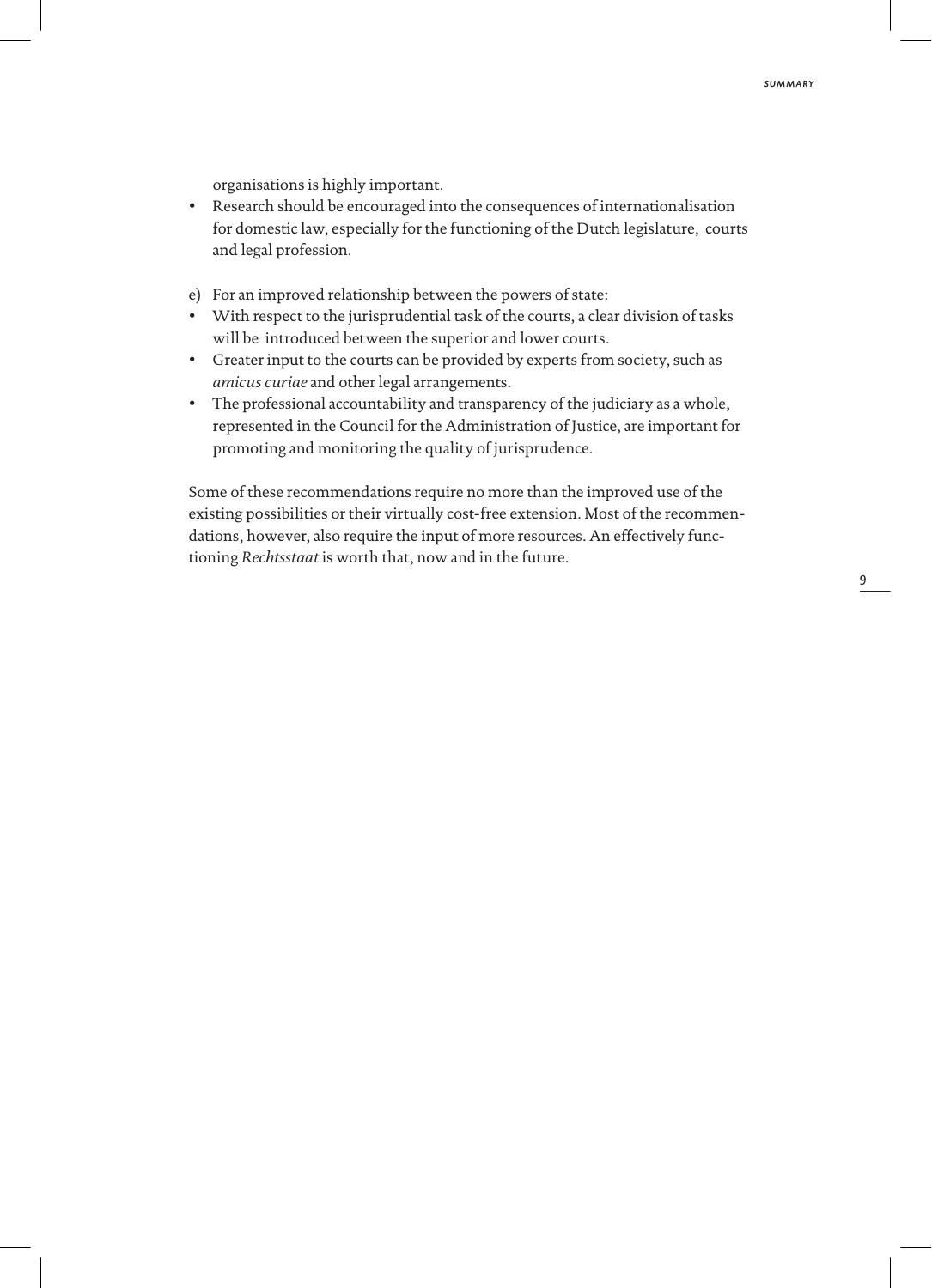**the future of the national constitutional state**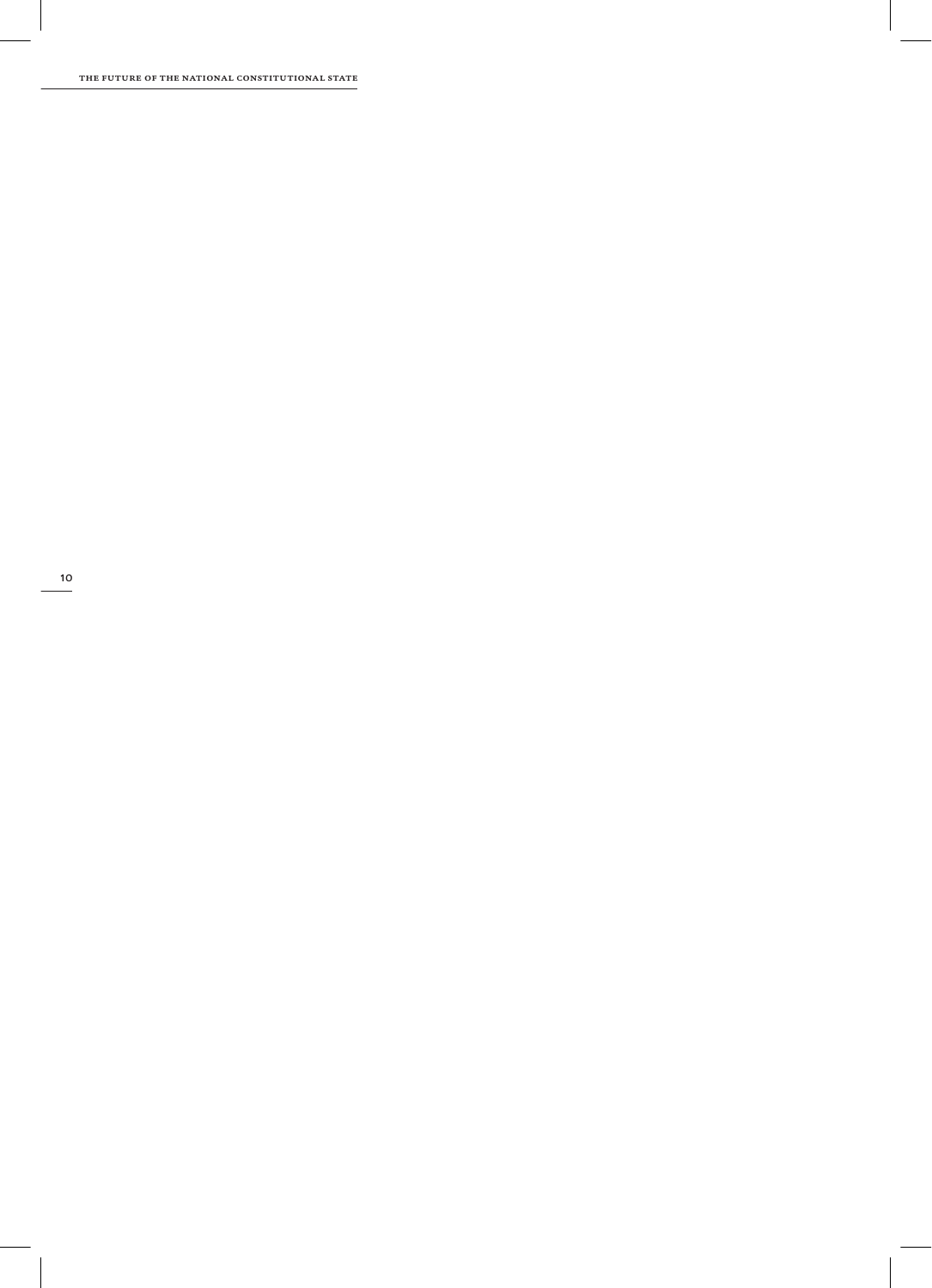### **PREFACE**

This report has been prepared by an internal project group of the WRR chaired by Dr. C.J.M. Schuyt, a member of the Council. In addition the following members of the Council and the staff formed part of the project group: Dr. P. den Hoed, Dr. J.C.I. de Pree (project secretary), D. Scheele, Prof. M. Scheltema, A.J. Strijers and I. Verhoeven.

The analyses in this report have been partly based on the results of various studies carried out for the Council. The following are being published more or less simultaneously with this report:

G.J.M. van den Brink (2002) *Mondiger of moeilijker? Een studie naar de politieke habitus van hedendaagse burgers (More articulate or more awkward? A study into*  the political habits of contemporary citizens), WRR Preliminary and Background Studies Series no. V115, The Hague: Sdu Uitgevers, and

W.J. Witteveen and B.M.J. van Klink (2002) *De sociale rechtsstaat voorbij (Beyond the social 'Rechtsstaat')*, wrr Preliminary and Background Studies Series, no. V116, The Hague: Sdu Uitgevers.

Use was made during the preparation of the report of suggestions and comments by Prof. M.A.P. Bovens, Prof. A.F.M. Brenninkmeijer, Prof. Y. Buruma, Prof. E.M.H. Hirsch Ballin, Dr. H.O. Kerkmeester, Dr. A. Klijn, Prof. M.A. Loth and Prof. H.G. Schermers. The Council is indebted to them for their contributions. The Council itself is of course only responsible for the contents of the report.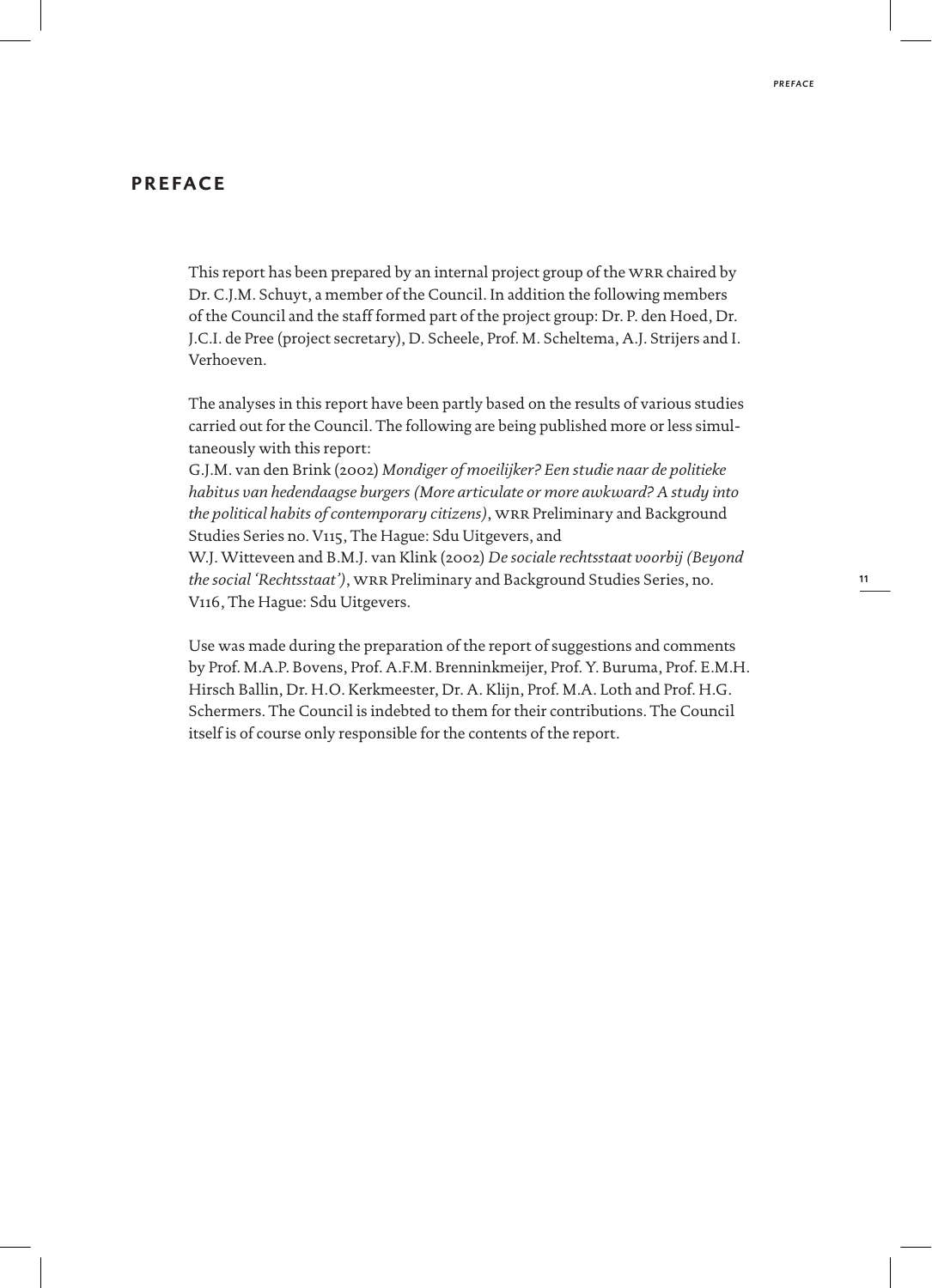**the future of the national constitutional state**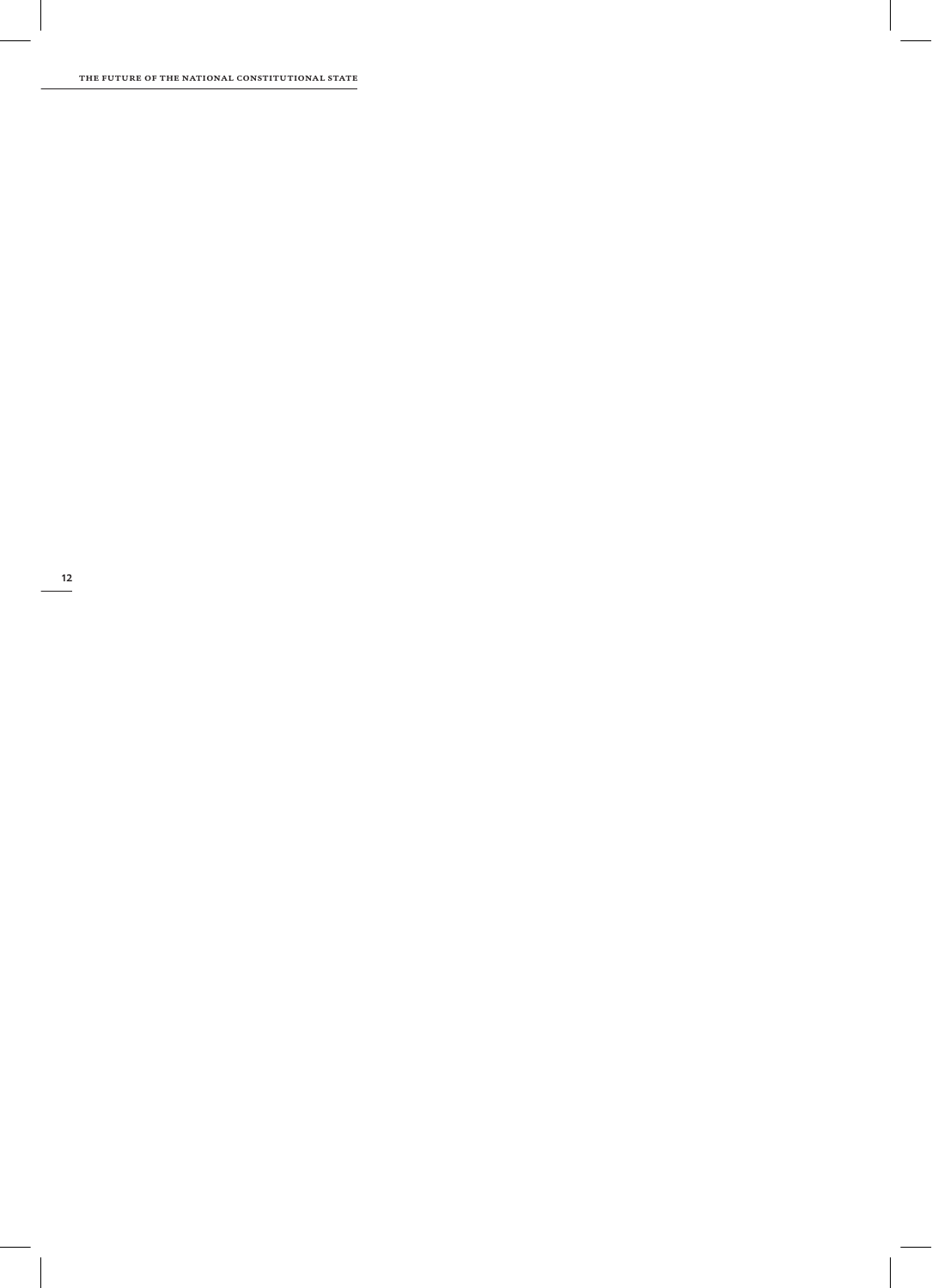# 1 introduction and definition of the problem

#### 1.1 introduction

The need for the state to be subjugated to the rules of the law lies at the heart of the constitutional state or *Rechtsstaat*. The subordination of action by government and public power-holders to the law serves to enhance the legitimacy of government action. This in turn enables the state to make a justified claim on the obedience of its citizens (Bos 2001: 6-13).

Four different characteristics are traditionally regarded in the Netherlands and elsewhere in continental Europe as vital for one to speak of a *Rechtsstaat*: the separation of the powers of state, the legality principle referred to above, judicial independence and fundamental rights guaranteeing a certain freedom from interference by the state.

The concept of the *Rechtsstaat* is not in dispute. It has become the touchstone for a civilised, modern state. That does not mean that the elaboration of the *Rechtsstaat* concept and its everyday realisation take place along uniform lines in the various nations of the world. Nor is it so that the inherent normative ideas are universally self-evident. Precisely as a normative ideal the *Rechtsstaat* arouses tensions, which consistently manifest themselves in historically changing circumstances and provide grounds for adapting or revising the form taken by the *Rechtsstaat* in practice.

The *Rechtsstaat* is a historical achievement that partly arose in response to the *ancien régime* in France and the absolute claims by the British colonial power on its overseas colony (the later United States of America). The *Rechtsstaat* was also ushered in by the theories of state of the Enlightenment philosophers (Locke, Voltaire, Rousseau and Hume, etc.). In continental Europe this led to the *Rechtsstaat* and in the Anglo-Saxon countries to the doctrine of the *rule of law*. Both are based on a linkage between the controls over the state and on government action and the duty of obedience on the part of citizens (Raz, 1979: 212).

Although the ideal of the *Rechtsstaat* is not in dispute, there is less unanimity when it comes to the 'concept' of the *Rechtsstaat*. Academic and political opinions diverge concerning the scope of the *Rechtsstaat*: what is regarded as forming part of the core of the *Rechtsstaat* and what falls outside that core? That there is a core of the *Rechtsstaat* is accepted by most authors, but there is little if any consensus as to what that core is. Furthermore, the definition of the core depends on the historical circumstances. What was regarded in the nineteenth century as falling outside the core – e.g. universal suffrage – was regarded a century later as a standard element. Formal and material (i.e. substantive) attitudes concerning the *Rechtsstaat* alternate in history. For various authors the *rule of law* or the *Rechtsstaat* amounts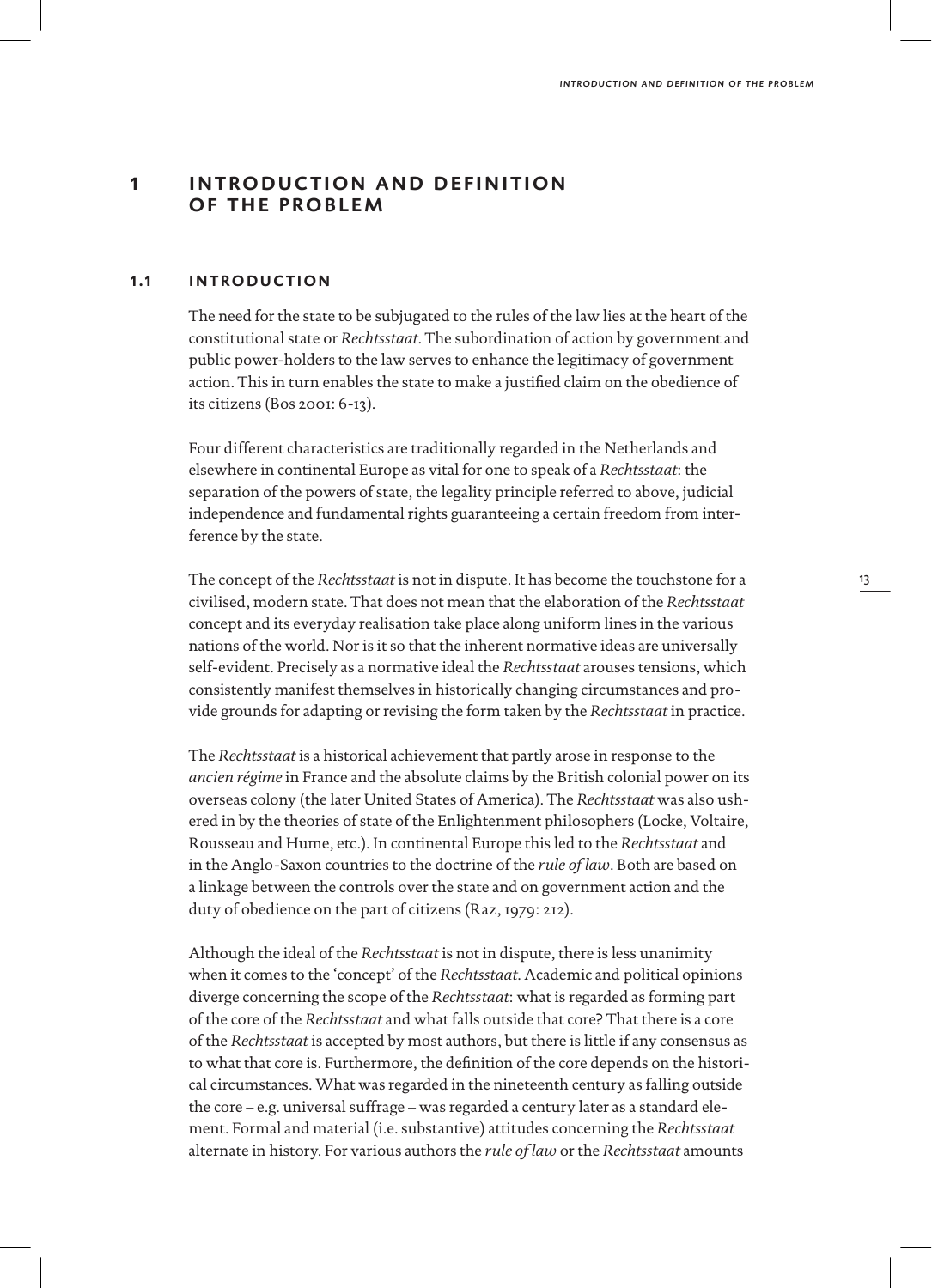primarily to a system of formal requirements with which laws and legal institutions – including the state itself – must necessarily comply if there is to be any suggestion of a legal system in the first place. Raz regards the rule of law or the *Rechtsstaat* as one of the few institutions that really binds society together, guaranteed as it is in principle by the enforcement of rules by the firm hand of the police - the practical effectuation of state power (Raz 1979: 210-229). The values and norms of the *Rechtsstaat* have great binding force. Precisely in a society that is changing rapidly and becoming more heterogeneous in terms of composition and beliefs, that binding force is highly important.

Raz (1979) sums up (eight) principles for both the adoption of general rules and the organisation of legal institutions, which principles characterise the *rule of law*. Also very well known is the summary given by Fuller, who refers in his book *The morality of law* (1964) to an internal, implicit morality that makes law possible in the first place and names (coincidentally also eight) elements of the foundations of any legal system. These principles are always of two kinds:

- principles facilitating obedience to the law by citizens (promulgation, clarity, no retroactive effect, constancy of rules);
- principles that ensure that organisations concerned with the enforcement of law are able to do their work and so, subject to the law, can respond to violations of the law.

Ultimately it comes down in particular to the *knowability* and *performability* of rules. The *Rechtsstaat* and the rule of law amount to the fact that countering the arbitrary exercise of power by the state is linked to the expectation and duty of compliance by citizens with the rules.

#### 1.2 the rechtsstaat as a layered concept

The why and how of the *Rechtsstaat* and the rule of law have been set out in broad terms above. The complicated nature of the concept of *Rechtsstaat* has not led to any reluctance in the Netherlands to use it. In particular the *Rechtsstaat* is alive as a term, which is readily drawn on in public debate. In particular it is used as a point of reference. References of this kind are evidently designed to lend force to the arguments against certain measures or in favour of a particular viewpoint. At the same time a reference to the *Rechtsstaat* emphatically underlines the undesirability of what is happening or has happened. In discussions of other subjects the *Rechtsstaat* is frequently cited, sometimes appropriately and sometimes inappropriately, whereby the content of the concept turns out to vary enormously. In a collection of press reports assembled in the course of preparing this report the *Rechtsstaat* was variously described as:

*an historical achievement of western culture;*

*a counterpart to the police state;*

*a state that does not tolerate multiple, unprosecuted violations of the law;*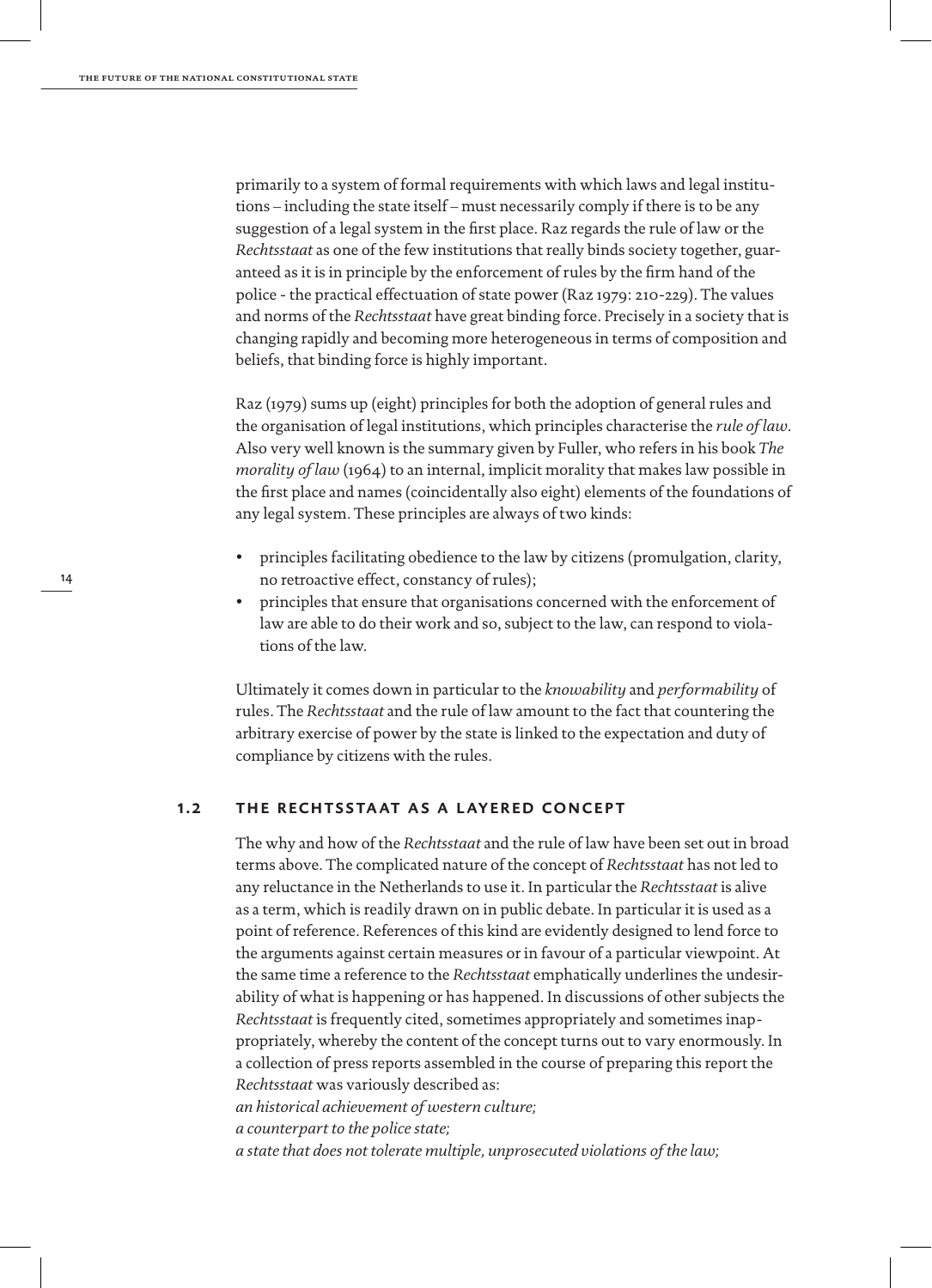*a guarantee of essential freedoms for particular professional groups, such as lawyers and journalists; assurance of the protection of individuals and minorities; a state form that requires an effective judiciary; an institution that is endangered by international terrorism, and at the same time sets limits on the ways of fighting such terrorism.*

In order to give the inherent tensions that the concept of *Rechtsstaat* evidently arouses a place, the concept of *Rechtsstaat* can best be regarded as *a 'layered concept'*, in which the following four layers may be distinguished.



#### *First layer: basic idea*

The subjugation of state power to the rules of the law. The underlying notions are the curtailment and reduction of arbitrariness and countering concentrations of power that could lead to unlimited state power or state terror.

#### *Second layer: fundamental legal principles*

These take the fundamental idea further and may be regarded as independent values of the *Rechtsstaat*. Examples include the principle of equality before the law, the principle of legal certainty, the principle of legal protection by an independent court, the principle of administration on the basis of a general rule and formal legislation, the principle of the serving government, the principle of the *lex certa*, the legality principle in criminal law and the principle of the non-retroactive effect of laws (Scheltema 1989).

#### *Third layer: legal regulations*

The third layer is concerned with the practical organisation of the state and, within that setup, the practical division of tasks between the various state organs, enshrined in legal regulations and legal arrangements. The distribution of tasks and the powers can diverge widely from one state to another without violating the concept and values of the *Rechtsstaat* (cf. *rule of law* versus *Soziale Rechtsstaat*; French versus British administrative law; right or no right of review by supreme court of justice; and relationship between parliament and president/executive, and so on).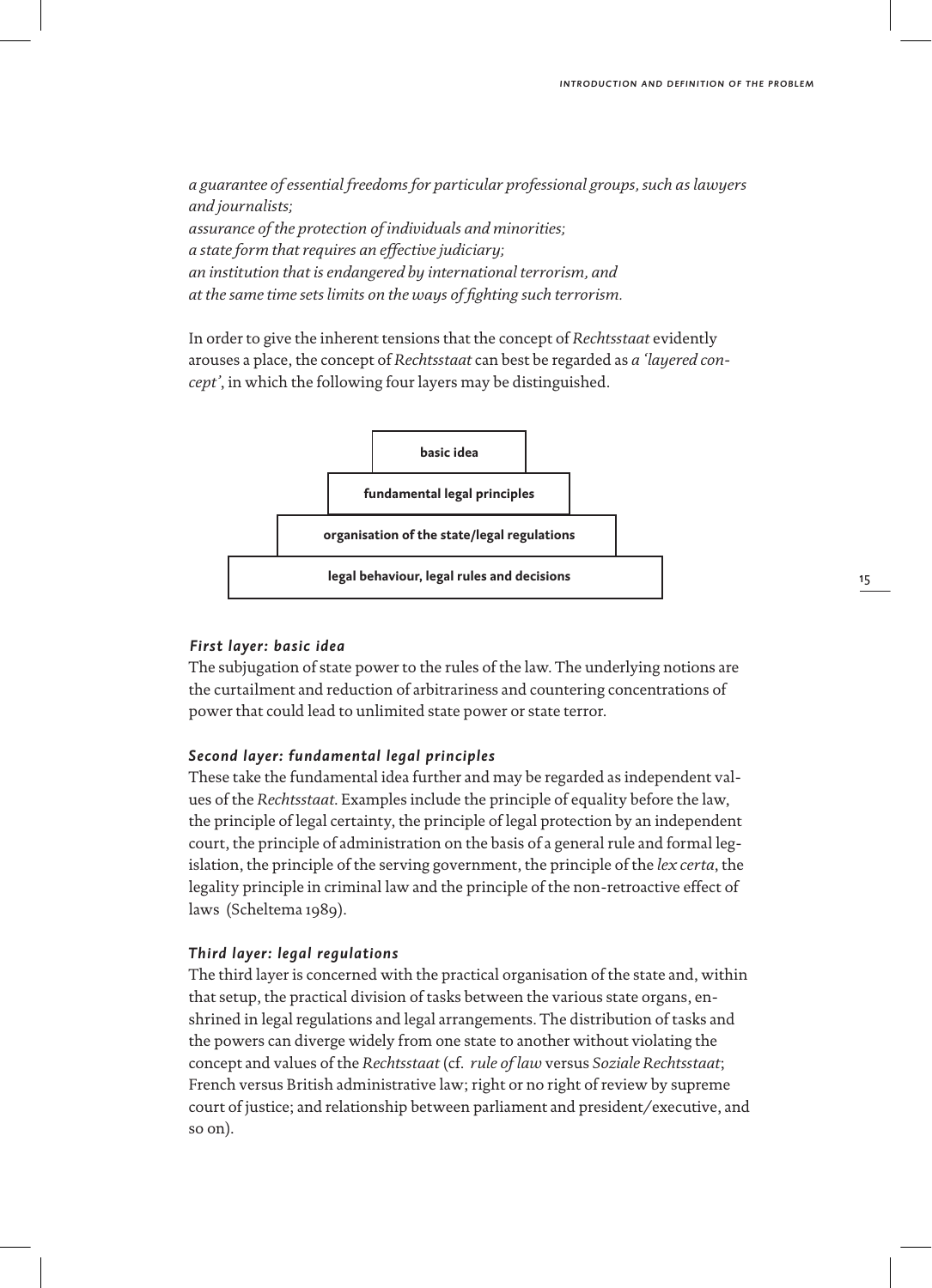#### *Four th layer: the practical implementation in the legal system*

The fourth layer concerns the concrete elaboration in the form of legal rules and decisions and implementation decrees governing the day-to-day implementation and dispensation of justice. This concerns the practical elaboration of the basic ideas and values of the *Rechtsstaat*, for example regulation of the consequences of procedural errors, the appointment and remuneration of judges, the number of judicial processes in administrative and civil justice, and the imposition and execution of punishments, etc.

The various layers of the *Rechtsstaat* are repeatedly confused with one another – consciously or unconsciously – in the public and jurisprudential debate about the *Rechtsstaat*. Shortcomings in criminal law enforcement (fourth layer) are deemed not to be in accordance with the *Rechtsstaat* (first layer); a limitation of the powers of lawyers constitutes a threat to the *Rechtsstaat* (second and third layers); and a change in the judicial organisation (third and fourth layers) could mean an infringement of judicial independence (second layer) and hence of the *Rechtsstaat* (first layer).

In other words, regulations and concrete legal rules in conceptual layers 3 and 4 can vary according to time and place without undermining the fundamental idea. Historically, modifications of the *Rechtsstaat* therefore apply primarily to the two bottom-most conceptual layers and barely at all in the two uppermost layers. Changes in the arrangements of the *Rechtsstaat* will therefore relate almost exclusively to layers three and four. The basic idea does not get lost if specific changes are made to specific regulations. On account of their abstraction and universality, legal principles retain their force despite any legislative amendments. The *Rechtsstaat* in fact derives its strength from the ongoing combination of the general with the specific, of general principles with concrete rules: the concrete level is worked out in terms of the values of the *Rechtsstaat*.

Separating out the four conceptual layers of the *Rechtsstaat* makes it possible to pursue a twofold goal. This WRR report seeks:

- to provide a clarification of the normative idea of the *Rechtsstaat* under new historical circumstances (internationalisation, individualisation);
- to provide an analysis of the practical problems of the practical dispensation of justice in the light of the requirements of the *Rechtsstaat*.

In this regard attention needs to be devoted to both the *theory* of the *Rechtsstaat* and to the *practice* of the dispensation of justice, in brief to the normative ideas and values of the *Rechtsstaat* as well as to the day-to-day practice. The dialectic of theory and practice and of ideal and reality against the background of changing historical conditions forms the common thread of this WRR report.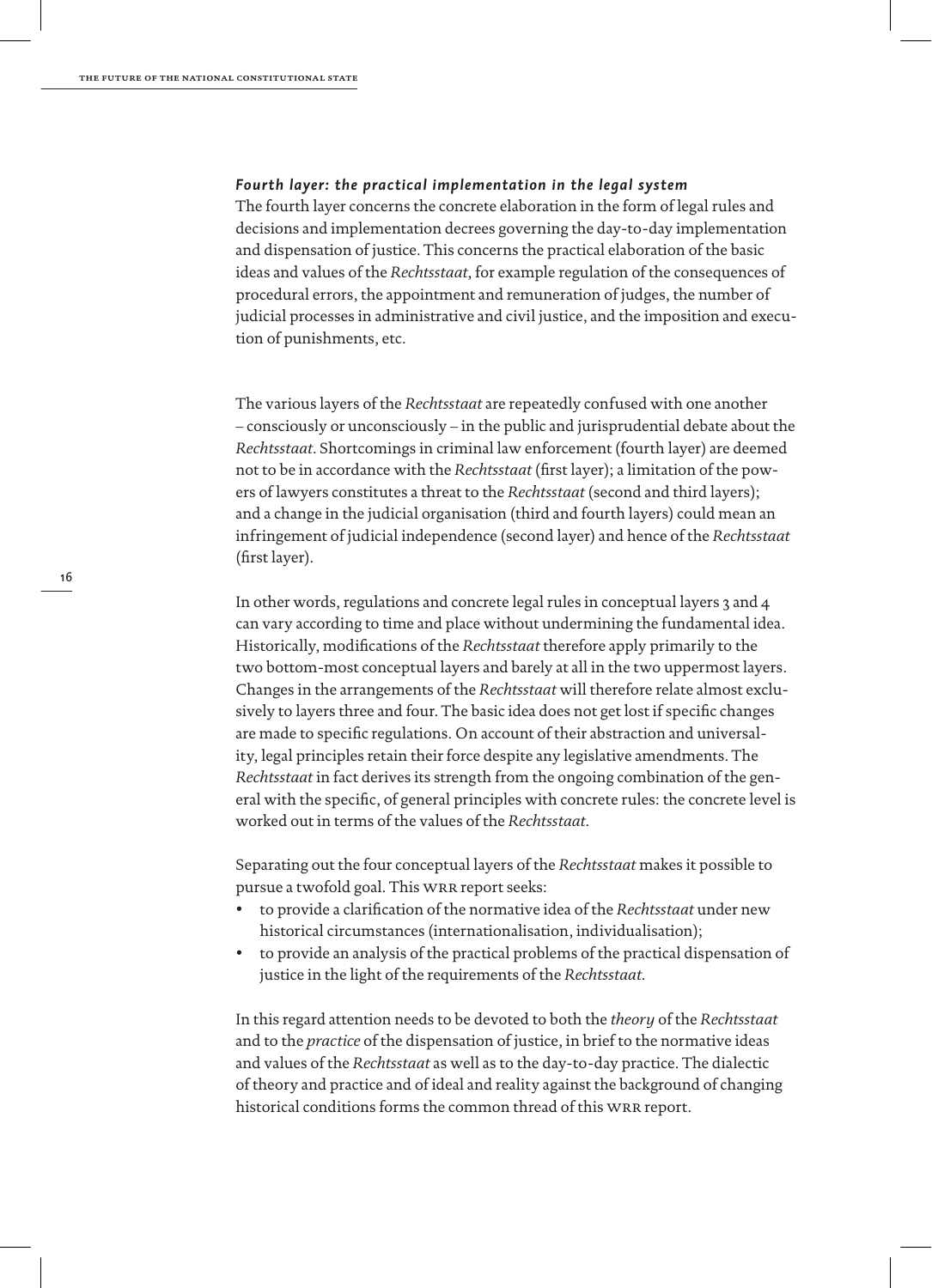#### 1.3 motivation for this study of the rechtsstaat

The importance of the *Rechtsstaat* is not under discussion. It provides for civilised dealings between people, between citizens themselves and between a powerful government and its citizens. In addition the government, by abiding by the requirements of the *Rechtsstaat*, makes an important contribution to its legitimacy: the authority of the government is enhanced by putting the *Rechtsstaat* into practice as effectively as possible. The normative ideals of the *Rechtsstaat*, as articulated in many theories of the state, are translated into direct requirements in respect of government action. Complying with those requirements at all times and in all respects, however, is not straightforward. If excessive requirements are imposed on government action by virtue of the *Rechtsstaat*, this can reduce the decisiveness and effectiveness of government action, for example in combating crime.

The tension that is created by the requirements of the *Rechtsstaat* and the other interests of the government is a constantly recurring factor as circumstances change. The *Rechtsstaat* is, as it were, revised numerous times, its ideals are adjusted or verified and the day-to-day operation is continually subjected to new yardsticks. This is one of the most important reasons for embarking on a study of the *Rechtsstaat*, which deserves continual review.

Apart from the desirability of a contemporary review of the *Rechtsstaat* concept, there were also other, specific motivations for a study of the *Rechtsstaat*:

#### Shift in the relationship between the powers of state

It is evident that a shift is taking place between the three classical powers of state: the legislature, the executive and the independent judiciary. As originally conceived the democratically elected legislature drew up the general rules, the executive operated independently by virtue of those rules, and in the case of disputes concerning the interpretation of rules appeal could be made to an independent court. In the meantime reference is now made much less to the separation of powers and much more to a balance of powers (e.g. Witteveen 1991). These shifts and the consequences they can have for the equilibrium of the *Rechtsstaat* were the primary reasons for this report.

#### *Pressure on the government*

The demands made on government have become more numerous, e.g. because of the growth in the range of governmental provision, but have also become more diversified. There is therefore reason to review the link between the performing and the executive government and the law.

#### *Growth in international law-making*

Particularly since the Second World War, a significant international legal order has arisen, based on international treaties. In the European context this growth in the supranational legal order has obtained direct jurisdiction in the form of the na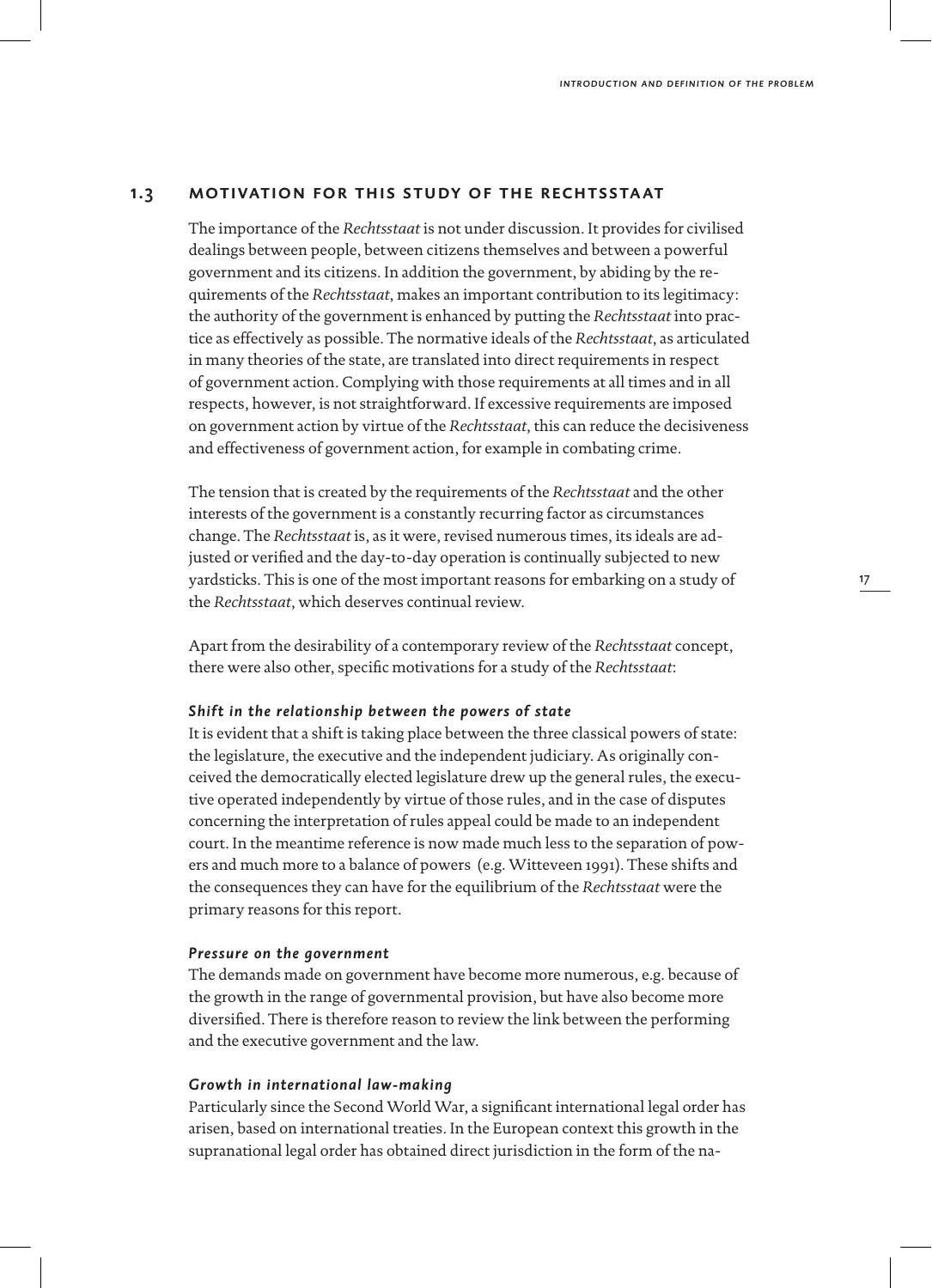tional *Rechtsstaat*. EU law and national law have become increasingly interwoven. Is the national nature of the *Rechtsstaat*, including its territorial definition, becoming superseded? Will the European courts now impose law on the national courts? What will be left of the autonomy of the national legislator?

#### *Demanding citizens*

The *Rechtsstaat* imposes strict requirements on government action which, in principle, should always be rule-based. In addition citizens are also increasingly imposing independent demands on government. The government consequently finds itself as it were caught between two fires: a demanding *Rechtsstaat* and demanding citizens. This pressure coming from two sides manifests itself in two ways: the system of rules is becoming ever more complex and bureaucratic, while capacity problems are arising on account of the large flow of applications, public participation procedures, complaints, pleas and proceedings against the government on the part of assertive citizens. How then can the effective functioning of the *Rechtsstaat* still be assured in the longer term?

#### *Weakened legitimacy*

The grounds noted above for examining the functioning of the *Rechtsstaat* have one thing in common, namely a potential weakening of the legitimacy of government action. Matters have however by no means reached this stage as yet: confidence in the courts remains consistently high, and the same generally applies to other government agencies. Less pronounced, according to research, is the legitimacy of European legislation and regulations. In addition confidence in the police and judicial system is declining. The contribution made in theory by the *Rechtsstaat* to the legitimacy of the government must therefore be re-examined. Excessive demands on the part of the *Rechtsstaat* can furthermore prove counterproductive.

#### *Serious offences*

The attacks on 11 September 2001 in New York and the murder of the leading Dutch right-wing politician Pim Fortuyn on 6 May 2002 test the *Rechtsstaat* in two senses. In the first place it raises the question: how is this possible in a civilised, democratic *Rechtsstaat*? The expectations of stability and certainty that the *Rechtsstaat* has always aroused were suddenly dashed. But the fact that these inhuman and reprehensible events can take place has been unable to destroy the belief in the principles of the *Rechtsstaat* – which clearly came to the fore again in the response to these offences, especially as regards the detection, prosecution and trial of the suspects. Is the government able and willing to abide by the constraints imposed on it by the *Rechtsstaat* when it comes to combating serious offences? This applies all the more to the fight against international terrorism (Buruma 2001). Although this topic was not the primary reason for this study it does provide an indication of the growing topicality of the issue. Is the *Rechtsstaat* sufficiently underpinned by a typical *Rechtsstaat* ethos that is shared by its citizens and power-holders alike and that is permanently supported, even in difficult social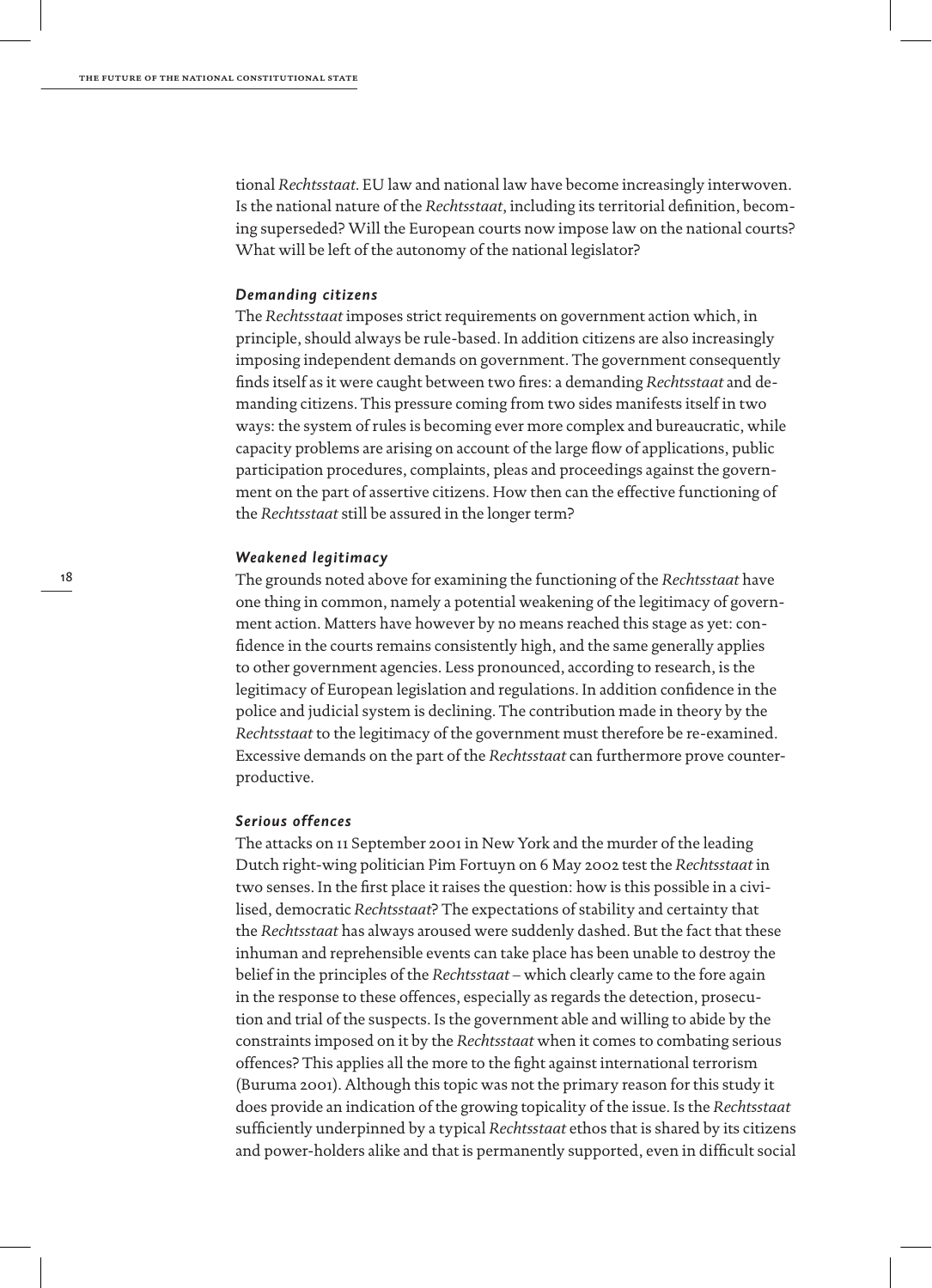circumstances? A reappraisal of the *Rechtsstaat* can demonstrate that this ethos retains its currency.

### 1.4 arrangement of and problems addressed by the **REPORT**

#### **1.4.1 problems addressed by the report**

The problems addressed by the report are as follows:

1. What consequences do internationalisation and individualisation have for the effective functioning of the *Rechtsstaat*? What adjustments are required to the *Rechtsstaat* or in attitudes concerning the *Rechtsstaat* in order to do justice to the altered historical circumstances in which the national *Rechtsstaat* is currently required to operate?

2. What practical problems in administrative and criminal law enforcement and in the administration of justice constitute an obstacle to the effective functioning of the *Rechtsstaat* in the short or longer term?

#### **1.4.2 arrangement of the report**

Following the introduction a theoretical and historical analysis is provided in Chapter 2 of the *Rechtsstaat* and the leading interpretations of that concept, based on the academic literature. The chapter provides a brief description of the evolution of the Dutch *Rechtsstaat*, leading to a definition of the core of the *Rechtsstaat* and a delimitation of the classical vis-à-vis the social *Rechtsstaat*. The definition of the *Rechtsstaat* provided in that chapter is then employed throughout the remainder of the report.

Chapter 3 examines the historically changing circumstances in which the *Rechtsstaat* operates, with particular emphasis on the processes of internationalisation and individualisation noted above. These two developments together moreover place the traditional relationships between the private organisations of civil society and the state in a new light. The government is transferring a number of its tasks to independent private organisations. Civil society – which has a respectable history behind it – is consequently obtaining a new social significance. Is civil society in the process of revitalisation? What consequences does the withdrawal of government have for the relations between state and society? What is the relationship between the *Rechtsstaat* and civil society?

Other important changes, such as the ICT revolution and immigration, were discussed recently in other Council reports and have not therefore been treated as a leading issue in this report (WRR report *The Netherlands as immigration society*, 2001 and wrr report *On old and new knowledge,* 2002).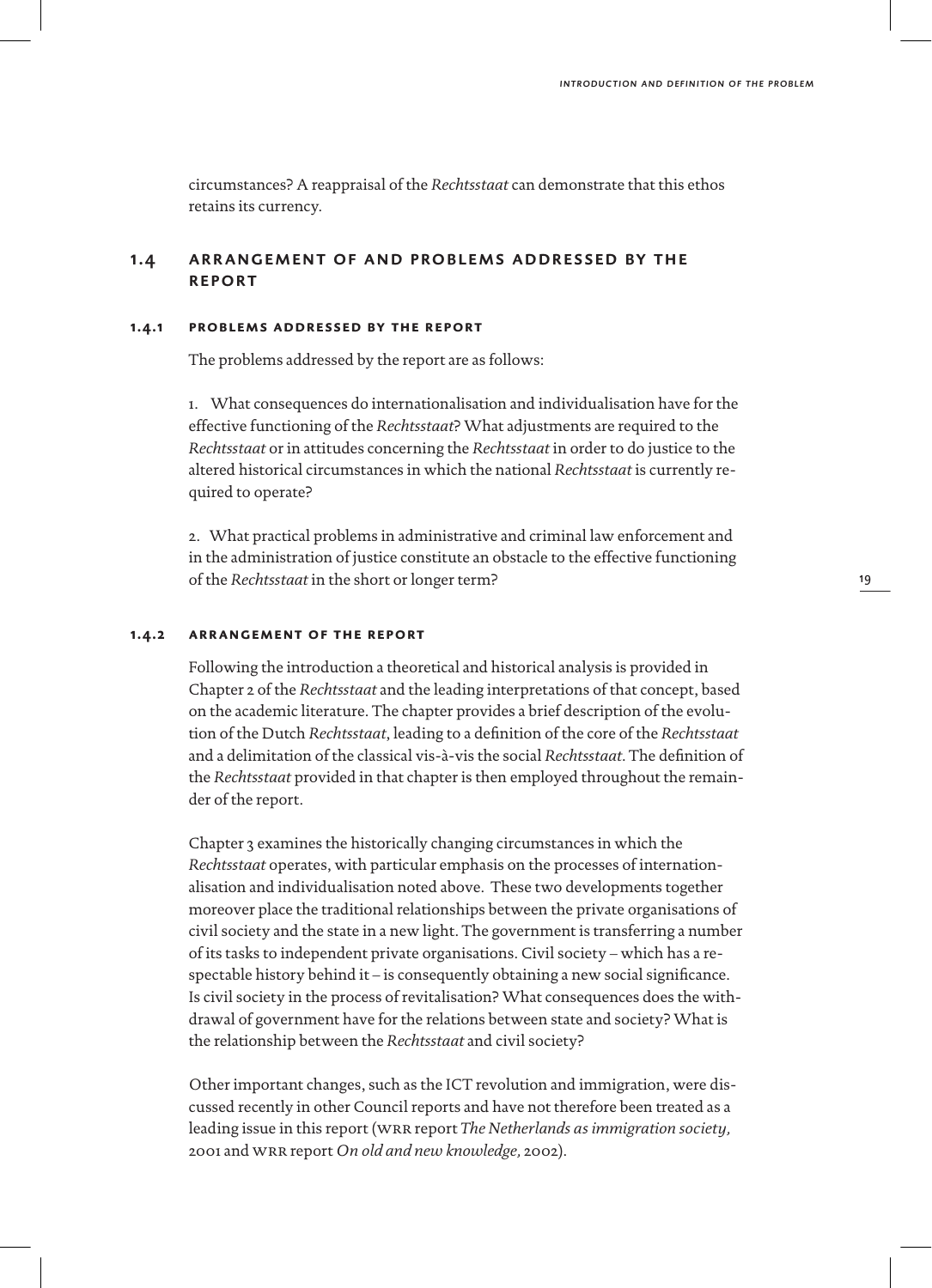Chapter 4 proceeds to describe the consequences of the changing concept of the *Rechtsstaat* for the executive, judicial and legislative powers. In the case of the courts separate consideration is given to independence (4.2) and the capacity of the justice system (4.3). A legal-economic analysis of the infrastructure of the justice system indicates the extent to which the effective administration of justice can be regarded as one of the most important preconditions for the effective functioning of the *Rechtsstaat*.

The report ends with conclusions and recommendations in Chapter 5.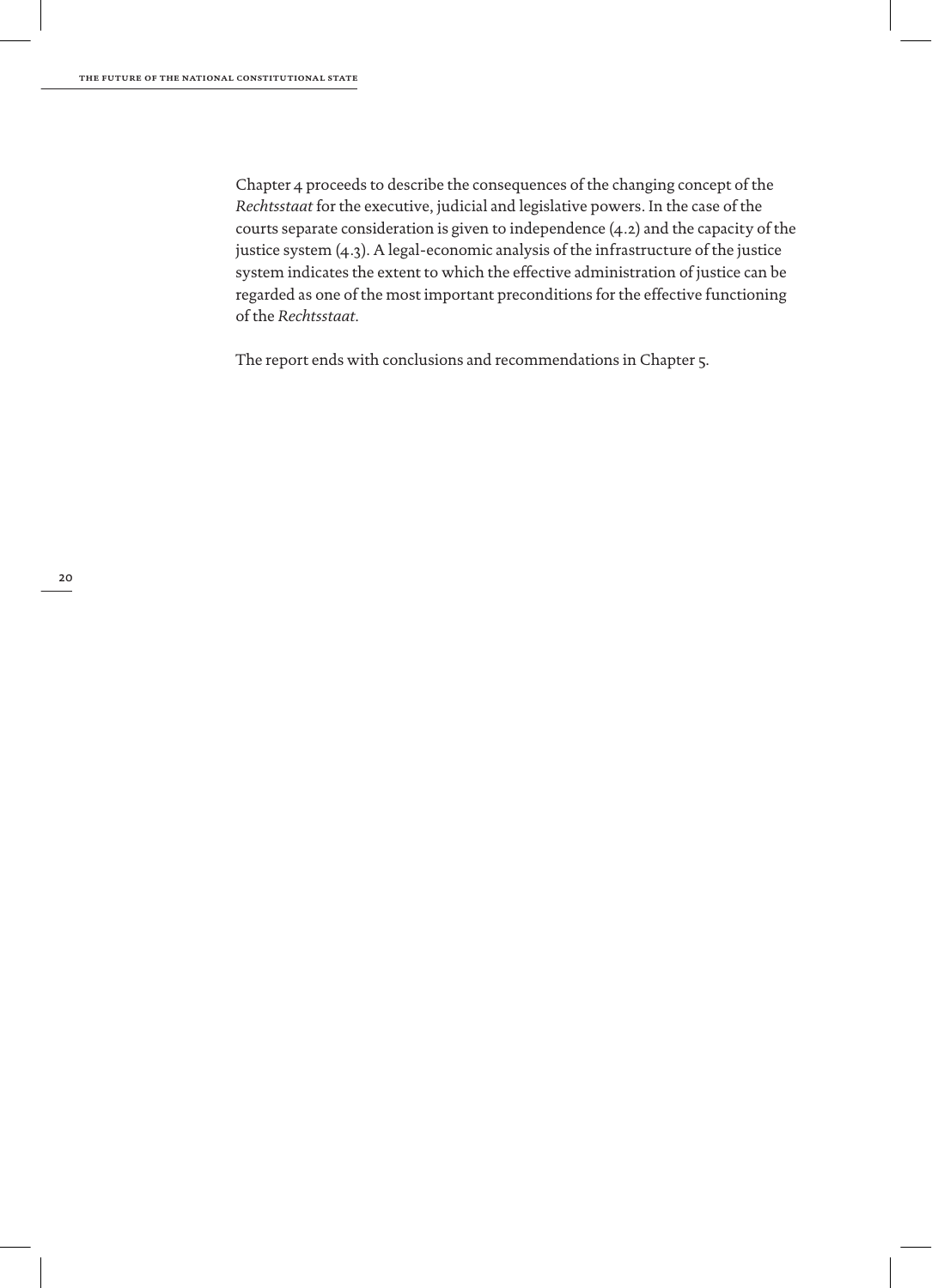# 2 towards the core of the rechtsstaat

#### 2.1 introduction

In this report the *Rechtsstaat* has been taken as the common denominator for discussing a number of obstacles towards the functioning of the legal system. Although that denominator is an obvious one, both linguistically and substantively, it is not without its risks. On the one hand there is the risk that the *Rechtsstaat* is used as a catch-all concept that cannot otherwise be defined, as it would then lose its particular cogency. On the other hand the concept could become invested with a specific meaning, with which it was unduly monopolised. These kinds of pitfalls need of course to be avoided. That is also possible, for the identified risks can also be interpreted positively: the concept of *Rechtsstaat* has a sufficiently clear and convincing core and is also capable of being applied with sufficient flexibility in practice for it to retain its powers of attraction and usability in divergent circumstances. This chapter is concerned with a practical delimitation of the concept along these lines that will facilitate the assessment of recent and likely developments.

The diversity of the concept of *Rechtsstaat* and the attitudes towards it are discussed in more detail in the remainder of this chapter. Section 2.2 outlines the 'family relations' of the concept, while section 2.3 examines the history of the Dutch *Rechtsstaat*. Recent developments are incorporated in a separate delimitation of the concept, which of course forms a natural extension of the Dutch tradition (section 2.4).

#### 2.2 family relations

Two major traditions need first to be distinguished in this regard, namely those of the continental European *Rechtsstaat* and that of the Anglo-Saxon rule of law. The differences may be blurring but have not yet entirely disappeared.

#### *Rechtsstaat and rule of law*

The essential difference between the *Rechtsstaat* and the rule of law is that the former places the emphasis on the subservience of the state to the law, whereas the latter places the emphasis primarily on the impersonal operation of the law that was created in the interests of the citizenry among themselves and which regulates their mutual relations. Government not by people but by rules was the underlying principle in the United States, which is taken here as the exponent of the rule of law. In the case of disputes concerning the interpretation of the agreed rules, resort to the courts was the most important remedy. Under the system of the rule of law the courts play the main role in safeguarding the rules. From the beginning the American Constitution has observed the doctrine of the separation of powers – qualified by numerous checks and balances – as strictly as possible (Commager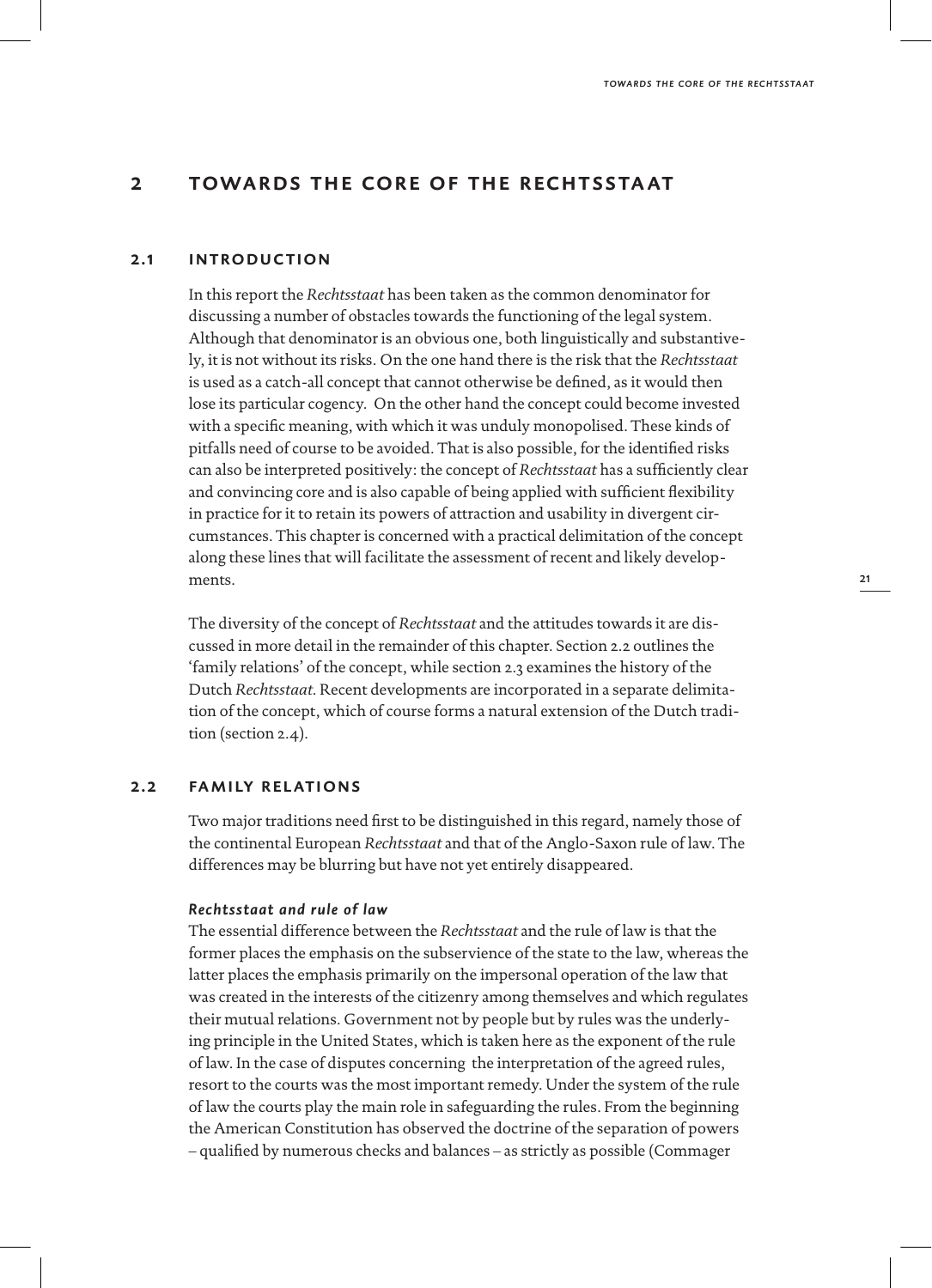1978: 208-212). In so doing exclusive authority was assigned to the judiciary to test legislation against the constitution and to resolve disputes concerning the interpretation of the constitution. In the US it is the courts that safeguard the rule of law.

The European continental *Rechtsstaat* evolved in relation to a powerful, central feudal ruler, who represented not just the final court of appeal but also the collector of taxes, the legislature and the executive. The *Rechtsstaat* was in principle aimed at curbing the power of the central ruler and subjecting him to rules so as to suppress the arbitrary exercise of power. The underlying ideas date in part to the distant past and in part to the eighteenth century (Montesquieu, Rousseau and Kant). At any event they date from a period before the term *Rechtsstaat* was introduced around 1830 (Van der Pot-Donner 2001: 155). The *Rechtsstaat* was concerned with the vertical relations between the government and citizen (for the developments in France after the Revolution see Kriegel 1995). In contrast to the US, the prime instrument was parliament, which sought to provide certainty and protection by laying down general rules. The courts did not have a free role but were just 'a mouthpiece for the law'. The principal task of the courts was to apply the law and not to interpret the rules freely.

For these historical reasons the place of the courts in the continental European *Rechtsstaat* differs fundamentally from that under the rule of law. The major role of the courts in the US was, however, tempered by a greater democratic control: judges in the federal states are generally elected, while federal judges are appointed by the executive (i.e. the president) with the concurrence of Congress. In addition the system of trial by jury ensures that the judiciary in the US remains close to the people and is democratically legitimated. In Europe, by contrast, the role of the courts is traditionally less pronounced and also less democratically legitimated. Judges are not elected but appointed (in principle without party preference); they are professional judges and not lay judges in a jury system (with the exception of the lower courts in Belgium, as well as in the Netherlands during the period of French rule in the early nineteenth century). The present day suspicion concerning the marked influence of the courts in weighing interests in disputes between administrators and citizens may be placed against and understood in this historical context: judges lack the democratic legitimacy and duty of accountability that administrators do have.

Under the rule of law, the law is more democratic and the political system is more apt to be 'juridified'. Administrators and presidents are pursued in legal proceedings, without the system as a whole being undermined (although individuals themselves are, as the Lewinsky affair indicated). The stricter separation of powers in the US results in a struggle for competency between the three powers (legislature, executive and judiciary) that can never be definitively delimited or resolved.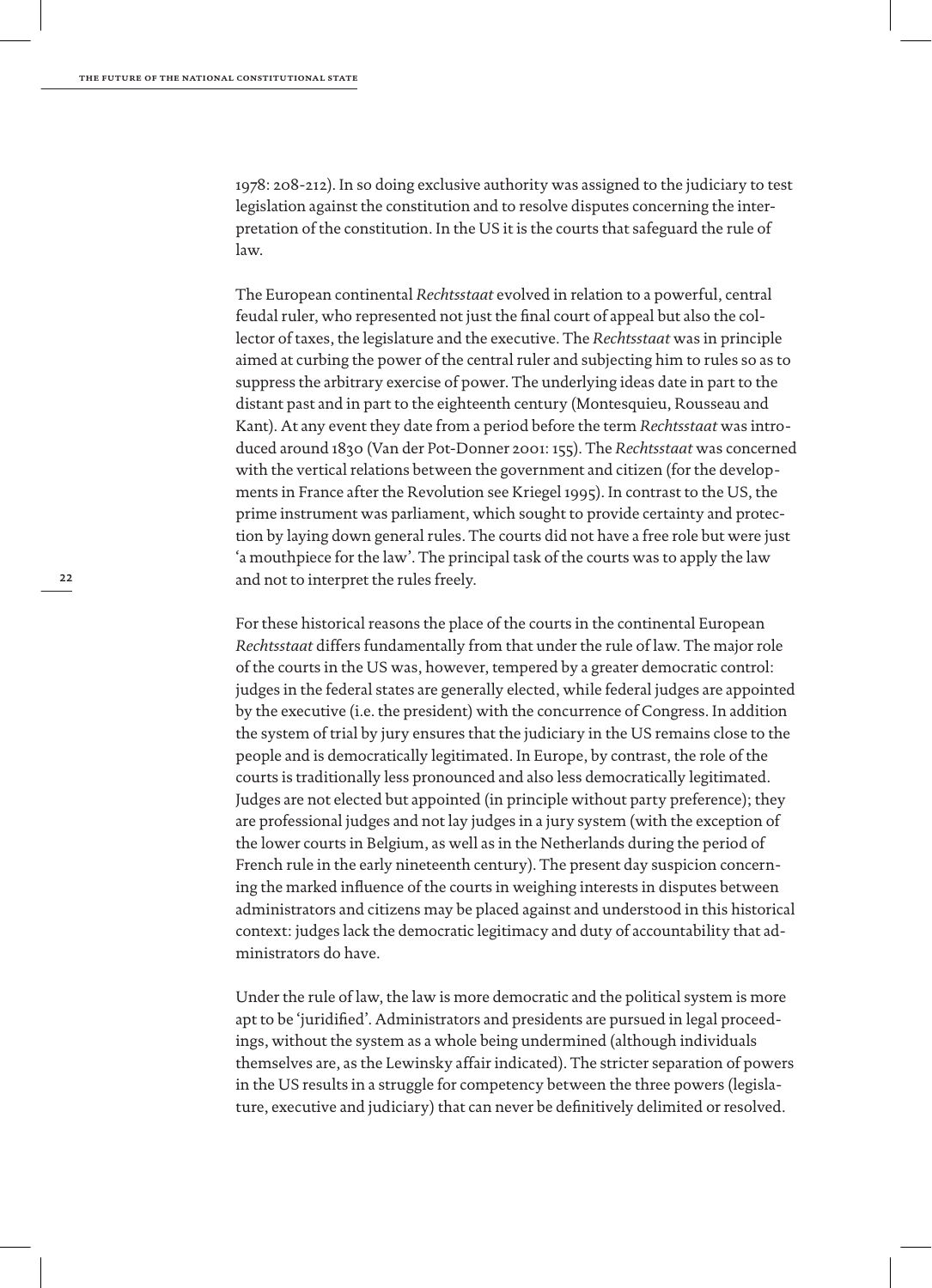In Europe by contrast the law and politics are as far as possible kept separate. The political system is less troubled by the law or by judges and the law. The judiciary are at a greater distance from the people. Judges do not 'play' politics. There tends consequently to be more of a balance between than a separation of the powers (and checks and balances between them). Under this system, the three powers in a *Rechtsstaat* face one another in a relationship of coordination and not as incompatible competencies.

Finally there is another characteristic difference between the Anglo-Saxon tradition of the rule of law and the *Rechtsstaat*. The divergent visions of the law – on the one hand as rules of an impersonal nature that provide a framework for the social development of citizens, and on the other primarily as a system addressed at regulating the rulers' use of power – turn out to some extent to influence attitudes concerning the question as to what may be expected of the modern state. The protection of the citizen in a *Rechtsstaat* is not just formal in nature but, since the time of Bismarck and especially since the Second World War and the advent of the welfare state, also substantive in nature. The *Rechtsstaat* is often mentioned in the same breath as the welfare state (Posner 1999: 100-108). It is accordingly no longer confined to the formal and general guarantees against arbitrariness, but – under the constitution and universal laws – has a duty of care to guarantee citizens a minimum existence. The classical fundamental rights (freedom of association and assembly, freedom of the press and freedom of religion) have been supplemented by social fundamental rights. While these do not have the same enforceability as the fundamental rights, they are often regarded in Europe as an essential element of the *Rechtsstaat*.

The 'social' element, however, barely plays a role in the rule of law, as the latter is interpreted more narrowly (no substantive test) while also having wider application (as the courts have wider freedom). This also means that social policy, supported in so far as possible by universal laws, is not by nature incompatible with the rule of law. There also turns out to be room for the courts to take social considerations into account in the interpretation of law.

The differences between the *Rechtsstaat* and the rule of law are therefore still sufficiently marked for the problem of the *Rechtsstaat* to be addressed in this report primarily from a continental European perspective. In this regard the rule of law may serve as inspiration and simultaneously contrast (absence of social dimension, excessive juridification).

#### *No straightfor ward division*

Although it has been shown that the contrast between the *Rechtsstaat* and the rule of law does not involve a straightforward division, it does still require some further elaboration. In the first place the two families are not composed of countries with an identical system. In the United States, for example, the separation of pow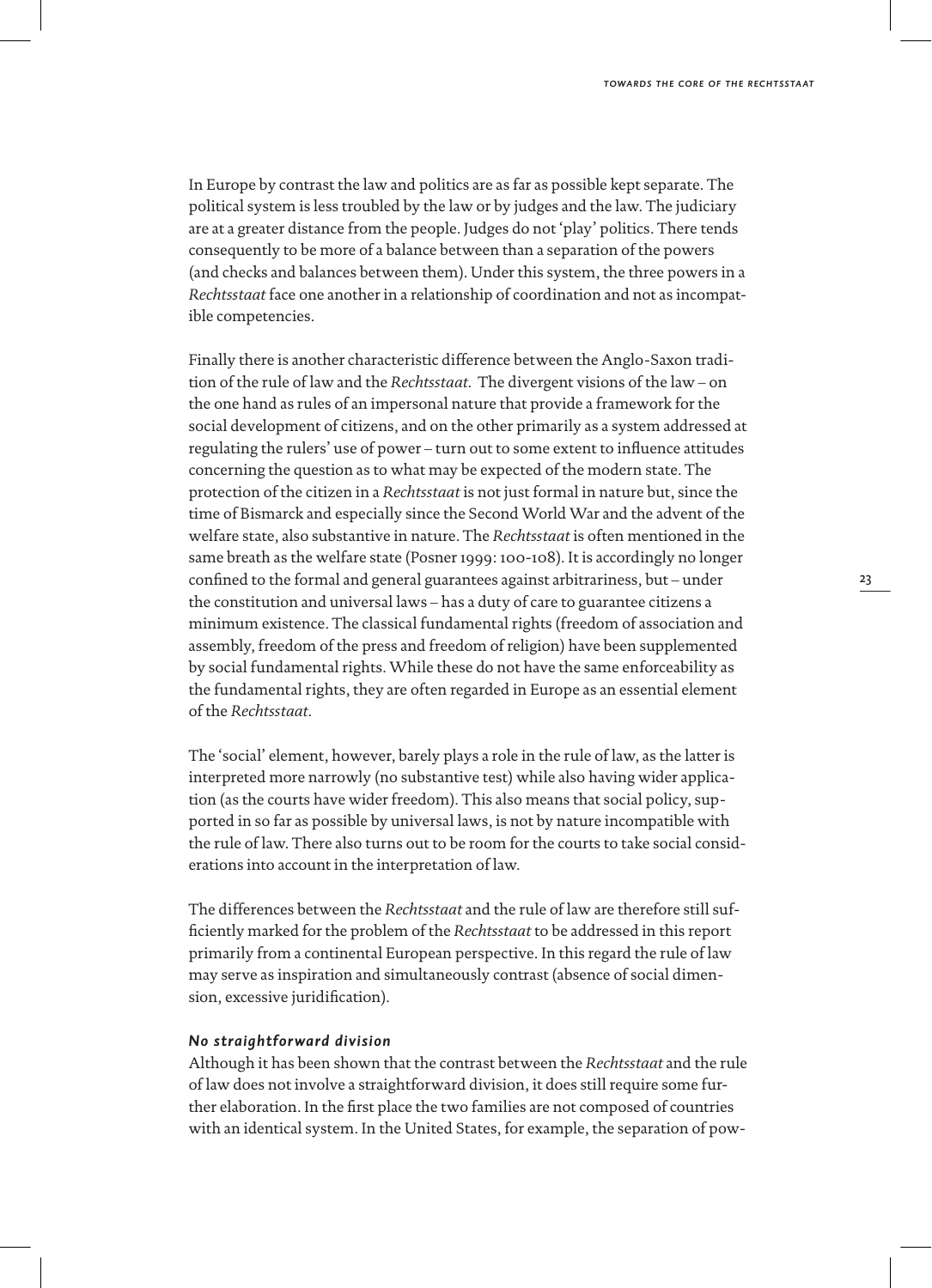ers and the role of the courts are highly developed, while the principle of the sovereignty of parliament accords the courts in the UK a much less prominent position. In fact the (older) genesis of the rule of law in the UK also differs from that in the US: instead of 'a fresh start in a society with free citizens', the rule of law, as an aspect of the doctrine of the common law, was most definitely addressed to a monarch, if only verbally (Koopmans 1978: 83-84). Thus there are also countries within continental Europe with a strong centralistic tradition, in which greater power has been assigned to the government, and countries with a small civil service and a weak government. Legal protection against the government is highly developed in Germany, but weak in Spain. In the UK and Poland it is difficult to submit a complaint against the behaviour of a policeman, whereas in the Netherlands there are precise guidelines for doing so, as well as committees and a National Ombudsman.

In the second place changes are occurring in the *Rechtsstaat,* in different places and at different times. The social *Rechtsstaat* certainly did not arise universally and at the same time; this also applies to democracy, which achieved its now virtually indissoluble link with the *Rechtsstaat* only very gradually. In some cases certain elements of the classical *Rechtsstaat* were not realised until well after their initial formulation (see section 2.3).

#### 2.3 the dutch rechtsstaat: developments and attitudes

#### **2.3.1 the classical liberal rechtsstaat**

Clear interest in the *Rechtsstaat* as such is evident from the literature in the last few decades only. There are no major differences of opinion among experts concerning the concept of the *Rechtsstaat*. In particular there is agreement concerning the core of the classical liberal *Rechtsstaat* as this developed in the nineteenth century. More importantly, there is agreement that the requirements, basic principles or characteristics remain vital. At the same time, even the most summary review of the practical elaboration of those principles makes it clear how their content has shifted. In this respect the four points are followed as set out for example by Burkens et al. (1997): the legality principle, the division of power, the independent judiciary and the fundamental rights. There is in fact no substantive difference from the three 'requirements' formulated by Donner in 1977:

- a) 'that there is a basic law or constitution laying down binding regulations for the relations between government and citizens,
- b) in which a separation of powers is assured, especially (1) legislation with parliamentary agreement, (2) an independent judiciary, deciding on matters not just between citizens themselves but also between the government and the citizen, and (3) government action based on the law,
- c) and whereby the fundamental rights and freedoms of the citizen are defined and guaranteed' (Van der Pot 1977: 145).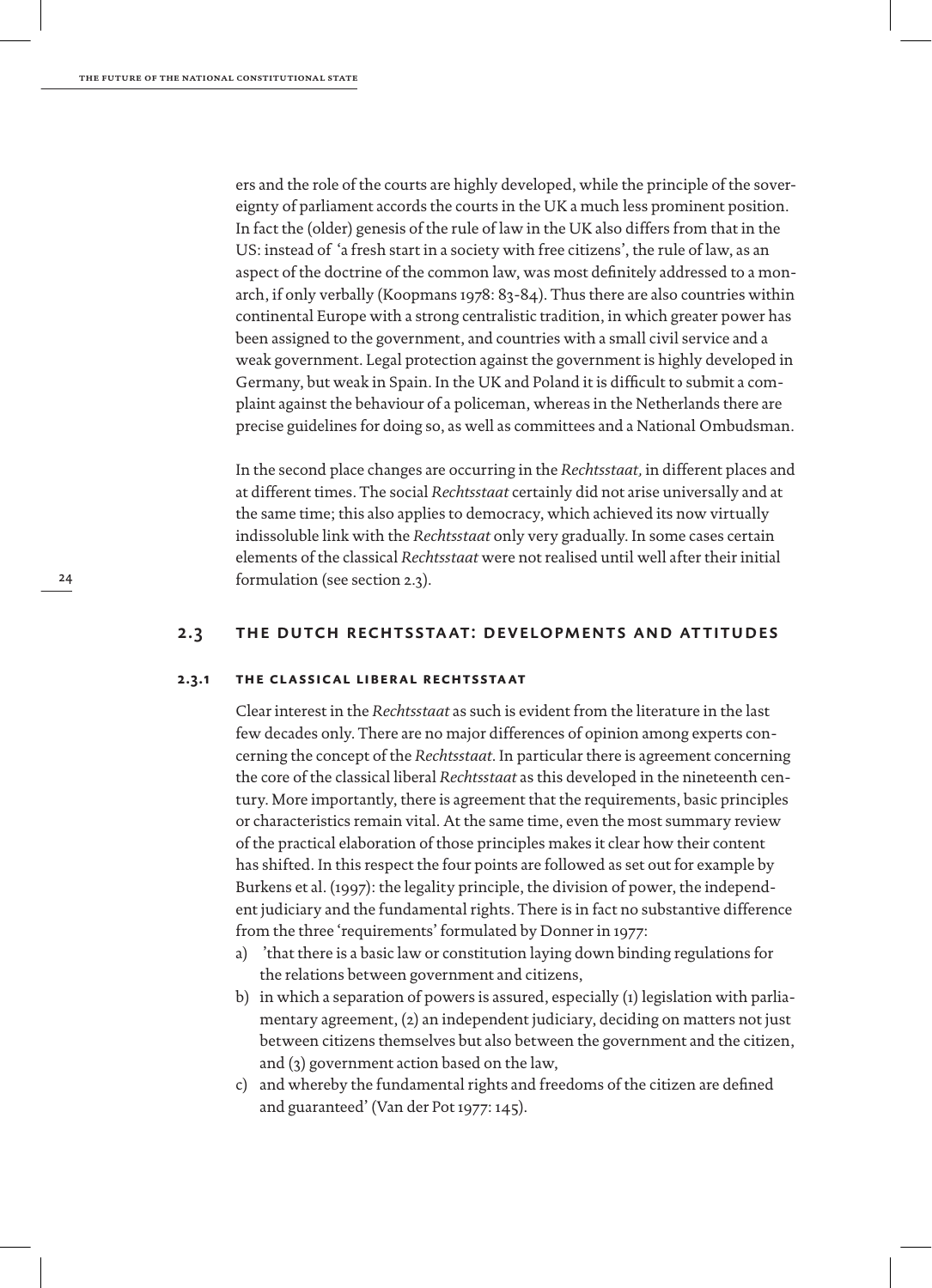#### *The legality principle*

The legality principle provides good illustrative material in support of the proposition that the *Rechtsstaat* is subject to ongoing development. The classical view is that the freedom of the individual forms the starting point for the *Rechtsstaat* and consistent with this the government can only bind the citizen on the basis of legislation. Such laws must by definition have their origin in a special organ – the legislature – and must be universal. That universality serves the concept of legal equality, while the ancillary requirement of general promulgation serves the concept of legal certainty.

These apparently straightforward requirements have generated various problems over time. For the larger part of the nineteenth century, from the Blanket Act of 1818 to the Meerenberg judgment of 1879, general rules, even when deriving from a Royal Decree (kb) not based on the law, could be introduced, violation of which was subject to punishment. After a brief period in which it was not permissible for any general rule to be adopted under an independent royal decree, the 'classical situation' was laid down in the constitution in 1887. Much later in respect of government action the question became increasingly topical as to whether 'service provision' (the German 'Leistungsverwaltung', as distinct from 'Eingriffsverwaltung') should have a statutory basis, especially where a major interest for the citizen was at stake. In the case of subsidy decisions, to which onerous conditions can be attached, the General Administrative Law Act has since 1998 introduced such an obligation, which had already been introduced on a scattered basis, on a universal basis. Matters have not yet however reached the point of the introduction of a 'material legal concept'.

#### *Division of power*

The background to the division and separation of powers has already been examined. The importance of the independent courts – see below – has always been the most self-evident element. The relationship between the legislature and the executive has been subject to major changes. To begin with, from 1814 onwards, a division was made in accordance with the ideas of Montesquieu. Under the so-called codification article in the Constitution, the exclusive task of the legislature was confined to universal rules in the private and criminal sphere. In addition to some extent competing legislative powers were in place for implementing the legality principle, of which the King made not particularly sparing use. The legality principle greatly extended the exclusive domain of the legislature, at the same time as the introduction of the universal requirement that (most) government action should have a statutory basis.

The fact that the administrative organ at national level (i.e. the government) also exercises the function of legislator together with parliament makes it difficult to designate changes in the division of power between the legislature and the executive more precisely. Nevertheless the fact that government action has grown greatly in both depth and breadth has meant that it has become increasingly difficult to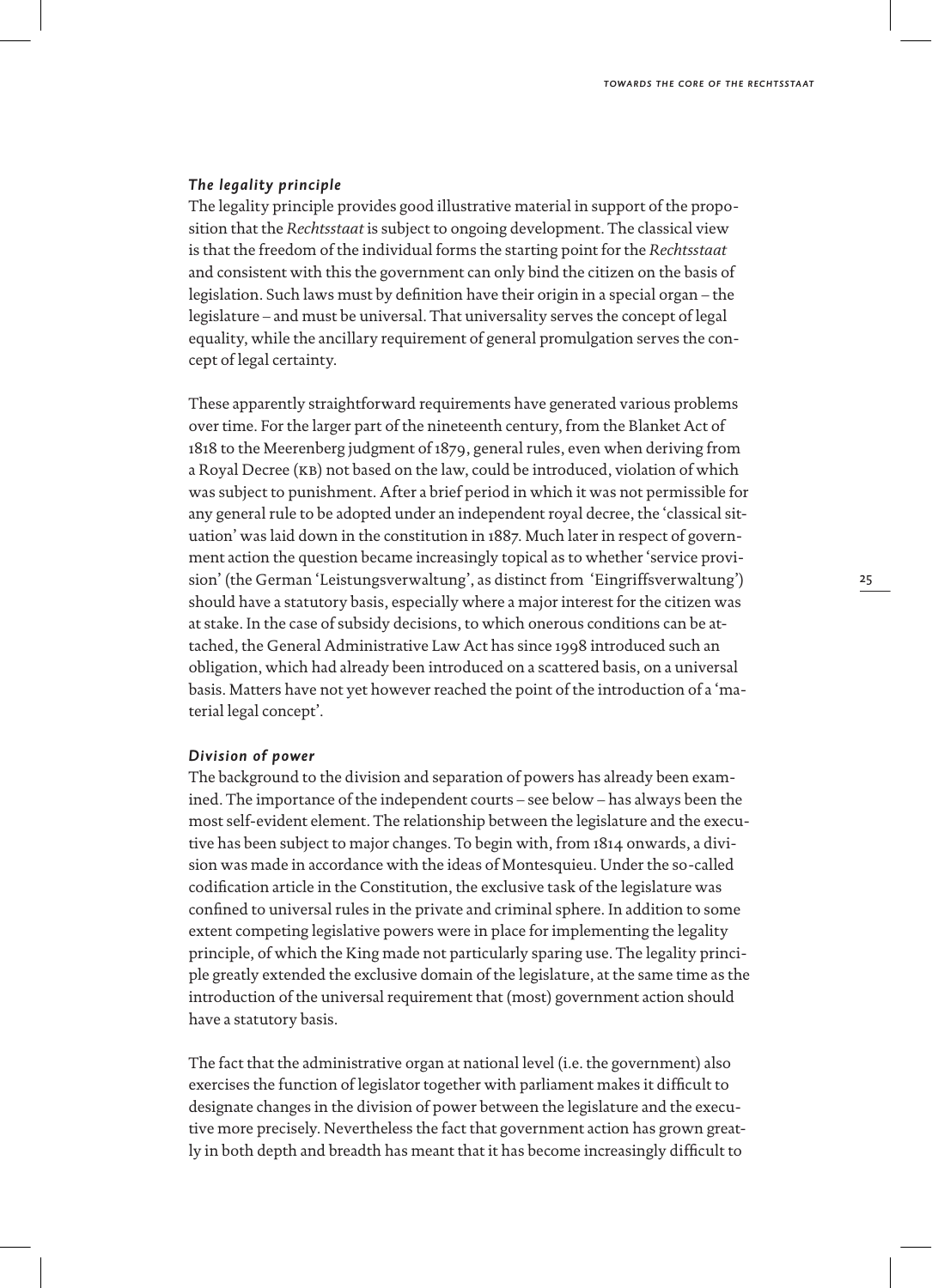standardise such action directly in formal legislation. Open norms and (more detailed) regulation by administrative bodies have increased in scale, thereby potentially undermining the legality principle. The theoretical ideal of government administration that sets out to implement and is based on statutory norms has been replaced by the broader 'administration with a statutory basis'. The positive side of the flexibility of the system is however counterbalanced in the form of compensation under the general principles of proper administration (see further 4.1).

#### *An independent judiciar y*

An independent judiciary goes back as far as the Dutch state itself. The courts are able to resolve disputes between citizens. From the viewpoint of the *Rechtsstaat*, however, it is particularly important that the citizen consequently has the possibility of testing the lawfulness of any administrative action touching on his or her interests. Nevertheless successful testing along these lines was rarely possible until the twentieth century. The public interest was deemed to mean that the administration required a substantial 'legal-free space', while furthermore review by higher administrative bodies was regarded as the most expert course of action. Not until the proposed introduction of general administrative case law was put on the back burner after lengthy discussion did the civil courts declare themselves competent on the simple ground that an unlawful (government) act had been alleged (Guldemond judgment, 1915). After that time legal protection was gradually developed further and, with the appointment of specialist administrative judges and also the introduction of general provisions (Administrative Decrees (Appeals) Act (bab), Administrative Jurisdiction (Government Order) Act (arob)) increasingly supplemented. After the European Court of Human Rights (ECHR) had declared appeal to the Crown to be inadequate (Benthem judgment, 1985) and particularly since the introduction of the General Administrative Law Act (awb) (1994), it is now possible for virtually any form of government action to be reviewed by the courts. The independence of the Administrative Jurisdiction Department of the Council of State has however been challenged in the ECHR; in the current discussion the formal argument has centred on the government's dual role as judge and legislative advisor, apart from which the substantive objection has been voiced that the position of third-party stakeholders can sometimes be lost to sight (see Brenninkmeijer 2001; 2002).

At least equally as important is the fact that the assessment criteria are now a good deal broader than the initially rather marginal review by the civil courts. Not infrequently the assertion is made that here in particular there has been a shift in the division of power within the *trias politica*, on a scale that some find difficult to accept. In particular the courts are said to stretch the general principles of proper administration to the point that the judges sometimes 'sit in the seat of the administration'. The 'converse' accusation can also be heard – most recently with some emphasis when the implementation of a package of measures to increase the effectiveness of the administration of justice was at issue.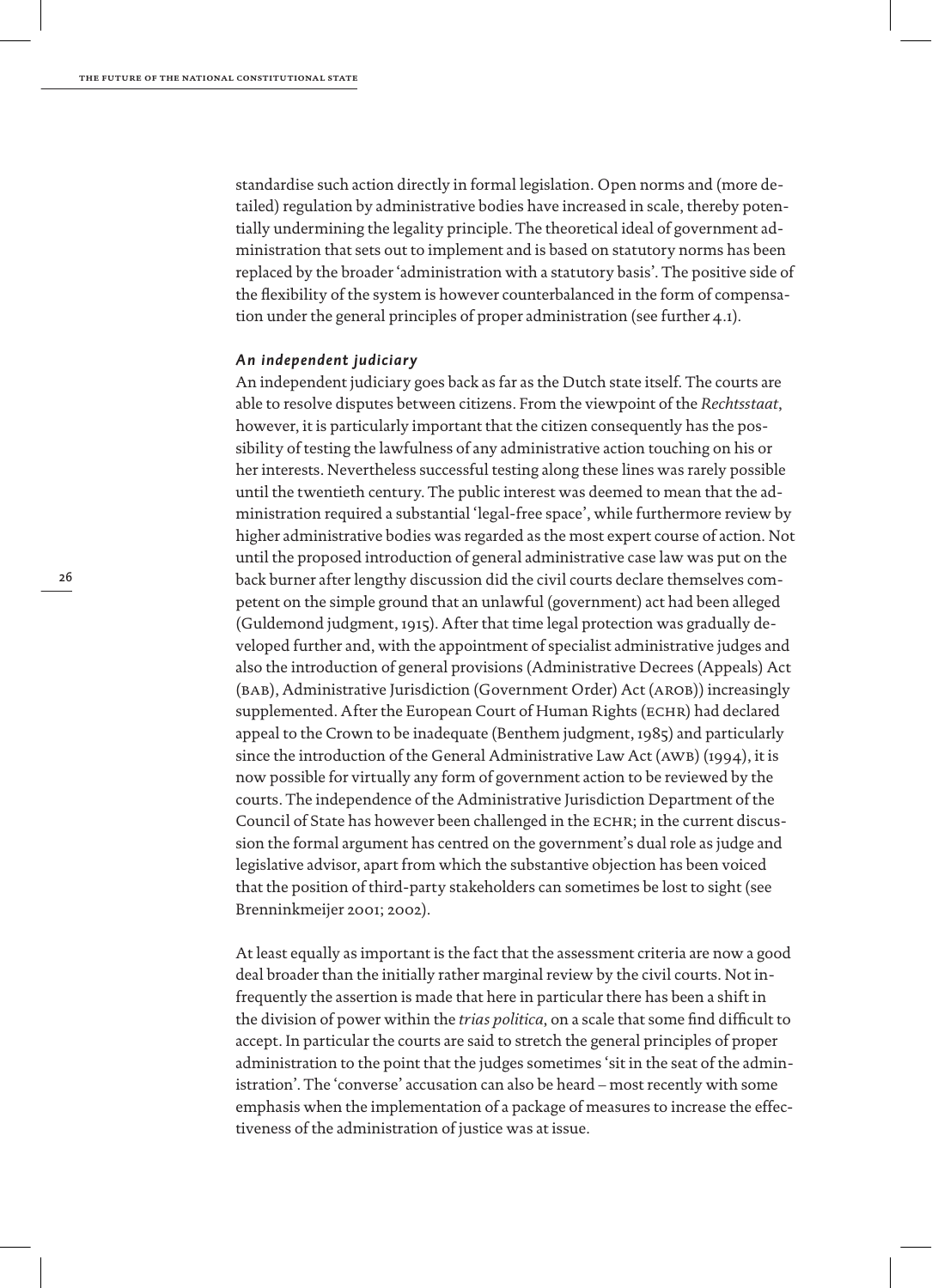Such a shift is also discernible in the case of the relationship between the courts and the formal legislator. The constitutional prohibition on the testing of legislation is gradually losing its significance. This stems especially from the growth in directly operative provisions under international conventions where such testing is required. The EU and the sometimes surprisingly broadly interpreted provisions of the European Convention for the Protection of Human Rights and Fundamental Freedoms (ECHR) are important sources in this regard. Of a different order is the space that the legislature itself leaves - sometimes consciously - by formulating general concepts and open norms or entirely desisting from any specific regulation for the time being. Whether this reflects the need to react flexibly to social conditions or trends or whether it reflects uncertainty, the consequence can be a kind of tacit cooperation, rather than an undesired shift of power. When it comes to the judiciary, power in the normal sense of the word is in fact a somewhat dubious term. Judges have no power of independent initiation and if so desired the legislature can prevent most of their rulings from having any universal effect in the future. The independence and impartiality of the judiciary and the relevant guarantees are discussed in more detail in 4.2.

#### *Fundamental rights*

The fundamental rights have precursors in various (usually group-based) medieval privileges and in the protection against government violations that was laid down in limited fields during the days of the Dutch Republic. The two elements of the classic fundamental rights – protection of the individual/individual freedom, i.e. of personal freedom against certain violations by the government (freedom of religion and privacy of correspondence, etc.) and space for political activity (freedom of assembly, later universal suffrage) – are already recognisable to some extent here. While only a few fundamental freedoms appeared in the Netherlands Constitution of 1814, in 1848 the classical core was already complete. In 1917 the fundamental rights were extended by universal suffrage and the placement of universal and special suffrage on the same financial footing. In 1983 a complete catalogue, including fundamental social rights, was included in the first chapter of the Constitution. The need for updating is also an area of concern in respect of both the classical fundamental rights (e.g. 'digital fundamental rights') and fundamental social rights (e.g. the right to safety; see below).

In the case of the classical fundamental rights the emphasis in the Constitution is nowadays strongly on the most precise possible demarcation of the scope to curtail rights: under what conditions and to what extent can the state set limits on those rights? The linkage of the *Rechtsstaat* to the law does not in itself guarantee a state-free sphere, even in conjunction with democratic majority decision-making, the underlying notion goes. Incorporation in the Constitution reduces the risk of unfounded violations to the maximum possible extent (although in the case of a two thirds parliamentary majority in favour of change even the rights themselves are of course not inviolable).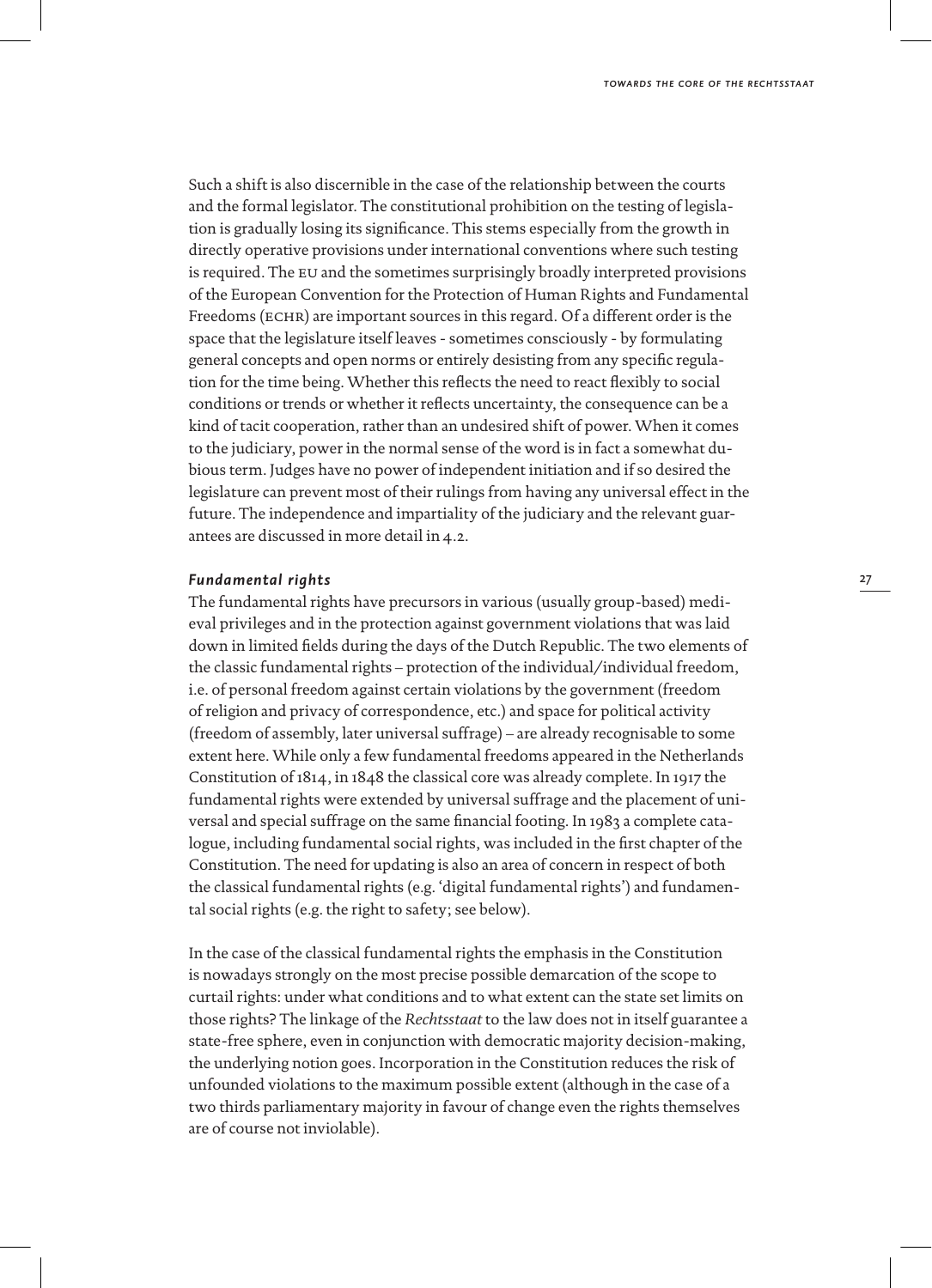The universal human rights formulated in international conventions over the past half century point to the same idea of natural, general rights. More generally the enshrining of fundamental rights, both classical and social, in international conventions is one of the most important changes in this field. Particularly where direct operation and a surprisingly broad interpretation go hand in hand (ECHR, since 1980), fundamental rights have turned out to extend to unsuspected social areas.

Similarly the view that fundamental rights imply more than the protection of the citizen against the state is no longer beyond the pale in the Netherlands. Examples include the horizontal operation of (classical) fundamental rights, where the parties are changing, and the social dimension of fundamental rights, where a duty to intervene is being added to the government's duty of non-interference. In neither case however has the extension of these rights been on a scale of any significance. Such extension does, however, apply to the social fundamental rights. These have appeared in the Constitution since 1983, but do not produce any clear obligations, let alone enforceable individual entitlements. As an indication of areas occupying a special place in the field of government responsibility, these fundamental rights are certainly important. The current private member's bill to introduce a provision concerning a hard to delimit concept such as safety (Art. 22a) may also be viewed primarily in that light.

#### 2.3.1 the democratic and the social rechtsstaat

Developments in the views about the decision-making by and tasks of the state have of course not left the *Rechtsstaat* (and attitudes towards it) untouched.

#### *Democracy*

In a discussion of the state (N.B.: not the *Rechts*staat) linked directly to his definition of the *Rechtsstaat*, Donner notes a special feature in relation to other legal entities, in so far as the state does not have a particular goal that can be used in order to test whether it is remaining within the province of its powers. It 'can arrogate to itself the most heterogeneous problems and activities as soon as these are deemed to arise from the general interest. For the goal (…) is essentially nothing other than that of commitment – not to a particular goal but about commitment itself, in order to facilitate and promote living and acting together' (Van der Pot-Donner 1977: 146). Despite this not insubstantial objective Donner perceives here the weakness of the *Rechtsstaat* idea: it focuses unduly on the institutional and legal aspects and asks in particular how the state should be organised, but does not pay enough attention to what the government should do. In order to provide a conceptual basis for the state the notion of the *Rechtsstaat* has to be linked up with other ideas. In the nineteenth century this was mainly the notion of the nation state, and in the twentieth century (still according to Donner) the idea of democracy.

A more fundamental, or at least closer, relationship between democracy and the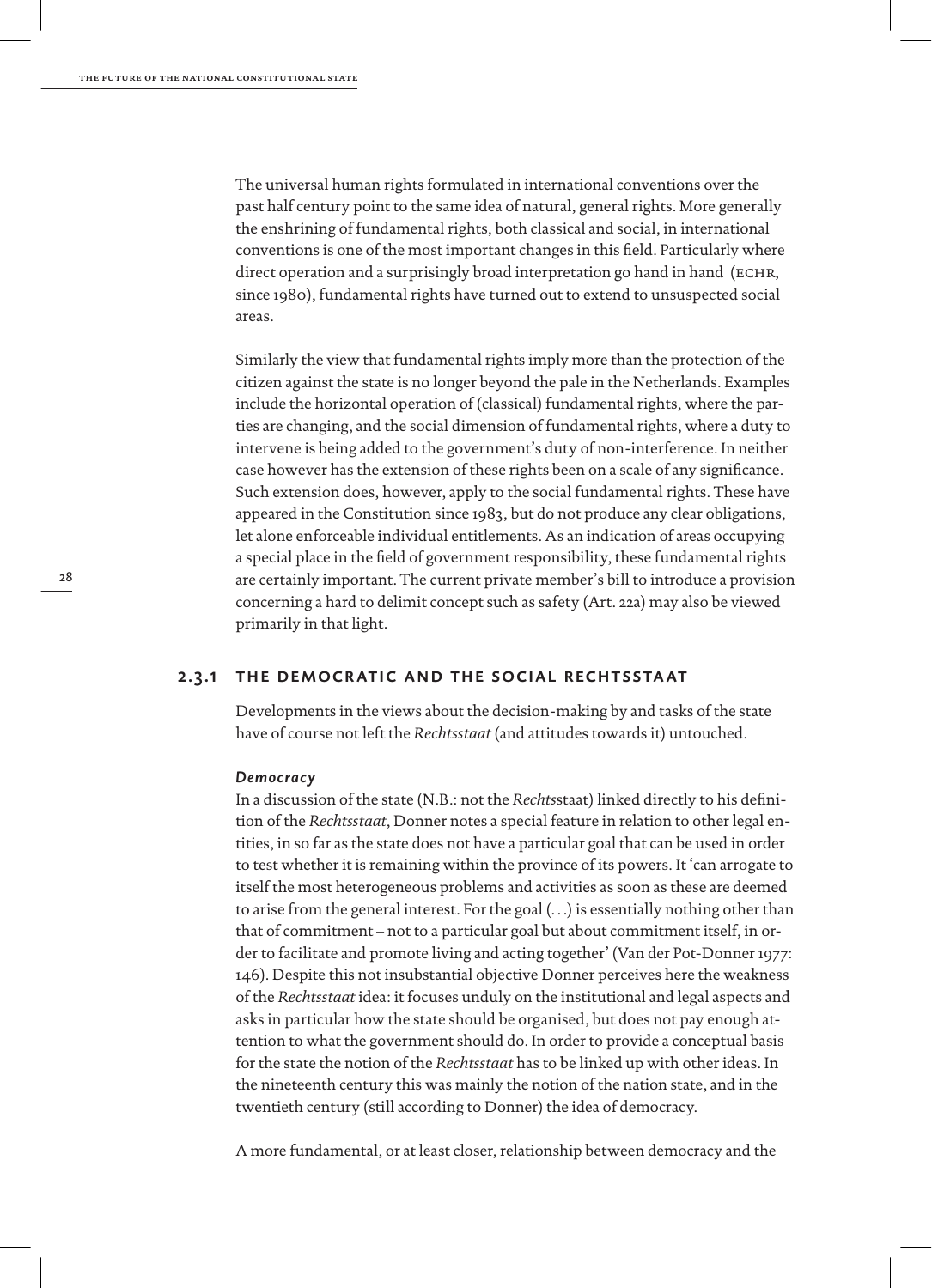*Rechtsstaat* is established by Burkens et al. (1997). They reject the crucial assumption of the classical *Rechtsstaat*, namely that through equality before the law, a prohibition on privilege and rights of freedom everyone's starting position would be the same, so that 'the outcome of the competition in the political market (…) would be justified, namely the product of one' s own efforts and fate' (Burkens et al. 1997: 22). It is evident, they argue, that there are all sorts of factors that cannot be ascribed to the individual but that render fair competition an illusion. This applies all the more if the outcome of economic competition helps determine political influence (i.e. rights to vote on the ground of property qualification). With reference to Locke they proceed: 'It is at variance with natural equality, which requires that everyone can have an equal share in state power and the formation thereof (…) [and] at variance with natural freedom, which entails that the free individual can only be bound by state authority with his concurrence, (…) this state authority is constituted without his participation if he does not have certain minimum property qualifications.'

That connection between democracy and the *Rechtsstaat* has now become so close that the concept of *Rechtsstaat* is more frequently found in combination with the adjective 'democratic' than without. Various authors (Scheltema 1989; Witteveen 1996) even refer to the democracy principle as one of the central principles of the Dutch *Rechtsstaat* (and consequently turn 'democratic *Rechtsstaat*' into something of a pleonasm). When it comes to a description of the organisation of the Dutch state there is little objection to this; the same applies to the – normative – formulation of minimum requirements for the organisation of the state. Substantively, too, it is difficult to discard such links conceptually. The requirement that government action must have a statutory basis (the legality principle) for example largely loses its meaning if it becomes possible for the legislation in question to be adopted and amended without majority support. The existence of classical fundamental rights providing minorities with the room to become a majority or otherwise to influence decision-making is vital. And majority decisions that would simply bypass the fundamental or other rights or entitlements of minorities would not sit easily.

In the meantime the linkage with democracy as an idea giving the ('Recht)sstaat' 'its inherent, driving force' (Van der Pot-Donner 1977: 147) requires some clarification. This does not mean that it is clear what the state must at any event do (i.e. core tasks). In the same way that the *Rechtsstaat* in its simple form is primarily concerned with boundaries and conditions, democracy is primarily concerned with decision-making procedures. To take the metaphor further: democracy does indeed provide a (running) engine and a steering wheel, but the direction in which the wheels turn and even whether the accelerator is depressed, is determined from case to case and according to the state of affairs. At the most it might be said that the possibility of participation, which is the same for everyone, virtually implies that equal attention is given to the interests of – ever changing – minorities, such as the requirements and parameters for the organisation of the *Rechtsstaat* take freedom as their foundation.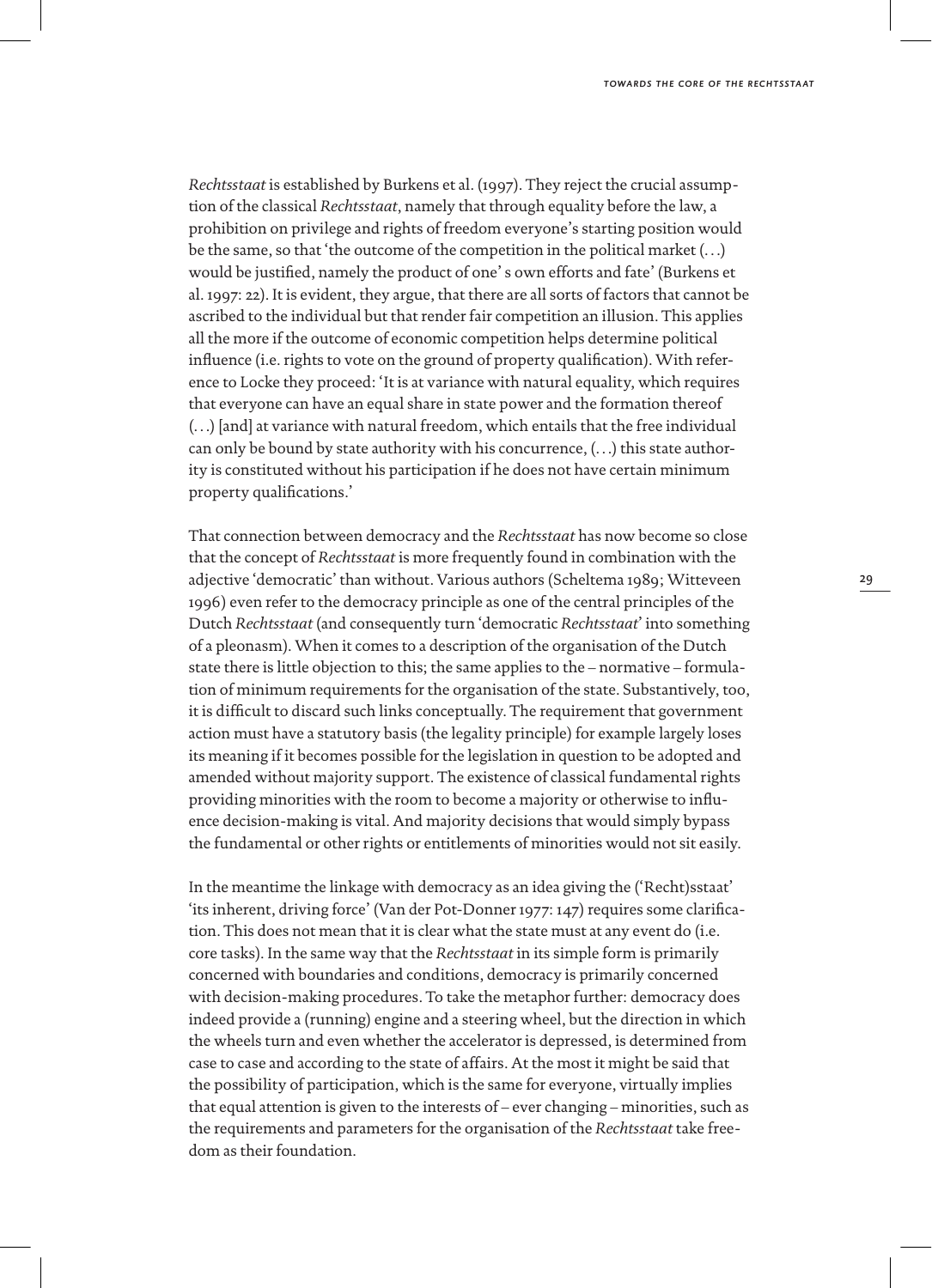#### *Social dimension*

In the same way that a kind of merger took place between 'democracy' and the *Rechtsstaat*, so ideas evolved in the second half of the twentieth century concerning a social dimension of the *Rechtsstaat*. 'What is the real significance of (these) fundamental rights [to which the *Rechtsstaat* and democracy relate] if certain minimum conditions with respect to income, housing, education and the like have not been satisfied in advance?', Burkens et al. (1997: 24) ask rhetorically. Wholly in line with the considerations that they apply to democracy, they argue that the social *Rechtsstaat* will need to guarantee not just 'freedom of' but also 'freedom to', by creating the conditions in which the citizen can in fact live in liberty. 'These rights enshrined in the Constitution of 1983 and in human rights conventions impose the obligation on government to create and maintain a social, cultural and economic infrastructure,' they conclude somewhat later.

At this stage the social rechtsstaat appears to be viewed as a special form of the *Rechtsstaat*. According to most authors, social interventions by the state are not a necessary precondition for the ability to talk of a *Rechtsstaat*. There are also various practical considerations supporting such a stance, such as the fact that the bar is placed rather high, while at the same time people will never agree on precisely where the bar should be placed and whether enough is being performed. These would appear to be matters that lend themselves particularly to democratic debate, in which conclusions can be drawn on the basis of changing attitudes and circumstances. It is not difficult to justify or even to demand any conceivable form of government activity on the basis of lofty ideals that do or should form the underpinning of the *Rechtsstaat*, such as individual freedom or opportunities for development for all. In practice, however, this gives rise to a disastrous confusion of tongues and debate about policy priorities on the basis of highly abstract principles and objectives, in which the precious concept of the *Rechtsstaat* gets lost to sight for want of capacity for discrimination. Furthermore it is not possible to this regard the fact that the 'social dimension' involves activities which by their nature are at variance with elements of the classical *Rechtsstaat*. In order to formulate the contrast in black and white terms, regulation by means of universal rules differs considerably from direction by means of targeted and specific intervention. By declaring the social dimension to be a necessary element of the *Rechtsstaat* the tension becomes built in in the latter concept (and furthermore loses its capacity for discrimination). This tension is the subject of considerable attention in the literature especially in Germany (*Rechtsstaatlichkeit* versus *Sozialstaatlichkeit*) as well as in the Netherlands '*Rechtsstaat* and direction'). Those who pick up on this tension nearly always opt – generally implicitly – for a definition of the *Rechtsstaat* in which the social factor is not an element. Implicitly too the tension would appear to amount to a plea for preference to be accorded in principle to the classical elements of the *Rechtsstaat* in respect of any government activity, whether this concerns a classical activity such as catching thieves or a social activity such as the provision of welfare benefits. This is not of course a political choice against the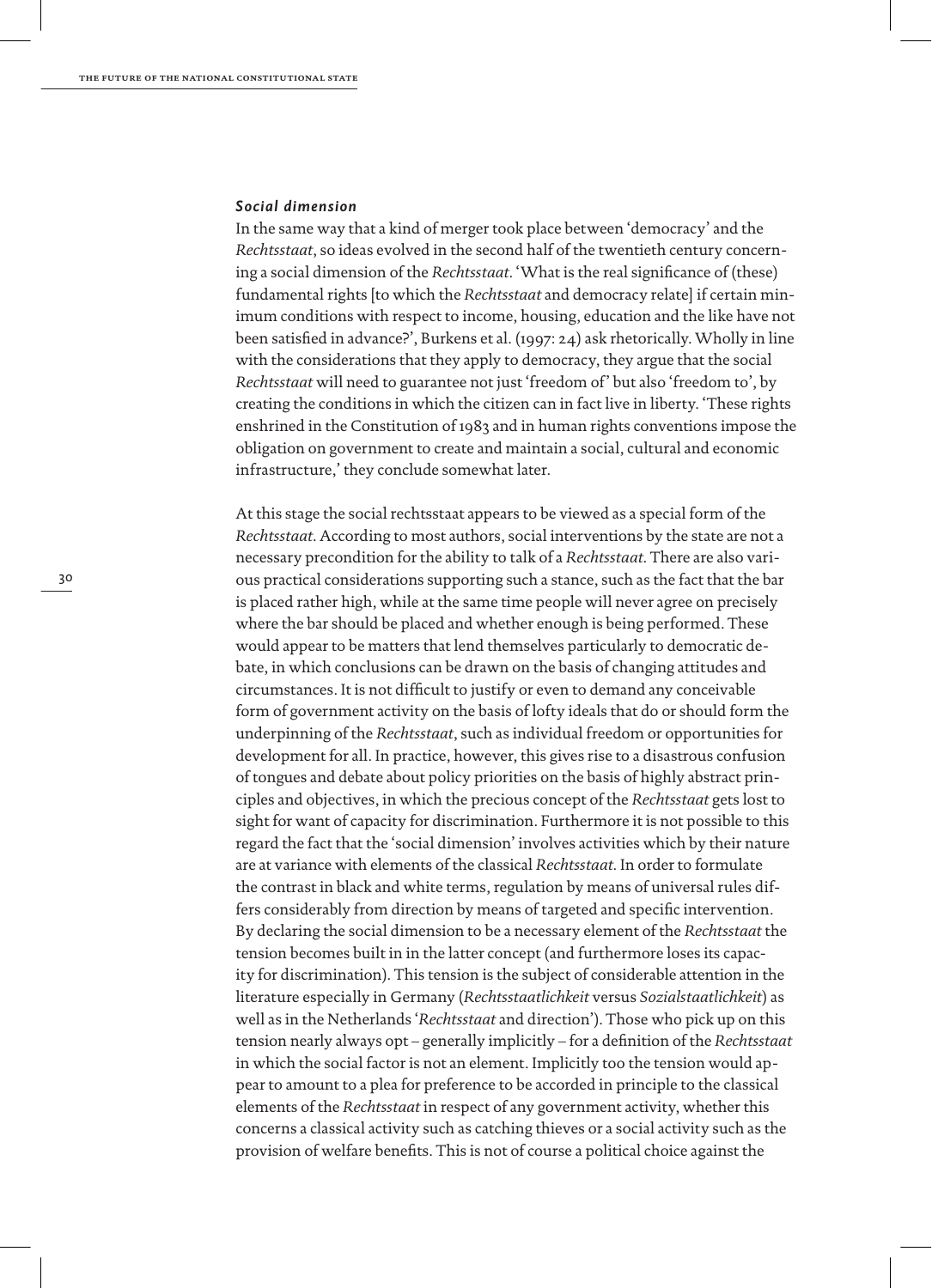social element; on the contrary. It is not denied that 'freedom to' is important for a meaningful use of 'freedom from'; the notion of the social dimension of classical fundamental rights, which holds that the government has a task to make those rights as widely accessible in practice, now enjoys almost universal acceptance.

#### 2.4 conclusion

The previous section demonstrates once again that there is a wide measure of consensus concerning the concept of the *Rechtsstaat*, although there can be differences of opinion concerning certain vital elements. As an initial conclusion, one could say that the *Rechtsstaat* might not be a fundamentally contested concept, but any definition is inevitably subjective in nature. The latter may apply to various aspects, ranging from the question as to whether the *Rechtsstaat* should or even can be neutral in its effects or the precise opposite (section 2.2.1), up to and including the optimal 'trias' relationships. More such general designations of the concept could be provided. The *Rechtsstaat* is for an example an 'aspirational' concept (Witteveen et al. 2002) which, in particular, points the way towards goals that are worth pursuing. It is certainly also a *flexible* and resilient concept, in the sense that in responding to certain developments elements can be modified without departing from the concept itself. The *layered* character, as established in chapter 1, is of course closely related to these characteristics.

It was noted at the beginning of this chapter that any definition of a concept involves a choice or even a series of choices. In this case these choices should be prompted in particular by the requirements of *practical usability*, which might entail that:

- the more or less generally accepted view as to what the core elements constitute should be stuck to as closely as possible;
- justice is done to the historical antecedents;
- capacity for discrimination is present; and
- flexibility is built in.

In this way the emphasis comes to lie on the four elements of the classical liberal *Rechtsstaat* discussed in section 2.3.2. This means that the *Rechtsstaat* is interpreted as a polity that ties the government to the law by recognising fundamental rights, that demands that government action be founded in the law, that effects a separation of powers between the legislature, executive and judiciary, and that guarantees the independence of the judiciary. This concerns the second layer from the diagram in the previous chapter; as also follows from that diagram, the form that these elements take in any one particular *Rechtsstaat* can diverge considerably.

The democratic element is of particular relevance in connection with the legality principle, as the legitimation for government intervention. The social dimension, interpreted as the duty on the part of the government to promote certain forms of provision, is limited under this setup to ensuring that the elements of the classical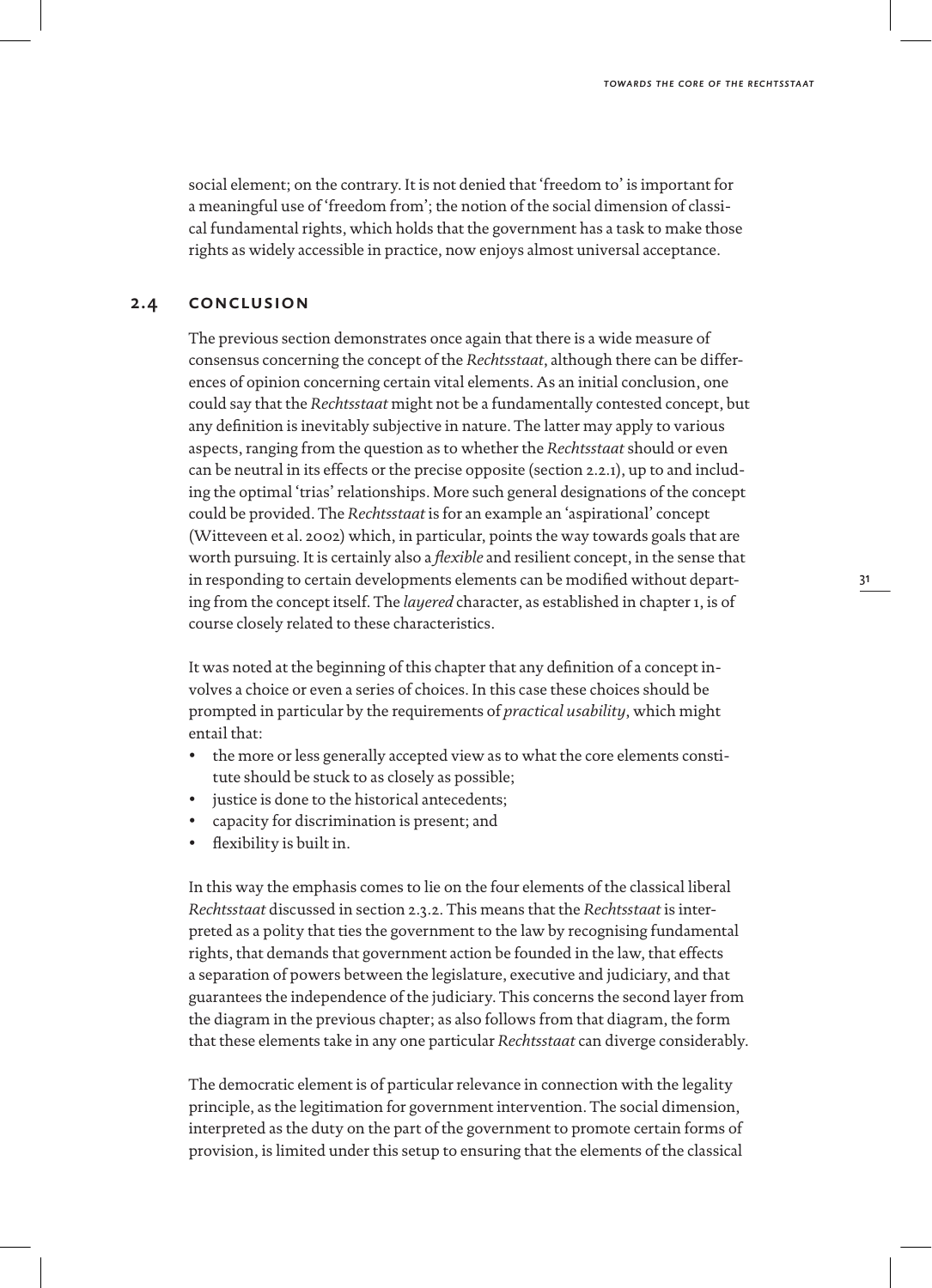*Rechtsstaat*, such as access to the courts, rights of freedom and political rights, are a reality (the fourth layer). In other words, we are dealing here with a state that not only feels bound by the law but which also feels obliged to guarantee the dominion of the law in a general sense. To that core the Council would add one further element: ensuring the physical safety of the citizens where possible. This addition is a natural extension of the fact that any state – and hence also our *Rechtsstaat* – by definition possesses a monopoly of force. In the event of a looming collision between such activities and the core, the core of the classical *Rechtsstaat* – and certainly the classical fundamental rights – will always take precedence in conceptual terms over those activities and also over other government policies. This need not however lead in any way to rigidity; the 'fourth layer', in particular, namely that of the practical elaboration of *Rechtsstaat* ideas and values, can always be adapted in line with contemporary developments.

The first and second layers of the *Rechtsstaat*, finally, are highly important in these respects, particularly as general guidelines, rather than as a source for a government programme of any kind.

Some further comments on this choice in favour of the *'classical rechtsstaat-plus'*  may be in order. The notion whereby the core of the *Rechtsstaat* would consist primarily of the method – i.e. of tying the state to the law, the division of state powers and the guarantee of a state-free sphere for the citizen – is in many ways an attractive one. The more that one 'invests in the *Rechtsstaat*', the greater the chance that a political programme or, at the least, a package of core tasks, will be derived by the government from the concept de *Rechtsstaat*. To a much greater extent than at present, a call for state interference – or non-interference – would be justified in terms of the importance of the *Rechtsstaat*. In this way the concept would rapidly lose its capacity for discrimination. Since many of the government interventions being sought are directive in nature and aspire to a goal that often cannot be achieved by means of general rules alone, the chance moreover increases that the concept of the *Rechtsstaat* will itself create contradictions.

This does not of course mean that directive government action or action in the social sphere would not be appropriate in the case of a *Rechtsstaat* state. At issue is the fact that the *Rechtsstaat* is primarily a matter of form, of preconditions and boundaries, and not in the first place a matter of substance. Not social justice but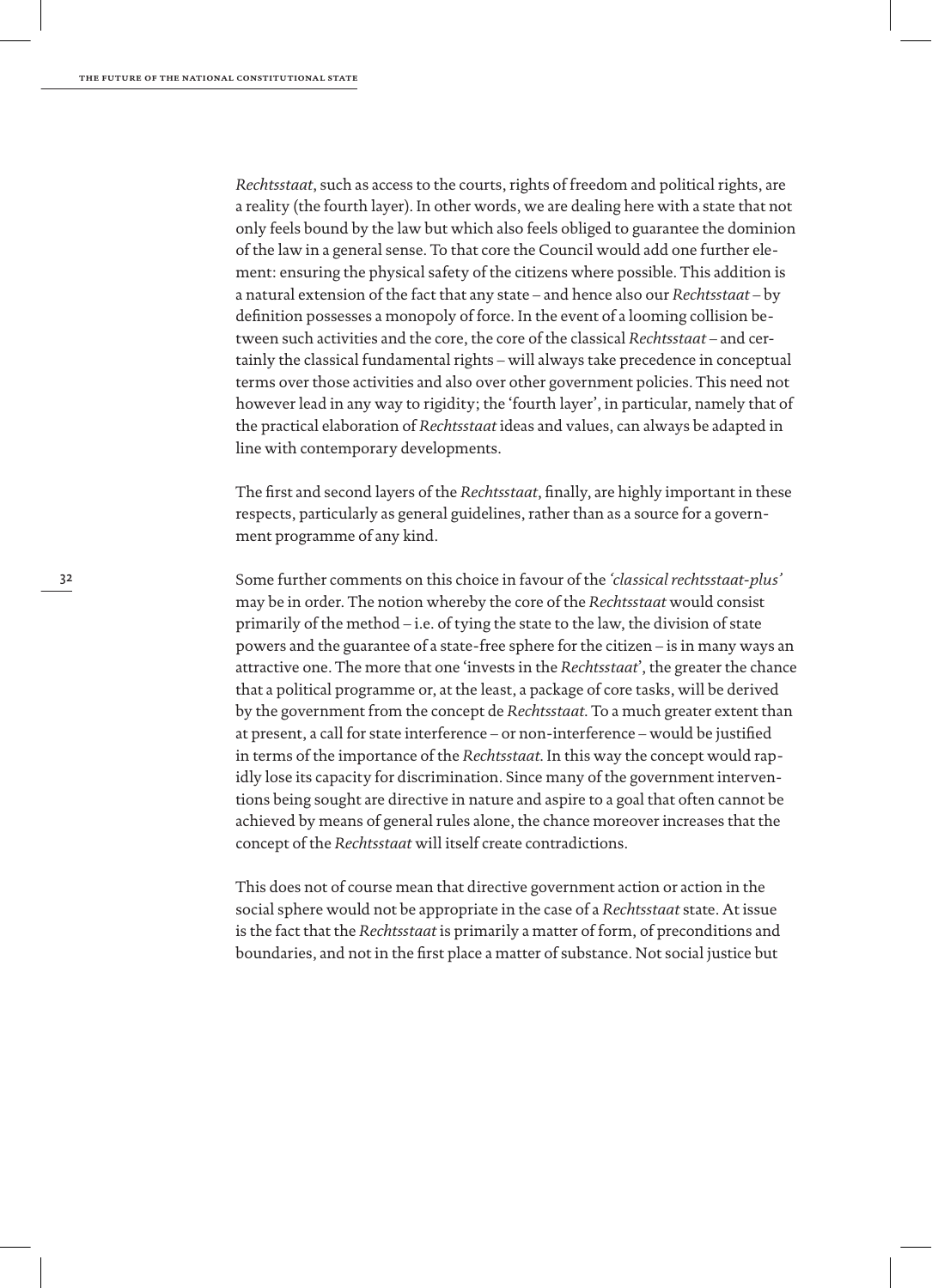protection against government arbitrariness takes primacy.

# 3 internationalisation, individualisation and civil societ y

The *Rechtsstaat* operates in an environment that is continually – albeit gradually – changing. Changes in that environment may affect the organisation of the *Rechtsstaat* and the underlying assumptions. A number of fundamental developments are briefly examined in this chapter.

#### 3.1 internationalisation

#### **3.1.1 developments**

Not every state is a *Rechtsstaat* according to the description given before. Conversely, however, the *Rechtsstaat* is of course to be viewed as a state, more especially as a nation-state of the type that has been customary in Europe over the past two centuries. The state too is subject to national law and legislation, which form the main principles for the activities of the state and regulate the behaviour of the citizens. This central position of the state and the exacting demands and high expectations to which it is subject may be designated in brief by the term *sovereignty*. Together with the indispensable elements of territory and population, this concept by definition forms a core element of the state: the authority of the state 'can lay greater claim to completeness than other forms of authority and can substantiate itself both internally and externally' (Koopmans 1976: 6). Internally this is in order ultimately where necessary to 'have the last word', and externally in order to do business with other states.

This picture has changed fairly radically, particularly over the past fifty years. All sorts of technological developments have led to a huge increase in international traffic, in the broadest sense, and hence also in international agreements. More than before we now have multilateral agreements – sometimes on a global scale – and agreements under which organisations are appointed with regulatory, judicatory, executive or supervisory powers. As long as such agreements and decisions still require the authorisation of the participating states from case to case in order to take effect in the national legal system, one cannot speak of any direct infringement of national sovereignty, but indirectly such effects do obtain. An indispensable precondition for the effective operation of this system is that agreements are, where necessary, translated into legislation at national level. Perhaps even more important is that the agreements contribute further to the process of internationalisation that was already under way with a de facto decline in the capacity to act of nation-states.

In addition another form of international cooperation appears to have grown in importance in recent times. By this is meant interventions, generally under the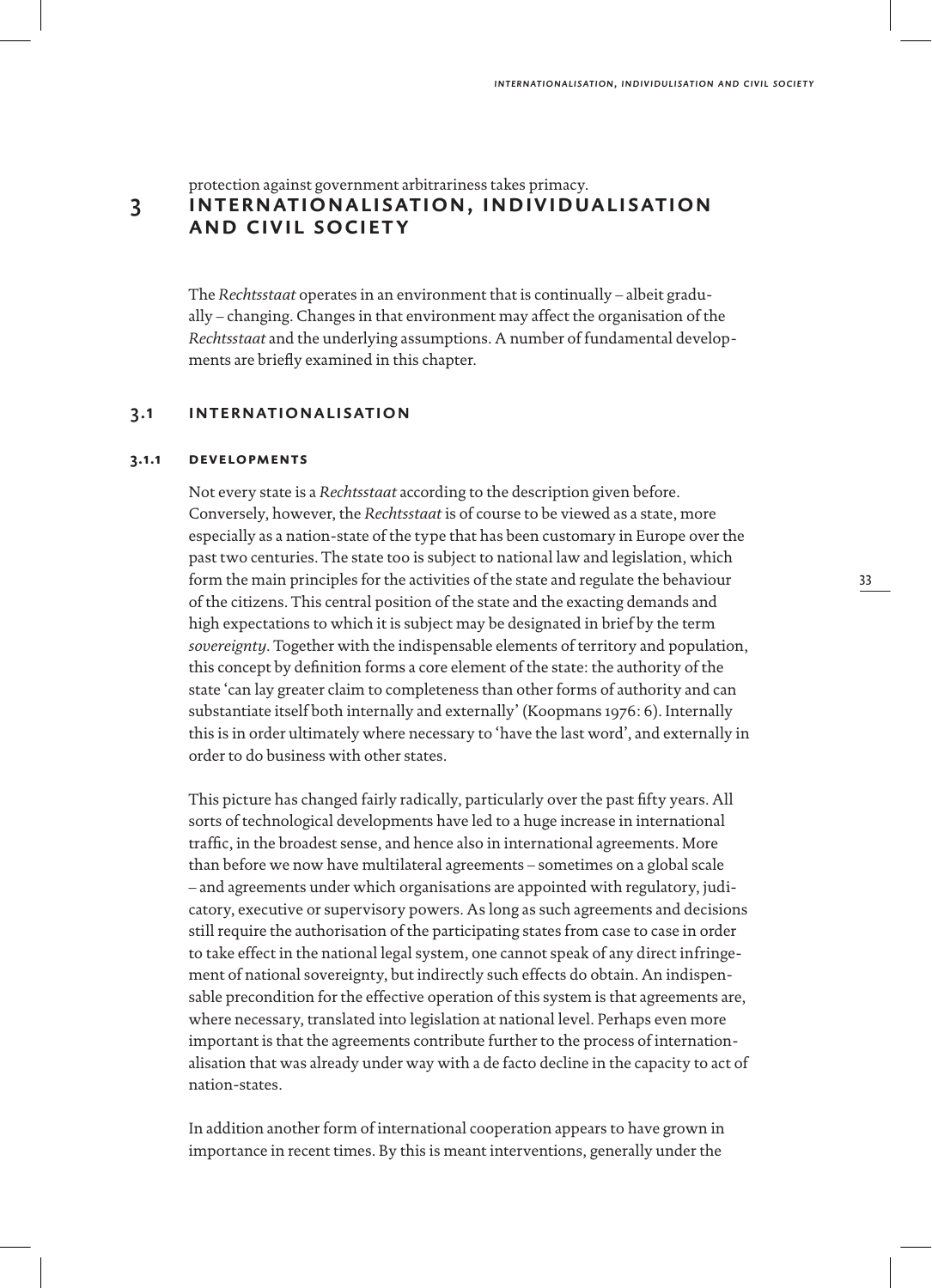flag of the United Nations, whereby intervention takes place in sovereign states on behalf of the 'global legal community' because those states are systematically violating human rights, providing a basis for terrorists and so on. A related development has been the administration of criminal justice in respect of certain offences (against humanity) whereby the universality principle and courts with worldwide authority play a role. The question arises whether this deepening of the international legal order will manifest itself more widely on a systematic basis.

The Dutch Constitution would not be automatically opposed to such a process of extension: 'the government promotes the development of the international legal order' (Art. 90 Constitution). Of more practical importance is the fact that the Constitution creates the possibility that legislative, executive and judicial powers be assigned to human rights organisations by or pursuant to treaty' (Art. 92), if necessary after approval by the States-General with a two thirds majority. This therefore means that the national authorities do not concur from case to case with limitations on sovereignty but that powers are transferred without its being clear how these will be used. The *European Union* is easily the most notable example of such a supranational organisation.

In order to prevent misunderstandings the Constitution (since 1956 and 1953 respectively) lays down in Article 93 that provisions in treaties and in decisions by human rights organisations the substance of which is universally binding obtain such binding power after they have been promulgated. Article 94 goes on to state that statutory regulations in force in the Netherlands shall not apply if such application is incompatible with such provisions and decisions. The most familiar example of a coherent series of such provisions, supported by its own monitoring system, is the *European Convention for the Protection of Human Rights and Fundamental Freedoms* (echr).

A detailed analysis of the operation of the ECHR and EU indicates that the curtailment of national sovereignty is very considerable, and that the relations within the national *Rechtsstaat* also change, especially because of the relative decline in the influence of the courts and that of the legislature. The supranational nature of the Community and the direct operation and precedence of Community law do not however prevent:

- the implementation of directives being left to the member states, with a degree of freedom that can vary substantially from one directive to another (and sometimes also from one member state to another); and
- the national courts from playing a major role in the maintenance of, and hence testing against, Community law.

In relative terms the role of national organs in the implementation of the ECHR is at least as great.

An analysis of the consequences of two other, divergent international movements – the globalisation of the economy and the increase in transfrontier terrorism – in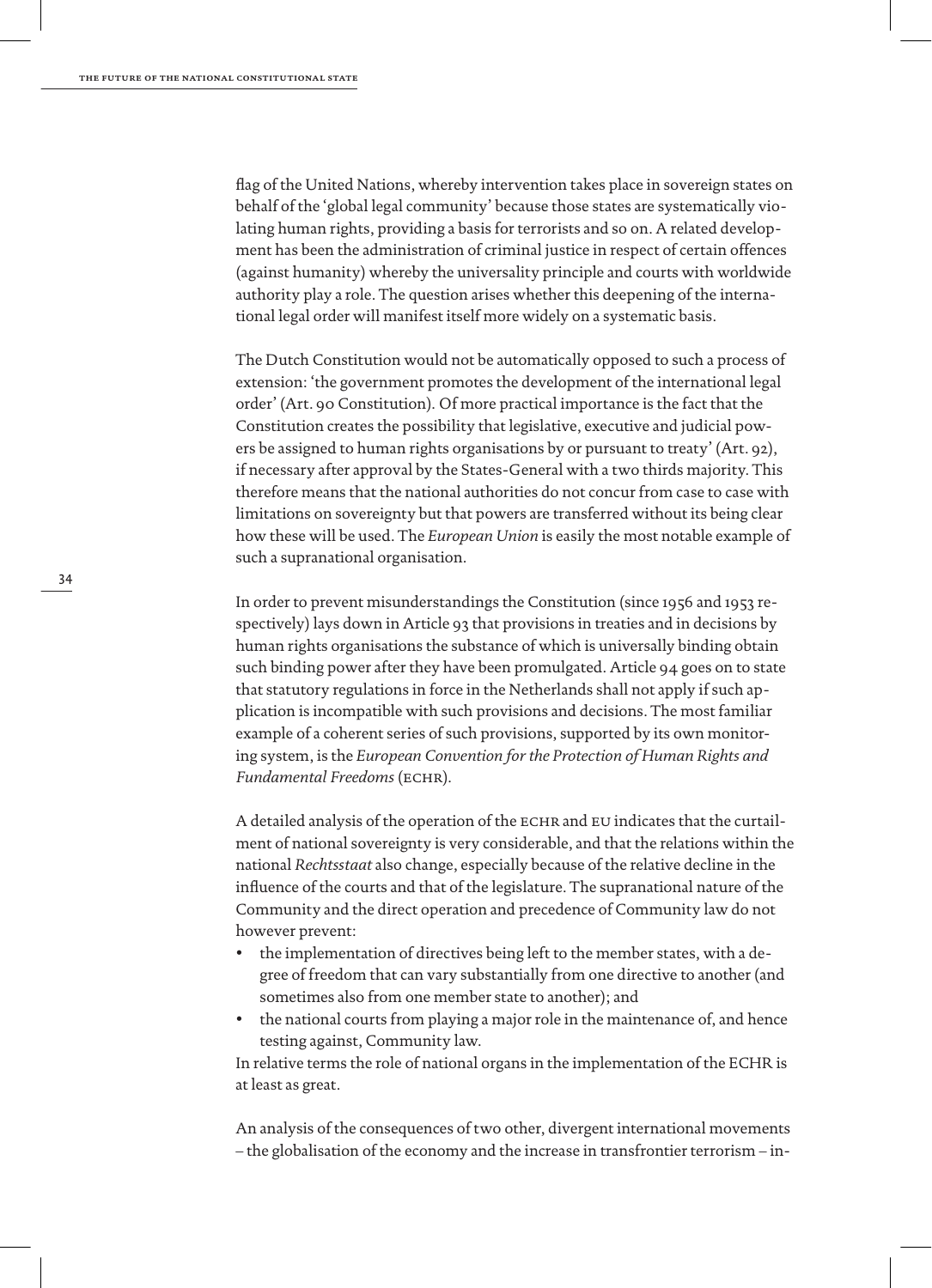dicates that the fleshing out of an international legal order is becoming increasingly important. The limitations on national sovereignty which, for a country such as the Netherlands, remain manageable at this stage, will certainly grow.

#### **3.1.1 internationalisation and the rechtsstaat**

#### *General*

The *Rechtsstaat* implies a subtle combination of, on the one hand, a limitation on state power and, on the other, the application of that power in order to respect individual freedoms and give them real meaning. Traditionally, the elaboration of the requirements that must be satisfied has been a matter for the nation-state. Tacit assumptions in this regard are that the state can have the last word and has the decisive vote, and that that word can be chosen in freedom, subject of course to the operative procedures.

A number of developments have been outlined in the preceding section that make it increasingly unrealistic to assume that the quality of existence in accordance with *Rechtsstaat* principles within the territory of a particular state depends solely on the organs of that nation state. Up to a certain point this has always been a fiction; events elsewhere and transfrontier contacts have always existed and exerted an influence. Nor are agreements between states by any means new, and compliance with the resultant obligations can impose limitations on domestic policy autonomy, i.e. internal sovereignty. Over the past fifty years there has been an enormous increase in external influences, more and more international legal rules are being introduced that take precedence, and powers have even been assigned to supranational organisations in order to determine such rules; international courts play a role in the interpretation and application of such rules. The exclusivity of the national legal system has been definitively breeched and there is every reason to assume that this trend will be sustained on an accelerated basis. A complex succession of factual and legal developments is now in place that cannot readily be countered: ever more matters, including those outside traffic in the broadest sense, are becoming transfrontier in nature. Examples include environmental problems and terrorist actions. This is leading to new international law, ranging from trade agreements to rules with respect to Security Council measures, which in turn are leading to new transfrontier activities. 'Multiple peaks' and 'legal development networks' (Hirsch Ballin 1999) are some ways in which the legal side of the new situation has been described.

#### *The Dutch ' Rechtsstaat'*

If we confine ourselves to begin with to the consequences that the legal phenomena, in particular, have for the Dutch *Rechtsstaat*, these may be summarised as follows:

1 A strengthening of the position of the courts in comparison with that of the executive and especially that of the legislature (interpretation of rules established elsewhere with direct effect and precedence over national law is the preserve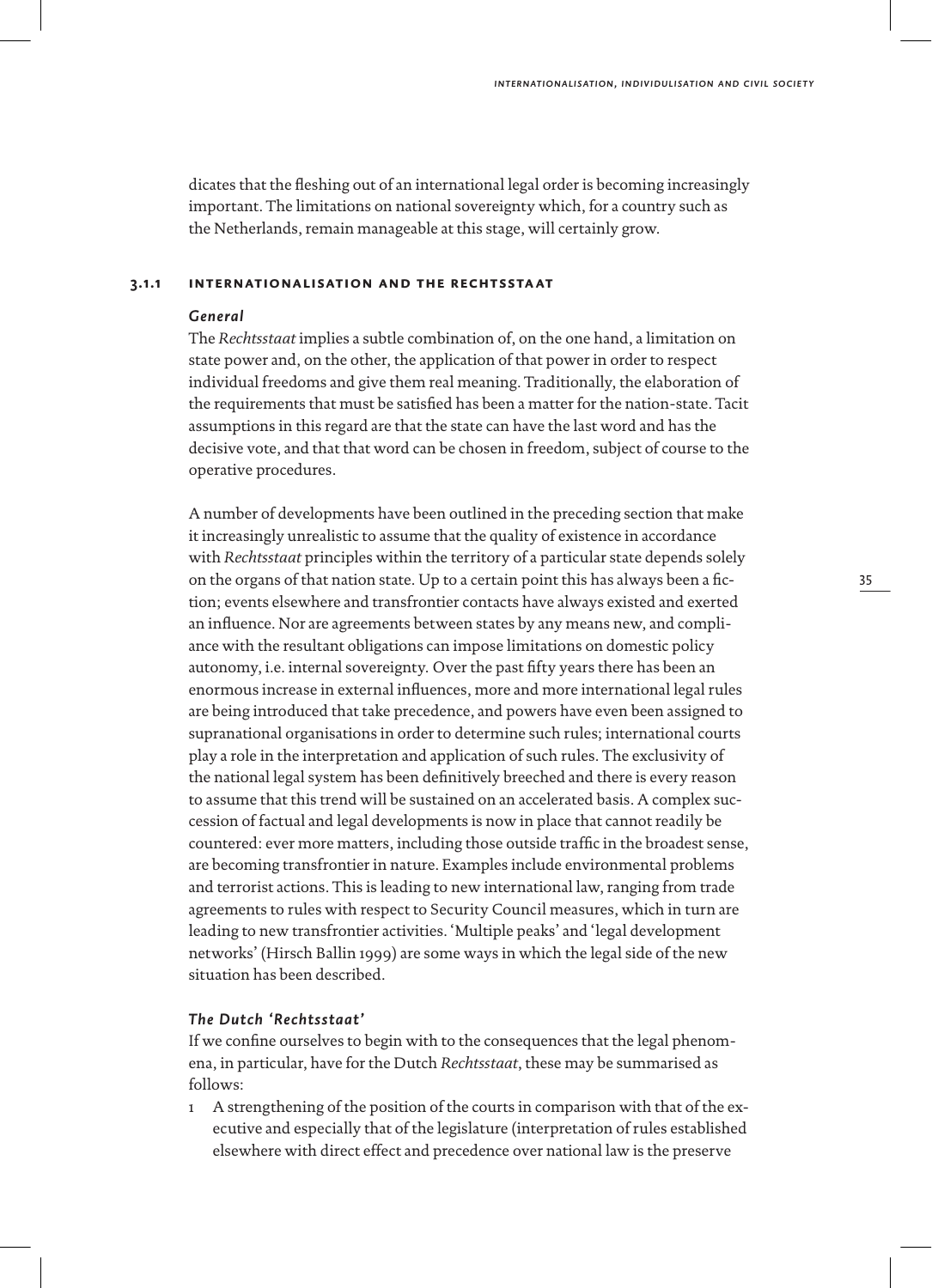of the courts, except in the case of the ECHR and EU, where the international legal institution in question has the final say).

- 2 Weakening of the position of the Dutch legislature, not just in a relative but also in an absolute sense, as powers shift to international bodies.
- 3 Weakening of the position of parliament and strengthening of that of the government. In so far as the Netherlands has influence over rules applying in this country but determined elsewhere, that influence is not exercised according to the normal procedures of the Dutch *Rechtsstaat*. It is not the legislator but the government that plays the main role here. Similarly the duty of accountability towards parliament loses substance, since the lack of transparency of international decision-making is an obstructive factor. The role of civil servants in the negotiating process appears pronounced in certain areas.
- 4 A strengthening of the position of the citizen under the *Rechtsstaat* where the protection of his or her fundamental and other rights are deepened and broadened, but weakening where he or she is confronted by legislation (and consequently administration) which, at least materially, has less democratic legitimacy than national regulations.

For various reasons these phenomena need to be placed in a more general perspective. Thus it is difficult fully to escape the inevitability but also the benefits of internationalisation. The law plays a limited role in optimising the benefits and limiting the transfrontier problems. It has no longer just been a matter of international trade and disputes between states but also, for example, of the elevation of fundamental rights into universal human rights and the tackling of environmental problems and forms of crime at the appropriate, supranational level. It is also not without interest that the coming into being of more sources of power and law may be regarded as an extension of one aspect of the classical trias notion, namely the distribution of power and consequent reduction in the risk that the citizen will be subject to the arbitrary exercise of power.

In the second place the shifts in relations and powers is in many cases (especially in the EU, but also for example in relation to the ECHR) mitigated by the involvement of Dutch organs of state in the detailed formulation, application, interpretation and enforcement of numerous international rules. The end of the nation-state has not been brought into sight, either by globalisation (Koch 1997; Sassen 1999; Wolf 2001) or by the eu.

More important reasons for qualifying the consequences for the national *Rechtsstaat* lie in the nature of the *Rechtsstaat* itself: the national *Rechtsstaat* is a phenomenon that was virtually unknown before the 19th century and which can take divergent forms in practice. The institutions, rights and relationships that are now characteristic of the Dutch *Rechtsstaat* are unable to lay claim to infallibility or validity for all time. Much more important are the underlying objectives: protection of individual freedom, protection against arbitrary power, and promo-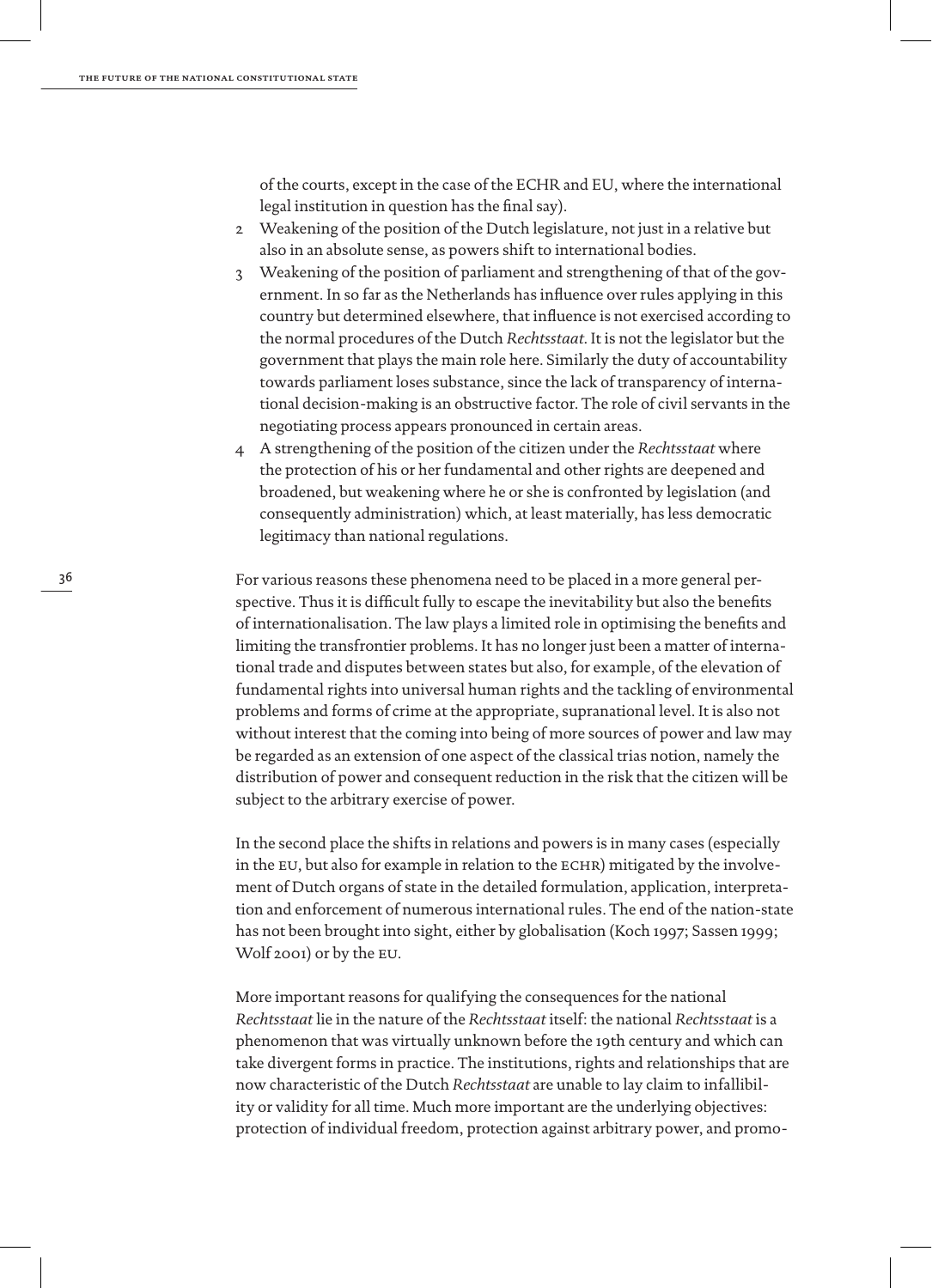tion of legal certainty and legal equality. These values are not just of a higher level of abstraction but have played a prominent role in legal thinking for much longer than the national *Rechtsstaat*.

These latter notions have been substantiated and elaborated by Witteveen et al. (2002). This publication also indicates how the elaboration of these values in the national *Rechtsstaat* can in turn serve as a source of inspiration for allowing them to come into their own in relationships other than those between the nationstate and the citizen: the rule of law, worked out in corresponding quality standards. That this approach contains an attempt to compensate for constitutional deficits that can arise from a lack of national guarantees will however be clear. Under this approach the citizen and the constitutional quality 'of his existence' are held to be central: certain guarantees are not just important in the citizen/nation-state relationship but also in other (unequal) relationships, it is held. At the same time it is evident that transnational networks of citizens are increasing in importance ('Global Issues Networks').

Needless to say the above considerations do not provide any yardsticks for the nation-state to employ unilaterally in its international legal and other dealings, for example as criteria for the decision-making by supranational bodies. They can however be valuable in formulating the input for negotiations on such matters as the further organisation of the eu. If something has major advantages this does not mean that shortcomings should be taken for granted. Output legitimation cannot systematically compensate for shortcomings in the democratic quality of the decision-making, and is moreover 'just' a political and not a constitutional-state argument.

The question arises as to whether there are grounds for drawing consequences for the Dutch arrangements. Should the testing prohibition of the courts for example be abolished? The Dutch Constitution is after all marginalised if new legislation and regulations are tested not against the Constitution but against all sorts of international law. And is it desirable and possible for the Dutch input in international decision-making to be organised in such a way that parliament obtains greater influence?

## **3.1.1 conclusions**

## *The international legal order*

The emphasis so far has been on the consequences for the national *Rechtsstaat*, for the simple reason that this formed our starting point. At the same time, however, it became clear that it is not possible at this stage to develop an arrangement at supranational level that is comparable in qualitative terms with the national *Rechtsstaat*. Although the dependence on government power exercised outside the Netherlands is continuing to increase, the nation-state remains for the time be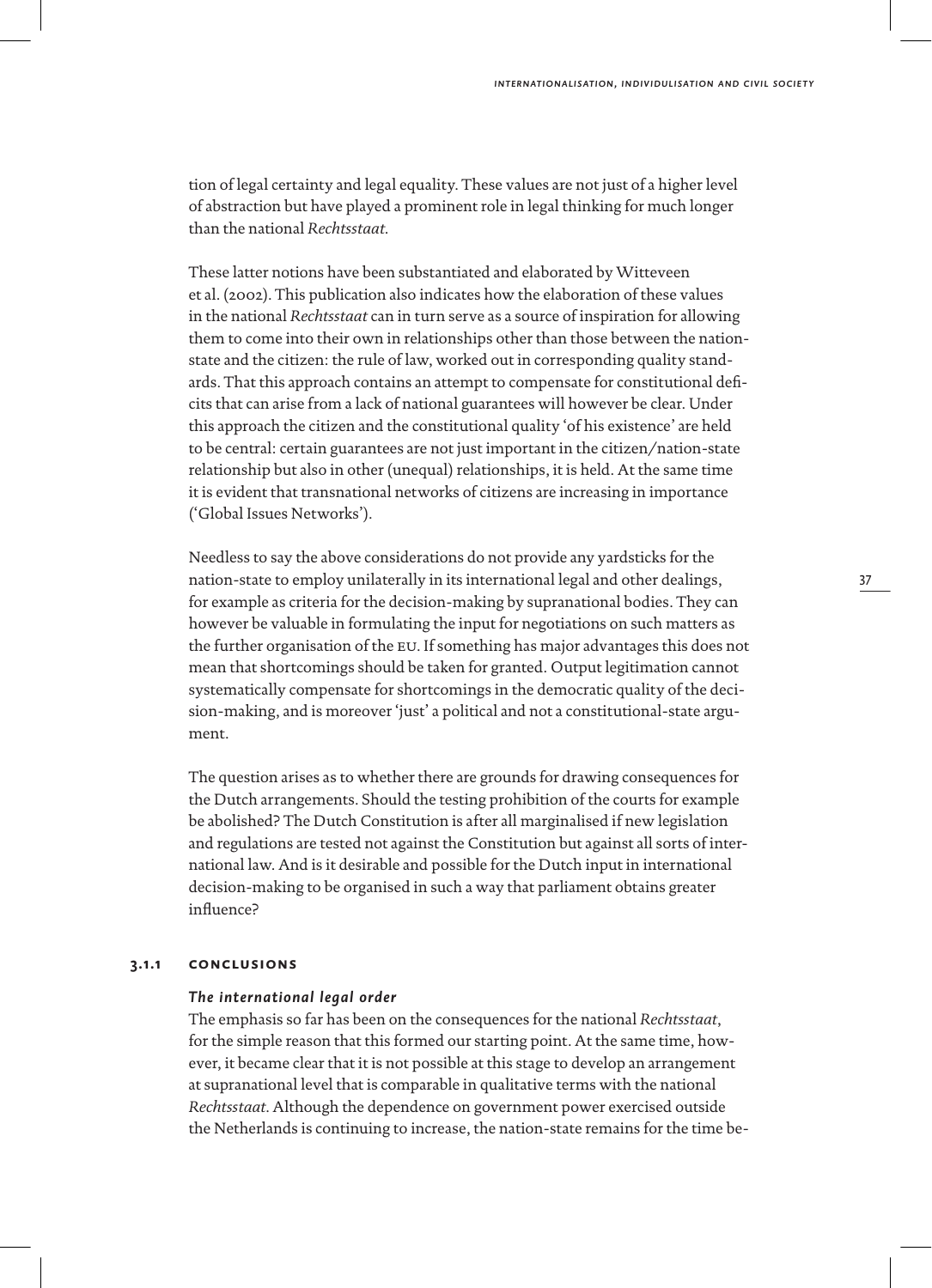ing the most important point of anchorage for the legal order, including the international legal order. At the same time that dependence makes it vitally important for the principles of the *Rechtsstaat* to be guaranteed outside the Netherlands as well. Only if all nations function as a *Rechtsstaat* is a good international legal order possible and only then can the rule of law be brought closer in the international context.

In terms of international legal development, the nation-state has a totally different significance as a frame of reference from before. At present it is not so much the sovereignty of the state that is essential as the need for the state, as a hinge in the international legal order, to measure up to the requirements of the *Rechtsstaat.*  These two points are summarised below and, where necessary, discussed in more detail.

## *The nation-state as reference point*

The nation-state will remain vital for the rule of law in the future. Without an effective national *Rechtsstaat* it will not be possible for the international legal order to come fully into its own. This viewpoint is supported by a number of different arguments.

In the first place virtually all international legal rules and legal institutions assume the existence of supportive national legal systems. The recognition that international law takes precedence over national law is highly important since national legal institutions continue to play an important role in the implementation of international law. If international legal rules are enforceable - which is in many cases not possible in a manner consistent with domestic law - national legal institutions will often play an important role.

A second argument concerns the fact that national governments find themselves increasingly required to cooperate with one another. Crime, security, the environment and trade call for intensive relations between all sorts of authorities. The extent to which the requirements of the rule of law are respected elsewhere can be crucially important in this regard. If people regarded as suspects elsewhere would not face a fair trial or if governments are corrupt, such interaction ceases to be feasible. The current treatment of terrorists - including that by the American *Rechtsstaat* - indicates that the fight against terrorism makes it all the more necessary for the rule of law to be in place.

A third argument is related to the basis of the international legal order. This can only obtain a clear form of legitimacy if it is based on some form of recognition and acknowledgement by the individual countries. In practice that will be lacking in a country with no tradition of the rule of law: there will be no basis of experience as to what this means, existing leaders or structures may feel threatened by the underlying principles and there will be a lack of lawyers and legal procedures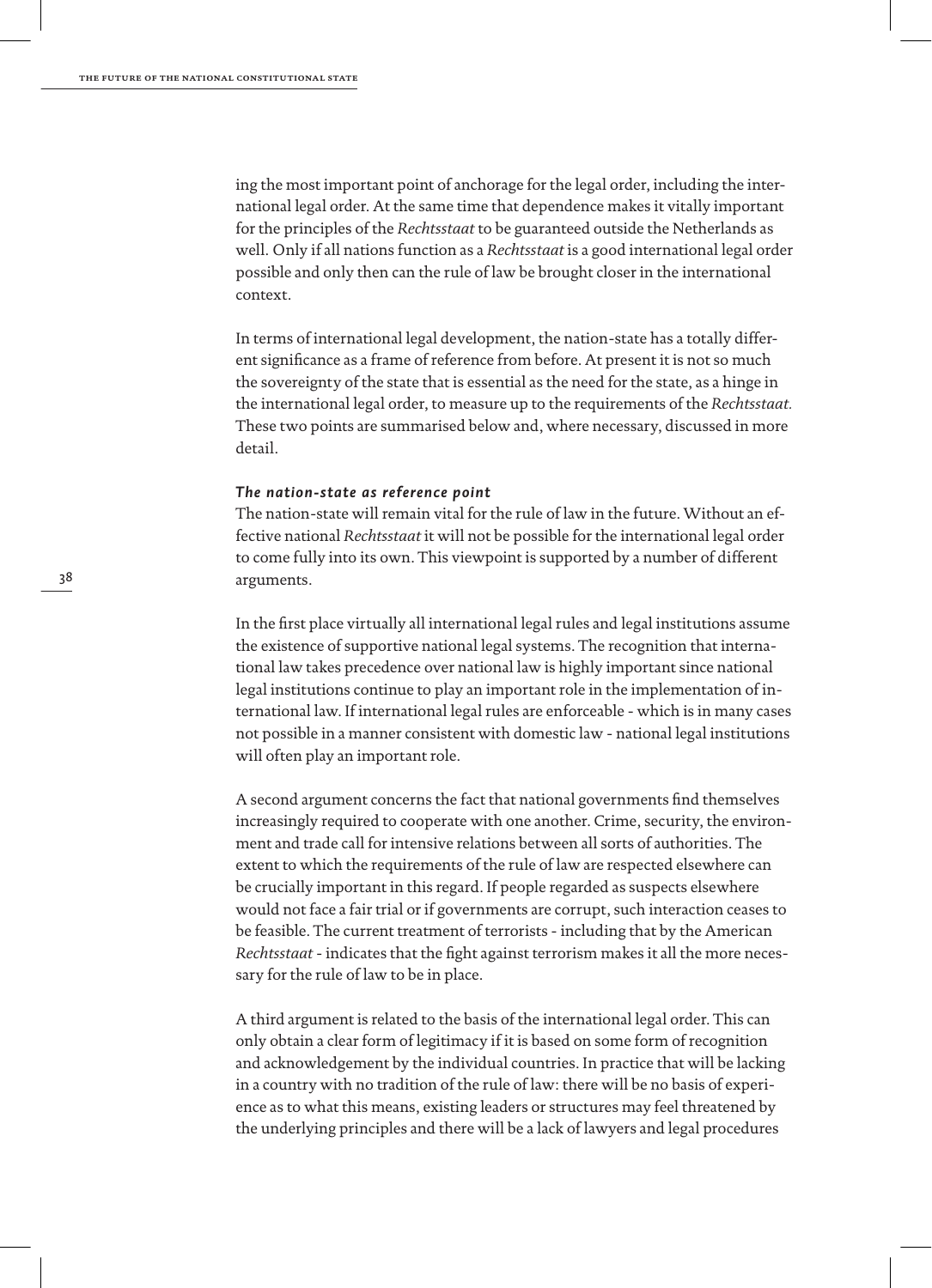accepted by society. The intellectual basis for accepting a proper legal order will be lacking. This will mean that it is not possible to make a contribution to the international legal order and indeed that the essential knowledge of how to do so will not be in place.

# *Rule of law demands on the nation-state*

The important place that the state will continue to occupy in the legal system, linked to the fact that countries are mutually dependent on each other's institutions, makes it a matter of common interest to impose rule of law demands on each individual state. This is also necessary for the ability to continue providing a legitimate basis for the international legal order. A trend in this direction has been evident since the middle of the last century. The enshrining of human rights in the Universal Declaration was a clear milestone, while in Europe the ECHR not only laid down fundamental rights but, through the appointment of an independent legal tribunal to which citizens have direct access, also ensured an enforcement mechanism that complied with the quality requirements of the rule of law. In addition numerous other initiatives have been taken to enshrine civil rights in international arrangements.

Over the last decade a new dimension has been added. As a result of the crisis in the Balkans, and even more the terrorist attacks on 11 September 2001, the notion arose that the international community needed to lay down requirements for the national legal order. These events cannot be viewed in isolation but are a confirmation of the fact that islands of the rule of law in a world otherwise not based on the rule of law are vulnerable and ultimately potentially at risk. At any event they have become steadily less meaningful, since the quality of the rule of law in each country has consequences for the rule of law elsewhere; the rule of law in the Netherlands cannot therefore be assured in the absence of the rule of law in other countries and in the international legal order.

# 3.2 individualisation and citizenship

### **3.2.1 developments**

The *Rechtsstaat* is not only permanently affected by external developments in the field of internationalisation but also by internal developments related to the process of individualisation and the diversification of citizenship. Individualisation is reflected in the relative material and moral emancipation of individuals within the margins laid down by the collectivities on which people are increasingly dependent. The intensity with which this process takes place varies from individual to individual, while the process can also manifest itself differently for each individual in divergent aspects of everyday life. Individualisation is for example observable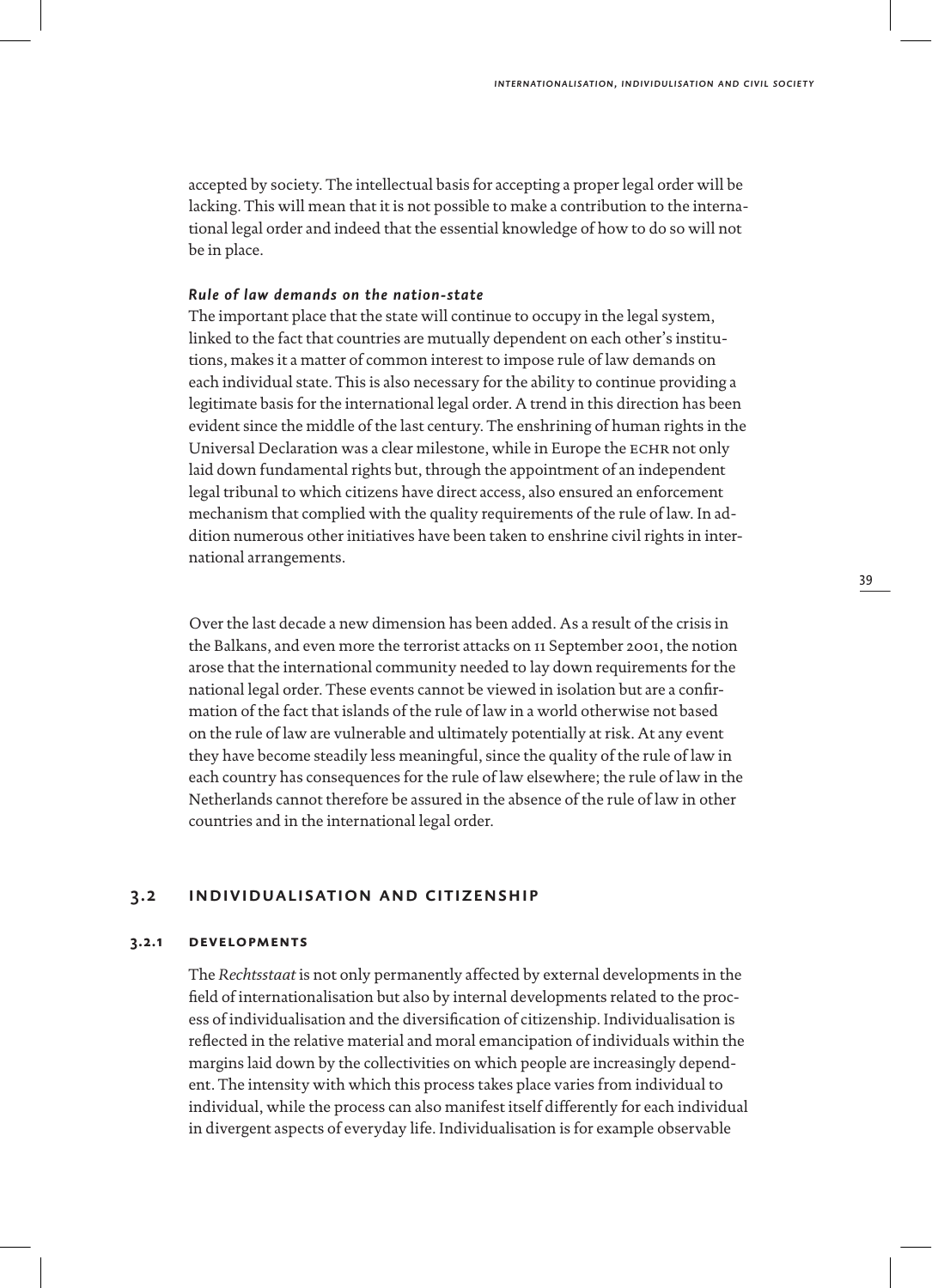in families, in industrial relations, within affective relationships and in leisure activities. In public life this process finds reflection in changes in political or social participation, the interaction between citizens and those responsible for framing or administering policies, and interaction among citizens themselves.

Closer analysis leads to the conclusion that there has been a further extension and *intensification of the process of individualisation* since 1960. In historical terms it would appear that particularly on the basis of their prosperity and cognitive skills, many people have become less dependent on their immediate social environment. This is strengthened by the fact that they can relocate more easily and have more information at their disposal, on the basis of which they can arrive at independent judgements. The government has had a big role in encouraging these developments, since it has created important collective conditions with the post-war macro-economic policy and education policies, as well as improvement of the transport and communication infrastructure, within which dependencies have been able to shift. Although not every individual is able to take advantage of these conditions to the same extent, it is fair to assume that everyone is affected by one or more of these developments and that a shift in dependencies has taken place for all.

This shift has consequences for the moral links between people, for the social pressure exerted by parents, ministers of religion, teachers and other people in positions of moral authority finds less resonance in the choices they make. Freedom and self-development appear to form an important norm in entering into ties. This may be explained in terms of the psychological effects of material and moral emancipation. According to Van den Brink (2002) there have been growing feelings of self-worth as regards economic, social, cultural and emotional aspects of daily life. This manifests itself among certain layers of the population in a self-aware and assertive life-style that used to be the preserve of the upper stratum of society. These effects mean that although self-aware and assertive individuals still allow themselves to be influenced by their immediate social environment, greater powers of persuasion and argumentation are required for this than hitherto. It is however clear that people can always be persuaded by others or by organisations, for which reason there are limits to their freedom of choice - witness for example the influence of modern media and marketing techniques. Which influences prevail does however depend increasingly on personal preferences and circumstances.

Material and moral emancipation are discernible not just in the immediate social environment but also in the relationships between citizens and the government. Many citizens invoke their personal preferences in public dealings. They moreover have higher expectations of and make greater demands on the public environment. The combination of individual preferences and high expectations and requirements can mean that citizens more rapidly feel affronted by government actions. Furthermore this combination can have the result that citizens actively concern themselves with public interests, with an increasing chance of conflict with the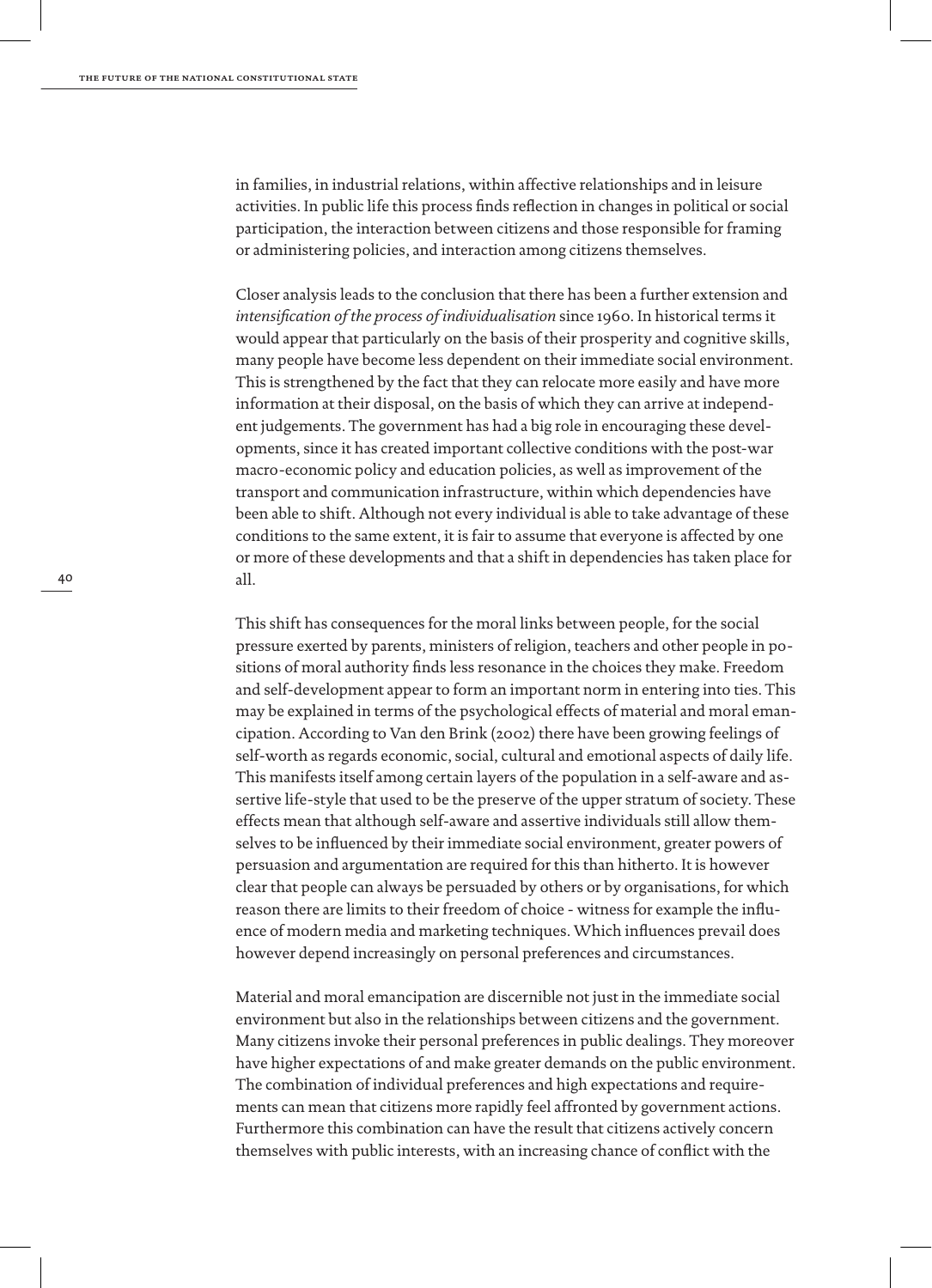## government.

These developments are observable in the far-reaching *diversification of citizenship*, since citizens have been fulfilling more public roles since the 1960s and moreover do so in a variable manner. Citizens are nowadays not just (modern) subjects and voters but also co-producers of policy and clients. In terms of these roles civic activism currently means in practice not just contributing proactively to public affairs or the general interest (i.e. an active citizenship style), but also calculating, opportunistic and client-based responses and resistance to government decisions (i.e. an anticipatory citizenship style). In the case of this reactive form of citizenship it is in fact open to question whether this resistance cuts across the general interest, as long as we continue to assume that each new law is the product of a balanced weighing of interests in the general interest. Most of the resistance to government decisions is not *contra legem*, since use is made of legal remedies extended by the legislature itself.

The various roles and the way in which these are fleshed out in terms of the various citizenship styles make more exacting demands on the effectiveness, efficiency, justice, quality and legitimacy of both decision-making and the implementation of government tasks at all levels. Most citizens presumably operate on the basis of varying combinations of these criteria, depending on the demands they make of the government in terms of their citizenship style in a particular role. This has consequences for the stance taken by the government and for government action. At the point at which citizens behave as co-producers of policy, there are fairly horizontal relationships and the government has the opportunity to create shared meaning and consequently a foundation of public support. In doing so the government must seek to prevent unduly instrumental legal behaviour, particularly on the part of professional interest organisations. As far as citizens in their role as client are concerned it would appear desirable to continue the present process of professionalisation of government. The quality, effectiveness and efficiency of the services will be enhanced as a result with, it may be hoped, fewer complaints and legal proceedings. In the case of citizens acting in the role of a modern subject it is important for the government to be more persuasive. Working on the basis of vertical power relations would appear largely counter-productive since citizens with an active or an anticipatory style appear particularly in favour of horizontal power relations. It is precisely among these kinds of citizens that the government consistently needs to establish and consolidate its authority. Put differently, this calls for ongoing efforts to legitimate governmental authority vis-à-vis modern subjects and so to generate loyalty among them. In this regard the government needs to deal carefully with the numerous interests that are introduced into the process nowadays.

# **3.2.2 conclusions**

Seen in terms of the *Rechtsstaat*, individualisation and the diversification of citizenship would appear to have three important consequences. In the first place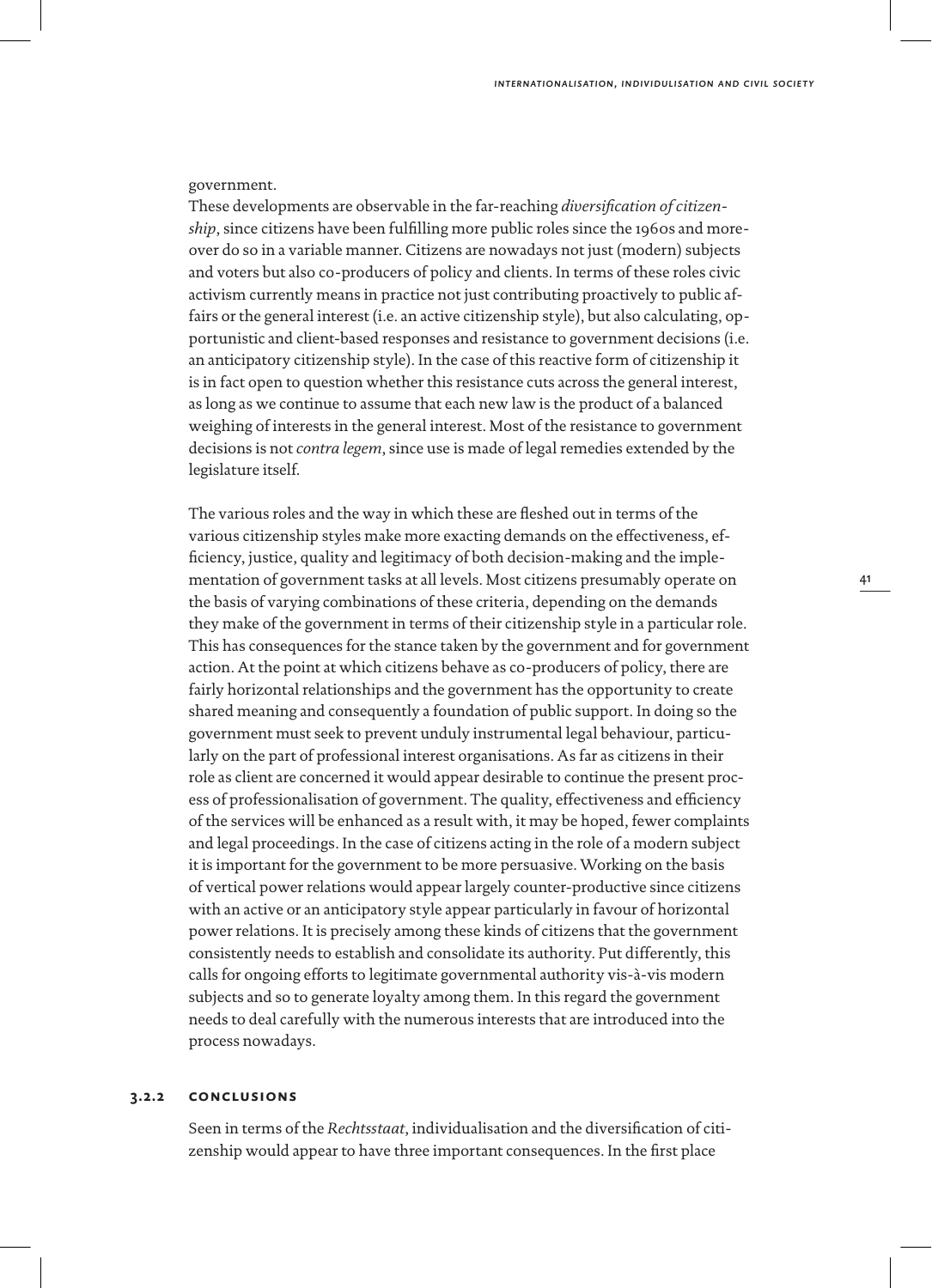there is a growing interaction between citizens and government, meaning that all sorts of personal interests are introduced into the shaping of public interests. Secondly the government has more difficulty with hierarchical direction, since some citizens are apt to assess the rules and their implementation more critically than hitherto. Thirdly a clear shift appears to be taking place in citizens' interests from input legitimation (representation) to output legitimation (quality, effectiveness and efficiency). The most important conclusion in this regard is that these are irreversible processes of change that do not directly endanger the *Rechtsstaat* but that do generate a discussion about the redistribution of responsibilities between government and individual citizens.

# *a. Growing interaction, hierarchical direction and output legitimation*

Individualisation and the diversification of citizenship are leading to a growing interaction between individual citizens and the government. This development arises in particular from the behaviour of citizens with an active or an anticipatory citizenship style, who take a critical and demanding stance in their roles as co-producer of policy, modern subject and non-compliant client. In terms of these roles they emphatically introduce their personal interests or group interests in various ways. Particularly when citizens participate in the shaping of public interests in their role as co-producer of policy, the government increasingly takes a regulatory rather than a directive role in the process. This stance on the part of government also commonly arises in so far as the government and organisations within civil society work together. Where citizens act as modern subjects or non-compliant clients, priority needs to be given to effective performance and convincing argumentation. Ultimately, however, the nature of the government's key executive tasks means that there will always be a degree of hierarchy in these relations.

The numerous interests that are being introduced are resulting for the government in more complex interactions with the public, whereby the hierarchical role of the government is not always self-evident to the citizen. It is nowadays much more difficult for the government to take decisions that go uncontested by the public. In the first place hierarchical direction has become more complicated since ever more interests are being introduced ever more frequently. This increases the complexity of the decision-making process and makes it ever more difficult for the government to convince the public with effective arguments. Secondly many citizens have become more sensitive about vertical direction by the government and expect a horizontal approach instead. In particular self-aware and non-compliant citizens with an active or anticipatory citizenship style are guided to a greater extent by their personal preferences and have difficulty in accepting the exercise of authority by government. They will only change tack on the basis of convincing argumentation, while in some cases they cannot be persuaded at all. These citizens have adequate information at their disposal, which they know how to use effectively for their own purposes. Van den Brink (2002) calls this cognitive mobilisation. The consequence is that the legitimacy of government action depends more heavily on the provision and processing of information, the quality of the procedures and the way in which administrators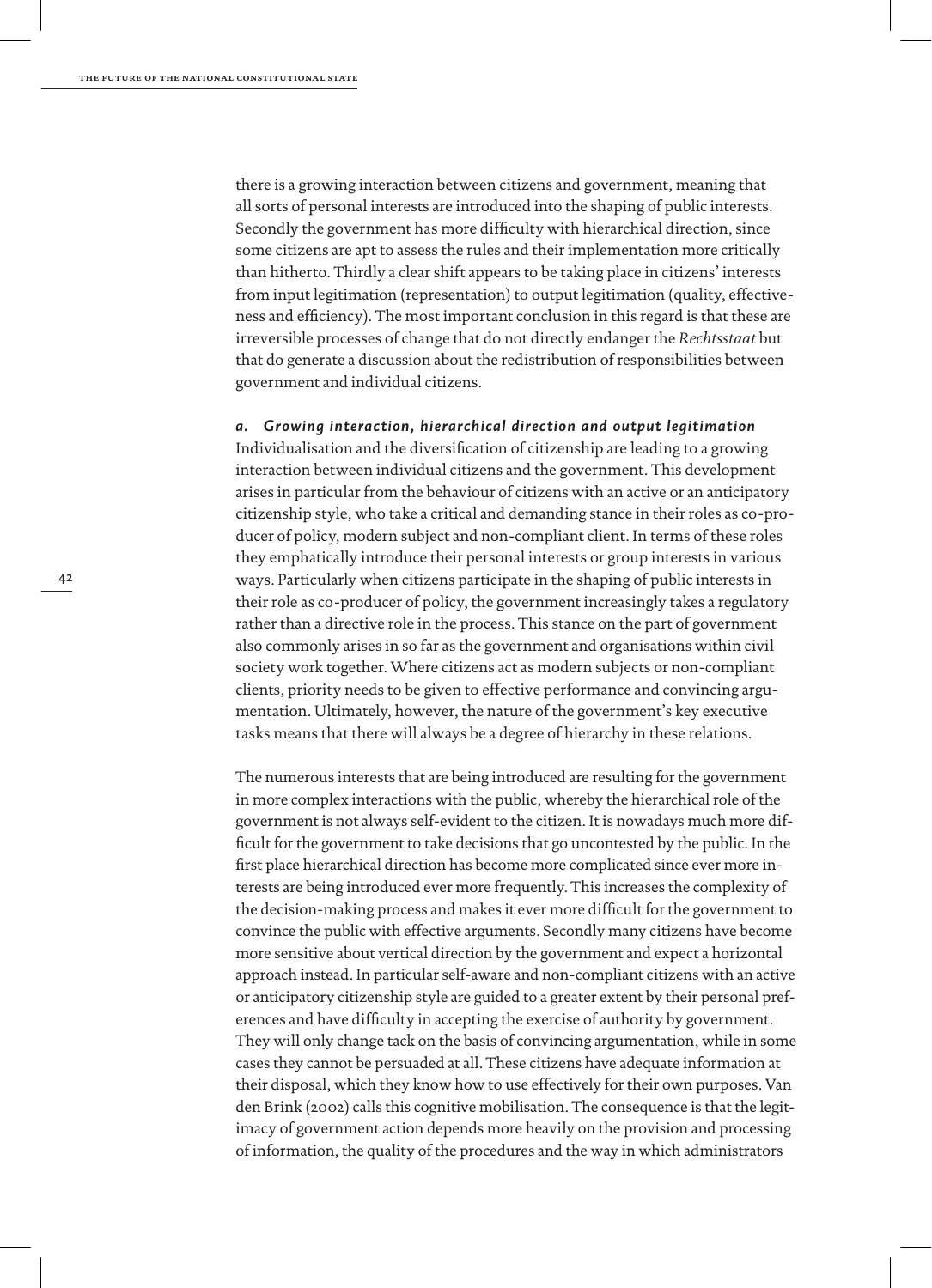explain, defend and comment upon the positions they adopt. In particular, the ambiguous behaviour of citizens with an anticipatory style causes problems in the case of hierarchical direction, since administrators and civil servants are constantly required to discover the circumstances in which such citizens will allow themselves to be governed or when they will instead respond in a calculating and opportunistic manner. This imposes exacting demands on the personal qualities of administrators and civil servants and on the procedures they come up with for their interaction with the public.

The problems of hierarchical direction are accentuated by the shift from input to output legitimation. In particular citizens with anticipatory and dependent citizenship styles have begun to assess the government in terms of the quality of services and the effectiveness and efficiency with which they are provided. As a result of the increased importance of output legitimation the government must do its level best to perform more effectively so as to establish the necessary public support for its actions. The chosen path of strengthening the quality and professionalism of public services therefore requires a great deal of attention in the coming years. Note should however be taken of the warning by Tops and Zouridis (2000) that the government pendulum should not swing too far in the direction of the active provision of services to the public. By amalgamating all sorts of services the risk is created of an overactive state that infringes the state-free sphere of the citizen. From the perspective of the *Rechtsstaat* this would be highly undesirable, since one of the functions of the classical *Rechtsstaat* is to guarantee that sphere.

### *b. Redistribution of responsibilities and the Rechtsstaat*

As a result of the increased interaction with citizens, the problems with hierarchical direction and the shift from input to output legitimation, the *Rechtsstaat* can no longer rely, as Witteveen (2000: 141-142) puts it, on working with an 'assumed citizen'. In terms of their different roles, citizens impose more exacting demands on the regulatory framework and the implementation of government tasks. This calls for a review of the practical relationships between the government and citizens, subject to the principles of the *Rechtsstaat*. On the one hand this can be achieved by drawing up simpler and, for the citizen, clearer procedures, which are applied correctly in legal terms, while on the other this can be achieved by addressing citizens more clearly in terms of their responsibilities. Only once a redistribution of responsibilities has been achieved can there be a return to reciprocity in government/citizen relationships.

In looking for new allocations of responsibility between individual citizens and the government the problem arises that in its interaction with citizens, the government is expressly bound by the *Rechtsstaat* to the procedures, principles of proper administration and political primacy (Tops and Zouridis 2000: 26), while individual citizens are bound only by the general rules of the law. The government may not exceed the requirements arising from the guarantees of the *Rechtsstaat*, while citizens have much more scope within the bounds provided by the law to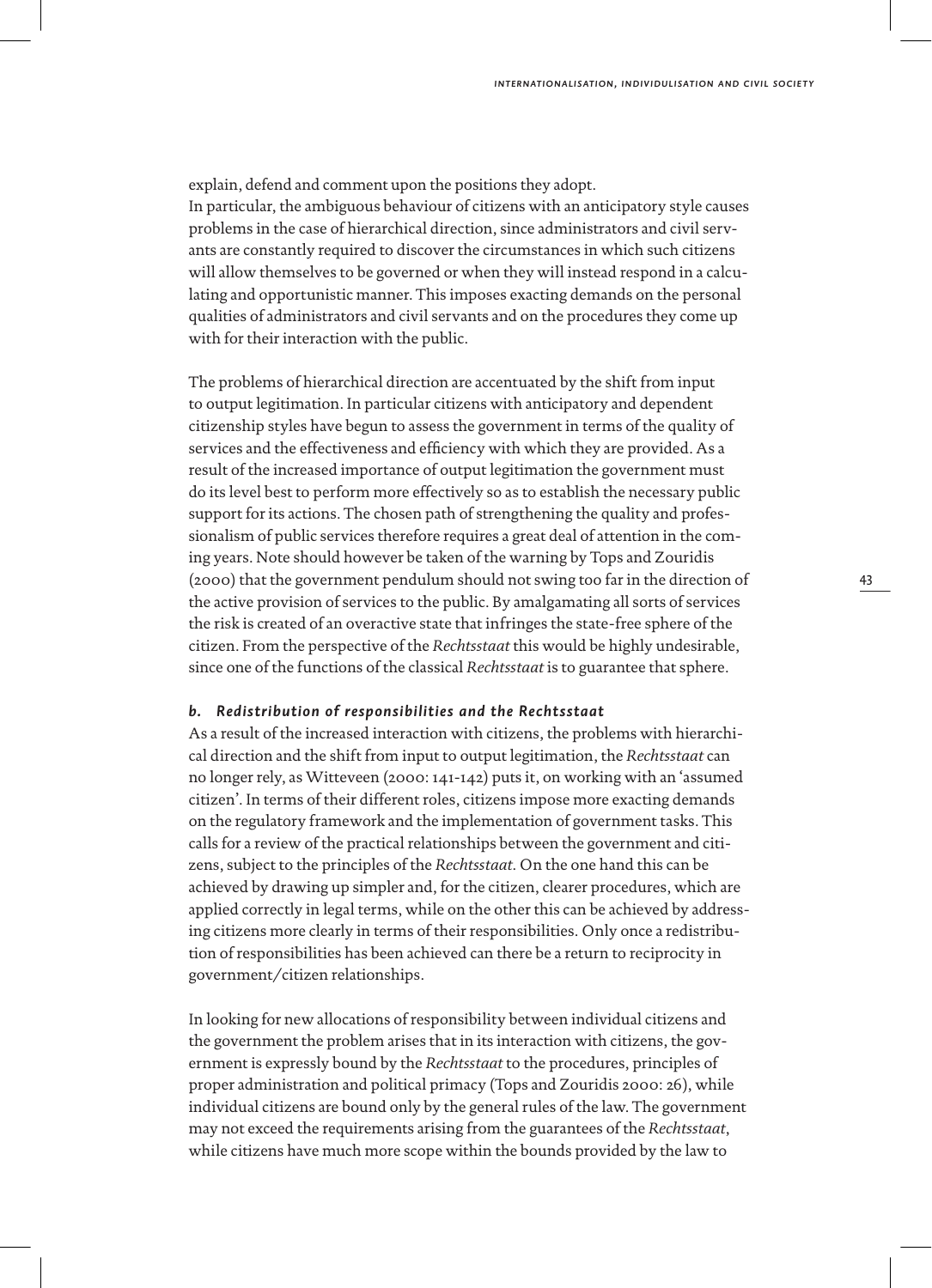behave (for example) in a calculating or opportunistic manner. It would sometimes be to the advantage of the government if it were able to handle these citizens differently from those who behave responsibly. The most important obstacle in this regard would appear to be an unduly rigid application of the equality principle by public-law executive organisations.

The equality principle forms part of the second layer of meaning of the *Rechtsstaat*, while its application in practice forms part of the fourth layer of meaning (see chapter 1 for an explanation of these layers). Since the fourth layer is heavily influenced by social changes, tensions can arise in the second layer. Given the changes identified in this chapter, this means, specifically, that it may be worth reviewing the application of *Rechtsstaat* principles, such as the equality principle. As long as demands are made for everyone to be treated equally on the basis of the guarantees provided by the government under the *Rechtsstaat*, it is for example difficult to tackle people who repeatedly commit fraud differently from those who always behave correctly. Put differently, opportunistic or calculating behaviour on the part of individual citizens cannot be tackled separately given the present application of the equality principle. A less rigid application of the equality principle, aimed at differentiated treatment according to the extent to which citizens have themselves accepted their responsibility, could however provide a solution. On this basis the government would be able to accord different treatment to citizens who do not treat their public interests responsibly, as long as such treatment did not cut across the legal protection afforded to citizens under the constitution and the body of legislation and regulations in respect of the exercise of power by the state and other citizens.

# 3.3 CIVIL SOCIETY

# **3.3.1 developments : growing overlap between government and private initiative**

The concept of civil society has evolved over the past ten years into a catch-all term for all sorts of developments in social relations. Initially, the term was primarily used in respect of the reconstruction of a new society in Central and East European countries (by Havel et al.). Dahrendorf for example defined three goals of the transformation of these countries:

- 1. the formation of a modern *Rechtsstaat*;
- 2. the creation of a social market economy;

3. the construction of a civil society as a social and cultural foundation for both the above (Dahrendorf 1990).

Various designations of civil society in the Netherlands are in currency, but the classical designation is used here of organised private initiative. The latter originally arose from the professional associations of the 19th century among the upper-middle classes, the leadership of the churches, the trade union movement and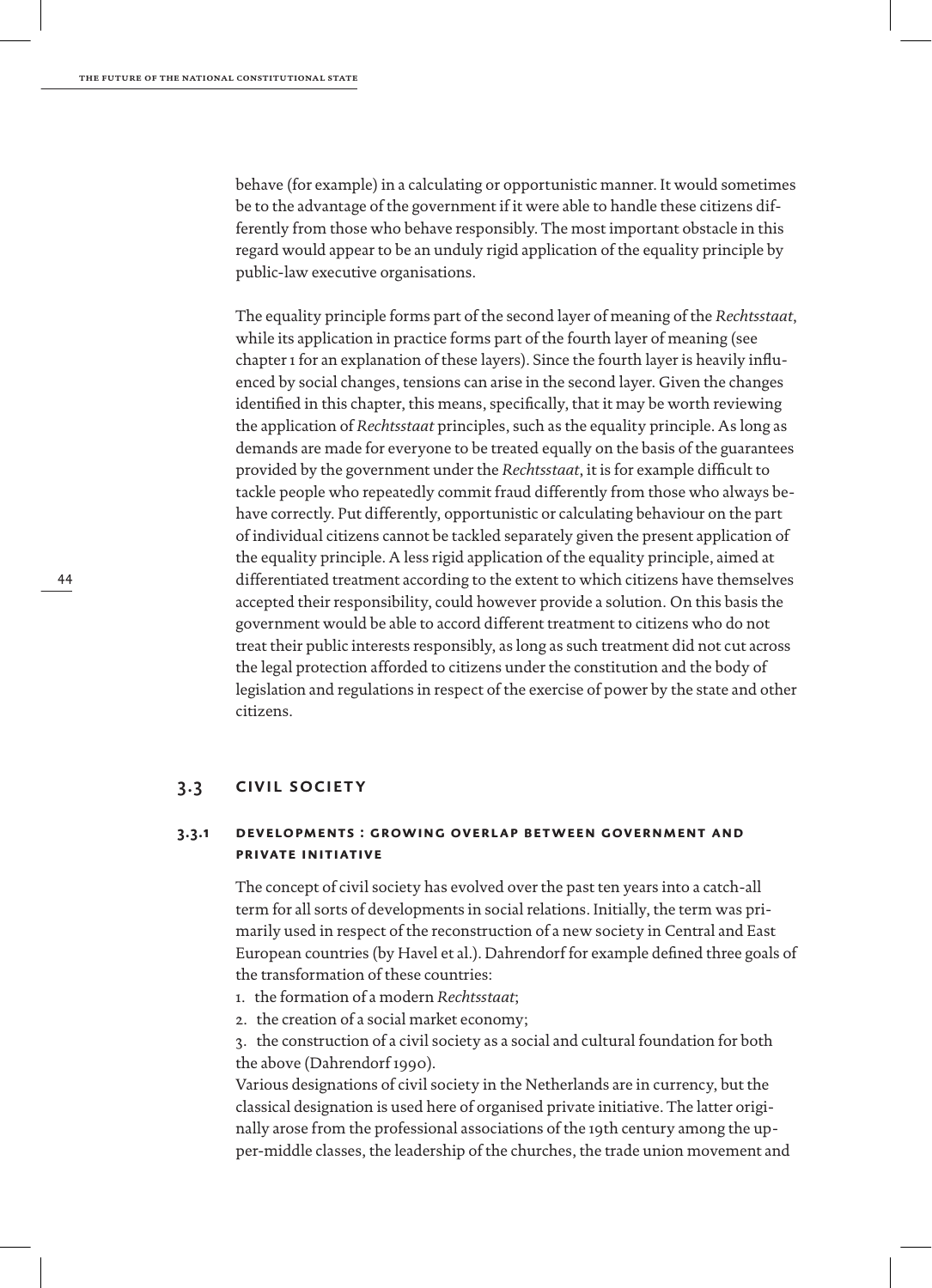the associations of entrepreneurs. These organisations were not generally divorced from politics, if only because the founders in question had connections with politics and the associated social circles. In the early days these were social organisations concerned with public affairs. During the course of the 20th century, this world of private initiative in respect of public *affairs* evolved during the time of confessionally-based vertical divisions in society (*verzuiling*, or pillarisation) into organised private initiative for public *tasks*. It began then to take the form of the 'social middle ground', as Zijderveld named it, between the market and the government. Where reference is made in the Netherlands to civil society in an empirical sense this is referring to the social middle ground.

It is noted that the civil society has functions for the *Rechtsstaat* (as a training ground) and conversely that the *Rechtsstaat* has functions for civil society (countering the uncontrolled exercise of power and keeping alive the - collective - rights of freedom by the exercise of private initiative in practice). More generally it may also be posited that the *Rechtsstaat* and civil society supplement one another. They may both be regarded as each other's condition or complement, in the same way that formal ties and freedom are each other's complement. To a certain extent they overlap, within the context of the *Rechtsstaat*.



*The place of civil society between private initiative and government* 

The overlap between the government and private initiative did not rise overnight. Initially, civil society arose out of society itself. Citizens (from the political and ruling class) organised facilities for the other classes. The government was not actively involved in this process, apart from preserving the Constitution. At political level, the start of active, more substantive state intervention was a matter for the political parties and political leadership of the country, in response to the social and educational issues and conditions of the Depression and war. Around the time of the Second World War the government began increasingly to subsidise social initiatives and to create structures for consultation with non-governmental organisations. The emphasis at that point was still on the conditions for the input side of the civil society. In the 1970s that also still applied to the construction of the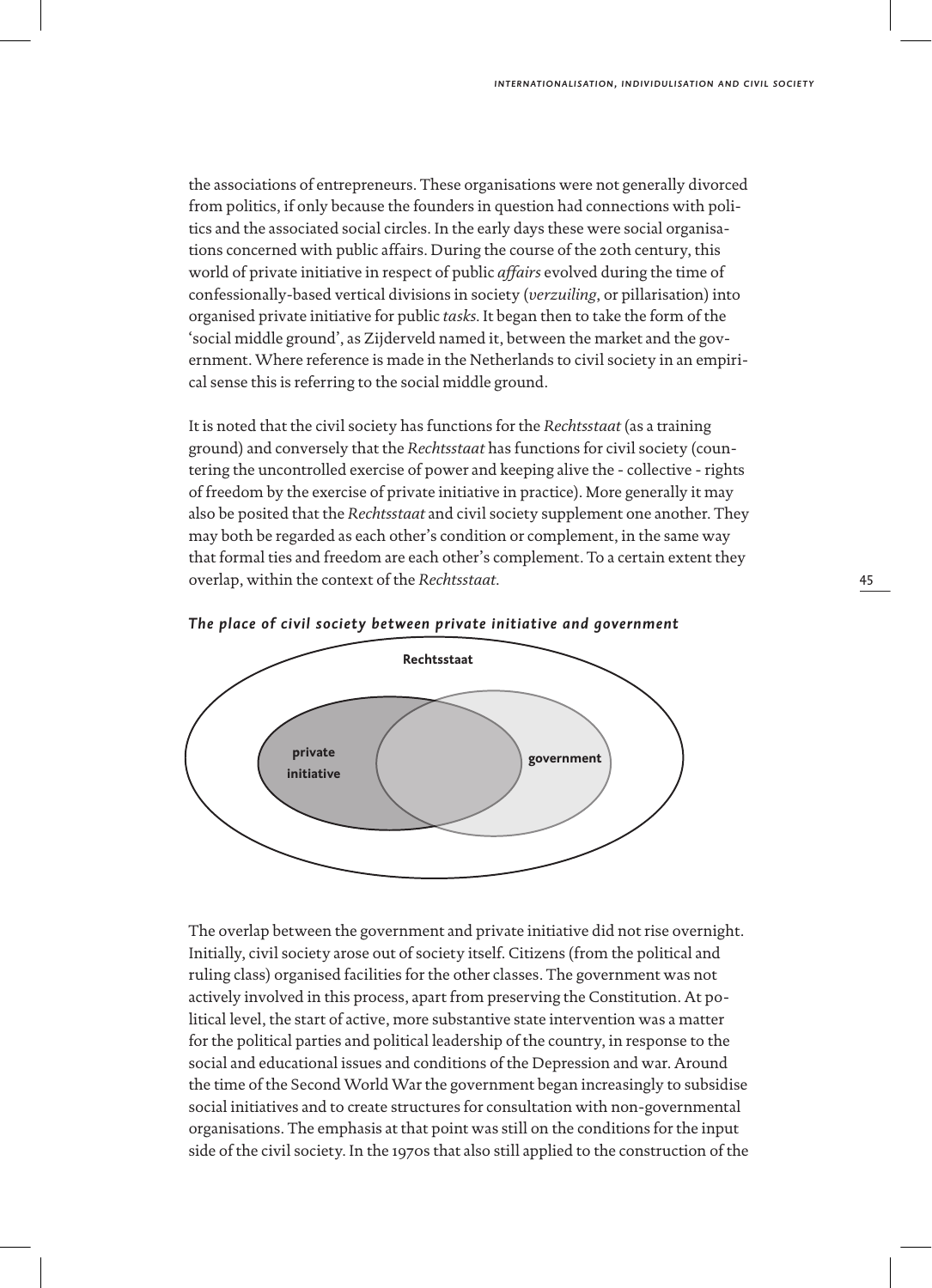planning systems for coordination between government and civil society (e.g. the Welfare Framework Act). In recent years the emphasis has been more on control on the output side in respect of the performance of institutions, which are then held to account (by the government and/or users).

This state of affairs is demonstrable in virtually all large areas of provision in which private initiative and the government share the public arena, whether it comes to housing corporations, healthcare, welfare or employment services. The latter for example began from the bottom-up, among 'amateur' poverty-relief organisations, trade union unemployment benefit funds and employers' initiatives. In the initial stage this was still directly linked to income relief based on the administration of the unemployment benefit funds. This combination has now come to a provisional end with a renewed linkage of employment services to social insurance in the Centres for Work and Income. In the intervening period employment services first took the form of municipal unemployment grants, while later a licensing system and a ban on private employment exchanges (under the Employment Services Act 1930) were introduced and the manpower services (ARBVO) were fully centralised (1940). During the 1960s the employment services became an instrument of an active, constructive labour market policy and the preparations got under way for the decentralisation of the manpower services as a service institute (Employment Service New-Style with job centres). This ultimately resulted in administrative privatisation (1991). In brief, the overlap between government and private initiative has not always been there and did not emerge in its present form until the previous century.

The complementarity between civil society and the *Rechtsstaat* and their reciprocal positive influence are optimal if the correct distance is observed. That distance depends in part on circumstances and attitudes, but the two following principles always apply:

- the distance must not be so great that important public tasks are fulfilled in the absence of democratic and rule of law guarantees;
- the distance must not be so small that the *Rechtsstaat* and civil society threaten each other's vitality. The importance of a vital civil society for the vitality of the *Rechtsstaat* must be emphasised. But the converse also applies: a vital civil society assumes a vital *Rechtsstaat*. Precisely the counterweight provided by the *Rechtsstaat*, not just on the part of the organs of state but also of the citizens, must keep it vital.

## **3.3.1 conclusions**

The *Rechtsstaat*-civil society relationship has become particularly topical now that certain public sector services have shifted to civil society. This in turn has generated doubts as to whether civil society carries within itself the necessary capacity for renewal; it is more logical to assume that this must also come from the outside, in the form of counterpressure from the *Rechtsstaat* (e.g. sanctions and supervi-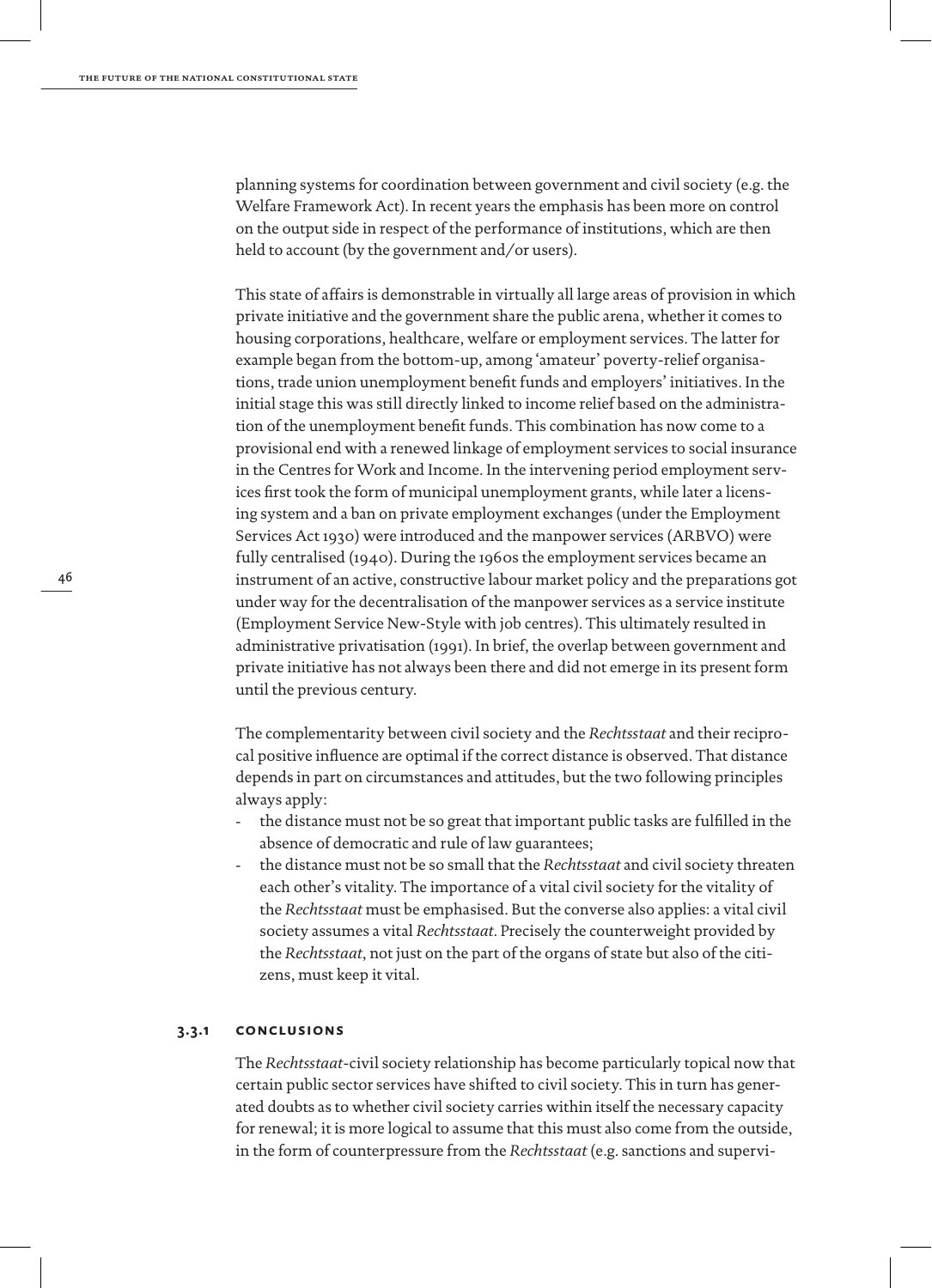sion) and from citizens as stakeholders. In the event of greater horizontalisation and inter-linkage in the relations between government and institutions it will be important for the formal allocation of responsibilities and the hierarchical structure to remain clear, and for bottom-up influence and counterpressure to remain possible.

Civil society operates under private law but partly fulfils public functions. The developments described in this chapter necessarily mean that the boundaries between private and public law are blurring. Rules of public-law origin are applied by way of analogy to relations in civil society, e.g. the handling of complaints and objections and rules concerning openness.

One consequence of this is that when public functions are assigned to private-law or privatised organisations, it may be expected that those institutions will also be accountable for the proper performance of those public tasks. The control must not therefore be channelled primarily through public-law supervision. To take one example, enforcement of the Compulsory Education Act should not be effected solely by the inspector of schools but schools themselves should play a role in this regard and render account accordingly.

Civil society is increasingly being used as a shorthand for the professional sphere, sometimes with a great deal and sometimes with little interprofessional review and disclosure of data concerning quality. The professionalisation also involves an obligation to strengthen the systems of mutual accountability and mutual comparability. The classical model of representative and at the same time effective professional implementation of public tasks, as described by Mill (1863/1958), appears - provided it takes a form consistent with the present-day requirements - to be coming back into vogue.

There are problems with democratic legitimation. These apply in particular to associations, as the contexts out of which the provision of facilities originally arose have disappeared. Compensation in terms of professional control is not fully able to meet the promise of greater democratic supervision of the institutions upon the withdrawal of government but it can help redress any shortcomings in the checks and balances in the relationships.

The need for greater accountability may find a new foundation in the general principles of law. An example of this would be the case where parents complain to a school about the poor standard of education that their child is receiving. At issue here is the quality of the individual service being provided. In many cases, however, there will be a link with a more general responsibility: where an institution is functioning inadequately the individual quality will also often be inadequate. Thus the concept of tort in law may apply in an individual case or more structurally in respect of action taken without due care. In this regard reference may be made to the legal provision concerning torts, which lays down that action should not be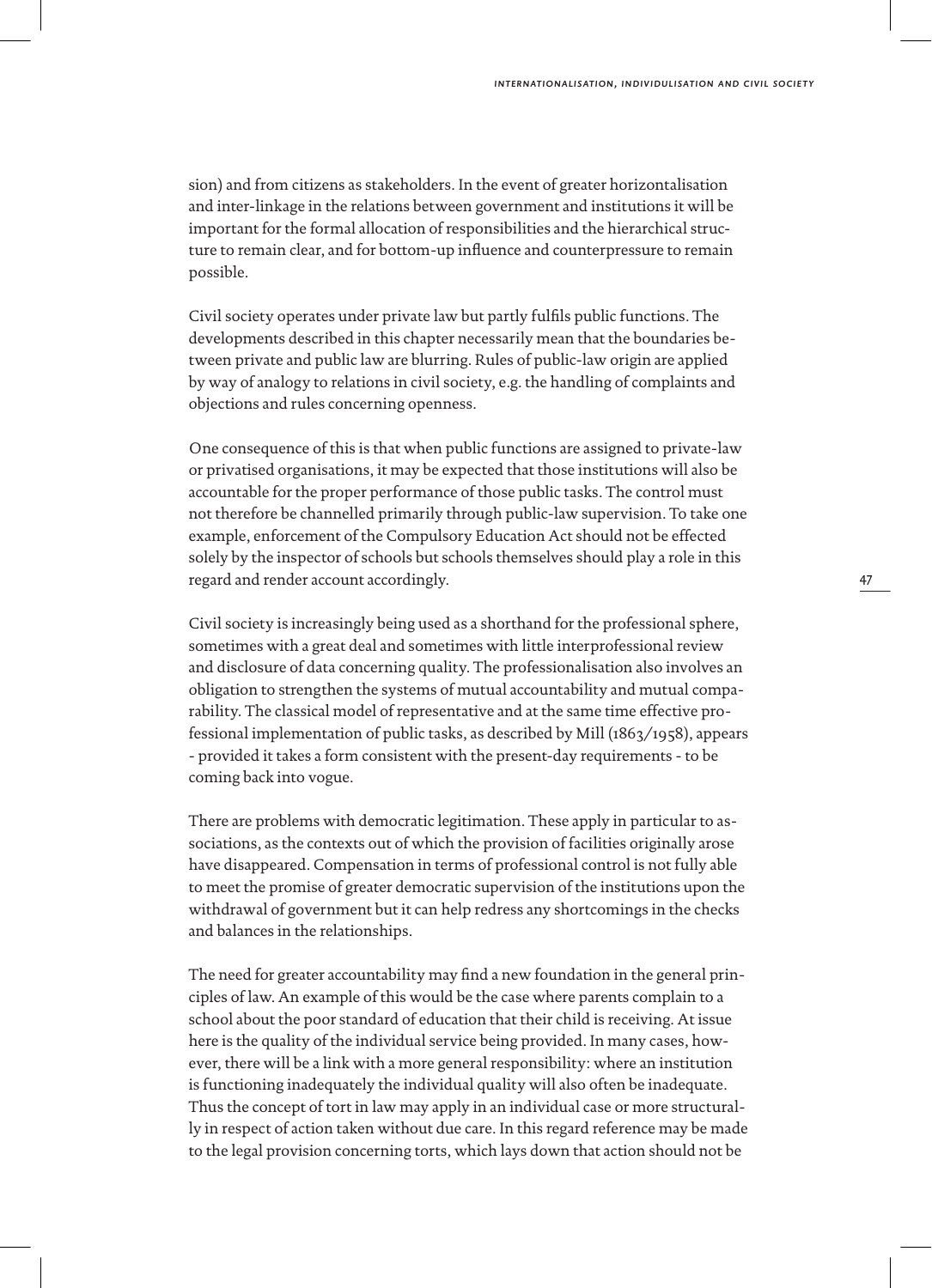at variance with the due care required in social interaction with respect to another person or to property (Art. 6: Netherlands Civil Code). A form of administration involving the serious neglect of the public interests for which the institution purports to stand could be at variance with that norm. This will tend to apply more to institutions in civil society, as interpreted here, than to companies, which have different objects. But even here the subject of 'socially responsible entrepreneurship' can result in a certain translation into law.

The thinking in terms of the accountability of private actors for the performance of public tasks also provides points of reference.

In addition the connection between formal regulation and self-regulation is becoming more important. A number of interesting experiments may be noted in this regard. Furthermore, the formulation of law in respect of such shifts in responsibility is often not just a matter for the government and the courts but also for the community organisations themselves, in the form of complaint and appeal procedures and requirements of due care.

Account must also be rendered to society for the services provided by non-governmental organisations. This does not follow automatically from interprofessional review or resort to the courts. In this regard published annual reports are important and transparency will generally be a requirement (e.g. concerning the combination of private and public flows of funds in the case of housing associations and broadcasting).

Finally: the *Rechtsstaat* is a building with a number of storeys (Witteveen et al. 2002). The institutional inter-linkage relates solely to the third level; below this is the level of the collective rights (right of association) and below this again the foundation layer of the rights of freedom. Above the level of inter-linkage there may be opportunities for the development of a level of professional and communicational accountability practices. It is also important that the complexity and lack of transparency in respect of the complementary relationships are not needlessly increased by the automatic extension and cumulation of internal administrative control systems. These can lead to ongoing bureaucratisation and can undermine the vitality of civil society, consequently impairing the ability of civil society to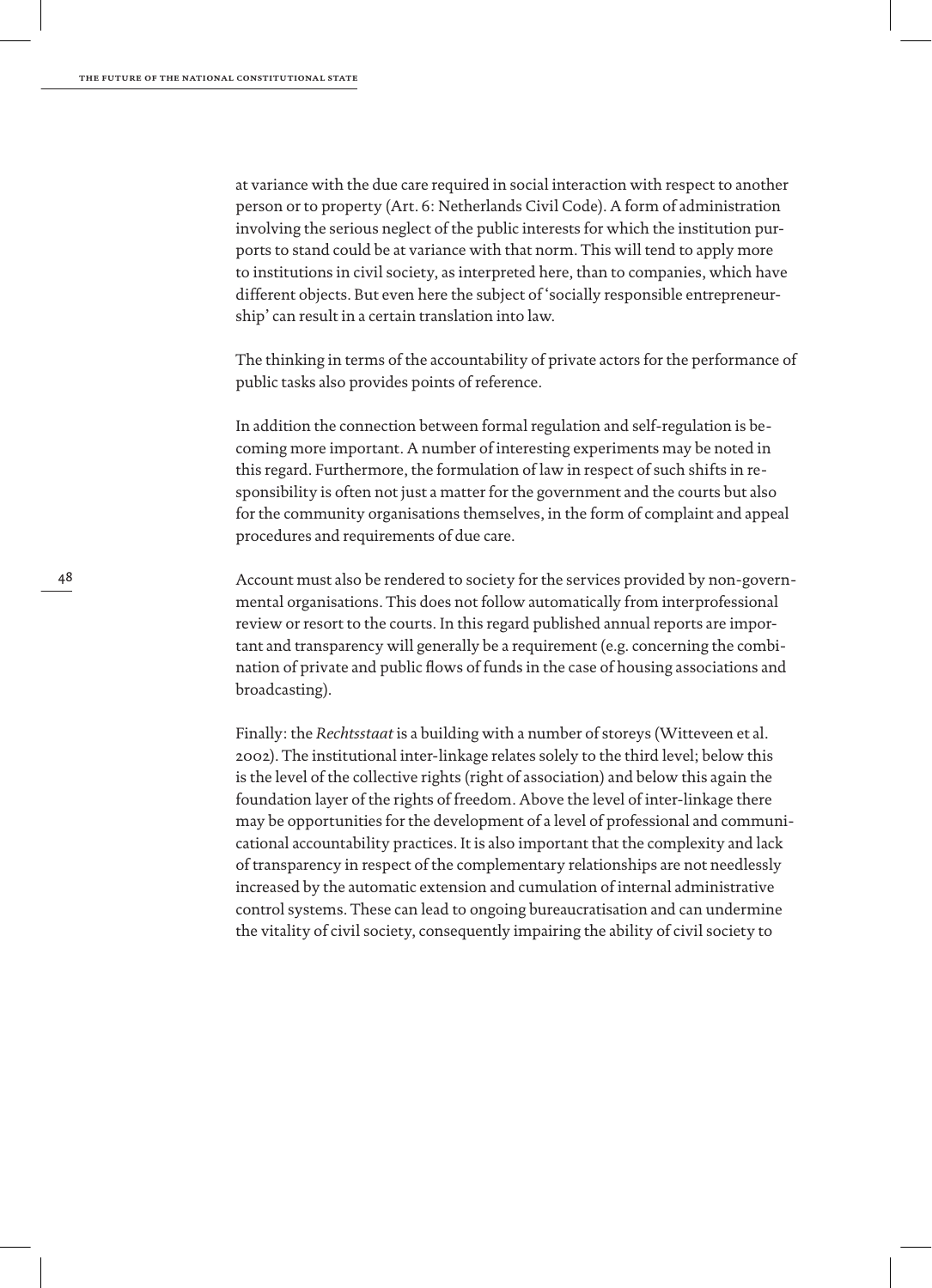underpin the *Rechtsstaat*.

# 4 public administration, public prosecution service, administration of justice and legislation

That the organisation of the three traditionally distinguished state functions may be in need of review in the light of changing circumstances has already been seen. Further consideration leads to the following.

# 4.1 public administration

# **4.1.1 General**

The most important guarantees that the classical *Rechtsstaat* demands of public administration is that the latter should be subject to the law, that fundamental rights are guaranteed and that there should be access to the courts if citizens consider that their rights have been violated by government action. Although these guarantees are now in place, this does not conclude the discussion about governance and the *Rechtsstaat*. This is more or less self-evident when it comes to the concrete elaboration of the objectives of the *Rechtsstaat*, in that the latter is required to function in a continually changing setting and can therefore never be completed. A major overhaul will therefore always be required from time to time.

Two problem areas may be identified with respect to the current tensions between the changing nature of public administration and the present form taken by the rule of law guarantees.

The first problem area is related to the tension that can arise between the perfectioning of the rule of law guarantees against improper governance and the requirement for the system of public administration to carry out its tasks effectively and efficiently. *Attitudes concerning the efforts that the government may be expected to make have changed and are changing.* The critical citizen wants top-level procedural and substantive performance at once, while the government is increasingly subject to constraints, in so far as it has not already lost powers. Divergent positions taken by various parties are reinforced by arguments having their inspiration in the *Rechtsstaat*. Thus the debate several years ago concerning the juridification of public administration was initiated by administrators who considered themselves to be unduly bound by strict rules and procedures. In the case of the debate that periodically flares up concerning tolerance and enforcement the situation is more complicated, but ultimately here too the issue is one of various forms of tension between guarantees and substantive results. Any form of non-enforcement is apt to be rejected as administrative 'underperformance' or 'opportunistic use of the legislator's products'. On the other hand, it may also be noted that a policy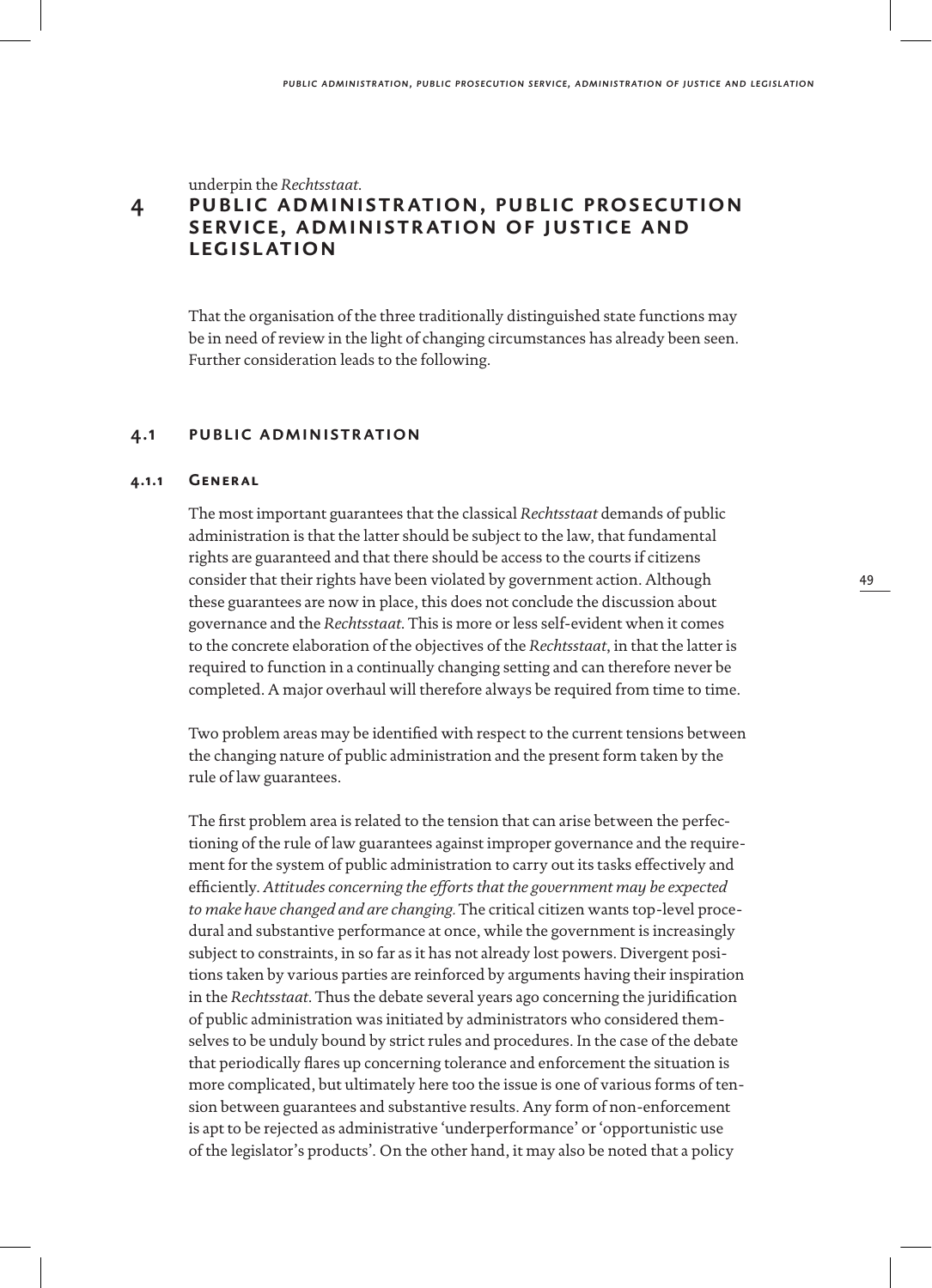of tolerance is indispensable in order to resolve certain tensions between the law and reality, on condition that this is done in a way that provides legal certainty and makes control possible.

The second problem area is to do with *changes in the nature of governmental activity and the setting in which that activity is performed*. These changes exert pressure on important assumptions on which the rule of law guarantees are based. A basic assumption, which in fact never entirely corresponds with reality, is that the public interest should be promoted on the basis of law in a system of hierarchical direction by the system of (public) administration. That hierarchical direction operates not just externally but also internally: ministerial responsibility and the subordination of the civil service are also vital in order to ensure that governmental activities take place in line with the principles of the *Rechtsstaat* and in accordance with democratic criteria.

# **4.1.2 rechtsstaat and administrative tasks: rule of law guarantees and the effectiveness of public administration**

The laying down of substantive standards for government action by means of the law is no longer possible even by way of approximation. So that guarantees can nevertheless be provided against the improper use of the extensive powers assigned by the legislature to the executive, general principles have been developed - principles of proper governance - that do make it possible for government action to be appraised in terms of certain general viewpoints. These guarantees are primarily procedural in nature. In so far as they concern the substance they limit the room for administration in a general sense, for example by demanding proportionality or rejecting evident unreasonableness. The government is also increasingly required to provide insight into the policies that are being conducted, for example by the adoption of policy rules.

Clearly, such arrangements can act as a burden for the system of public administration. They do, however, also provide a translation of the requirements of the *Rechtsstaat*. The question that consistently arises is how the requirements of the *Rechtsstaat* and the requirements of effective governance can best be reconciled. This issue is reflected in a number of current areas of debate, which are discussed below. Since both the tasks of government and the society in which public administration has to be performed are changing, this is a question that must continually be answered anew. Periodic *general* tensions between freedom of action and guarantees must therefore be accepted as self-evident.

### *Juridification*

A broadly-based debate concerning this tension was conducted several years ago under the banner 'the juridification of public administration'. Among other things the Cabinet memorandum published under this title in 1998 stated: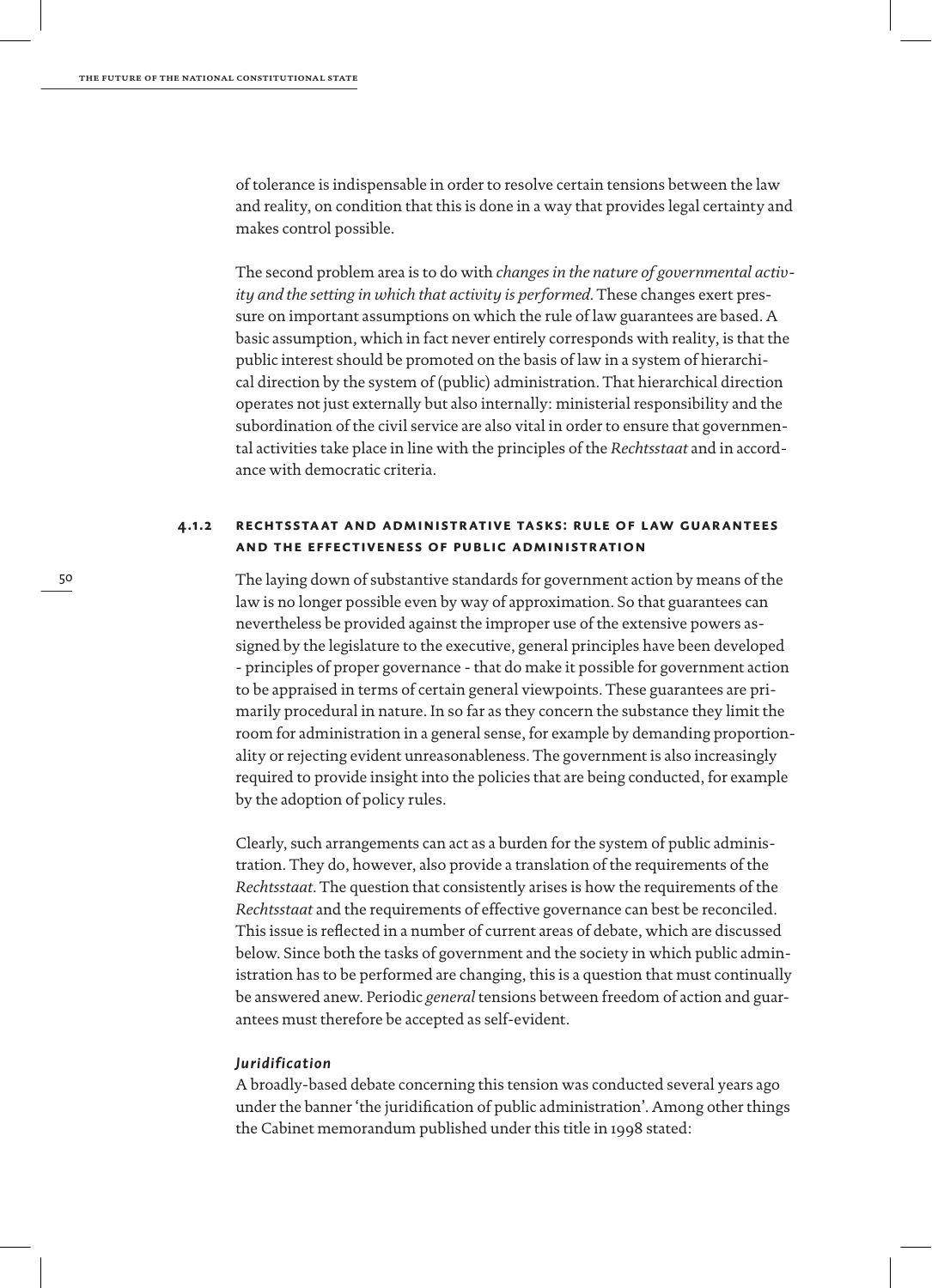'In the field of public administration juridification is taken as including not just the growing density of regulation and procedural density but also the scope for judicial review. Juridification becomes a major problem in the field of public administration where it obstructs the efficacy of administration and hence the balance of the trias politica' (Ministry of Home Affairs and Kingdom Relations 1998: 5).

Earlier in the memorandum (ibid.: 2) it was stated that 'the excessive juridification of society may be regarded as one of the major issues of our current age' and that 'the heart of our democracy is consequently at risk of silting up at political/ administrative level'.

The discussion, that did not result in concrete measures, was of interest from the viewpoint of the rule of law since 'the *Rechtsstaat*' had been invoked by various parties in support of divergent standpoints. Administrators emphasised the actual or threatened disruption of the balance within the *trias politica* to their detriment as a result of the increasing influence of the courts. Their opponents emphasised the importance of judicial independence. The former moreover pointed to their democratic legitimation, which they saw as being stronger than that of the judiciary, which was not required to render political account. In abstract terms there was agreement about the role of the law in establishing norms and about the legality principle, but this turned out to reach its limits when it came to the extent of subjection to the law.

## *Tolerance and enforcement*

Whatever the case may be, the *Rechtsstaat* plays a specific role in the argument. This is only to be expected, since it is ultimately a matter of the relationship between administrative freedom and guarantees against the abuse of power by the state. That is less self-evident when considering the extent to which the government is *obliged* to act. Even so, 'the *Rechtsstaat*' is frequently cited as an argument in favour of action in the debates that regularly flare up concerning toleration and enforcement. To quote the wrr report *Rechtshandhaving* (Law Enforcement) of 1988: *'The Rechtsstaat is more than a combination of legal guarantees vis-à-vis the government; it also entails the obligation to ensure that in the dealings between the government and citizens and among citizens themselves the law comes into effect*  and, if necessary, is enforced effectively' (including the italicisation from WRR 1988: 19). And one page further on: 'The *Rechtsstaat* implies in brief the legal duty of maintenance of the law.' These categorical assertions are however qualified when it comes to criminal law enforcement. Changes in the system of guarantees for the citizens may be required in order to prevent the obligation for the law to come into effect from being endangered in a changing social context. But *'an unduly unilateral instrumental-policy approach by the legislator would be risky here'* and 'a fullyfledged *Rechtsstaat* continually demands the combination of "due process" and "crime control"' (ibid.: 20-21). What is noted in relation to law enforcement in a social democracy under the rule of law - which may for the sake of convenience be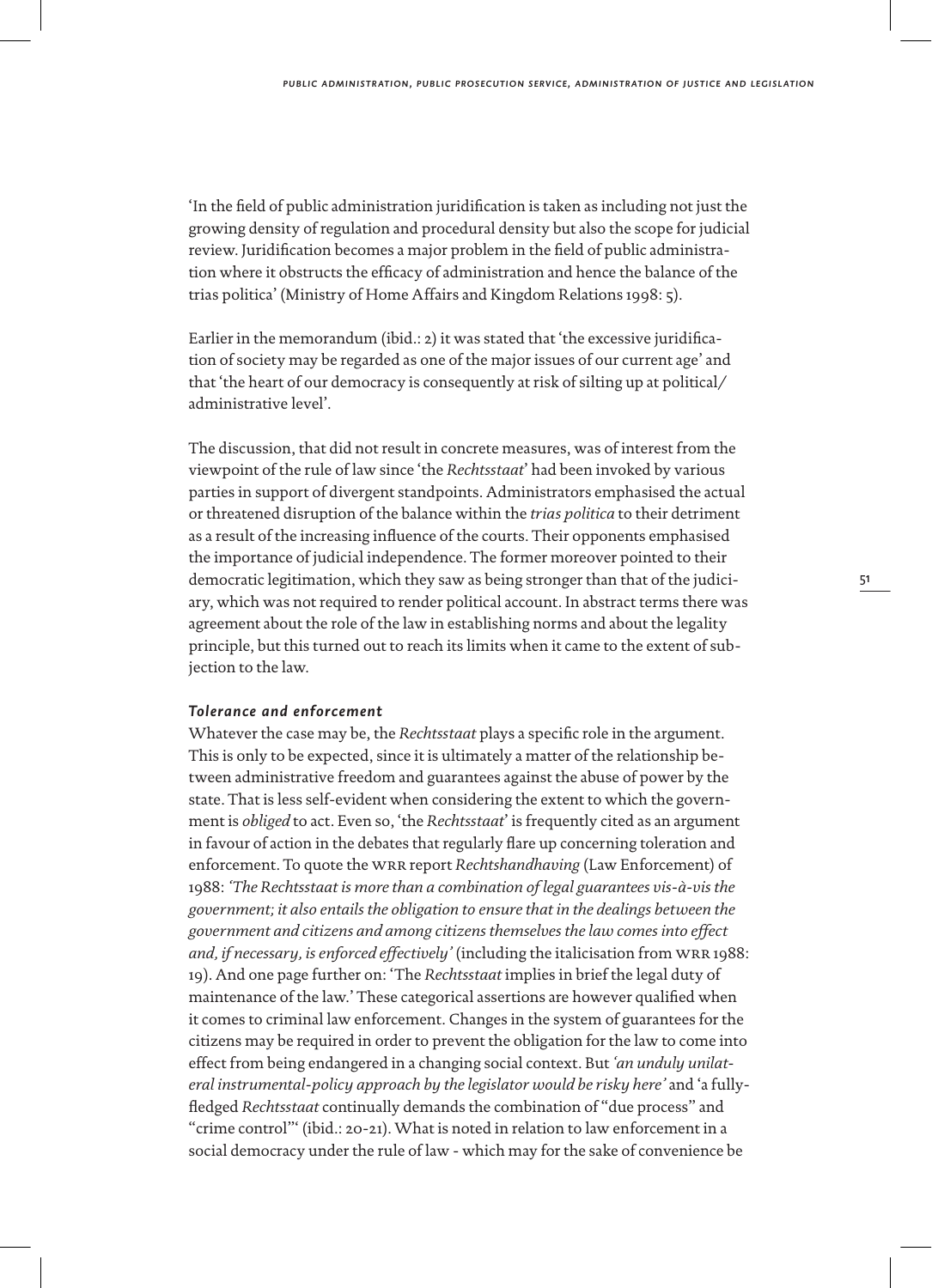equated with the administrative enforcement at issue here - also emphasises that in fact the concern is with inducing the legislature to make adequate arrangements for enforcement. The adequate arrangements embrace 'an adjustment of legislative policy, that should be placed much more strongly in an implementation and enforcement perspective'.

*Toleration* takes many forms, which have been identified with increasing precision since the concept was introduced by Van Buuren (1988). The Ministry of Justice policy document *Grenzen aan gedogen* (Limits to toleration) distinguished as variants the dichotomy of implicit versus explicit (still referred to in the ministerial 'letters of toleration' of the Ministry of Housing, Spatial Planning and the Environment (vrom) and the Ministry of Transport, Public Works and Water (v & w) of 1990/1991 as 'passive versus active'), prospective versus retrospective, ad hoc versus generic and unconditional versus conditional. At least equally as important are the motives, whereby 'unwillingness' and 'indifference' are to be condemned and 'setting priorities on account of lack of capacity' may be categorised as unavoidable. Both types play a role in both criminal law and government action. This also applies to the most complicated category, consisting of political choices based on the weighing of various aspects of the general interest. In the case of criminal law the toleration of drugs for personal use is a familiar example: the net gains to be made in the field of public health are the decisive factor. In environmental policy non-intervention in anticipation of changes of the requirements or abolition of the infringements is not unusual. To take a specific example, closure of a factory because the right machine is being delivered two weeks too late has disproportionate economic consequences and might not survive scrutiny in terms of Section 3:4 of the General Administrative Law Act. Numerous authors have defended toleration in such cases as a means of dealing with the inevitable tension between the law and fairness. Van Oenen (2000) for example speaks of 'knowing how to deal with frictions in the legal order arising from tensions inherent in any legal order,' and Michiels (2001) emphasises the *authority* to manage and the importance of weighing interests.

Testing against the relevant general elements of the *Rechtsstaat* results in the case of the most discussed variant - administrative toleration in the sense of conscious non-intervention - in the following supplementary conclusions (see also Jurgens 1996: ch 3). If such toleration takes place arbitrarily, the law becomes nothing more than an instrument in the hands of the administration and the statutory function of providing legal certainty and legal equality loses meaning. If the toleration takes place systematically and consistently, the latter objection of conflict with the legality principle does not apply. It may however lead to a one-sided shift in the balance of power within the *trias politica*, and especially in democratic relations. If the policy of toleration is known, adjustment is however also possible, which is what makes tacit toleration such a dubious phenomenon, not only if it springs from unwillingness but also if it is based on capacity shortages.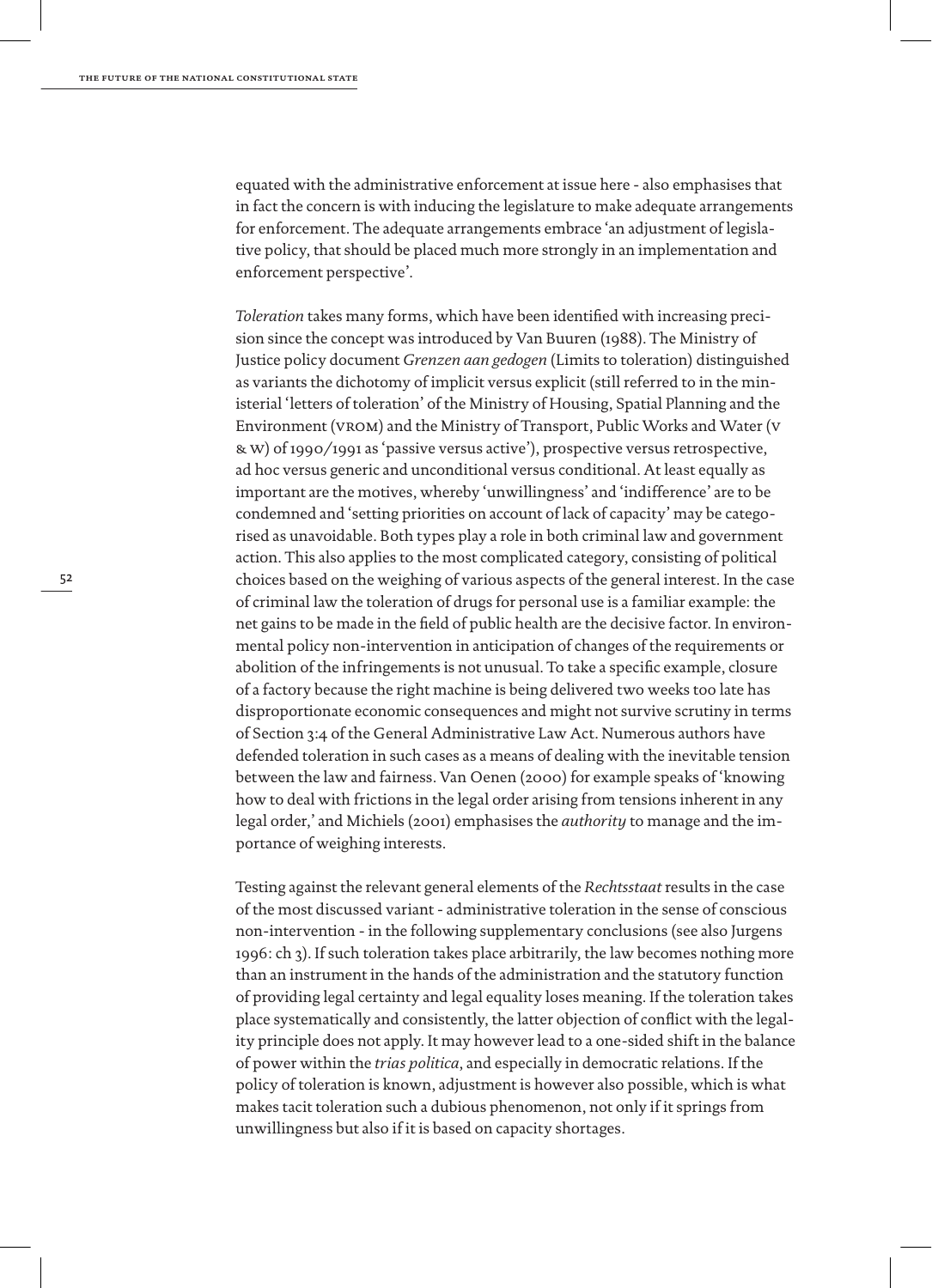Between the extremes of full-scale enforcement (impossible and 'unliveable') and turning a blind eye to everything (undermining democracy and the law), which are both unacceptable, there is a broad field in which decisions continually have to be taken as to whether or not to enforce. In the case of criminal and administrative law, the existence of a well-considered decision (or series of decisions) is in practice a condition for intervention. This does not in any way mean that toleration provides the point of departure, but that intervention must not be automatic. There is, in short, an essentially 'free field' in which general principles of the *Rechtsstaat* determine when and under what conditions enforcement is or is not permitted or is in fact essential.

Review against elements of the *Rechtsstaat*, including concepts of particular relevance such as legal certainty and legal equality, is not the only way of assessing toleration and enforcement. Inadequate enforcement can also be simply assessed in terms of its substantive consequences, i.e. the results of government policy and, more generally, social circumstances lag behind the justified expectations.

From this viewpoint enforcement has also increasingly become a subject of political debate. The inclination to label shortcomings in enforcement as an important cause of undesired events appears to be growing. This is at its most evident in fields such as public safety and common law crimes, where the consequences are at their most discernible and where moreover a special governmental responsibility may be said to exist in terms of the *Rechtsstaat* concept.

Recent policy intentions in the field of public safety provide grounds for suspecting that the priorities have shifted. The announcement in the Cabinet position in response to the Oosting committee report concerning the Enschede firework disaster (BZK 2001: 20), that toleration will only take place in express circumstances and temporarily, points to a tightening up in this crucial area. At the same time, however, it is becoming ever clearer that more and better government direction and enforcement along traditional lines cannot be the sole response. The complexity of the material and shifting (power) positions supply arguments for the assignment to private individuals of responsibilities that are more in line with the growth in their influence.

# **4.1.3 administrative tasks and the rechtsstaat: consequences of changes in content and implementation of government tasks for traditional Rechtsstaat guarantees**

A number of phenomena have been noted at the end of section 4.1.2 that affect the scale and nature of the government's responsibilities and the organisation and method of implementation. It was noted that such changes can have negative effects on a basic assumption concerning the *Rechtsstaat* guarantees for the citizens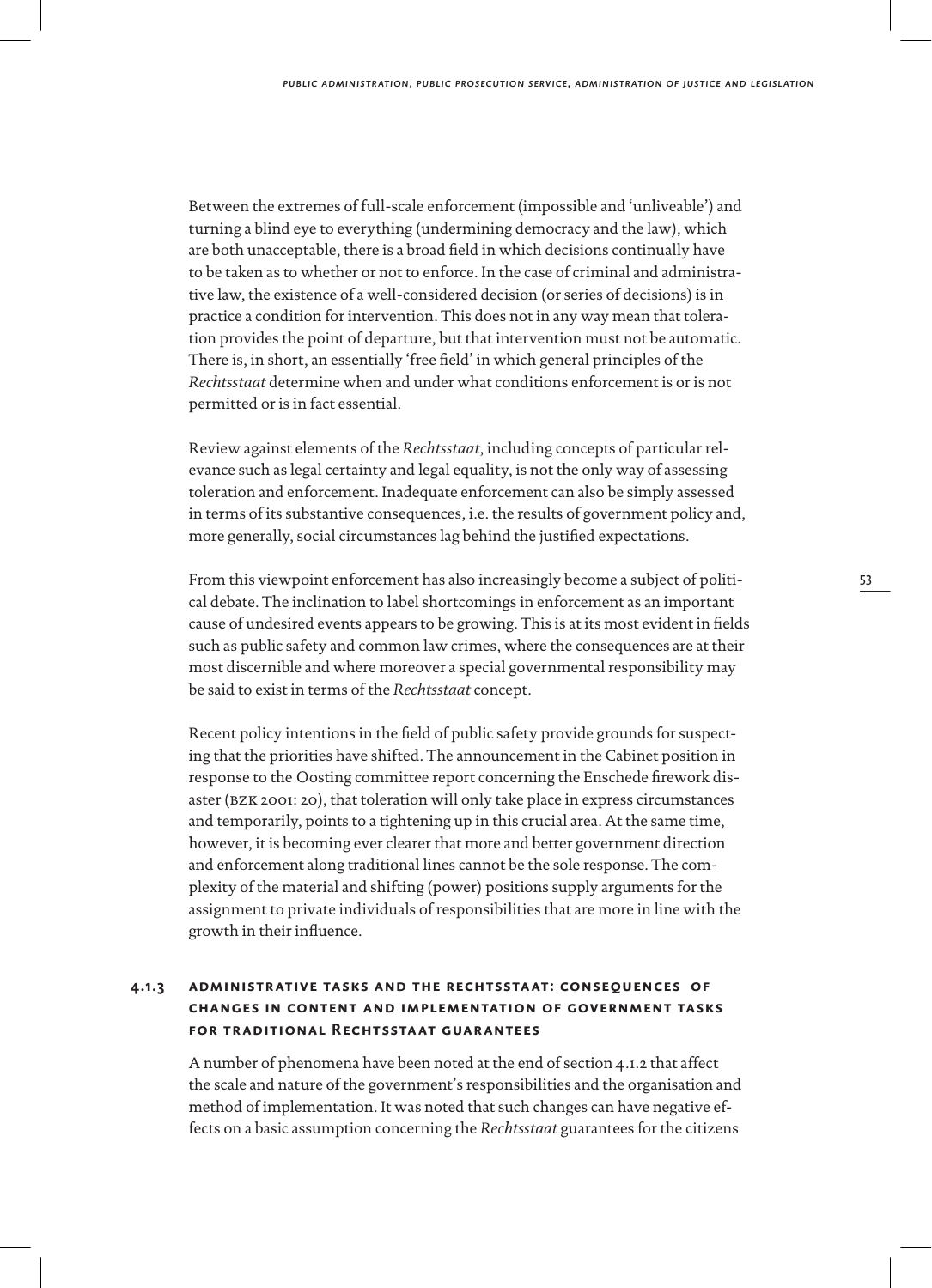vis-à-vis the government, namely that governance amounts to politically and judicially controllable implementation of the law, or at least action that can be traced back to law. As examples of such phenomena, which come on top of the fact that governance has in fact always involved more than just implementation of the law, a number of issues going back some time were cited, such as interlocking complexes of legislation and open powers. The increase in individualisation and greater assertiveness of the citizen (3.2) are other factors that can have an influence in this area: the greater the diversity, the less the room for legislation having universal effect and the greater the risk of conflicts of interest. The greater the assertiveness the greater the risk that an implementation mentality based on strict rules will no longer be accepted and that exacting demands on both the procedural and the substantive side at once will overburden the actual implementation. In addition the changes in civil society described in section 3.3 impose different demands on government action.

Upon closer analysis there turns out to be a fairly complicated complex of broad, almost autonomous shifts affecting the scale and implementation of government responsibilities. That changes in society have such effects goes without saying, but it would appear as though a multitude of radical developments have been taking place simultaneously during the last two decades. Apart from those just mentioned these include, more or less in chronological order of impact, internationalisation, deregulation and privatisation, professionalisation and ICT/knowledgeintensification. Most of these phenomena affect one another; one may in part be a reaction to one or more other phenomena.

It is customary to examine these kinds of developments largely in the light of the potential consequences for *the effectiveness of government action*. From this angle attention has also been devoted in a number of recent Council reports to ICT/ communication technology (WRR 1998), ICT, professionalisation, internationalisation and privatisation (WRR 2000) and ICT/knowledge-intensification (WRR 2002). It was examined to what extent the existing methods of government direction would remain usable and where equivalent alternatives should be sought. The factual analyses are not however any less usable if primacy is given to the changes in the *Rechtsstaat* field. Briefly summarised these are as follows.

The traditional system of direction by universal laws, implemented by subordinate civil servants, is losing much of its significance. This is due to a number of differing, sometimes mutually reinforcing developments, which barely lend themselves to effective influence by the national state and which are indeed often even supported or launched by the state. These phenomena sometimes entail significant advantages. It is evident that professionalisation can also lead to improvements in quality and that ICT and internationalisation can greatly increase efficiency. More generally it may be said that in terms of obtaining the maximum substantive results, a system of central direction by no means always deserves preference. For this reason alone there is little merit in examining the extent to and way in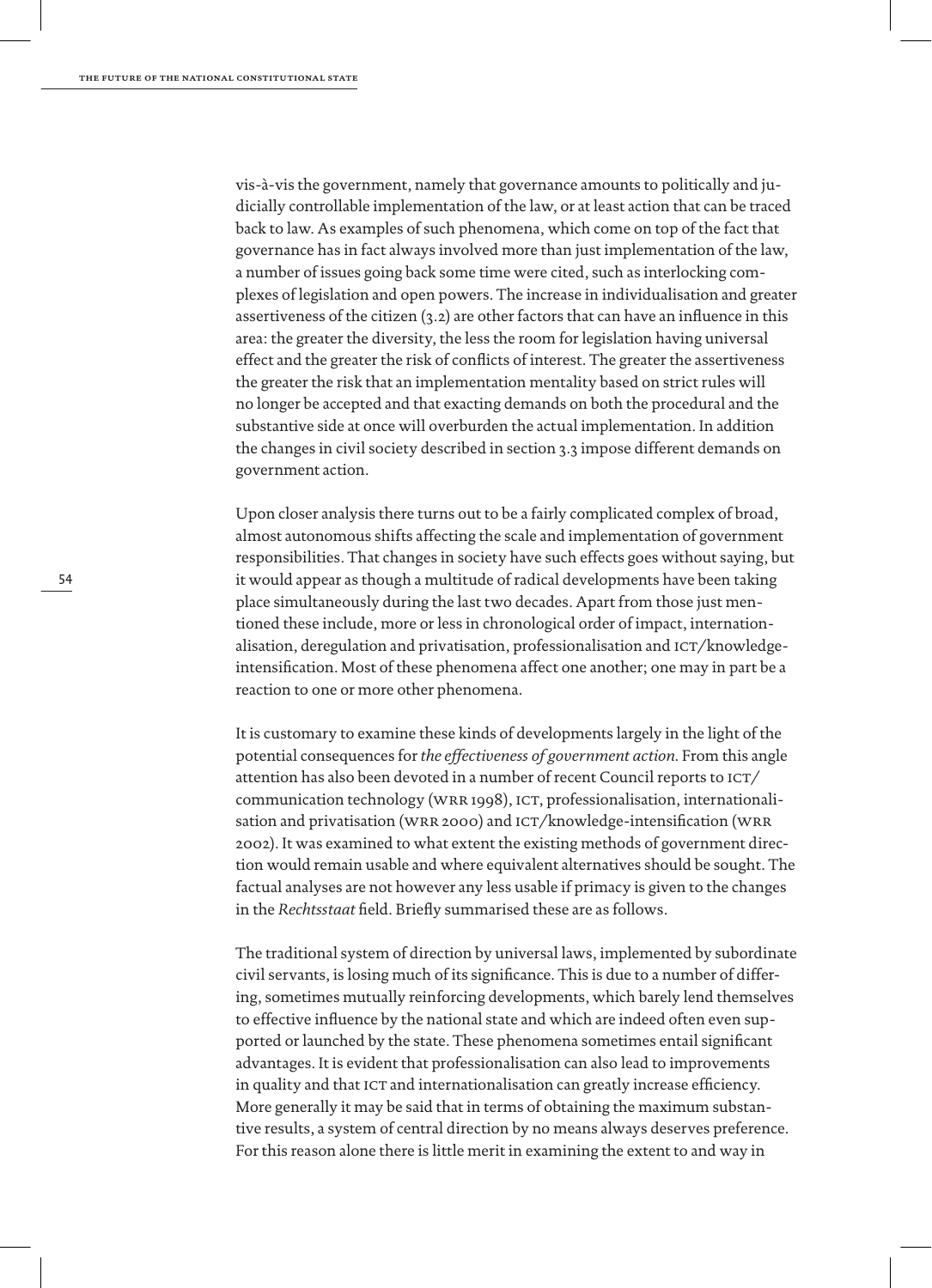which adjustments need to be made in response to the identified shifts from the viewpoint of the effectiveness of government policy; the fact that those policy results, as noted previously, are not without significance for the embedding of the *Rechtsstaat* makes no change to this.

The 'old' system is however relevant not just from the general viewpoint of government direction but also from the special angle of the guarantees provided against arbitrary power by the *Rechtsstaat*. This becomes all the more clear if the *Rechtsstaat* guarantees are also included under the general heading of 'quality of the administration', as done in earlier WRR reports (the points of reference in *Safeguarding the Public Interest* and the basic values in *Of Old and New Knowledge*).

For the sake of good order: by no means always is there a self-evident threat to the aforementioned guarantees. It would be equally possible to speak of a distribution of authority in order to prevent the concentration of power and arbitrariness as it would of a fragmentation that is undermining the foundation afforded by uniform laws. Furthermore it is difficult to bypass the substantive side: fragmentation can also reduce efficiency in the same way that 'know-all' professionals can improve standards. This does not however eliminate the fact that compensation must be sought where the identified changes can adversely affect the guarantees of the *Rechtsstaat* by undermining the traditional assumptions concerning the operation of and control over the administration. If at the same time those changes generate imbalances between the realistic possibilities of the government to perform, as hampered by those changes, and the consequently heightened expectations concerning the results of government intervention, there is then reason to reconsider the elements of the system, devised as they were with a view to different circumstances.

## **4.1.4 possible solutions**

A general conclusion to arise from the foregoing must be that marked restraint is desirable when using *Rechtsstaat* arguments in the discussion about the position and actions of the system of government. The *Rechtsstaat* principles are simply not sufficiently clear-cut and adequate. The more that 'the *Rechtsstaat*' is used for what are in fact or at least primarily political disputes and the more the *Rechtsstaat* is for example also simultaneously required to provide maximum guarantees against and protection by the government, the greater the danger that the concept will lose any true distinctiveness.

At the same time solutions may be put forward for the identified problems. It was seen that toleration is by no means a phenomenon that, in all its variants, is at variance with the *Rechtsstaat*. Provided that it is limited, knowable, controllable and contestable by those concerned, toleration increases the guarantees against the government in comparison with the situation in which the inevitable cases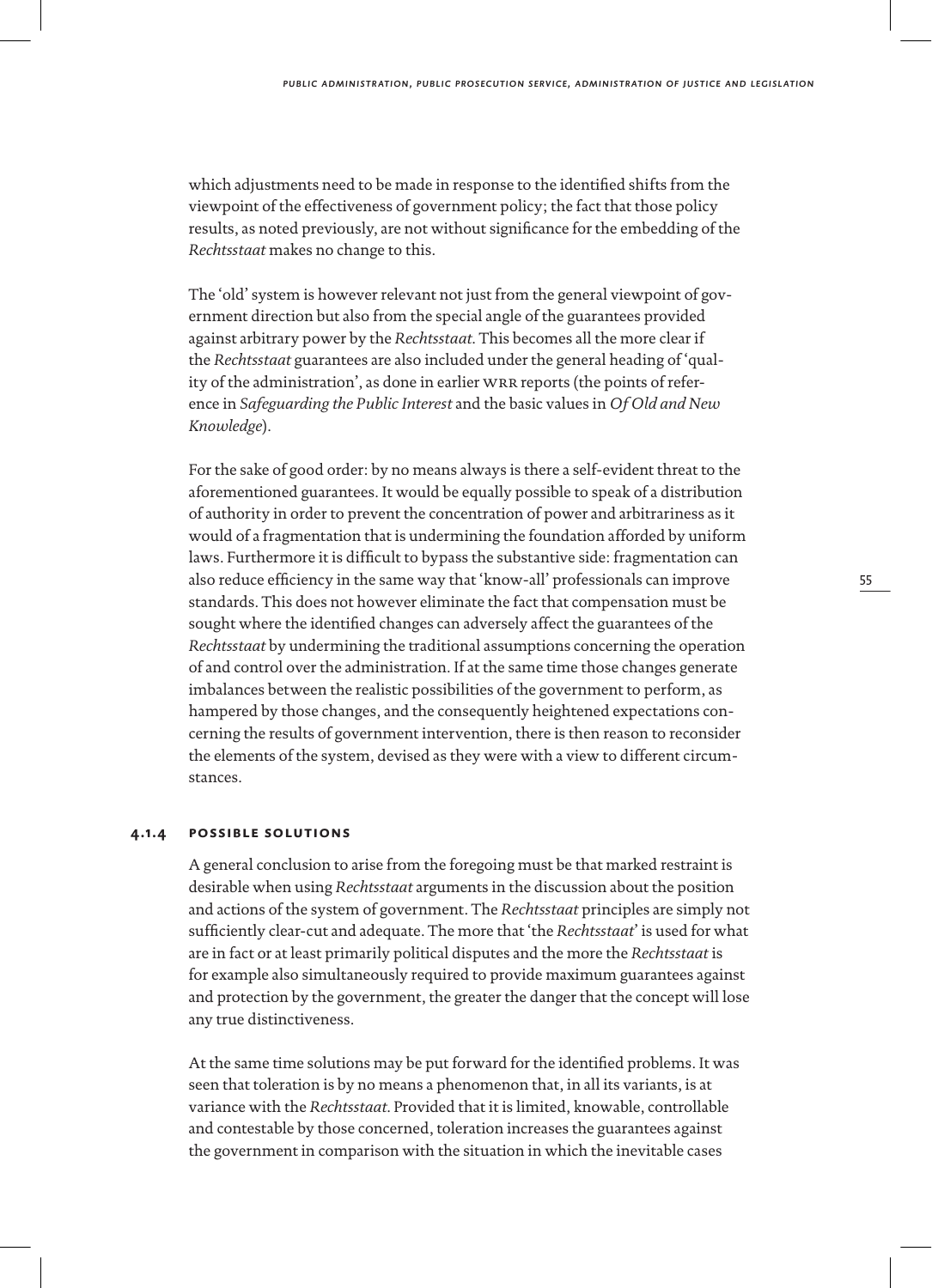of non-enforcement are ad hoc and emerge only in retrospect. Non-enforcement does, however, need to be limited as far as possible, while enforcement needs to be elevated into the basic principle. The point of departure should be that not just in the case of conscious non-enforcement - i.e. toleration - but in fact in any stance taken by the government in which enforcement takes place solely on the basis of explicit decisions, the government is in fact - unintentionally - prescribing the law. But even if one regards enforcement as the final element of policy, an acceptable general level is vital as a component element in the foundation of support for the *Rechtsstaat*. All this points in the direction of a *knowable enforcement strategy*: without elevating enforcement into an inviolable principle, a reasoned and regularly updated statement of priorities lending itself to political debate will be provided in respect of any broad package of regulations.

With respect to the developments noted in section 4.1.3 a redistribution of responsibilities is put forward as the main response. This could mean that - sometimes at the expense of the legality principle - duties for citizens or businesses are laid down in terms of somewhat more general norms; it could also mean that regulations are abolished entirely and even that the government decides that certain tasks should be placed with or returned to other parties.

### 4.2 the judiciary

### **4.2.1 introduction**

The judicial system has been accorded a special place in the *Rechtsstaat*. It acts in order to resolve disputes between citizens, who are able voluntarily to submit their disputes to a court of law. The courts also resolve differences between citizens and governmental institutions. A special form of conflict between the government and citizens is formed by the administration of criminal justice, in which the public prosecution service represents the state and acts as plaintiff and whereby citizens are brought before the courts as suspects. Private individuals and legal entities can both turn to the courts, although the capacity in which they do so will differ. Large organisations, in the form of private-law and public-law legal entities, have increasingly become parties to legal proceedings in recent decades. Parties are therefore resorting to the courts in all sorts of capacities in order to obtain an independent judgment in respect of a conflict or legal dispute.

One condition for the ability of the courts to operate in a *Rechtsstaat* is that their independence should be enshrined in the Constitution. Judges cannot be dismissed and cannot be held to account by government agencies in respect of decisions taken in the course of exercising their official duties. They act as a third power in the system of state. This is also how Montesquieu saw matters, after he had made a study of the operation of the state system in England, where there were rudimentary forms of jurisprudence independent of the king. In the *ancien*  régime judges were subordinate to the king and enjoyed only a limited freedom to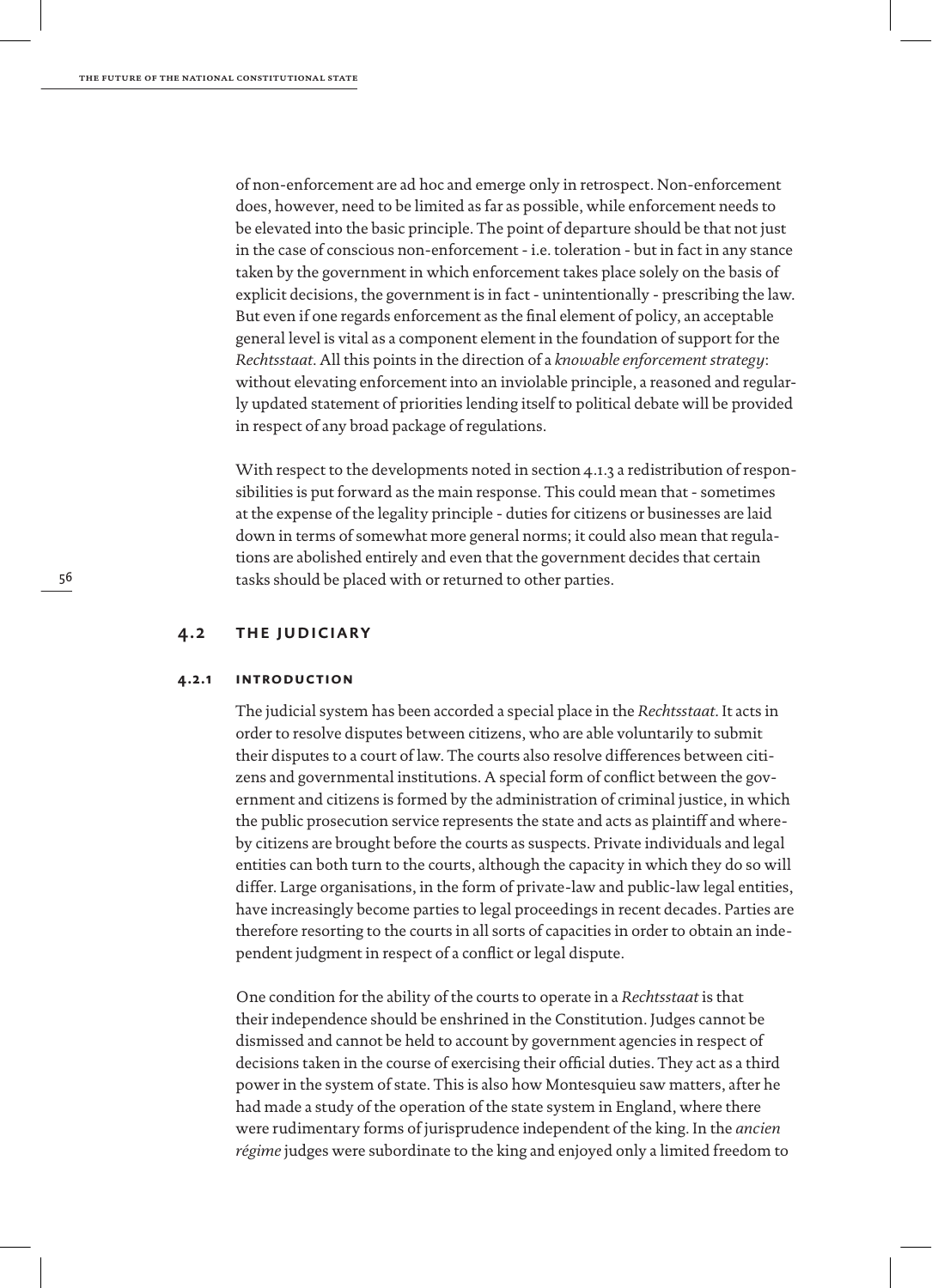hand down judgments.

A great deal has however changed since the *trias politica* was devised and initiated. In particular the courts have been given a more central place, both in the trias and in society. From having responsibility for applying the law the courts became explainers or interpreters of the law and, later, helped shape the law. With the evolution of the classical *Rechtsstaat* into the democratic and social *Rechtsstaat*, in combination with the growth in governmental responsibilities, a growing need arose among citizens for appeal to judicial control over the political and administrative exercise of power. The growth in administrative jurisprudence has been characteristic of this. Other social developments have left a major stamp on modern legal developments, thereby indirectly strengthening the position of the courts, which became allowed to interpret all these new rules and general provisions and principles in concrete cases.

The major social development was the general increase in prosperity that took place after the Second World War. The greater level of trade, buying and selling and consumption all increased the likelihood of legal disputes, some of which had to be resolved by the courts.

The democratisation of social relationships brought more equal rights, which were also exercised in the field of justice and, in particular, in the access to the courts. The legal protection in the field of social insurance law (unemployment and social benefits), rent and labour law and aliens law was extended. From time to time this involved fundamental issues, such as the granting of equal rights to men and women in the field of social security. Democratisation was however coupled with the recognition of divergent life-styles. In the law of persons and family law this resulted in new legislation (e.g. single-sex marriages) and into legal rulings that provided recognition for a multiplicity of personal and family relationships.

Similarly the constant expansion of scientific and technological knowledge has resulted in a more prominent role for the courts. This applies in the medical and legal sphere, where for example an indefinite concept such as 'unbearable and hopeless suffering' consistently needs further interpretation for the purposes of assessing euthanasia. Mutatis mutandis it also applies to other technical spheres where new developments will lead to legal issues (superconductors, information processing, electronic payment transactions, storage of hazardous waste, waste processing and the legal consequences of industrial disasters, etc.).

All these social developments are more or less reflected in the changing stance taken by the courts in society. The courts are themselves more actively involved and are also more actively involved by other parties. Confidence in the courts remains high. This trend towards a more central place for the law in general and the courts in particular is sometimes referred to in terms of the overall concept of juridification. The latter is a consequence of both the greater formalisation and more business-like nature of the relationship between more individualistic and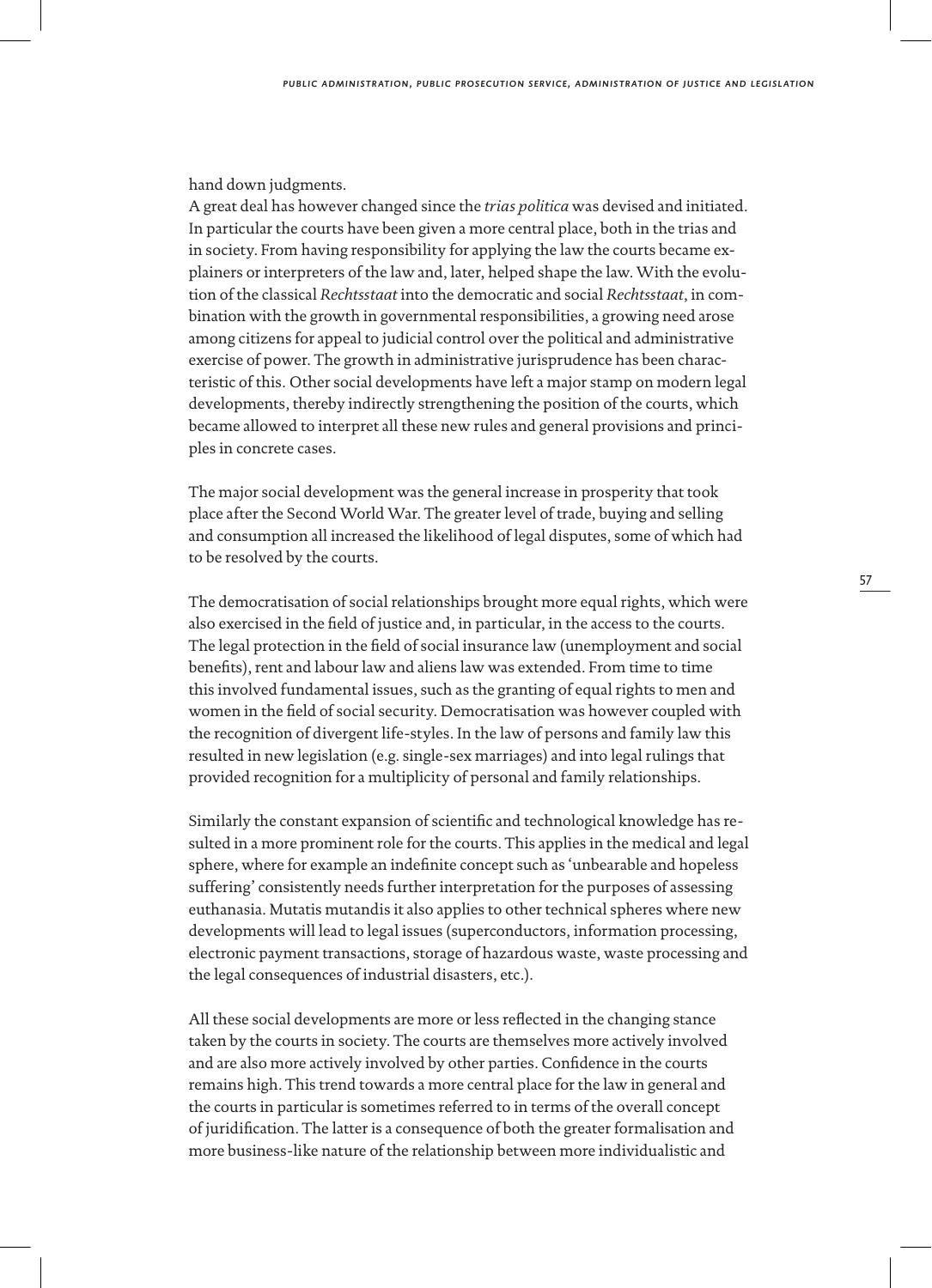assertive citizens (see 3.2) and of the more active stance being taken by the courts themselves. A notable feature in this regard is that the increased involvement on the part of the courts - criticised by some as 'meddlesomeness' - has not reduced public confidence in the courts but has in fact strengthened it (WEF 1999: 8.05).

The increased public confidence in the courts does however require qualification. The relations between citizens and the courts are mediated by attorneys, who play a role of their own in this process of juridification. The number of attorneys has increased enormously since the early 1970s, namely from 2,000 in 1972 to 12,000 in 2000, a six-fold increase in the space of 30 years. Attorneys act as important gatekeepers for the courts. They are in large measure able to determine which cases are and are not submitted to the courts. The courts are therefore largely passive and reactive rather than directive. But once the courts have honoured the numerous actions and initiatives of attorneys a feedback mechanism is generated whereby the expectations that have been aroused - the resort by citizens, assisted by their attorneys, to the courts – are strengthened. Juridification stemming from increased resort to the courts is therefore a self-reinforcing process, which is beyond social restraint or control.

These developments provide grounds for examining two aspects in more detail, namely the place of the courts in the *trias politica* and the quality of the judicial organisation.

#### **4.2.2 The courts in the trias politica**

Are the courts being given too much influence? As a result of the developments outlined in the previous section, some people take the view that the courts have obtained an unduly central place in the *trias politica*. In Dutch reference is even made to the development of the *Rechtsstaat* into the *rechtersstaat*, i.e. an evolution from the Rechtsstaat to judge made law. In the case of the system of public administration this concern led to a report by the Van Kemenade working group, *Bestuur in geding* (1997), and to the Cabinet policy document *Juridisering in het openbaar bestuur* (December 1998), previously referred to in 4.1. The fact that as noted the concern expressed there rapidly ebbed away is by no means surprising when it comes to the position of the courts. The courts do not initiate procedures but assess cases brought before them. The rules of European international law are increasingly drawn upon in this regard.

What the report by the working group does correctly note is the fact that the decisions taken by the courts are often not sufficiently definitive or clear, so that the administration does not know 'what it is about'. Legal proceedings slow down policy and so result in a waste of time and money. It is therefore more a matter of policy being hindered rather than of the courts not being allowed to pronounce on administrative matters (Wolthuis 2000: 246). The question therefore arises as to whether the looming collision between two powers of the *trias politica* should be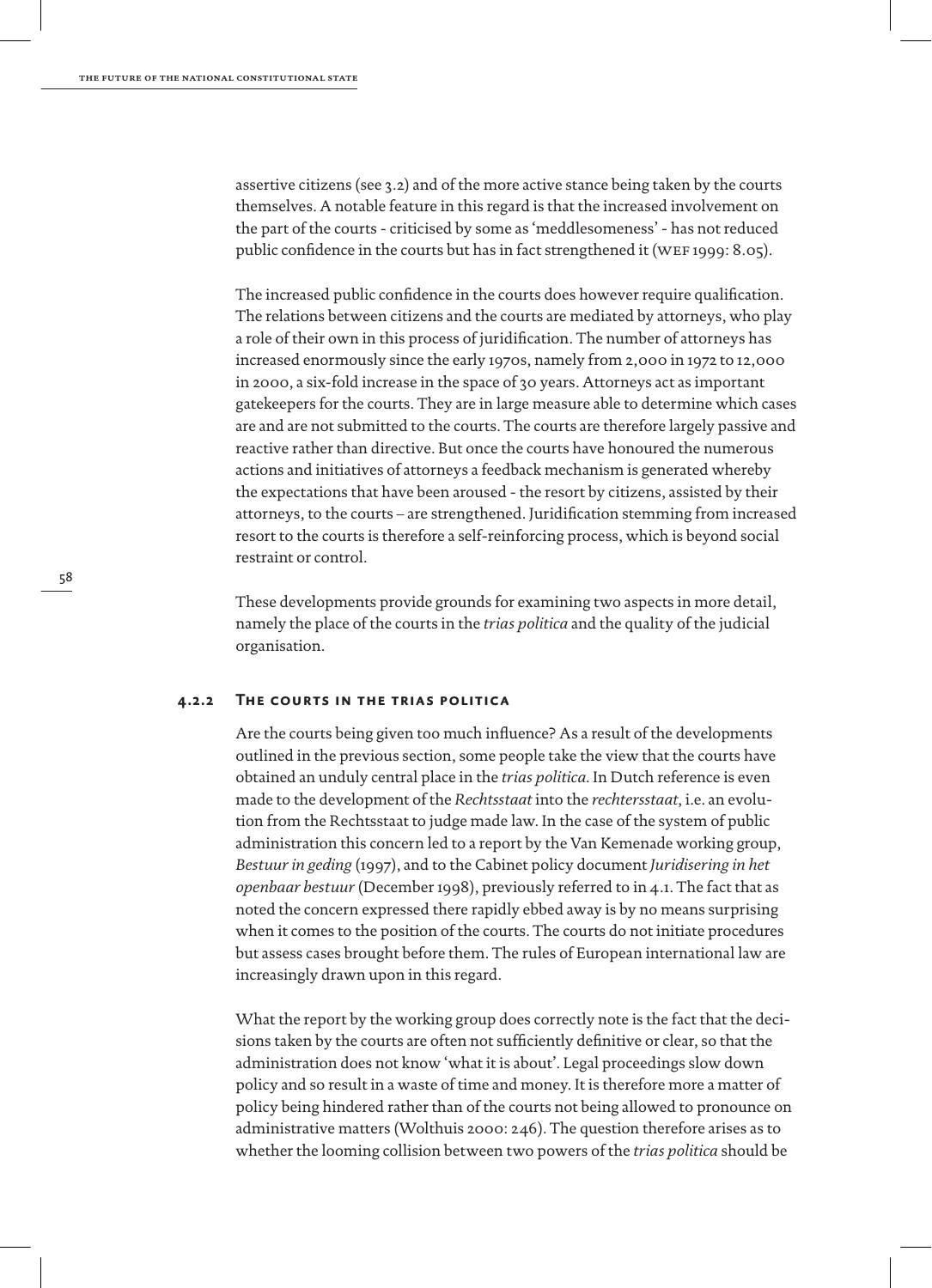interpreted as a conflict in which the judge is 'sitting in the seat of the administration' or rather as a dispute concerning administrative efficiency and the possibilities for improving the quality of administration.

The increased influence of the courts is leading to greater uncertainty and unpredictability. On account of the independent nature of the judiciary the question arises as to the democratic legitimacy of decision-making by the judicial system (Rijpkema 2001). What is the relationship between the legislator and courts in the current polity? Do the courts have an independent role to play in a democracy under the rule of law or does that role derive from laws made by the government and parliament?

In the old doctrine concerning judicial freedom in relation to the legislature there are two opposing views (e.g. Wiarda 1972; Dworkin 1986; Cass 2001; Loth 2001). One view regards the courts and the judiciary as an independent element of the *Rechtsstaat*, which contributes towards the framing of law on an equal basis. This is accordingly referred to as judicial activism or judge-made law (Rijpkema 2001). In resolving specific disputes, the judiciary assign themselves a large measure of freedom in the interpretation of legal texts. The judge is in a manner of speaking principal.

Under another view the power of the judiciary derives solely from the democratically elected legislature. The courts act with restraint in interpreting legal provisions and, in specific cases, refer back to the legislature for amendment or adjustment of the rules as necessary. This is known as the judicial restraint view, with the courts acting as a weak agency (Cass 2001).

One can agree with the reference made by the former President of the Supreme Court, S.K. Martens, to the view developed by that body that 'in the given constitutional relations, the courts will exercise restraint when it comes to intervening in a statutory regulation' (Martens 2000: 750). With the expression 'in the given constitutional relations' the Supreme Court indicates that it attaches great value to the good relationships within the *trias politica* (ibid.: 751).

In other words, the judiciary knows its place in the *trias politica* and exercises restraint with respect to political and social issues, where the primacy of politics should prevail, but has deliberately taken a more independent stance in the framing of law out of the need to provide a consistent interpretation of vague and open norms. For even in those cases in which the judiciary has participated in the formation of law, e.g. with respect to the assessment of euthanasia, this has been done in close accordance with what the law permitted. The task of the judiciary in framing law must not be confused or identified with totally free interpretation that cuts across the law and regulations: subject to a limited freedom of interpretation, the courts remain bound by the law and regulations.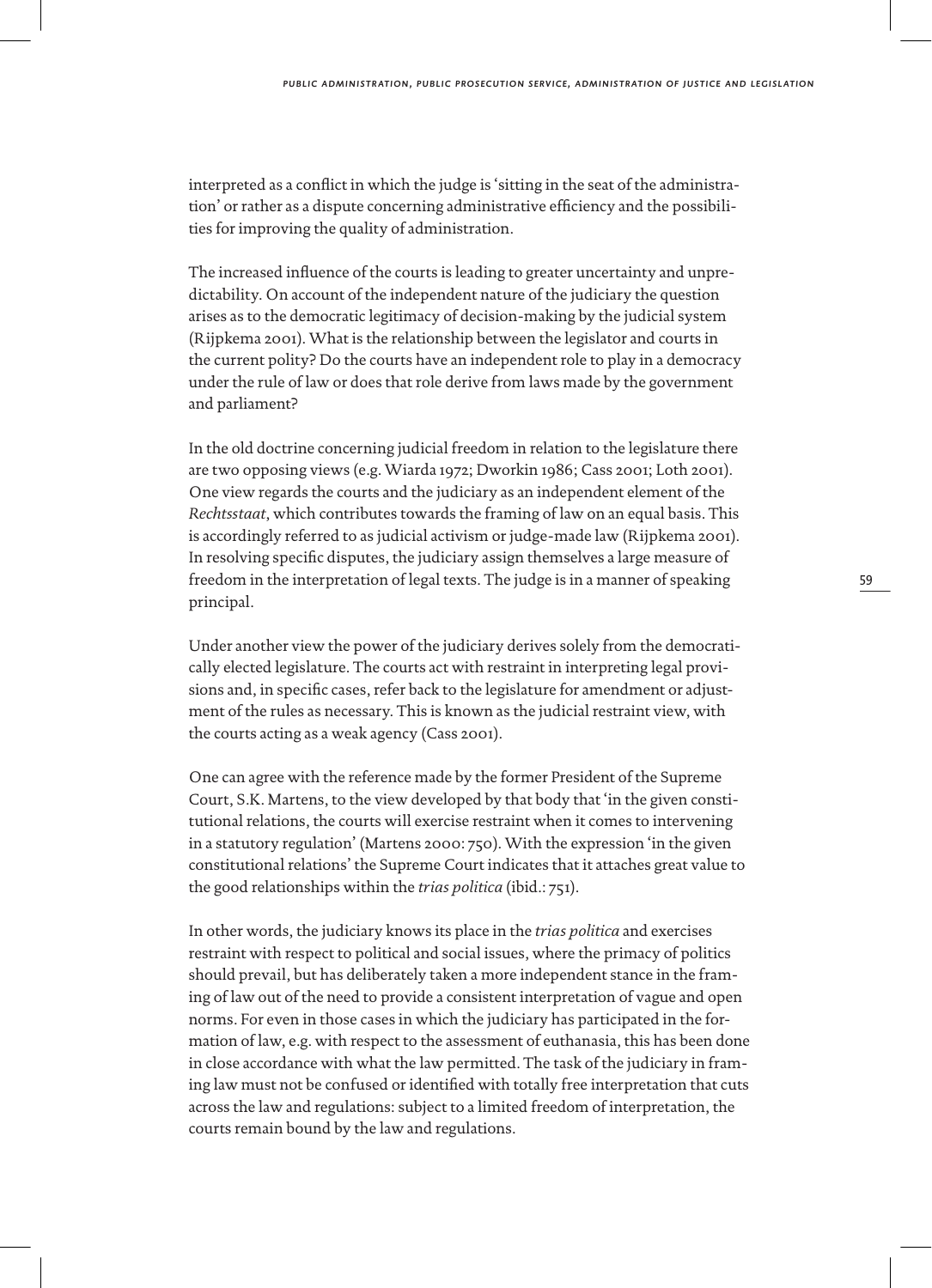Seen in this way the obvious question concerning the democratic legitimation of the judiciary as framers of law is qualified but retains its significance. Here again we may quote Martens, who states calmly in the article previously referred to: 'Certainly, judges do not derive their legitimation from the fact that they have been elected. But the basis of our state system is not just representative democracy but also and in particular the rule of law: the Netherlands is a *Rechtsstaat*. The *Rechtsstaat* makes no sense without a judiciary, which is obliged "in accordance with the law" to administer justice and hence also to shape law. The legitimacy of the judiciary is therefore different in nature but not therefore less than that of the two other powers of the *trias politica*' (Martens 2000a: 751).

The legitimation of the courts is moreover strengthened by rules based on the principle of the *Rechtsstaat* concerning the public nature of the administration of justice and the grounds for judgments and rulings, whereby consistency of jurisprudence is highly important. The orientation towards the prevailing pattern of norms consequently becomes visible and controllable.

The conclusion with respect to the democratic legitimation of the courts consequently follows: the *Rechtsstaat* recognises certain jurisprudential tasks of the courts, whereby the subordination of the courts to the law provides sufficient counterweight to their irremovability and independence.

#### **4.2.3 qualit y**

Apart from this internal subordination of the courts to the law the judiciary should be subject to greater external accountability. Who monitors the monitors? In the case of an independent body that is assigned a more central role within the *Rechtsstaat,* transparency of the judicial machinery and of the way in which the system of justice is organised may be expected, in the same way that this is now regarded as self-evident for other professional organisations. In the same way that public disclosure and the substantiation of decisions help in assessing the quality of individual judicial rulings, a transparent quality policy for the judiciary as a whole can be in the interests of the external accountability of the monitors of the *Rechtsstaat*.

In December 2001 two laws came into force aimed at the modernisation of the judiciary: the Courts (Organisation and Administration) Act (27 181) and the bill introducing a Council for the Judiciary as a new authority in the legal system (27 182). The Council for the Judiciary, which officially got off the ground on 1 January 2002, performs an overarching role within the judicial system. It is responsible for the preparation of and budgeting for the courts as a whole, the allocation of the budgets to the individual courts and the provision of operational support. At the same time the Council is required to provide support for the uniform application of the law and the promotion of legal quality. The Council for the Judiciary therefore operates 'at a distance' from the Minister of Justice, although the lat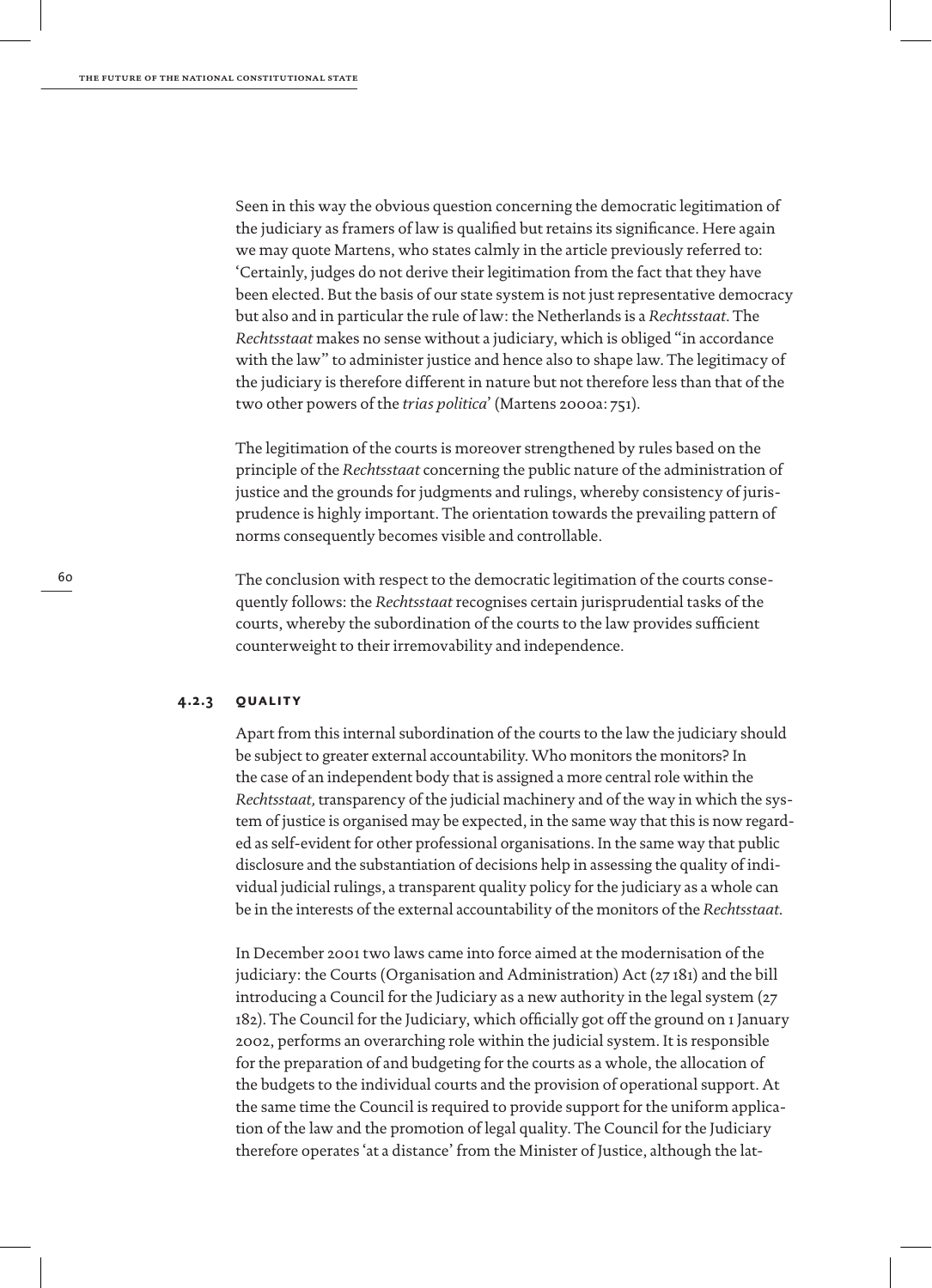ter does remain responsible for determining the overall budget for the judiciary. Negotiations concerning budgets and estimates are not, as before, conducted by the individual courts but by the Council for the Judiciary. This has given the Council a new position, in between the Minister Justice and the individual courts, that was not hitherto known constitutionally.

With the new laws the courts have been given a hierarchical administration responsible for directing the management of the Courts (e.g. organisation, budget and operations, accommodation, quality and personnel). This introduces an integral management, under which the members of the judiciary themselves obtain responsibilities for the management and implementation of their tasks in respect of the dispensation of justice.

Both the Council for the Judiciary and the court administrations specifically refrain from any involvement in the substantive assessment and handling of individual legal cases or certain categories of cases. The independence of the judiciary in individual legal cases was not an issue in the modernisation of the judiciary. The individual courts are independent, but the exercise of court powers takes place within a judicial system that lays down professional requirements and reaches agreements with the individual judges and tribunals (for example the individual court Divisions) with regard to managerial tasks.

Generally speaking there is satisfaction with this process of modernisation, but a number of dangers have also been identified. At heart these come down to the tension that is observed between the professional autonomy of judges and the requirements in terms of modern managerial practice. The latter has however been in acute need of modernisation, while it was also time for a new orientation by the judiciary on its place in society. Subject to the need for judicial independence, efficient managerial practice may also be expected of the courts. In particular this concerns the tension between quality and speed or between professional criteria and financial possibilities - a tension that exists in any modern professional organisation. Only if the financial or managerial limitations were totally to frustrate the ability for cases to be settled sufficiently quickly, so that international treaty obligations in respect of the handling of legal cases within a 'reasonable period' were breached, would there be a direct conflict between legal requirements and managerial possibilities.

In any professional organisation there is a tension between the logic of professional action and the logic of management. Highly trained service-providers wish to retain autonomy of decision; integral management turns them into part of the larger organisation, in some cases even making them a subordinate link in the chain. The judiciary is a good example of such a professional organisation. Nevertheless there need not be any conflict between the requirements and values of professional action and managerial criteria. The endorsement of this proposition calls first for a brief description of the quality of the administration of justice, followed by some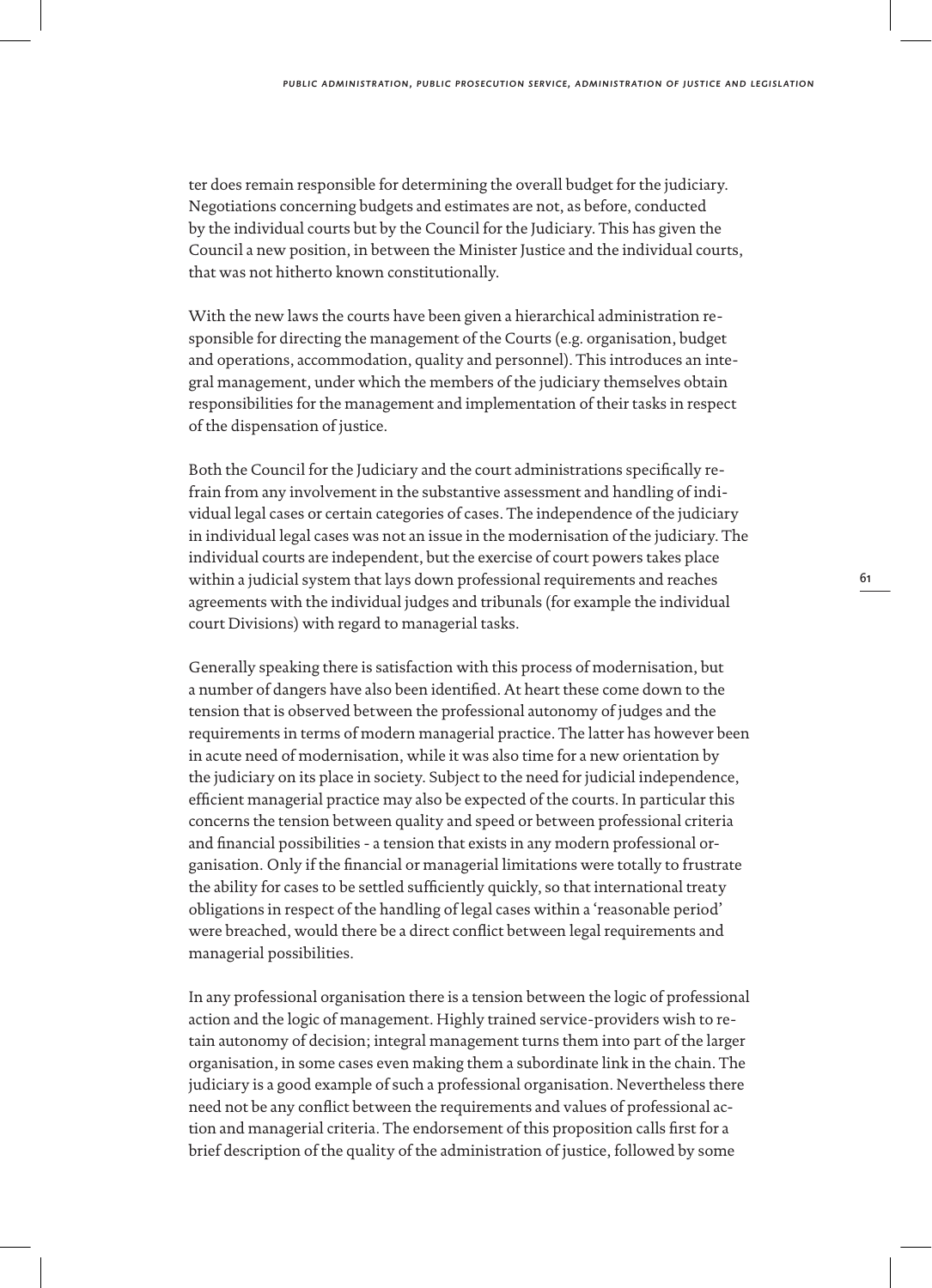comments on quality management systems.

The quality of the administration of justice is a topical issue. The pressure of work of the courts has increased. The Ministry of Justice is insisting that efficiency be increased. As articulated in newspapers, weekly magazines and professional journals, many judges are concerned that this will be at the expense of the content of their work. As against the fear that 'the quality of the work will suffer' there is the more optimistic expectation 'that much remains to be gained from more modern management practice and that firm management is urgently required' (Volkskrantmagazine 2000). An awkward feature of such conflicting views is that the concept of quality is not generally defined in more detail or remains undefined. Nevertheless, it remains possible to arrive at certain conclusions by distinguishing three characteristics of good quality jurisprudence, based in part on the 'mental attitudes' (*esprit*) identified by Pascal. Seen in this light, judicial quality arises in an *esprit de finesse* and is indispensable for the continuity of the legal system. It in fact determines the normative content of a society and the continuation of the public discussion concerning the norms of a society. The concern for the proper management of the judicial infrastructure and the right administrative conditions for the proper administration of justice arises from the *esprit de géométrie.* The *esprit de politesse* (although not named as such by Pascal) leads to important ancillary socio-psychological characteristics of judges and to the communicational features of a legal process.

Together these form the quality of the of justice system, but it would be simplistic to say that all three are equally as needed or necessary. The conclusion could be reached that of the three quality criteria for the good administration of justice the most important is that of judicial quality, followed by administrative adequacy, and that finally a supplementary place must be set aside for socio-psychological skills.

Lastly the quality of the individual judges is of course important. Special attention needs to be paid in this regard to the further training which, in comparison with other professional groups such as doctors and attorneys, goes less far or even appears to fall short (Van der Doelen 2000: 158) in all sorts of areas on account of the burden of activities. A survey carried out among judges indicated that a majority considered they suffered from substantial gaps in knowledge of European and international law (njb 2001: 1923). The gaps in specialist expertise in certain areas can also be overcome by making use of deputy judges (in many cases specialist lawyers or specialist legal practitioners). Although this use of deputy judges may not be so desirable for other reasons and could be reduced in the coming years, it does emphasise the growing need for specialisation and the need to tap 'external' expertise in a wide range of fields. The modernisation of the judiciary and greater responsiveness to the rapid changes in society call for a high level of professionalism with regard to knowledge and skills.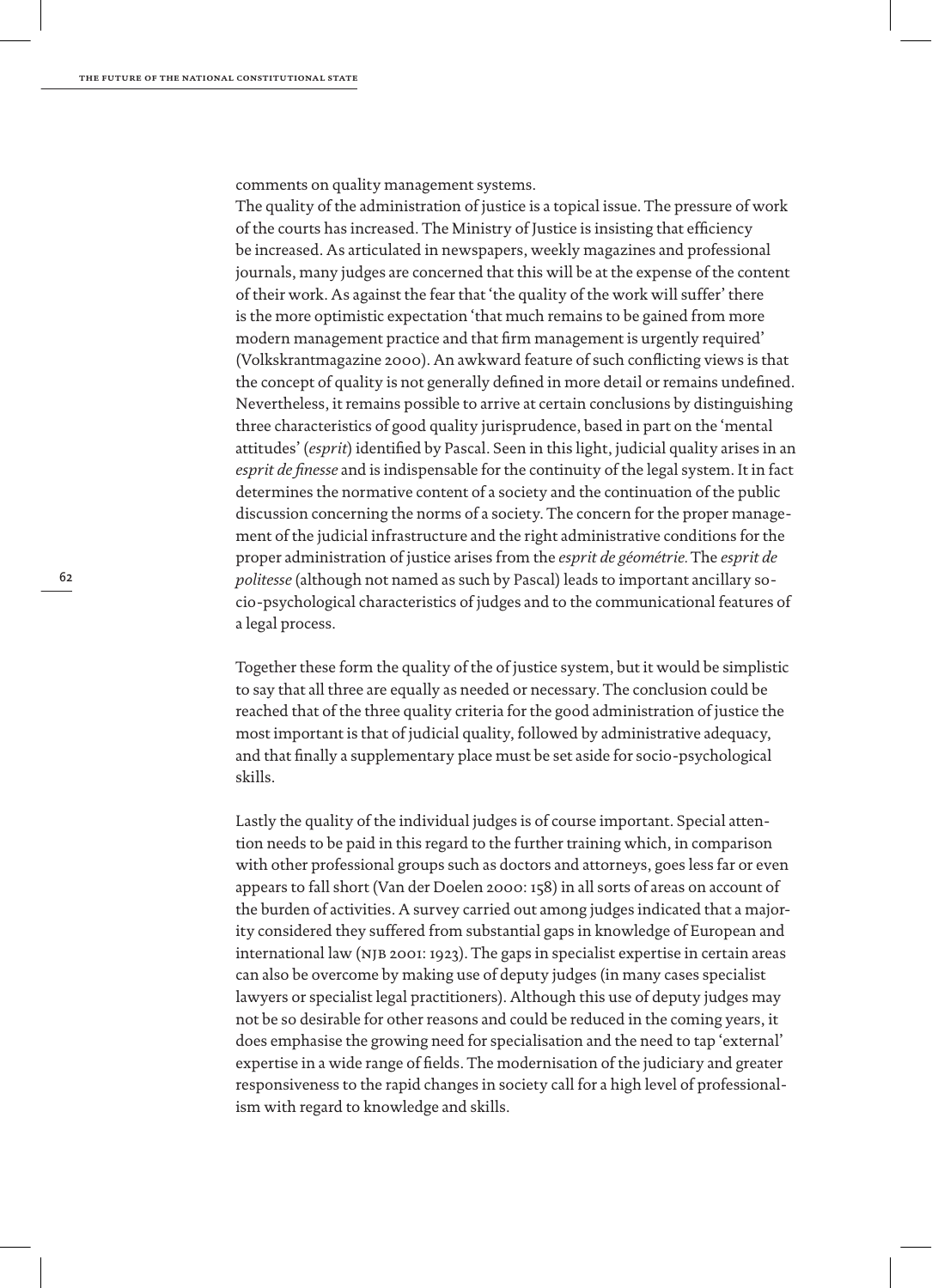# **4.2.4 conclusions**

Public confidence in the courts remains notably high. That confidence has been gained by a greater openness on the part of the judiciary towards society, particularly in comparison with the period immediately before or after the Second World War. The openness and greater involvement in social developments are also reflected in the recognition of the jurisprudential role of the judiciary. The judiciary have achieved this more central role in law-making for reasons such as the existence of international treaties and resultant jurisprudence and the restraint displayed by the Supreme Court on controversial political issues. The place of the judiciary in the *Rechtsstaat* - especially in the *trias politica* - does not prevent such a jurisprudential task. This development could be formally laid down in a clearer division of jurisprudential tasks between the lower and higher courts. This division of tasks could also help alleviate the growing burden borne by the highest legal bodies, which would consequently be able to concentrate on their jurisprudential task. The possibility would also need to be created for parties other than those directly concerned to express their opinion in respect of matters of jurisprudential importance.

The recognition of the central role for the courts does however mean that the modernisation of the dispensation of justice and of the judiciary needs to be tackled seriously. The traditional backlog in modernisation and pressure for innovation in comparison with other professional organisations is no longer consistent with the modern age. The judiciary will need to be able to render account concerning this process of modernisation to parliament and society, without in so doing endangering the independence of the judiciary in the *Rechtsstaat*. As an overarching organisation, the Council for the Judiciary is an obvious choice in this regard.

This process of modernisation is in particular concerned with the preservation of the quality of the administration of justice and the systematic development of such quality management. Education, professional training and specialisation are seen as being of prime importance in this regard. Much could still be improved in this area. Since these quality-enhancing elements are managed from within, as an expression of the independence of the judiciary as a whole, greater transparency and systematic evaluation could also be insisted upon as a counterweight for society.

## 4.3 the effective administration of justice

## **4.3.1 introduction**

A self-evident element of the *Rechtsstaat* is that the law is put into effect, a leading aspect in turn being that conflicts can be resolved with the aid of the law. This imposes capacity requirements. When analysed from an economic viewpoint a number of new concepts are required.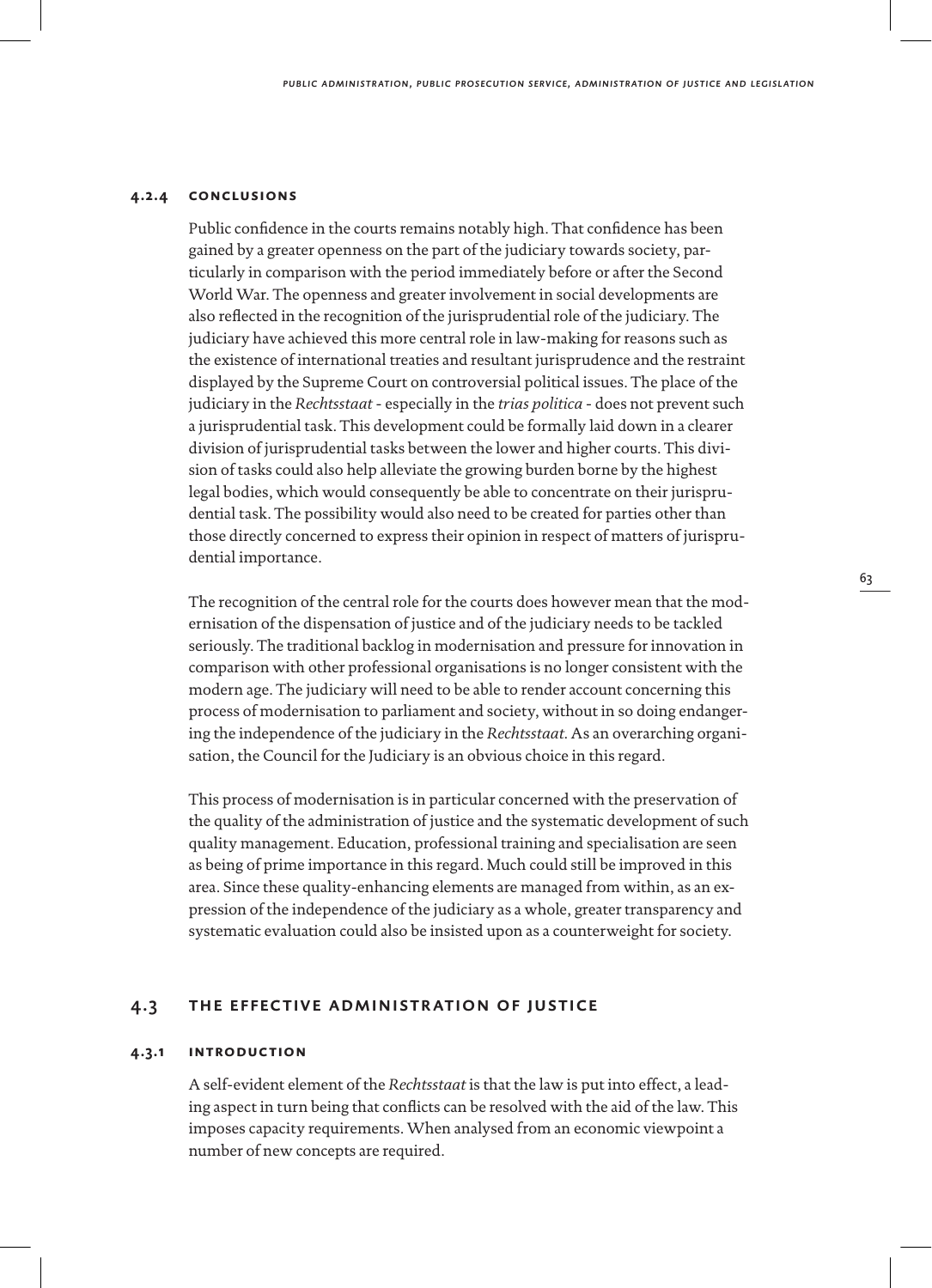By the *administration of justice* is meant the way in which society resolves its disputes with the aid of the law. The administration of justice provides a statistical picture of the resolution of disputes in all elements of society. This concerns any activities to which the dispensation of justice is in principle applicable. Society must be ablethat to test action against the law in problematical situations. The justice system provides the necessary legal review to meet the demand. By the justice system is understood the complex of (in particular) governmental functions aimed at allowing the law to run its course. Within the justice system there are also parties that provide the citizen with legal advice but who do not belong to either the judiciary or the executive.

The justice system is not the only party involved in the resolution of social conflicts. By no means every dispute concerning the lawfulness of action results in legal proceedings. Apart from the justice system there are various other possibilities for obtaining justice. The vast majority of disputes are resolved by citizens themselves. Virtually all relations are subject to certain forms of friction that could, in principle, be made the subject of litigation. The potential for social conflicts is inherently unlimited. This could constitute a threat to the tenability of the legal machinery and the balanced administration of justice. Personal responsibility and self-reliance are requirements for keeping the administration of justice in balance. Nevertheless society imposes certain expectations on the legal machinery in order to keep the administration of justice in order. The question is whether this expectation can be realised in a socially effective way.

## *Conditioning of the legal machinery by the* Rechtsstaat

The *Rechtsstaat* lays down certain rules of the game for the legal system. The citizen is for example protected against the power of the legal system. Under the *Rechtsstaat* judges are required to be independent and impartial, the dispensation of justice is public, there is a right of defence, and rulings must be explained and justified (Lower House 1993-1994). The *Rechtsstaat* also calls for adjudication within a reasonable period. In addition the government is required to provide sufficient protection for the life and property of offenders, victims and witnesses. The *Rechtsstaat* also protects the citizen against all sorts of enforcement functions forming part of the legal system, such as the police. On the other hand the legal system is also required to afford the citizen protection in a *Rechtsstaat*, for example where the citizen's safety is under threat.

# *Question*

Within the *Rechtsstaat* there are more or less problematical situations in various areas of the law. In the case of civil law the emphasis is placed in a democracy under the rule of law on the importance of material equality of access to the law, while in practice differences in people's material positions lead to inequality. In the case of administrative law it is a matter of providing a guarantee of legal certainty in dealings with administrative agencies, but this guarantee is sometimes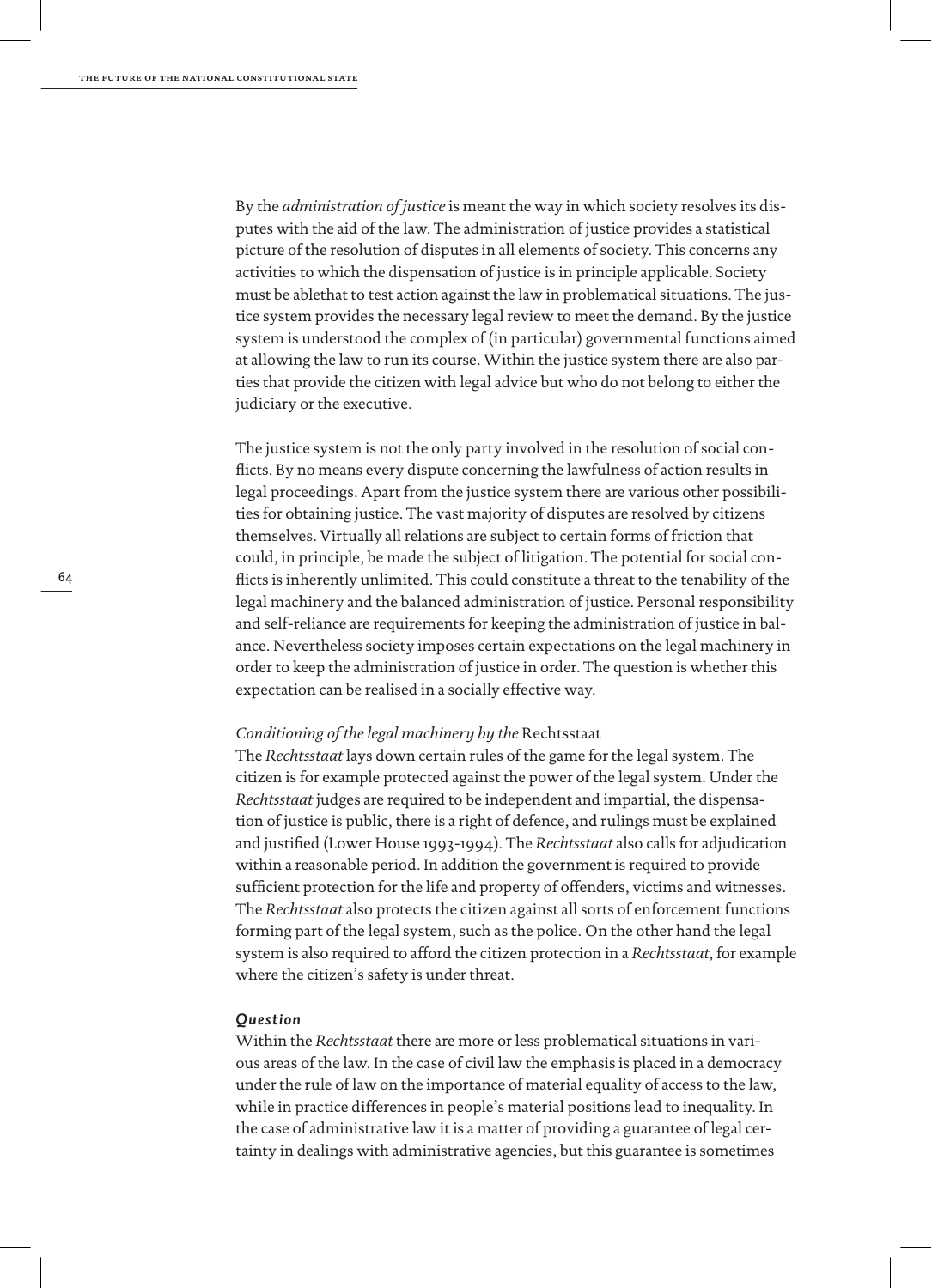at risk of being stifled by the sheer volume of proceedings. In the case of criminal law the protection of suspects against the power of the legal system is juxtaposed against the protection of citizens by the legal system. The question posed here in relation to civil law and administrative law concerns the way in which the access to the law can be safeguarded in a socially effective way. The question in relation to criminal law concerns the extent to which the action of the criminal law system within the parameters of the *Rechtsstaat* and in relation to the objectives of criminal law can be effectively deployed.

## **4.3.2 civil law**

In the civil law sector the problem arises that access to the courts is not equal for all. Distorted power relations can prevent the parties to a dispute from having equal opportunities of obtaining relief. In the first place this concerns parties who are confronted by disputes on no more than an ad hoc basis and those who are systematically involved in disputes. Distorted power relations do not however play a role just when various types of legal entities are in dispute but also in the case of disputes concerning matters in which the commercial interest is relatively limited.

Legal aid remains effective in order to redress the equality in material access to the courts arising from differences in ability to pay. There are however also limits to that effectiveness. At the level of income at which the right to legal aid just cuts out or where the litigant is required to make a large personal contribution, the demand for legal aid is at a minimum. Furthermore, legal aid is unable entirely to offset the ability to procure legal assistance in a dispute that is taken to court, even if the range of legal aid were to be substantially extended. In this regard it also needs to be borne in mind that legal aid can also result in disproportionate resort to the courts.

The legislature needs to keep a close watch on unequal positions of power that could have a bearing on whether or not citizens decide to refer a dispute to the court. Legislation, in particular, provides a means of redressing imbalances in power. Special attention also needs to be paid to cases where the commercial interest does not weigh up against the costs of a lawsuit. Such cases regularly crop up. Greater emphasis on more minor forms of judicial process, such as the system of disputes committees, could provide a way out in such cases. In the case of such alternatives the customary standards for the dispensation of justice must be guaranteed as far as possible, such as a certain independence and maximum impartiality, or at least a proportionate representation from various elements of society. A limiting factor in this regard is that it will generally be the institutional party, as the one regularly involved in disputes, that arranges the alternative to litigation. The government should ensure that these alternatives meet the requirements of the *Rechtsstaat*. Finally consideration could be given to an extension of performance-based remuneration or other alternatives in those instances where legal aid is inadequate. One alternative would for example be a credit facility administered by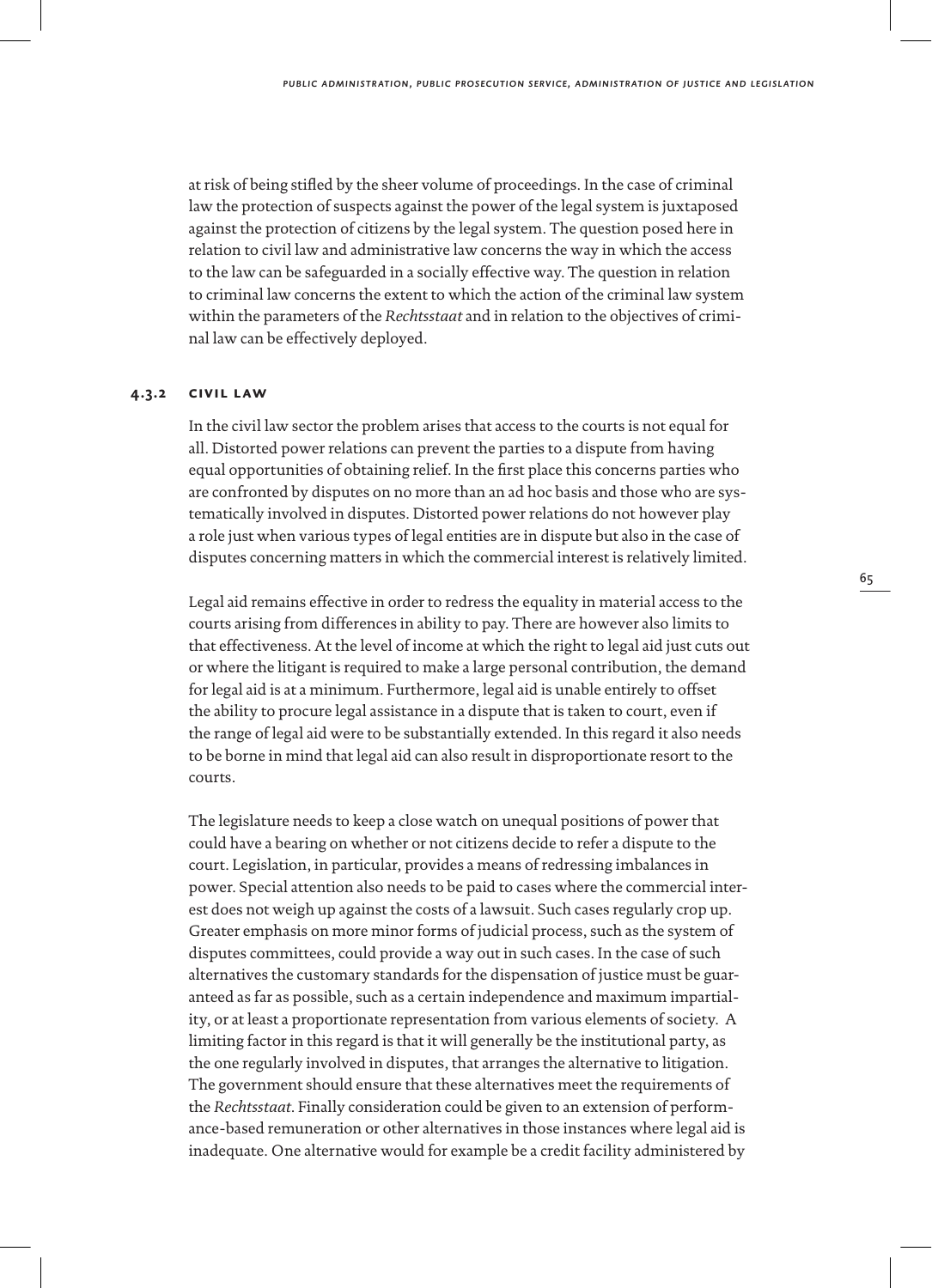the Legal Aid Councils.

There can be no question of excessive resort to the courts or comparable alternatives from a social viewpoint if the costs incurred for the legal resolution of disputes are less than the loss avoided due to the preventive effect of the law. Such loss can be avoided precisely on account of the signal sent out by legal judgments. In many cases there is insufficient empirical evidence concerning the preventive effect of the law to draw practical conclusions concerning disproportionate resort to the law. But even in the absence of any preventive effect on the part of the law, the dispensation of justice still fulfils a useful function, namely in regulating the compensation for loss or damage suffered. In the Netherlands there need be little concern about disproportionate resort to civil law. Generally speaking access to the law is sufficiently demanding for there to be if anything too little resort to the courts. If it were possible to specify a socially effective level of civil procedure on the basis of the deterrent effect of the law, the difficulties of access to the courts leave it open to question as to whether this level of dispensation of justice for the injured party is in fact achievable. In that event the concern about the inadequate precautions taken by the defendant would be realistic. In this regard it is not without importance to shorten the lengthy completion times of civil actions on the merits. Particularly in the case of parties who are only occasionally involved in a dispute, the lengthy completion periods have a negative effect.

The law, which also encompasses published court rulings, has a major effect on the behaviour of the citizen without any coercion being applied. Spontaneous observance of the law is at a high level and in easily most cases citizens know how to sort out matters themselves in accordance with the relevant guidelines laid down by the law. The signalling function of judicial rulings is at its strongest where these are effectively communicated to the relevant sectors of society. The strength of the signal that is sent out is also stronger the clearer it is, i.e. if the rulings by various courts are clearly consistent. Consideration could be given to the clearer differentiation of the functions of the higher and lower courts. With a view to strengthening the signalling function, the higher courts should be primarily concerned with matters of general interest, while specialisation on the rapid and efficient handling of a large number of cases is more a matter for the lower courts. However, to the extent that this would limit the possibility of a second substantive examination by the courts this would be at the expense of the opportunity to correct judicial rulings.

From an economic viewpoint, the introduction of a performance-based fee for legal representation only makes sense in the case of people who would otherwise be unable to pay. An alternative would be the provision of credit guarantees, for example under the auspices of the Legal Aid Councils. In appropriate cases such guarantees could be provided in addition to the customary legal aid. In particular this would concern additional evidentiary costs.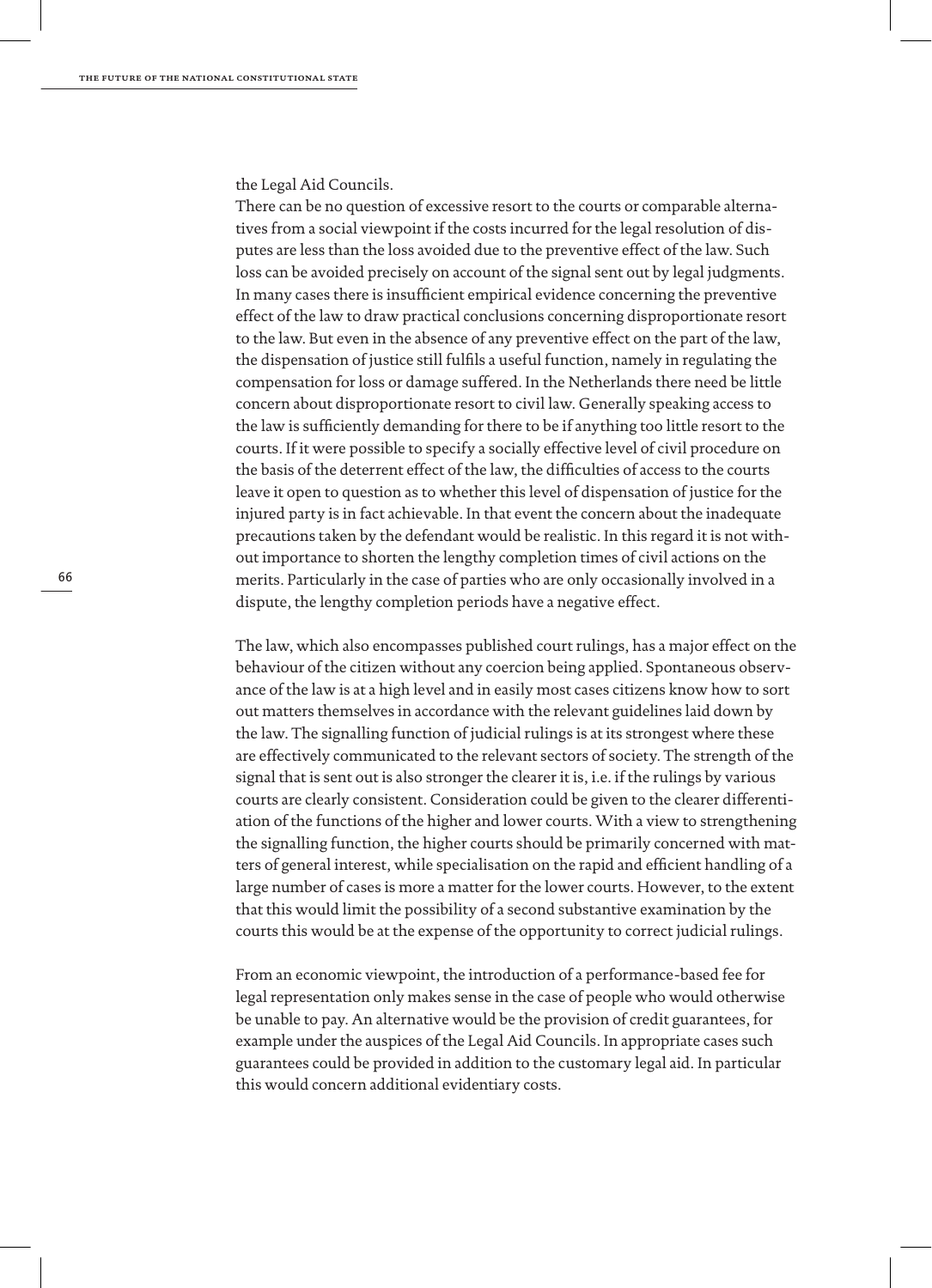## **4.3.3 administrative law**

The problem of administrative law concerns preventing the guarantees provided to the citizen concerning the quality of administrative decisions from giving rise to excessive litigation. To this extent there is a parallel with the problem noted in respect of civil law, i.e. that here too access to the law is at issue. In the case of administrative law the capacity of the legal system is stretched by the somewhat excessive level of litigation brought about by the ease of access to the law. Legal proceedings take ever longer to complete, thereby undermining the very protection that administrative law is designed to provide.

As in the case of civil law it is in principle desirable to aim at a level of judicial proceedings in which compliance - in this case by government agencies - rises to the point at which this justifies the costs that the administrative law entails. This is on the assumption that the need to appeal against administrative decisions is tempered by the legal validity of the decisions. However, because that need is not prompted by what might be categorised a socially effective level of judicial proceedings but, instead, by a cost/benefit trade-off at micro level, the scale of appeal may require some adjustment. At present the access to administrative law is virtually unimpeded. The most obvious way in which to regulate the level of appeals would therefore be to increase the cost of access to the administrative courts. In so far as use is made of legal aid, however, the access costs are not a factor and a certain degree of screening would be required when deciding on legal-aid applications.

The spontaneous observance by administrative bodies is not, however, necessarily guaranteed, because here too a commercial trade-off needs to be made it microlevel that does not necessarily lead to a sufficient measure of lawfulness and hence also not necessarily to a socially effective level of justice. Government agencies can find themselves tempted to pass the implementation costs on to the legal system. In order to prevent this, the full on-charging of the costs of the legal proceedings is (as in the case of civil law) desirable where appeals are upheld. At the same time, however, it needs to be ensured that this does not lead to an increase in the number of false-positive decisions by government agencies. Separate measures are required for this.

The signalling function can also be strengthened in the case of administrative law. The less direction provided by the jurisprudence and the less clear the signal therefore is, the greater the policy discretion for government agencies and, potentially, the legal uncertainty for the citizen. In assessing measures to promote legal unity, such as the provision of a second authority, the consequential juridification needs to be weighed against the juridification avoided as a result. This makes it possible to assess the ability to appeal from the viewpoint of efficiency. In this connection consideration could be given to concentrating the work of the appeal courts on cases that would send a clear signal to society, in the same way as that being pro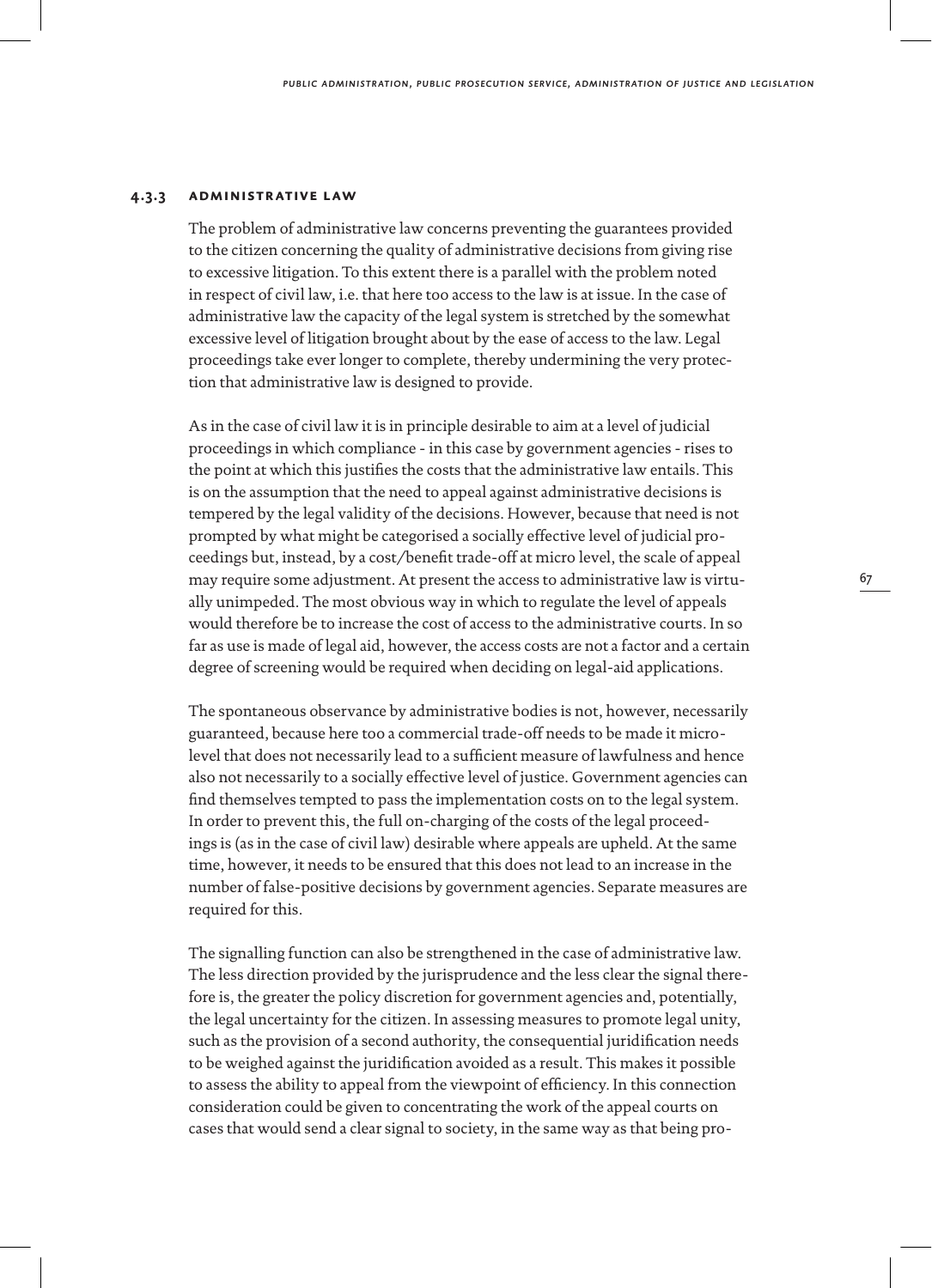posed for civil law. The deterrent effect would then make it possible for the root cause of the maximum number of potential cases to be tackled with the minimum number of actual rulings.

## **4.3.4 criminal law**

Over the past twenty years changes in public opinion have seen a hardening of the penal climate in respect of certain offences (e.g. sex offences, crimes of violence and public order offences). This hardening of the climate has not resulted in any reduction in crime. The fact that the scale of the criminal justice system failed to keep pace with the increase in crime during the 1980s was not a major factor in the growth of crime. The latter is affected only marginally by the level of investigation and prosecution by the criminal justice system. The proposed expansion of the criminal justice system is expected to result in a substantial increase in the level of punishment, but no major effects on the incidence of crime are to be anticipated: too much of the growth in crime is taking place outside the government's sphere of influence. The level of punishment handed down could increase because crime is also becoming more serious in nature. Given the limited effectiveness of crime prevention the Council does not consider a further increase in penalties to be opportune.

The ongoing rise in crime makes it virtually impossible to hand down punishments for *every* offence committed. From the viewpoint of the *Rechtsstaat* it is important for the priorities that are set not to be given any absolute status, as this would act as an open invitation to commit criminal offences that are regarded as less serious without fear of punishment. The enforcement of criminal law needs to be visible in all areas in which there is criminal activity. The general deterrent effect of the punishment imposed can be increased by means of targeted and credible publicity. This can also increase confidence in criminal law enforcement. Even in the case of low clear-up rates for more minor offences, the public punishment of the odd criminal act has a symbolic value that can also be of importance for the victims of unsolved offences. In terms of the *Rechtsstaat* the setting of priorities should not be governed by capacity shortages but by considerations of general interest as to which offences do and do not require the attention of the justice system. In this connection it is worth spelling out the interpretation given to the common interest in relation to the application of the principle of discretionary power. In the case of more serious offences it would be advisable to abandon the principle of positive expediency in respect of both investigation and prosecution and once again to be guided by the principle of negative expediency. In cases where the police do not follow up a report of a serious offence this should be justified in terms of an appeal to the general interest. The same applies to the public prosecution service when it is decided not prosecute more serious offences. Partly in view of the greater emphasis on the legitimacy of the action taken by government agencies, such an increase in transparency would be highly desirable.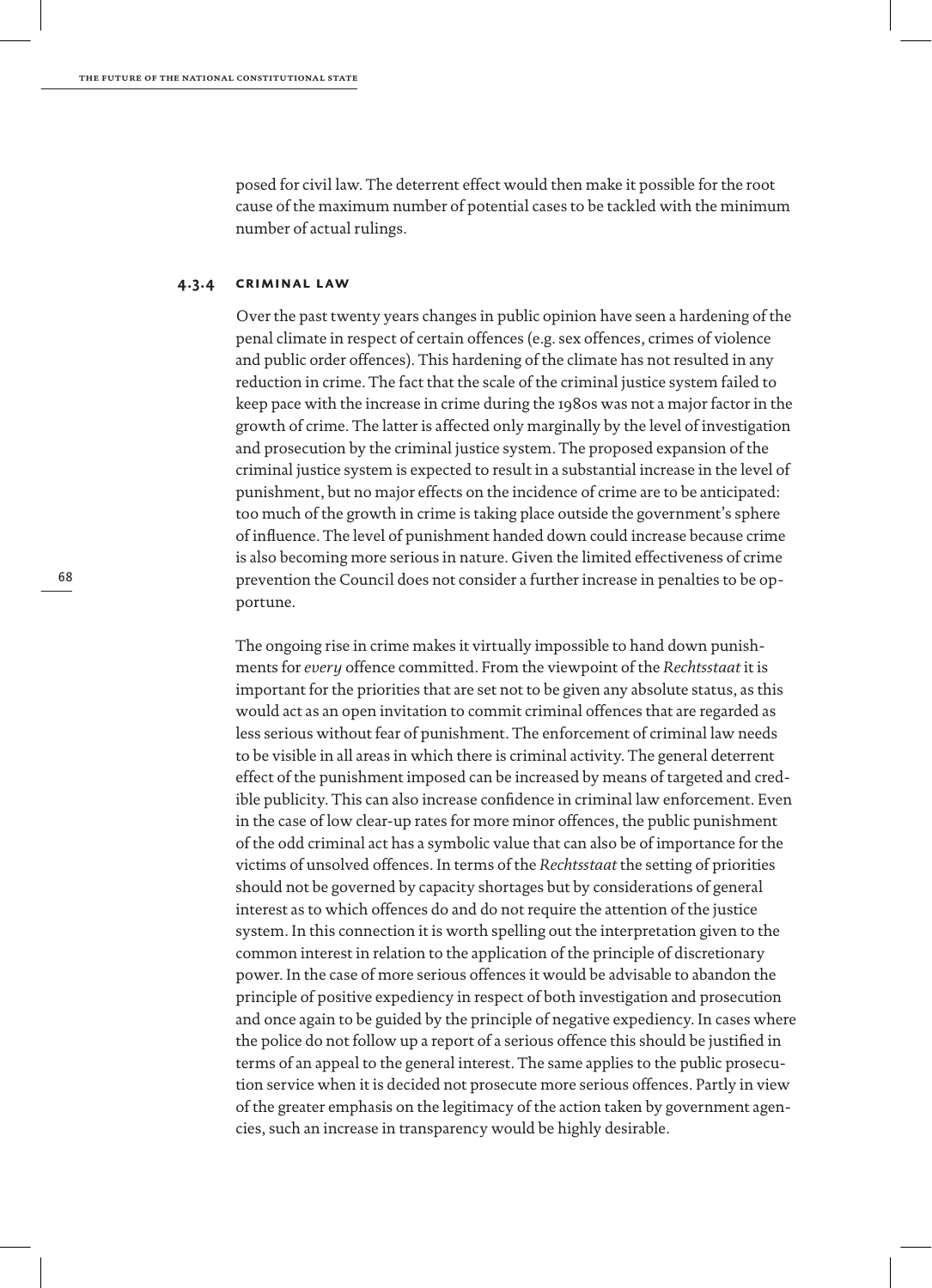Perhaps unnecessarily, the Council would note that efforts at intensification at the start of the criminal law chain can lead to bottlenecks in later stages. It sends out a particularly bad signal both to society and to the police if the results of criminal investigation come to nothing as a result. In order to relieve the burden on the criminal justice system consideration could be given to allowing the public prosecution service to impose a fine, with the possibility of appeal to the courts, in respect of more minor offences, where guilt has more or less clearly established.

The Council also takes the view that the considerations underlying the expansion in police capacity lack transparency. Without seeking to contest the need for an expansion in police capacity, it would be desirable for there to be a greater measure of accountability concerning the resources used for investigative purposes. Precisely because the objectives of the police system are diffuse it is unclear to what extent the resources made available serve the set goals. This applies all more with respect to investigation, since crime is to a significant extent developing autonomously. Disappointing results in the investigation field and a low clear-up rate by international standards raise questions concerning the internal efficiency of the police system.

Recidivism is the subject of ever growing interest. The fact that a significant proportion of offences are committed by a relatively small number of offenders does not in itself provide a frame of reference for the effective tackling of crime. An intensive monitoring system in the case of out-and-out recidivists with clear obligations on the part of those concerned would rapidly ran into conflict with the principles of the rule of law. Limitations on freedom simply on account of the risk of criminal behaviour would be an undue infringement of citizens' rights. Recidivism does however involve a special situation. It can be in the interests of both the convicted person and society for the individual concerned to be subject to certain social constraints so as to promote structure and social ties in the latter's life. For such a solution to work it is necessary to create prospects for social participation by clients who are known to be awkward. In the first place this should consist of the guaranteed direction of such people into suitable employment and education (as many of them are still young). In exchange cooperation could be demanded. Non-compliance could involve penalties for those concerned, for example more extensive monitoring arrangements. Consideration could also be given to the instrument of suspended sentences. Without a well-equipped probation service, as the front-line executive agency, and without a police system that can if necessary wield a big stick, a policy of vigorous socialisation has little chance.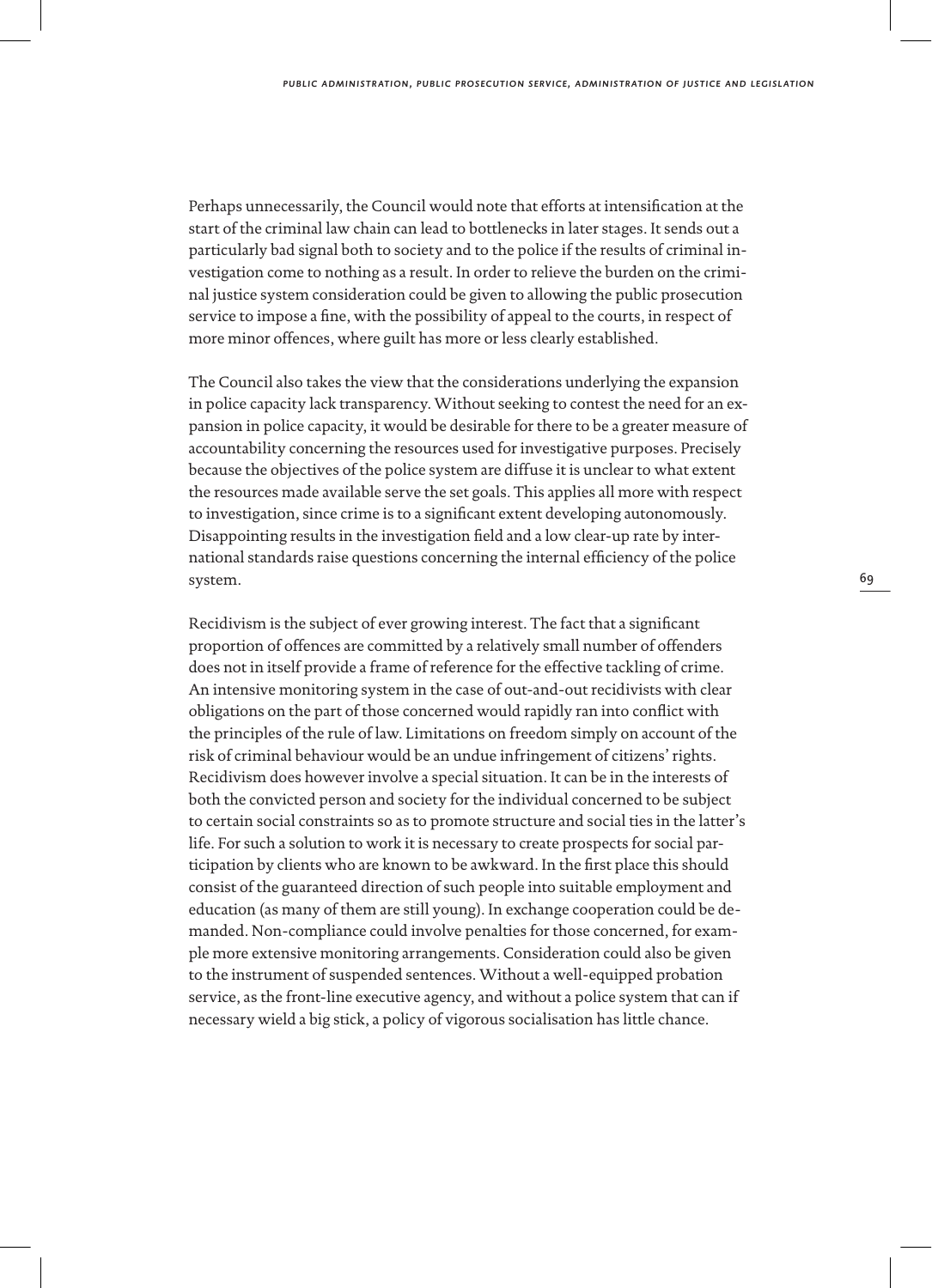# 4.4 re-evaluation of the legislation

## **4.4.1 general**

What consequences do the changes in the environment of the *Rechtsstaat* have for the place of formal legislation? If the law loses its central place, are vital *Rechtsstaat* values also lost in the process?

More generally, reference needs first to be made to the special relationship between the legislature and the judiciary. The requirement of universality means that the legislator is at once able to achieve more and less than the courts. On account of its universality the law applies equally to all (the equality principle), whereas the courts always apply the law in specific instances and in disputes between two parties. But where the legislator often does not manage to take farreaching account of the details of concrete situations, the courts are in a position to do so. The increasing inability to anticipate social situations in detail and the difficulty of taking ever more account of the interests and desires of individual citizens make the law a less sharp instrument for government regulation.

Conversely, the courts are, in contrast to the legislature, unable to appoint advisory bodies, set up licensing systems or impose penalties on violations under administrative or criminal law (Polak 1987: 24). The courts are much less able to take account of all the interests at stake or to consult representatives of special interest groups. The primacy of the legislature over the courts is unlikely to give way quickly in respect of this general worrying of interests. Similarly in respect of the requirement to impartiality there are notable differences between the legislature and the courts: whereas the impartiality of the judiciary is a basic precondition for the *Rechtsstaat*, it is clear to all that the legislature does in general allow party-political viewpoints to be registered and taken into account in legislative decisions. In this way the legislature and the judiciary, each with its own methods, both work on the realisation of various objectives of the *Rechtsstaat*: drawing up general rules on the basis of legal certainty, legal equality and legality and testing of the application of the law in specific instances by the courts (i.e. protection against arbitrariness).

A second general point of consideration is the role of parliament as co-legislator. This deserves particular attention if one takes the view put forward by Waldron that legislation is not just the formulation of a social norm but also the outcome of a political trade-off of interests (Waldron 1999). Modern, 'assembled' legislation is always the product of large administrative and representative bodies, that ultimately arrive at a single if provisional decision. In doing so compromises are the rule rather than the exception, but do not detract from the legal validity of the law (although the technical quality can sometimes suffer). In addition the legislator is assisted by large administrative departments, advisory committees, external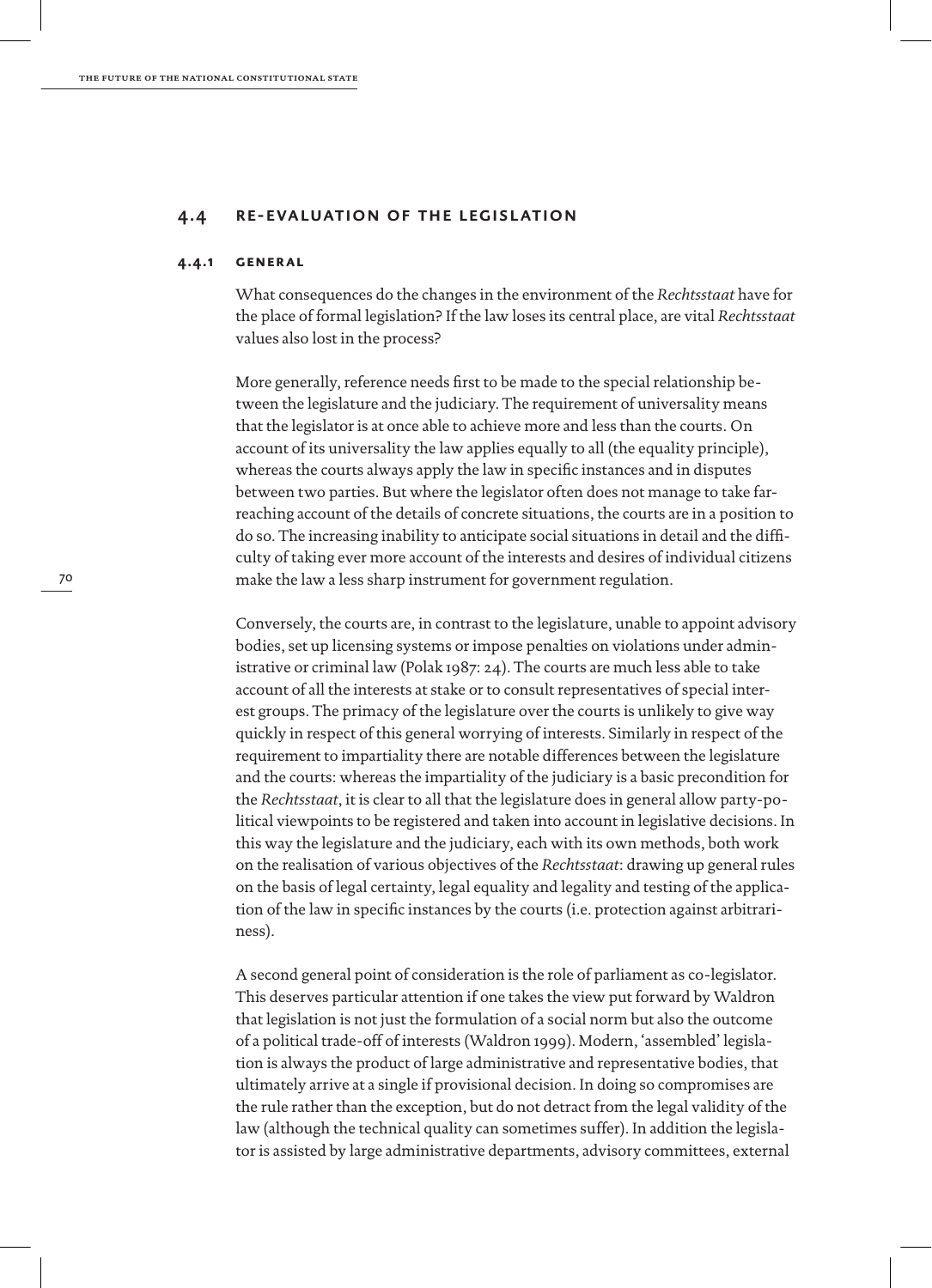consultative bodies and specialist legislative departments within ministries. Many hands make the law, but this process, which can often take an extremely long time, ranging from two to ten or twelve years, is no more transparent as a result. As a result of the many-headed preparation the role of parliament as co-legislator also escapes the spotlight to some extent. In terms of expertise and attention, government departments have a big lead over members of parliament when it comes to the drafting of legislation. This undermines the clean division of tasks between the executive and the legislature, because the former can also exert a marked influence on the legislation, for example through the initial choice in favour of certain types of legislation. Consultations concerning legislation can consequently become highly specialised and are capable of being followed by just a handful of insiders and parliamentary party specialists, thereby adversely affecting the visibility to the public of parliament as legislator, however unjustly.

The role of parliament as co-legislator is also reduced by a further two important factors. Over the past ten years coalition agreements have generally laid down so many matters in advance that public consultation, amendment and criticism by parliament have declined. The 'monism' in the relationship between the government and parliament has had the effect of detracting from the classical picture of legislation as the final element in a public exchange of views in which a definitive decision is taken by vote. From the viewpoint of a democracy under the rule of law, the reduction in the authority of parliament as co-legislator as a result of this 'consensus' politics is a matter of regret.

A second factor that *appears* to be reducing the role of parliament is the influence of European legislation. A great many Dutch laws are determined in Brussels (estimates of the percentage of European legislation in the total number range from 40% to 60%). The influence of the Dutch parliament on Brussels legislation is less than it might be. Much European legislation is arrived at by means of bureaucratic negotiation. The European dimension of the legislative process increases the gap between citizens and legislation and - presumably - has a negative effect on the public's willingness to accept new legislation. Formally, however, the European regulations are always implemented in Dutch law. If one wishes to reduce the negative effects of the invisible legislative process, parliament would need to pay greater attention to the preliminary process preceding the adoption of European regulations and directives. This preliminary stage could also be assigned a place in the proceedings of the national parliament.

### **4.4.2 old and new problems of legislation: variation and embedding**

Problems concerning legislation are as old as the law of Solon. During the first decade of this new century three legislative problems will be attracting particular attention:

- a the continuing influence of 'Europe' on domestic legislation;
- b new social phenomena associated with developments in technology, medi-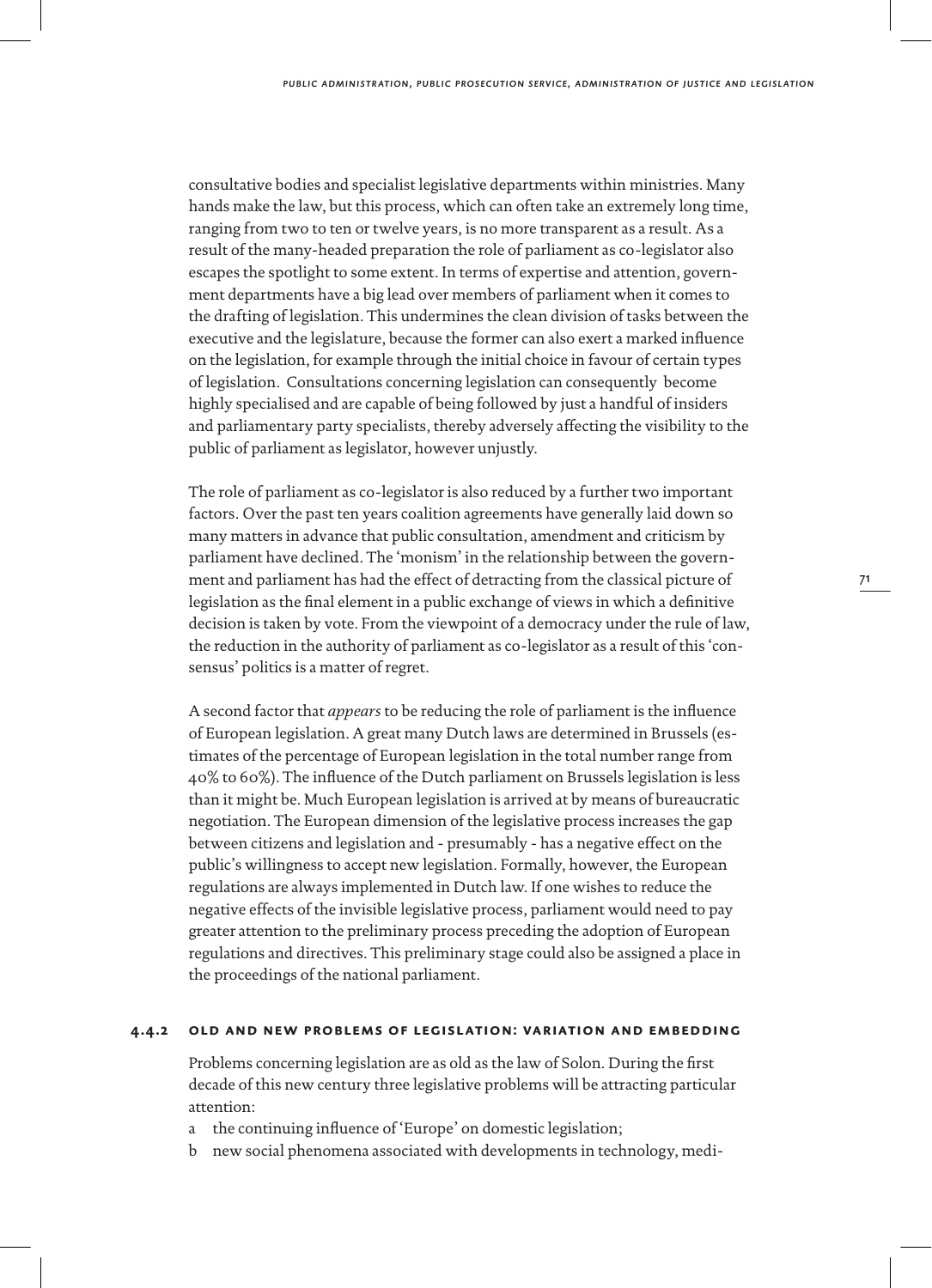cal and biological knowledge and ICT; these developments also have a strong international dimension, since the scientific innovation generally takes place outside Dutch borders or at least pays little attention to territorial borders;

c the level of expertise required in order to transform new technological and scientific developments into rules or laws.

Although these are by no means new factors, they do introduce new and different emphases in the legislative debate. Is the legislator capable of dealing adequately and consistently with developments in technology and science? Doesn't the legislator often 'lag behind the facts'? Where is the legislator when planning and regulation are required? One of the most important characteristics of the knowledge society is the unpredictability and uncertainty of future developments. In contrast to a more traditional society that is governed by stable norms and is consequently more overseeable, a knowledge society is subject to constant change. Science does not stand still. The market of information goods reacts exceptionally quickly, and preferably worldwide, driven by technological possibilities.

What there is a need for, if one observes the developments precisely and listens to the actors in these fields, is a certain embedding, in the form of either economic norms or reliable agreements. The embedding may be said to be normative where reference can be made to the social values enshrined in the fundamental rights and the Constitution.

Embedding and standardisation, in the sense of the acceptance of norms, are not however identical with central direction by means of detailed legislation. The standardisation is prompted by practical requirements of the market or society in general, arising in many cases from technological developments themselves. At issue in an unpredictable knowledge society - in which ICT, biotechnology and other technologies can serve as examples - are therefore the admission of the maximum *variation* in conjunction with the necessary embedding. In due course variation will give rise to standardised practices, which in turn will exert influence on the further developments (i.e. the path-dependence of innovations).

What role can the legislator play in this process of variation and embedding? Despite the assertion that legislation is losing its central role, the legislator can in fact play an important role by laying down the fundamental scope of innovation and broad shifts in norms. This is not a matter of detailed legislation - as before - or of legislation as an instrument of hierarchical direction. It is more a matter of the law as a symbolic expression of the fundamental norms of society. By indicating the normative, economic or technical embedding, the formal law becomes a source of collectively binding decisions, which, while they might contain a great many open norms, can nevertheless provide the political community with a frame of reference.

How these norms might then be worked out, implemented and enforced in prac-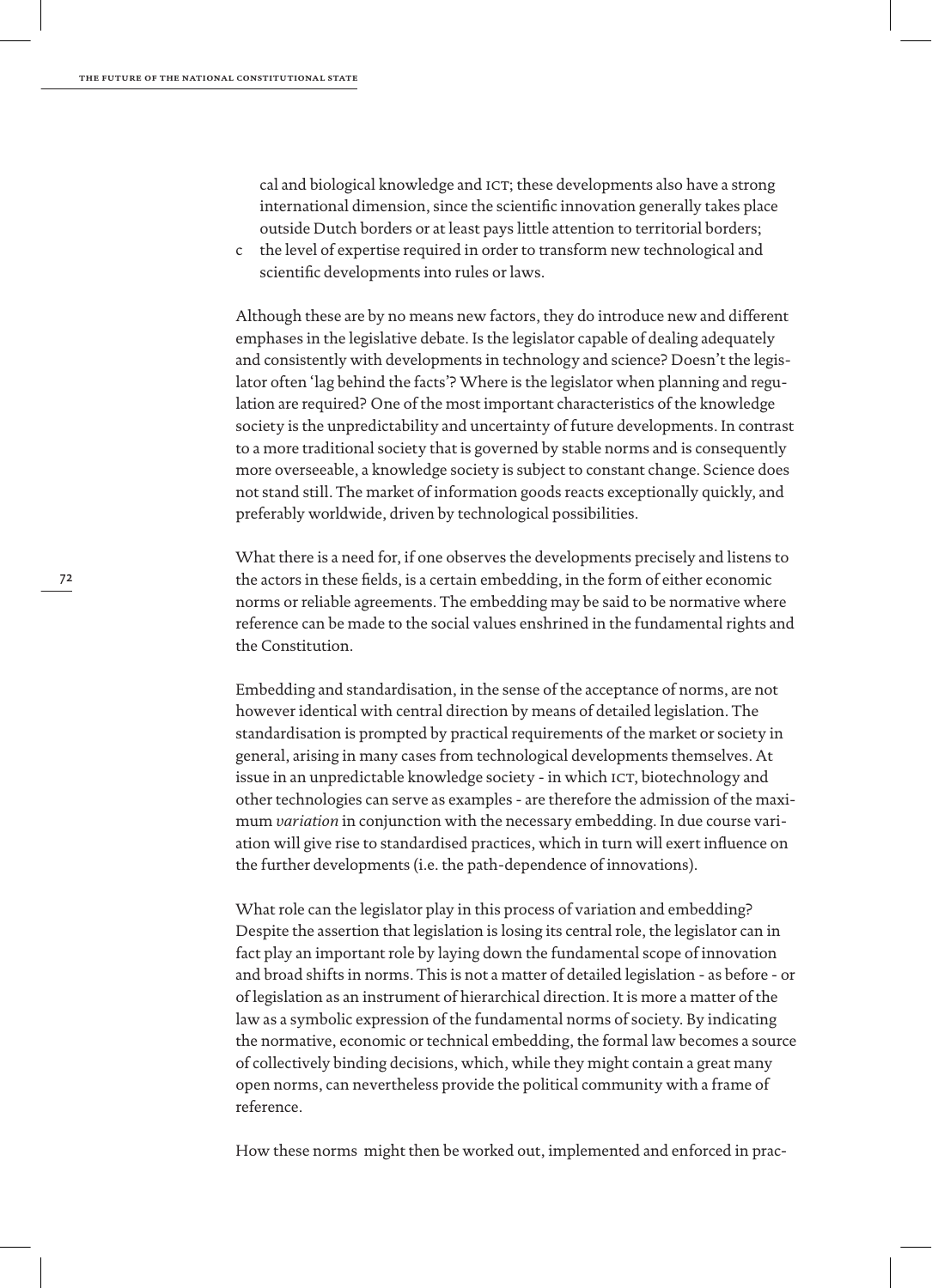tice is left to citizens and corporate actors themselves (for example in the form of covenants or self-regulation). The combination of variation and embedding also helps prevent the need for laws to be amended and adjusted in quick succession. This model of variation and embedding, designed for the ICT sector, can also be used in other areas of legislation that have run up against the limits of the classical detailed, hierarchically directive rules.

### **4.4.1 conclusions**

The model of variation and embedding flows from the discussions about the shortcomings of the central hierarchical direction of social processes by means of legislation. The criticism of this classical form of regulation concentrates especially on the fact that central rules and regulations fail to or inadequately correspond with the circumstances of the social field to be regulated.

A re-evaluation of legislation as a source of law and as a social and political frame of reference applies in particular to topics in respect of which it is deemed necessary for the legislature (i.e. the government and parliament) to lay down clear norms and standards. If these social norms and standards are confined to the main points and choices in principle and do not seek to lay down in detail how the field should be 'regulated', legislation will then be able fully to retain the central place assigned to it in the democratic *Rechtsstaat*. 'The dignity of legislation' (Waldron 1999b) could even be enhanced as a result.

Such a re-evaluation would benefit from reflection by parliament on the function of legislation and its role in the legislative process. That role currently concentrates on the assessment and where necessary amendment of legislative proposals that have been tabled by the government. The choices in principle have already been made at this point. A more pro-active approach could mean that parliament itself also paid attention to the place of legislation in present-day society, the fundamental choices at issue and the input it wished to make itself.

This also raises the question of the input made by parliament towards the European process of legislation. That input towards the Dutch contribution to this process is necessarily confined by the structure of the process. This does not eliminate the fact that parliament could pay greater attention to the choices to be made. The impression now is that it is not until the implementation of European legislation and regulations that parliament is first confronted by decisions that have already been taken but which it would ideally have wished to influence at an earlier point.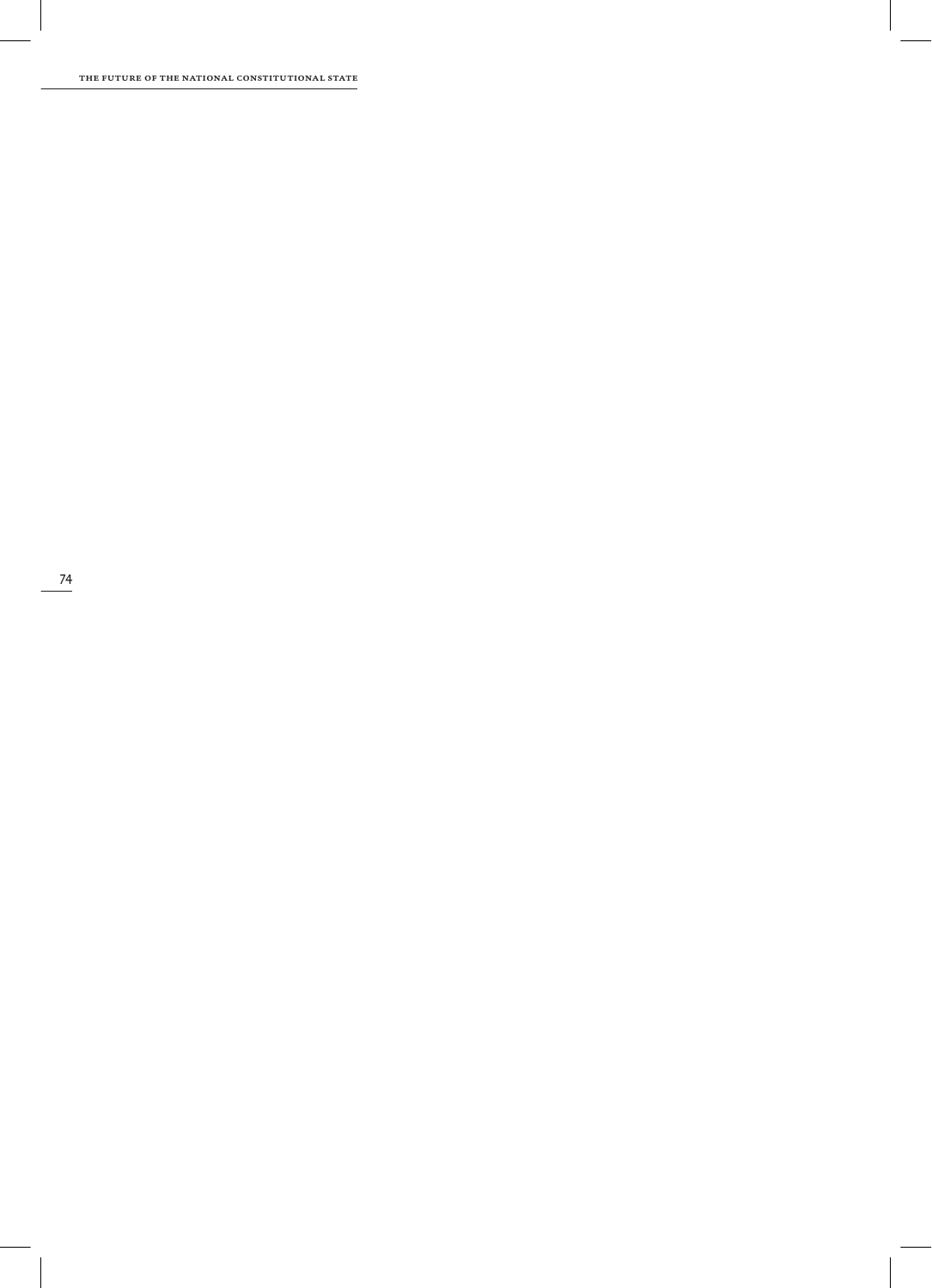# 5 the future of the national rechtsstaat: final observations, conclusions and recommendations

## 5.1 introduction

## **5.1.1 the importance of the rechtsstaat**

The importance of the *Rechtsstaat* is not in dispute. Historically and ethically, the *Rechtsstaat* marks a civilised manner of dealing with state power, which is subordinated to the rules of the law. The *Rechtsstaat* represents important values that are pursued and converted into practice by citizens and power-holders. The *Rechtsstaat* results in a situation in which - partly through the actions of government - safety, order, welfare, freedom and tolerance prevail within a certain territorial area (Van der Hoeven 1989).

The values and principles of the *Rechtsstaat* must however be preserved; they are not self-executing. The *Rechtsstaat* is based around an ethos of self-evident behaviour and expectations. The preservation of the values of the *Rechtsstaat* resembles the maintenance of a friendship, which needs from time to time to be confirmed and renewed. If it is neglected the most important values will become ossified and lag behind what is deemed desirable. Sometimes they will get lost entirely.

### *Conditions for the effective functioning of the Rechtsstaat*

The *Rechtsstaat* also calls for the careful monitoring of the necessary conditions for its effective functioning. These are:

- a that the government implements tasks ethically, especially in the field of law enforcement;
- b that the government performs up to standard in areas in which it has provided citizens with guarantees;
- c that the judiciary is capable of fully implementing its task of affording legal protection;
- d that civil society is working and flourishing;
- e that the population has sufficient confidence in the law and is prepared to abide by the rules of the law faithfully and voluntarily.

If these conditions are sufficiently present they strengthen the *Rechtsstaat*: the government and the public power-holders respect the rules and the citizens subject themselves to the obligation to abide with those rules. In this way the subjection of power-holders to the law is linked to the subjection of citizens to the collective decisions (i.e. the laws) of a society. A reciprocity between government and citizens is generated that contributes towards the legitimacy - i.e. voluntary acceptance - of the law and, hence, indirectly to the democracy under the rule of law.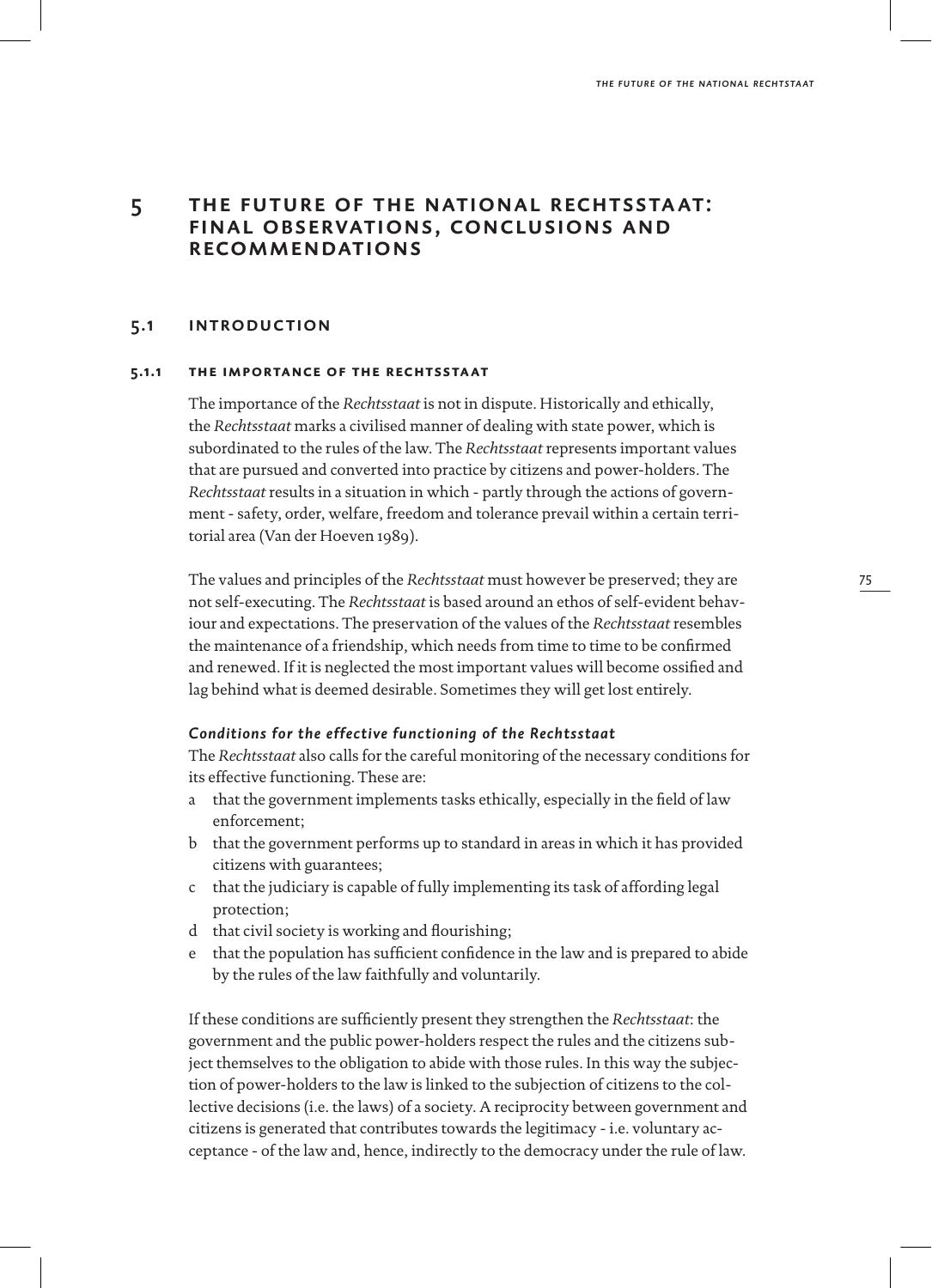The functioning of the *Rechtsstaat* is therefore subject to an interaction that may be understood in part from its historical origins and evolution. Initially the emphasis was on state restraint and on the subjection of state power to the limiting rules and principles of the *Rechtsstaat*. However, with the development of a social *Rechtsstaat*, as arose in particular after the Second World War, the *Rechtsstaat* manifested itself in a new, positive and, most notably, performance-based sense. The government is not just subject to the rules of the law but also performs by determining the rules of the law and by allocating rights to citizens, which go much further than constitutional rights alone. This twin assignment created and still creates tensions. On the one hand the government must meet the expectations of performance, while on the other it is required to abide with the self-imposed obligations and constraints put in place for the legal protection of the citizens. The government as it were has one hand tied behind its back, whereas it must at the same time serve the public with both hands.

## *Rechtsstaat , safety and the impor tance of law enforcement*

Nowhere is this tension reflected more sharply than in criminal law and law enforcement. The core of the *Rechtsstaat* concerns the protection *against* arbitrary government action, protection against the state. Nevertheless protection is demanded at the same time *by* the state. This applies in particular to combating crime and other phenomena that can violate the integrity and interests of the citizens (e.g. international terrorism). This dual assignment - protection against and by the state - inevitably involves tensions. The protection by the state calls for effective action against (serious) offences, while investigation and prosecution must at all times meet the highest standards of the *Rechtsstaat*. This problem has gained currency with issues of national and international safety. In the struggle against terrorism are states able and willing to abide by the self-imposed principles of the *Rechtsstaat*? How do the guarantees of the *Rechtsstaat* weigh up against the extremely broadly formulated European arrest warrant? Although this problem does not form the main subject of this report, it does serve as background for the importance of the *Rechtsstaat*.

The new circumstances that are currently challenging the *Rechtsstaat* to make adjustments consist of two shifts. In the first place a process of globalisation is taking place under which decision-making powers are being transferred from national to international and supranational level. Secondly modern citizens are becoming more assertive and resourceful and are demanding and indeed arrogating to themselves greater autonomy and personal responsibility vis-à-vis the government.

The *Rechtsstaat* consequently finds itself squeezed between two unmistakable social forces which, as a result of recent developments in the two long-term processes, have assumed a fresh momentum.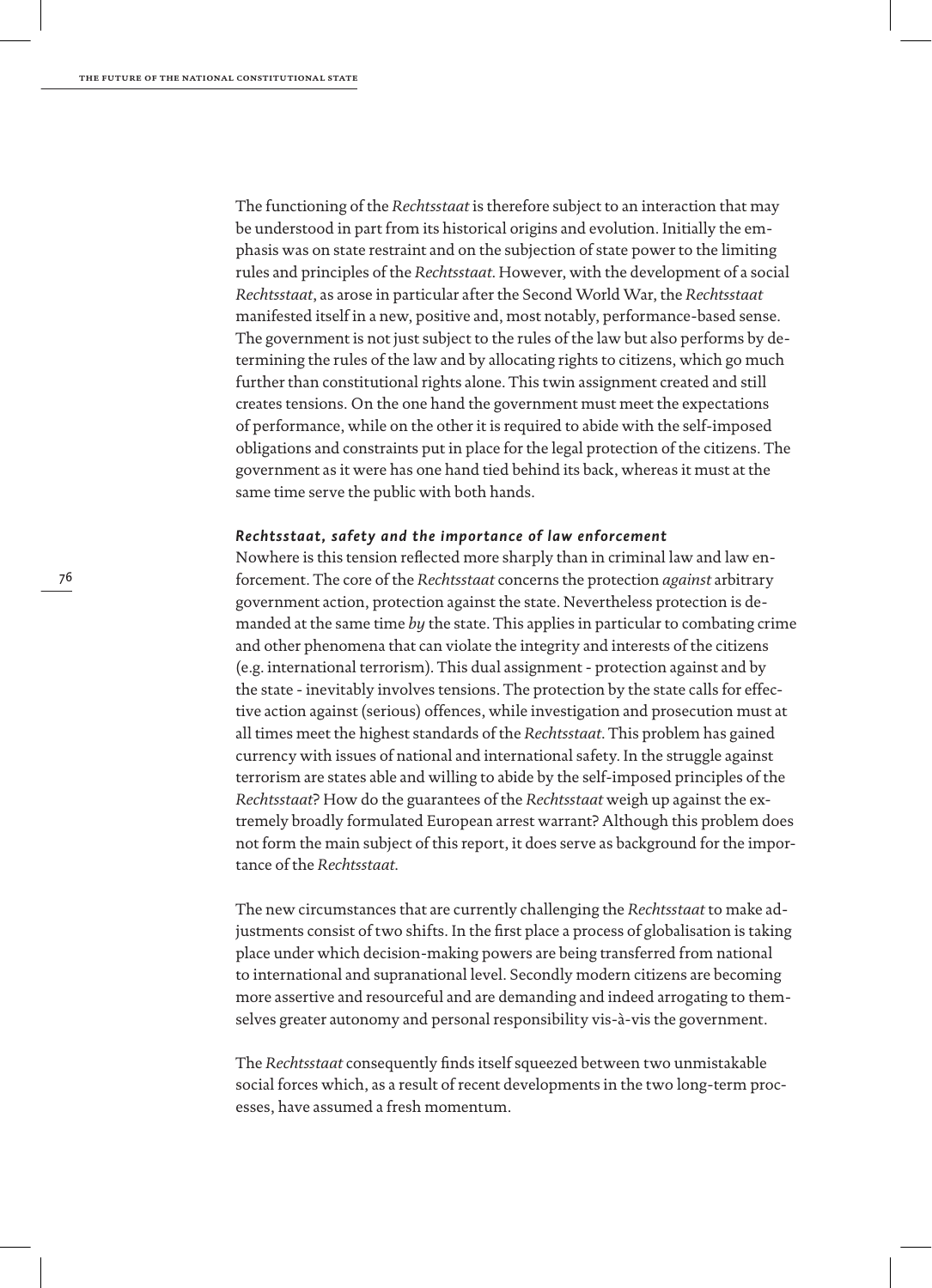## **5.1.1 the national rechtsstaat as an ongoing point of reference**

Viewed historically the development of the *Rechtsstaat* has always been linked to a *national* jurisdiction and a separate territory. The guarantees of the *Rechtsstaat* are closely bound up with the position of the nation-state. The point of departure here is that the nation-state is sovereign within its own territory, must exercise its power there and need not share that power with other power-holders. The guarantees of the *Rechtsstaat* must ensure that that power is not exercised arbitrarily or in favour of the few, but in the best interests of the public.

This point of departure corresponds less and less with reality. The position of the nation- state is changing as a result of the developments in the international context and those within the states themselves. The nation-state is no longer sovereign within its own territory: legally and in practice the state is closely bound by what happens and what is decided in the international context. At the same time governments are increasingly required to take account within their own countries of the increased independence of citizens and non-governmental organisations, which increasingly take responsibility themselves to promote the public interest, such as the provision of education and management of hospitals. In practice the government shares numerous responsibilities with other players and is unable to act as sole guarantor for the general interests of the public. Citizens themselves and non-governmental organisations share power with the government and have also obtained independent positions of power.

The reduced sovereignty of the state and increased power of independent citizens have consequences for the way in which the *Rechtsstaat* needs to be organised now and in the future. As long as the national state can be viewed as the fulcrum of power the *Rechtsstaat* guarantees will be concerned with subjecting that power to the rules of the law. But now that the states can no longer lay exclusive claim to such a position of power and since supranational systems of government and governmental, non-governmental and private national and international organisations exert major influence on citizens' welfare, those guarantees lose significance if they concentrate solely on the functioning of the national state. In this new national and supranational interplay of forces the *Rechtsstaat* needs a new orientation and to take a different form.

On the face of things the national *Rechtsstaat* is losing ground, caught as it is between international developments and the transfer of powers to supranational agencies on the one hand, and the domestic shift of administrative powers and political decision-making on the other. The response by the 'hemmed in' *Rechtsstaat* to this dual movement towards supranational and subnational levels of operation must not be an effort to turn these movements around – assuming this were possible in the first place. The response should instead lie in formulating a modern vision on the function of the *Rechtsstaat* and in devising strategies for strengthening its functioning: for the main conclusion to emerge from the analyses in this report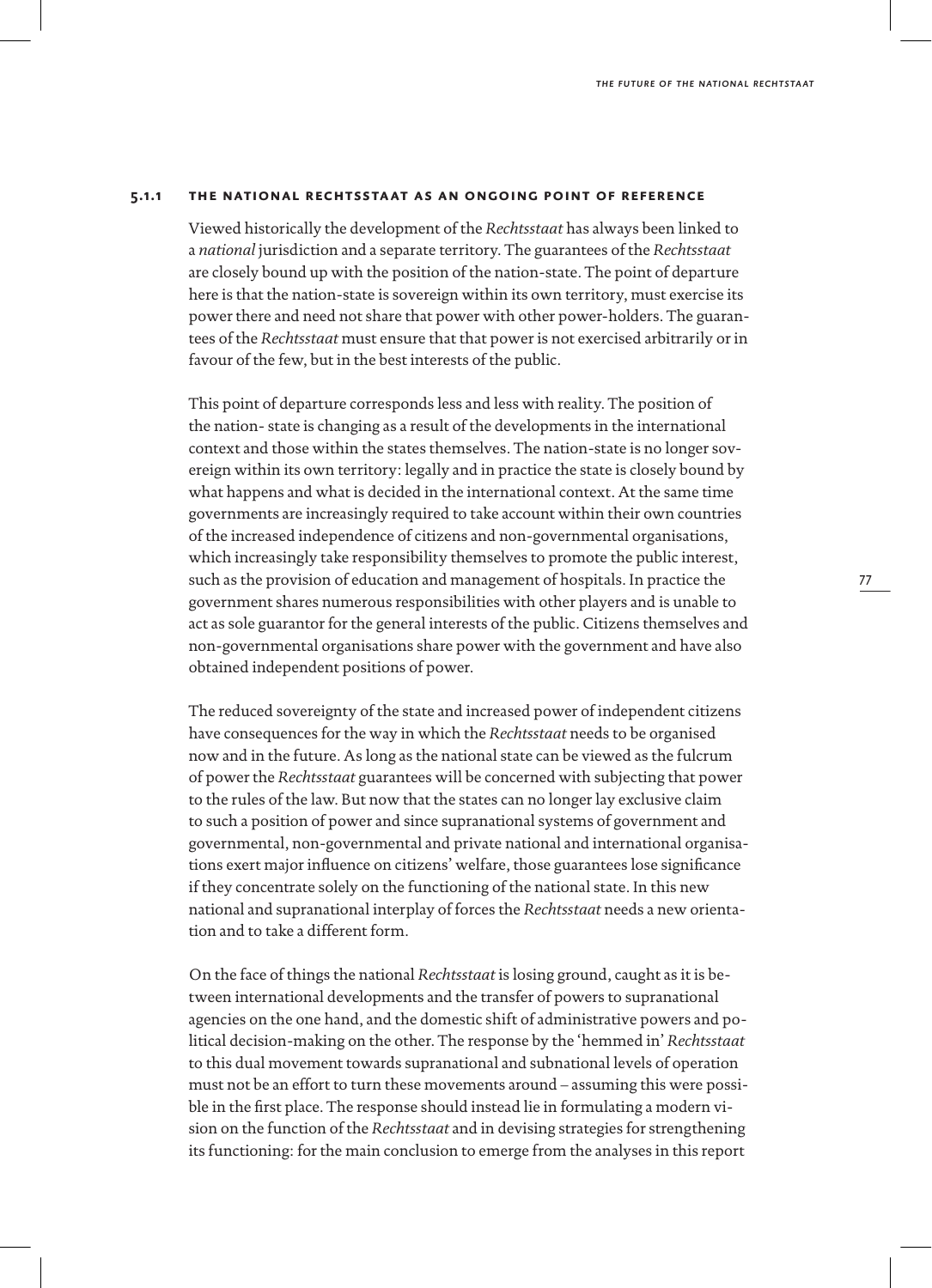is that *the national Rechtsstaat is not losing its central function*. That central function continues to exist, but the way in which it is exercised is changing and will also need to be changed in a normative sense in order to be brought into line with the new circumstances.

This reflects the fact that the European and international legal orders remain dependent on the national state and its organisations for the implementation of decisions and treaties. The jurisprudence of the international and European legal bodies becomes part of national law and international rules are applied by national courts in national cases. Supranational arrangements are not (yet) taking the form of a *Rechtsstaat* over and above the national *Rechtsstaat*, with fully functioning and authorised agencies, analogous to those of the national *Rechtsstaat* (i.e. legislator, executive and judiciary). Although calls are sometimes made for a European *Rechtsstaat* - for example by Dahrendorf - the European Union is an organisation *sui generis*, based entirely on the national *Rechtsstaat*. In other words, the national *Rechtsstaat* retains its central function as an anchor point for international and supranational organisations and as an example for subjecting the power of governments to the rule of law.

#### **5.1.2 searching for new balances**

The shifts in the powers of the national *Rechtsstaat* to supranational organisations and the simultaneous adherence to national sovereignty and identity are an example of the structural shifts in modern society. The changes have not yet crystallised out. Although the - virtually irreversible - direction is clear, the respective delimitations of tasks are not. Joint efforts are being made to strike a new balance between national authority and international powers, and between international agreements and national implementation, while it is recognised at the same time that a new balance has not yet been found. Everything remains in a state of flux.

An equivalent process may be discerned within the national *Rechtsstaat* itself: numerous shifts in powers and numerous changes in mutual relations, without any more definitive answer being found to those changes. The government is looking for another, less centralised role. Citizens want to be less dependent on the government, but to make a call on that same government if confronted by disasters or adversity.

The *Rechtsstaat* itself is also subject to change, especially in terms of the mutual relations between the three classical powers of state.

Other political centres of power, such as the media, multinational companies and large voluntary organisations of citizens, exercise influence on the functioning of society and, indirectly, on the *Rechtsstaat*. Legislation and jurisprudence have become more the focus of interest.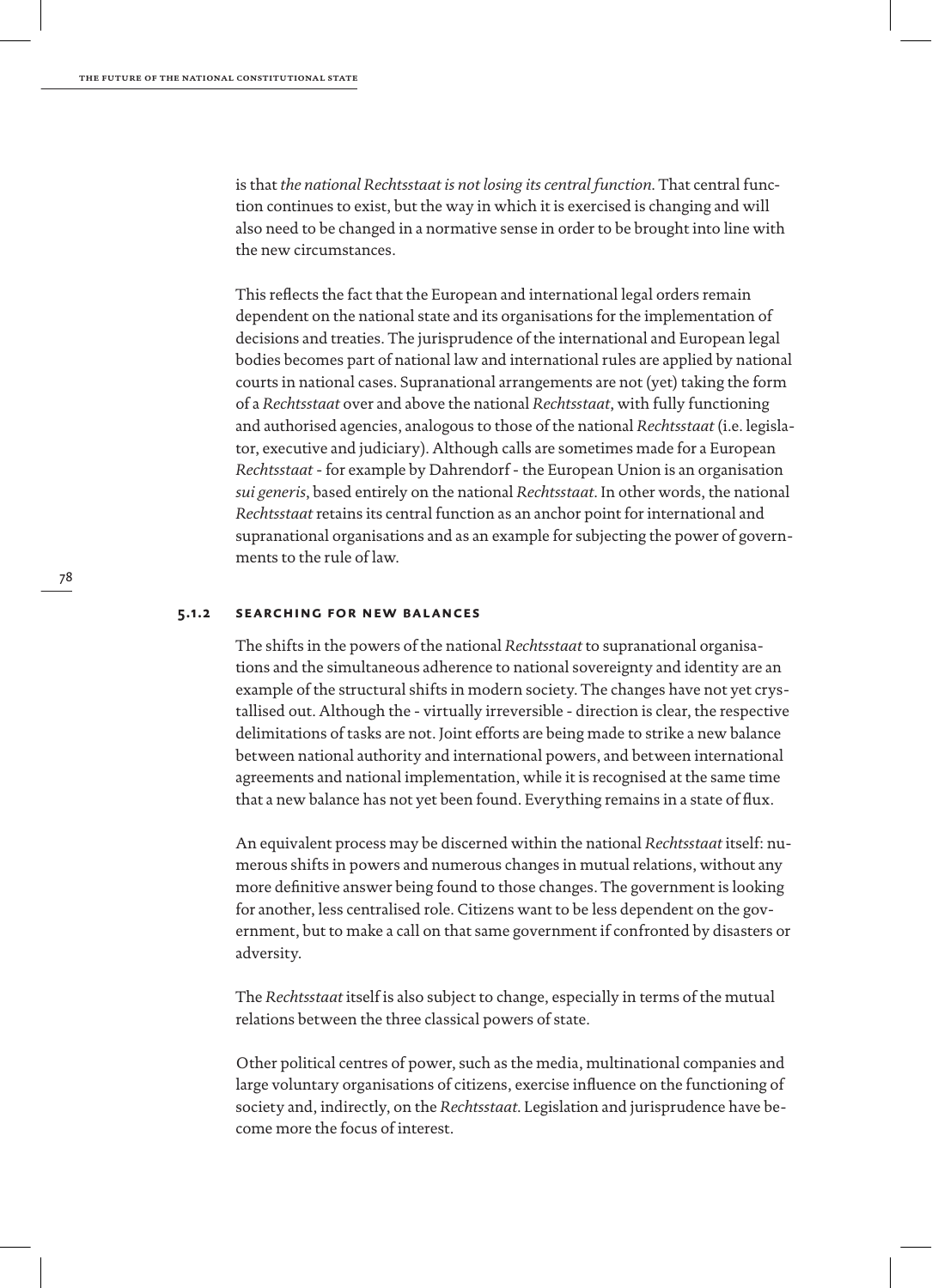The major relations between all these social actors (citizens, legal authorities and corporate actors) are as it were obtaining the character of exercises in balance. This is not in itself new for the *Rechtsstaat*, which has after all consistently sought to strike new balances: a balance between the powers, a balance between different - sometimes conflicting - values, and a balance in the distribution of powers and responsibility. Precisely by mobilising conflicting values and social forces, society safeguards itself against extremes and excesses.

In the responses to the numerous social changes that have a direct bearing on the operation of the *Rechtsstaat*, this search for new balances will need to take centre stage. The principles of the *Rechtsstaat*, with their abstract norms and values, are always capable of fresh interpretation and application in specific and often new circumstances. In this way the *Rechtsstaat* can help guarantee both preservation and change.

This report has set out to describe relevant development as effectively as possible. Desired adjustments to the *Rechtsstaat* relate in particular to the search for a new balance between conflicting criteria, wishes or values. The recommendations made by the Council in order to ensure that the *Rechtsstaat* will continue to function effectively in the future are accordingly not related to the abstract values and ideals of the *Rechtsstaat* but relate in particular to the way in which they are worked out in prctice in specific statutory measures and policy intentions.

The developments essentially amount to five points in respect of which a new balance is sought:

- 1 the tension between the increased demands with respect to effective law enforcement and the continuing importance of legal protection under the *Rechtsstaat*;
- 2 the tension between the expected performance by the government and the extent to which the government is bound by constraints imposed by the *Rechtsstaat* on the part of the state;
- 3 the tension between the responsibility of the government for public tasks and the personal responsibility of the citizens;
- 4 the tension between the national *Rechtsstaat* and the supranational and international formation of law;
- 5 the tension between the three powers of state: the more central role of the judiciary in relation to the legislature and the executive.

Each of these areas of balance is discussed below. The relevant recommendations have already been included in the summary at the beginning of the report, to which reference is made for the sake of brevity.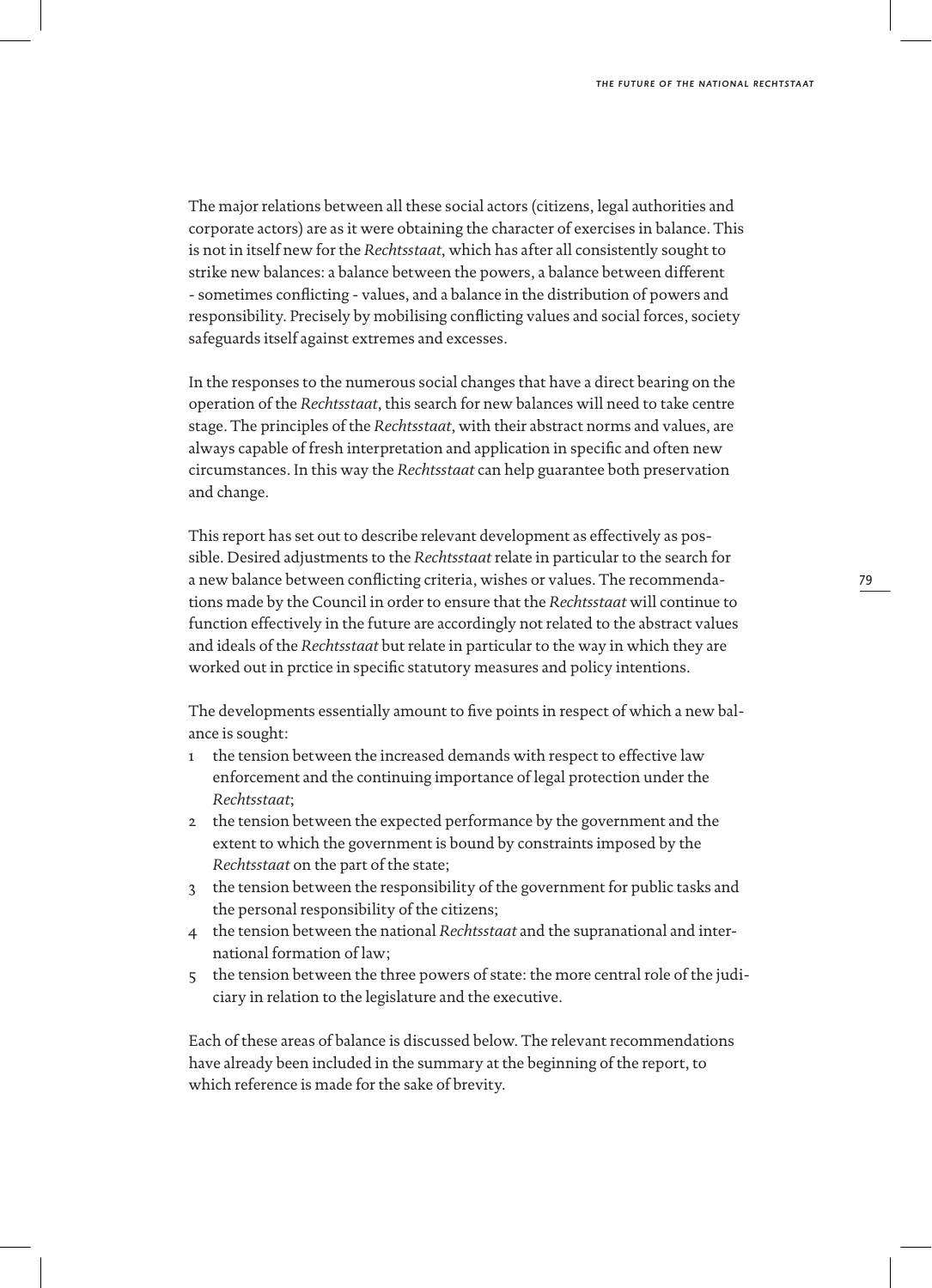## 5.1 the first balance: effective administration of justice

The concept of the administration of justice was introduced in 4.3. By this is understood the complex of ways in which a society resolves its conflicts with the aid of the law. The quantitative aspects of this conflict solution - the number of conflicts, methods, length and costs - are key aspects in the administration of justice. Such administration may be said to be effective if a certain balance has been struck between the costs and benefits of the overall resolution of disputes. In particular this concerns the balance between the disputes that citizens, groups of citizens and organisations resolve at their own initiative and the disputes that are resolved by means of legal proceedings and by government bodies. Excessive resort to the resolution of disputes by means of litigation will strain the capacity of the *Rechtsstaat* and the ability to settle disputes properly and promptly. If however judicial overload means that disputes are more frequently resolved in a society independently or by individuals taking the law into their own hands, the ethos of the *Rechtsstaat* can then be discredited. In brief the housekeeping book of the *Rechtsstaat* must be in order in terms of both quality and quantity.

One of the most important preconditions for preserving and fostering the ethos of the *Rechtsstaat* is effective law enforcement. The public desires more effective administrative and criminal law enforcement. The inadequate investigative capacity of the police and judicial system could in due course seriously undermine confidence in the *Rechtsstaat*, manifesting itself among other things in an increase in individual taking the law into their own hands and violent conflict resolution. The organisation of the judicial chain will need to be greatly improved in terms of the effective input of personnel and other resources. This also has consequences for the capacity of the judicial system: failure to strengthen the capacity of the judiciary will inevitably lead to congestion in the near future. Since 'waiting lists' in the administration of criminal justice are not consistent with the principles of the *Rechtsstaat*, such congestion will either lead to the failure to follow up reported offences or to capacity-based discretionary dismissals, with a potential weakening of confidence in the rule of law. Urgent measures are required in order to prevent such undermining of the *Rechtsstaat* by non-effective law enforcement.

Easily the most shortcomings in law enforcement apply to criminal justice, i.e. detection, prosecution, the detention of convicted persons and support by the probation service for offenders upon their return to society. The low clear-up rate of offences in the Netherlands, which lags far behind that in neighbouring countries - especially Germany - is well known. Even in the case of serious offences, the criminal justice system often fails to respond. The low clear-up rate in comparison with Germany applies to *all* categories of offences. This indicates that such suboptimal detection could be based on the differences in working methods and organisation of the police. If certain offences commonly fail to elicit a response, this may - as argued above - weaken public confidence in the *Rechtsstaat*.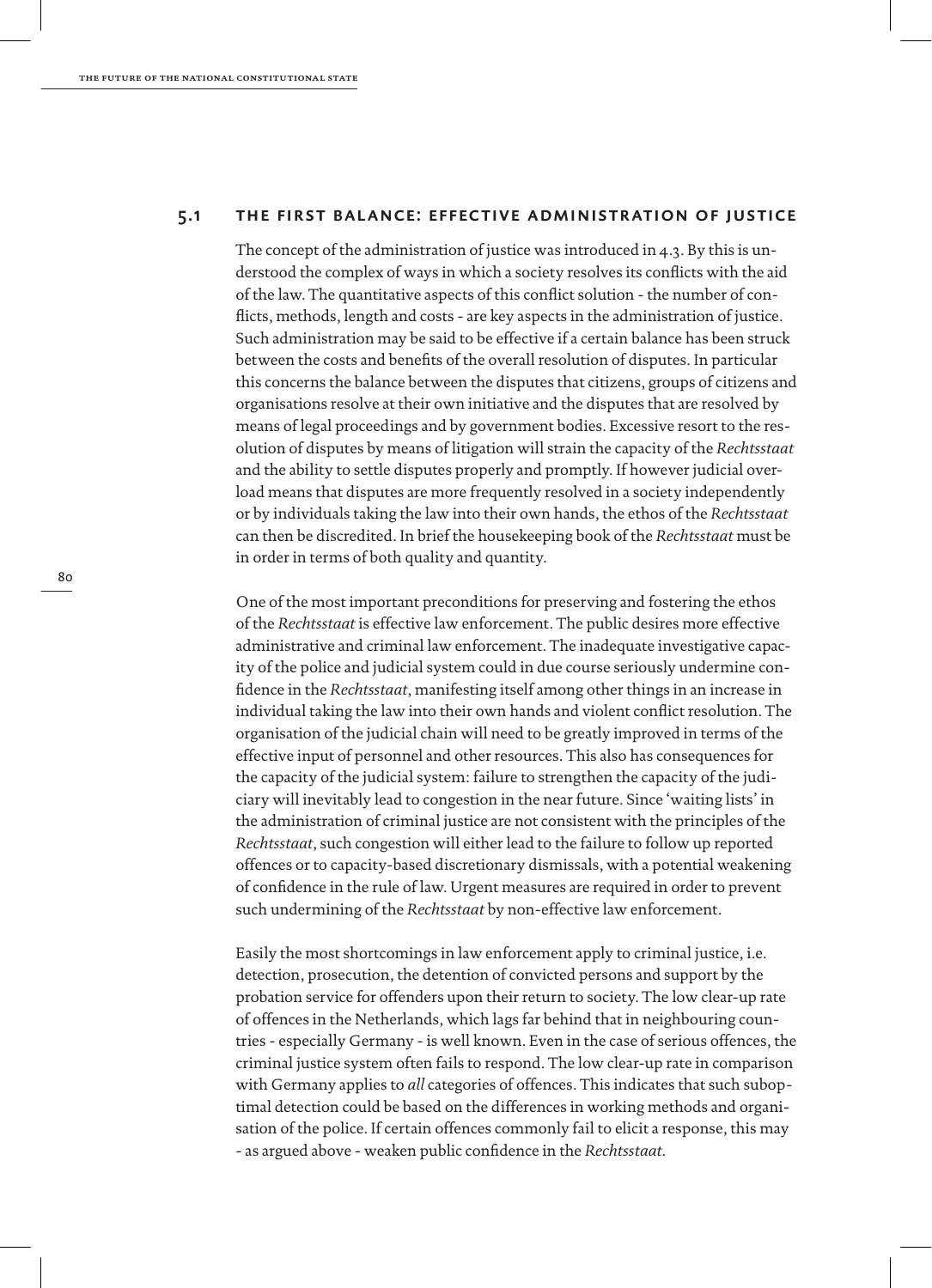## 5.2 the second balance: performance, learning and more effective regulation

On the one hand the government has bitten off more than it can chew and aroused expectations concerning what it is able to deliver in all sorts of areas, while on the other the government is subject to all sorts of constraints. The tension between the two patterns of expectations has long been a factor in public administration but, in the new circumstances described in 4.1, has assumed a more pregnant significance. The performance-based government is now assessed in terms of effectiveness, efficiency, flexibility, speed of action, client-friendliness and absence of bureaucratic hassle, in the same way that citizens are accustomed to dealing as customers with large private companies. The classical patterns of hierarchical government direction of strict and precise statutory regulations, under the leadership of a politically responsible minister, correspond less and less with present-day, modern requirements and administrative practice.

In practice the system of public administration seeks ways out in trying to meet these dual requirements. The inability in practice to continue satisfying all the rules of classical government direction and fully controlling all the rules has resulted in various forms of toleration. The enforcement of administrative law exhibits shortcomings, which came to the surface in intensified form in the case of the disasters in Enschede and Volendam. A natural response to the disasters was to tighten up the enforcement of the regulations. Another response was to ban any form of toleration. However understandable this might be, this was not, in the Council's view, the right lesson to be drawn from the evident shortcomings in administrative law enforcement. The modern requirements imposed on the system of public administration instead call much more for modified methods of administration and regulation in combination with various forms of self-regulation and self-enforcement, complemented by supervision and legal review. Might it not be better for the government to be transformed into a learning government and and more effective government that still respects the guarantees of the *Rechtsstaat*?

### *Per formance*

In practice the system of public administration has already moved in a direction where performance-orientation is given priority over rigid adherence to the rules, for example in the restructuring of problem neighbourhoods. There is much greater emphasis on customisation, under which citizens are helped as effectively as possible on an individual basis. Needless to say this often comes into collision with the classical regulations based on the principles of legal equality and legal certainty (Hes 2001; Hertogh 2002). If one wishes to do as much 'justice' as possible to citizens' highly differentiated interests and desires, the principles of the classical *Rechtsstaat* can then come under threat. A negotiating or horizontal system of public administration will deal differently - and will *need* to deal differently - with citizens than a hierarchically organised system of administration. The numerous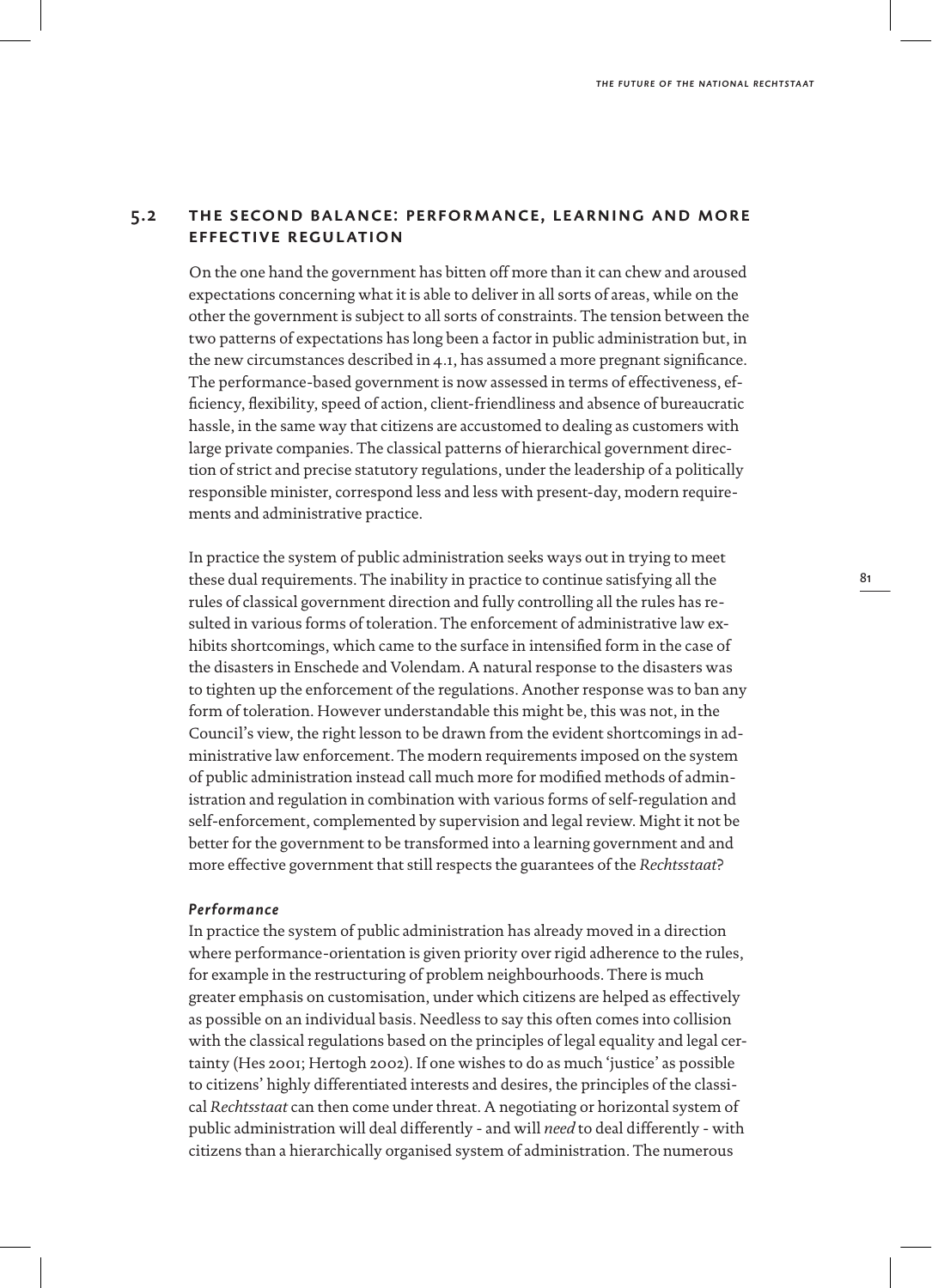forms of negotiation-based administration and the various forms of administrative tolerance have hugely complicated and clouded the relationships between citizens and government under administrative law.

Many areas are marked by both excessive and inadequate regulation. Calls are simultaneously made for old rules to be abolished and new ones to be created. Calls are made for better and more effective government action and, at the same time, for less government interference. While there are good reasons to cut down on administrative regulation, the guarantees afforded by the *Rechtsstaat*, seeking as they do to limit the arbitrary exercise of government power, must not be lost to sight when doing away with obstructive rules. The elimination of superfluous administrative regulations and ineffective legal protection is urgently required in the interests of effective government. This also involves the updating of legal guarantees.

#### *Learning*

The insight that effective government can no longer be based just on classical hierarchical direction by means of detailed regulations is strengthened by new social developments. The advent of the knowledge society calls for different forms of government action and a different role for the government. The government will need not so much to withdraw fully as to act vigorously at specific moments and in its own way.

In the WRR report *Of old and new knowledge* (2002) it was indicated that central direction by means of rules and regulations runs into problems in a knowledge society. Society is changing so quickly and the knowledge necessary for determining what should happen is so widely available, that it is much less possible than before for administrators to determine from a central place what should be done in order to achieve a particular interest. This changes the relationship between the government and those subject to its rules. Regulations in the interests of (for example) education, the environment or healthcare no longer precisely lay down the desired behaviour of the institutions or firms concerned. Instead, a certain freedom must be provided so as to ensure that the available knowledge can be used to best effect in furthering the interest in question. Variation in application is often required, for example to take advantage of new developments. A new balance therefore arises between what the government is still permitted to do and what the government may expect from citizens and the private sector.

### **Smart regulation**

The classical, hierarchically ordered system of public administration is based around highly detailed rules of implementation. Modern administration (both government and private) generally calls for flexibility, resourcefulness and a wider margin of discretion in responding to the full range of new and ever-changing issues and circumstances. In order to respond to the numerous variations and differences in practice, fewer implementation rules and regulations are considered desirable.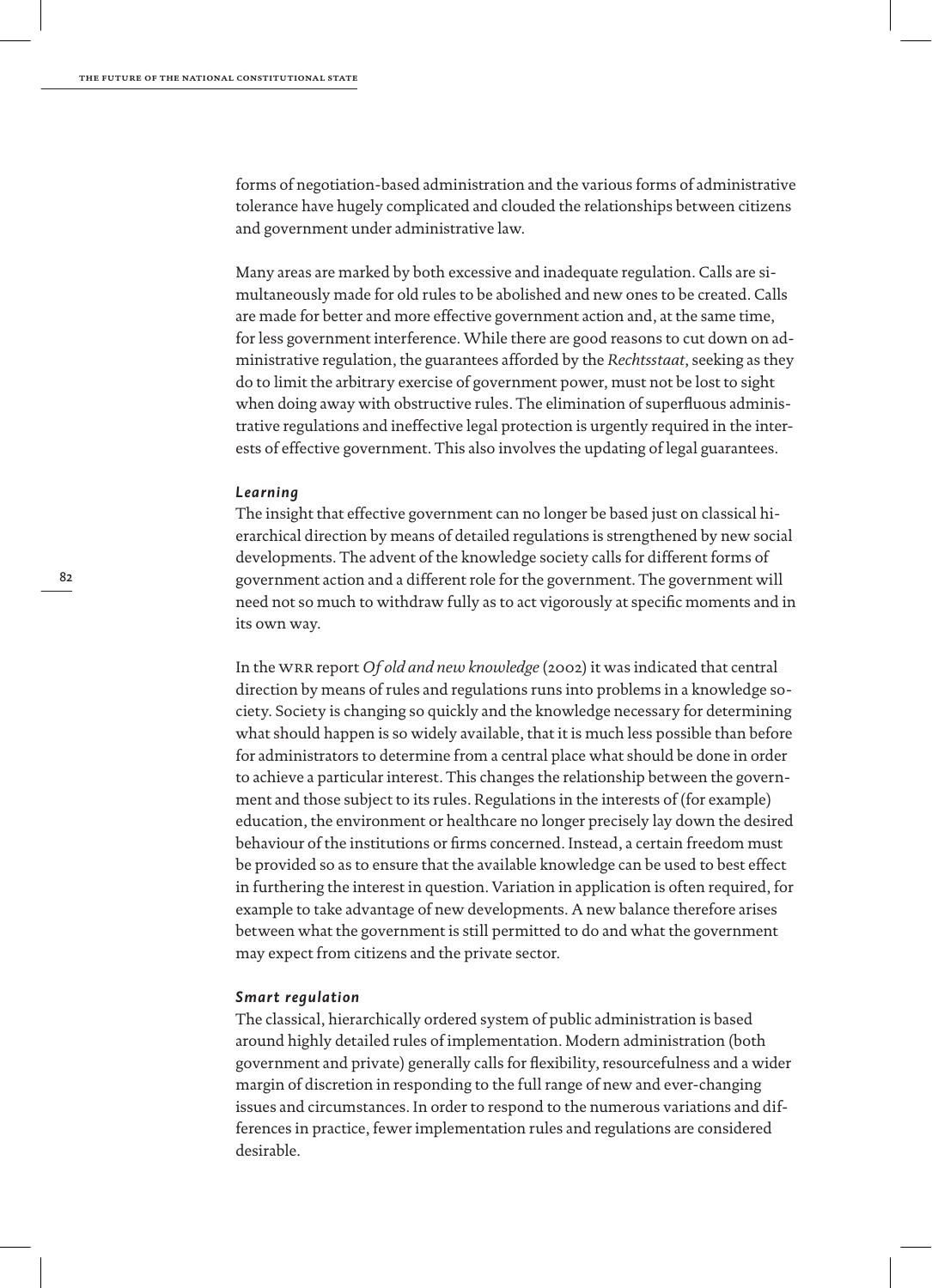But this does not mean that a statutory basis or framework is no longer needed or desirable in a modern system of administration. The contrary is true: the basis of government action and the major underlying principles must still be enshrined for the *Rechtsstaat* guarantees to come into their own. However, the notion that legal certainty and legal equality are best served by laying everything down as precisely as possible in terms of statutory rules and regulations is no longer functional. That notion is based on two assumptions rejected in this report as no longer tenable, namely that the government is still capable in the knowledge society of achieving effective direction by means of strict rules drawn up in advance, and that the responsibility of the citizens or private organisations can be confined to compliance with the rules laid down by the government.

The legislation will therefore generally need to confine itself to the foundations and overall normative framework, in which powers and responsibilities are clearly laid down (see the conclusion of chapter 9). This also gives a different content to the legality principle under the rule of law: clear laws delimiting the powers in fact make modern administration and good management possible.

In this regard the role of government also becomes clearer. This amounts not so much to a withdrawal by government as such but to a government that withdraws in order to create space for good citizenship and good management. In doing so the government quite specifically assumes its own responsibility in certain key areas, which it then explains clearly. For example, in the field of the enforcement of safety regulations or service quality standards there is no longer a demand for the government to exercise the necessary supervision at all times and in all places *itself*. The government does however need to ensure that such enforcement of safety and quality standards by the organisations or industry associations concerned has been regulated. The government therefore draws up outline rules while leaving the actual implementation to the organisations themselves, for which it provides them with the necessary policy freedom. This amounts to a carefully selected combination of clear legislation and a high degree of self-regulation in respect of implementation. This may be a suitable model for the new role of government: an active (or newly active) government that is less closely involved in the regulation of implementation across the board but which lays down the responsibilities and accountabilities more clearly and effectively.

Under this approach towards regulation, the legislator clearly formulates the main elements of policy and defines what the implementing agencies (which may also include private bodies) are required to do. The implementing agencies are given greater discretion in deciding how to achieve the agreed performance. Self-regulation and self-enforcement provide complementary forms of regulation in this regard. All too frequently there remains a lack of incentives in the present situation for switching to self-regulation. The government can in its turn itself supervise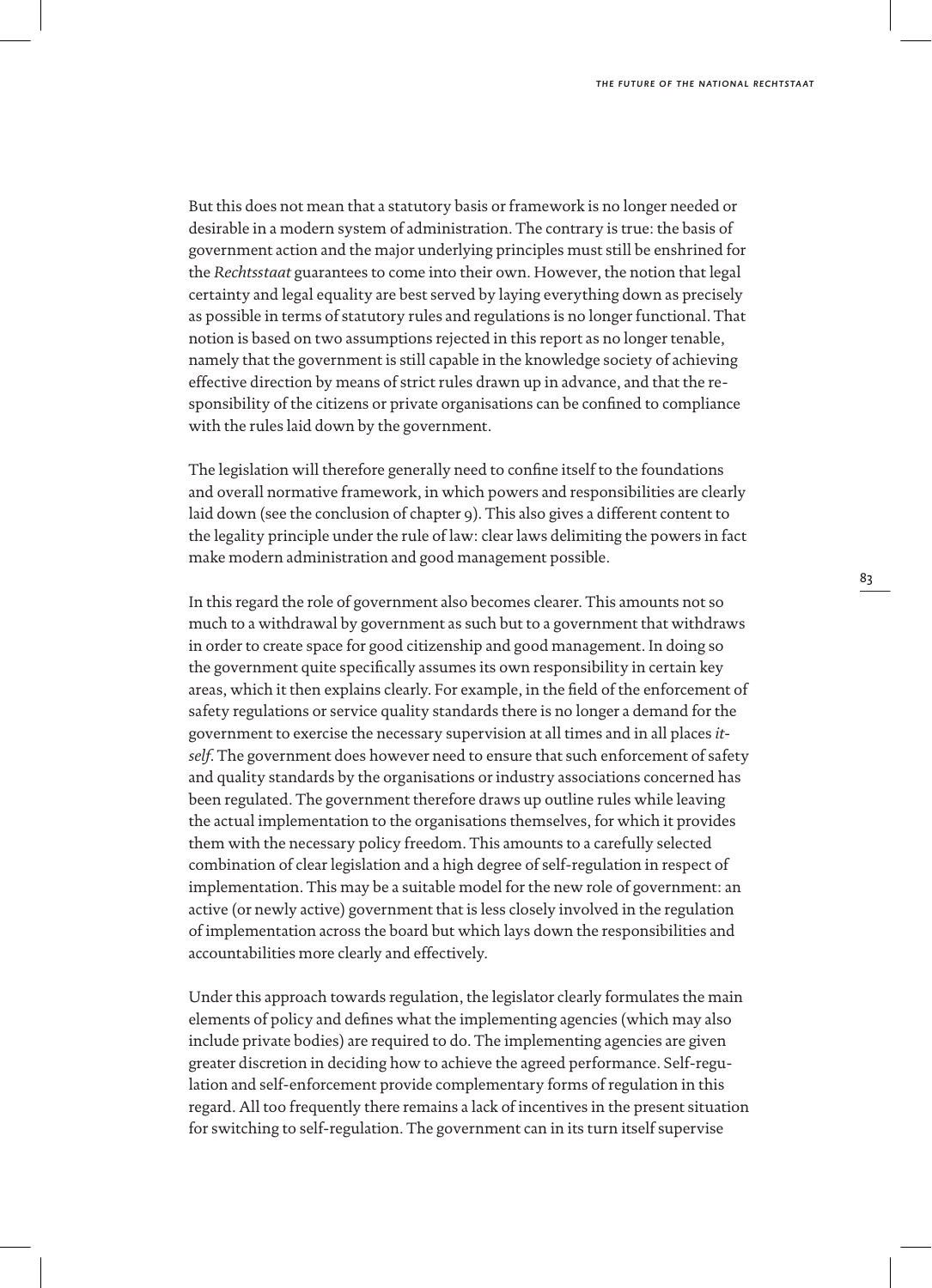compliance with self-regulation and self-enforcement (this is 'meta' supervision: ensuring that the implementing and private agencies enforce the laws, agreements and performance contracts).

This type of regulation inevitably has consequences for legal protection. On account of the greater involvement of citizens themselves, by means of negotiating administration or self-regulation, the risk of the unilateral exercise of power is in principle less pronounced than in the case of a government that takes decisions and imposes rules and regulations autonomously. At the same time, however, greater participation in the framing of legislation and regulations does not provide a complete guarantee against arbitrariness. For this reason there is a need for legal protection to be updated in the light of the new administrative and regulatory practices that have already arisen.

Given the frequent use of open norms in broad-brush legislation and regulations, review by the independent courts will remain the necessary final element in new forms of regulation. There sometimes turns out to be a total lack of any legal protection against radical decisions by newly created implementing agencies, for example accreditation committees in the sphere of education. Apart from the reform of regulations, legal protection under the *Rechtsstaat* needs to be updated in this regard.

Where the government radically limits the freedom of citizens and exercises radical influence over their physical and mental integrity - as applies in respect of the deprivation of liberty under criminal law or the withdrawal of essential licences for citizens in all sorts of areas - classical legal protection must remain fully unimpaired. The classical principle can continue to apply here that the more the government intervenes in the life and freedom of its citizens, the more that legal protection is required.

# 5.3 THE THIRD BALANCE: REDEFINITION OF RESPONSIBILITY IN the relationship between citizens and public admini-**STRATION**

The role of the government in relation to modern citizens is in need of review. Developing a consistent vision on that role is however exceptionally difficult. Developments in society and within government itself are taking place in quick succession, leading to a welter of rules and regulations. Modern citizens do however want greater freedom and independence. As described in 3.2, it is to some extent misleading to speak of 'the' modern, assertive citizen, making it more difficult for the government to act towards citizens on a uniform basis. Citizens with a detached, expectant and dependent attitude face government on a totally different footing from well-informed and active citizens who promote their interests through various kinds of self-organisation. It is particularly at the cutting face of public tasks and private initiative by citizens and organisations that the redefini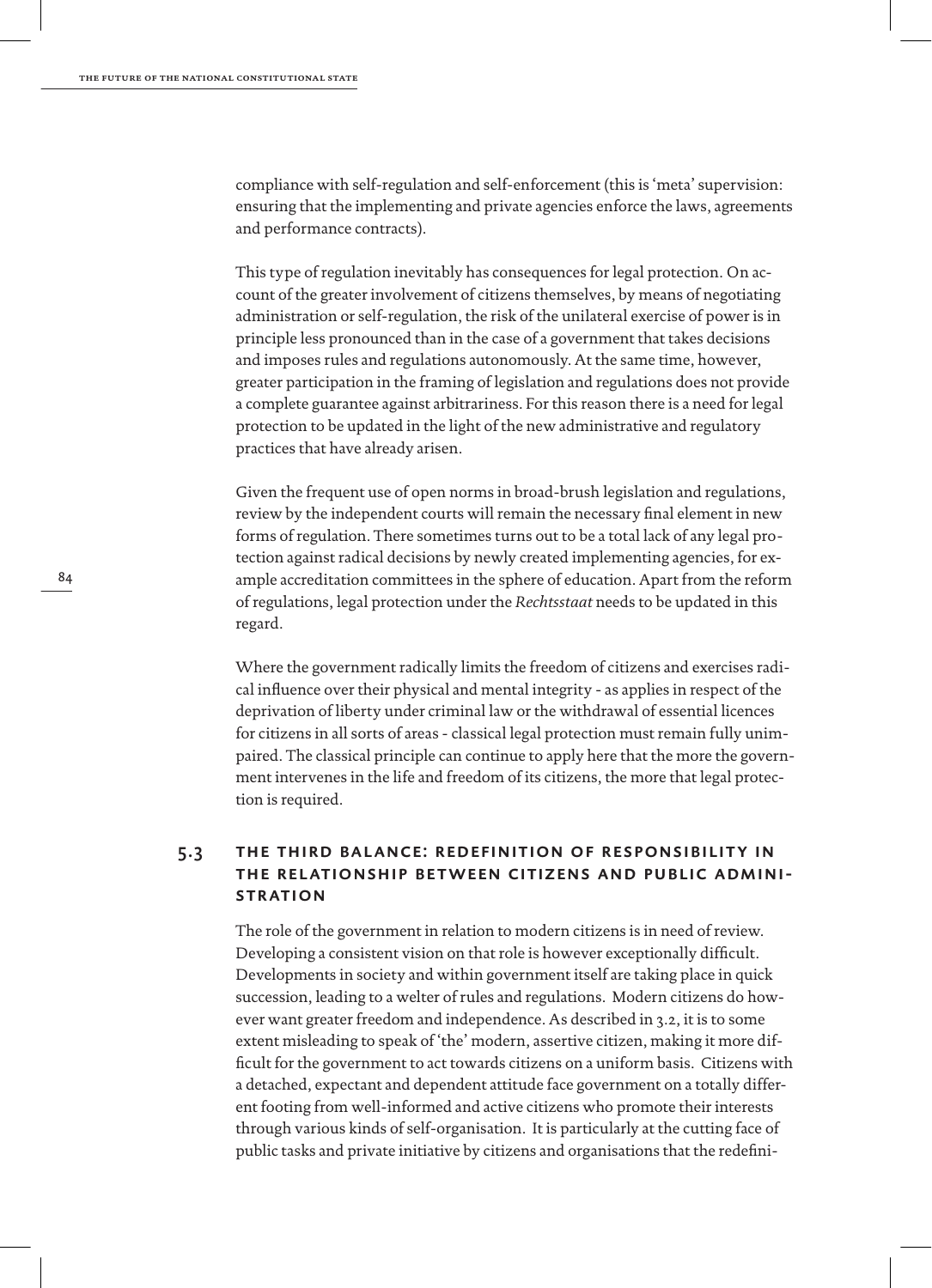tion of responsibility needs to be worked out.

The responsibility for the public interest is no longer solely a matter for the government. On account of the characteristics of the knowledge society, in which the government is no longer able and must not seek to play a central role, and with the earlier transfer of certain public responsibilities and services to private organisations, the government is no longer the sole accountable party. A plethora of public and private organisations handle public tasks in cooperation with one another. This calls for an open and positive stance on the part of the organisations concerned and an open, responsive and cooperative form of regulation.

Greater room and freedom are created for civil society, i.e. the community and non-governmental organisations that have undertaken public tasks, such as hospitals, schools, housing associations and welfare institutions. Many of these institutions have been set up under private law, but have public financing arrangements and a mixed regime of accountability and control. Civil society receives a fresh impulse since a renewed appeal is made to the personal responsibility of citizens in both new and traditional areas of public responsibility.

Greater personal responsibility for the citizens will however need to be coupled with new forms of accountability. Responsibility presupposes the internalisation of norms and motives by the citizens themselves. They come ' from inside out' and cannot be enforced. There is however a difference between responsibility and accountability, in that accountability comes 'from outside' and consists of the imposition of and compliance with external norms in the fulfilment of tasks.

Personal responsibility is coupled with a form of self-regulation. But if the tasks performed are regarded as public tasks, a certain form of accountability to society as a whole is called for. Organisations and institutions must render account for the quality and type of service, for the procedural protection of clients or patients and for the observance of general principles of good governance (absence of any conflict of interests, proper complaint handling and conflict resolution). Account also needs be rendered for the way in which the public interest in general is served.

New network-based organisations and organisational forms will need to be accepted. A new delimitation of tasks between the government, citizens, government agencies and private organisations need not solely be regarded as the horizontalisation of relations between the administration and citizens: in certain areas and at the right points the government retains a strong separate - and hence vertical - responsibility. Horizontal relations can be effectively combined with vertical, in the same way that public agencies are able to cooperate effectively with private organisations.

Acknowledgement that the government is no longer able to regulate and control the public interest solely from a central point does not mean that it is required to abandon its ideal notion of the *Rechtsstaat*. It is more a matter of redefining the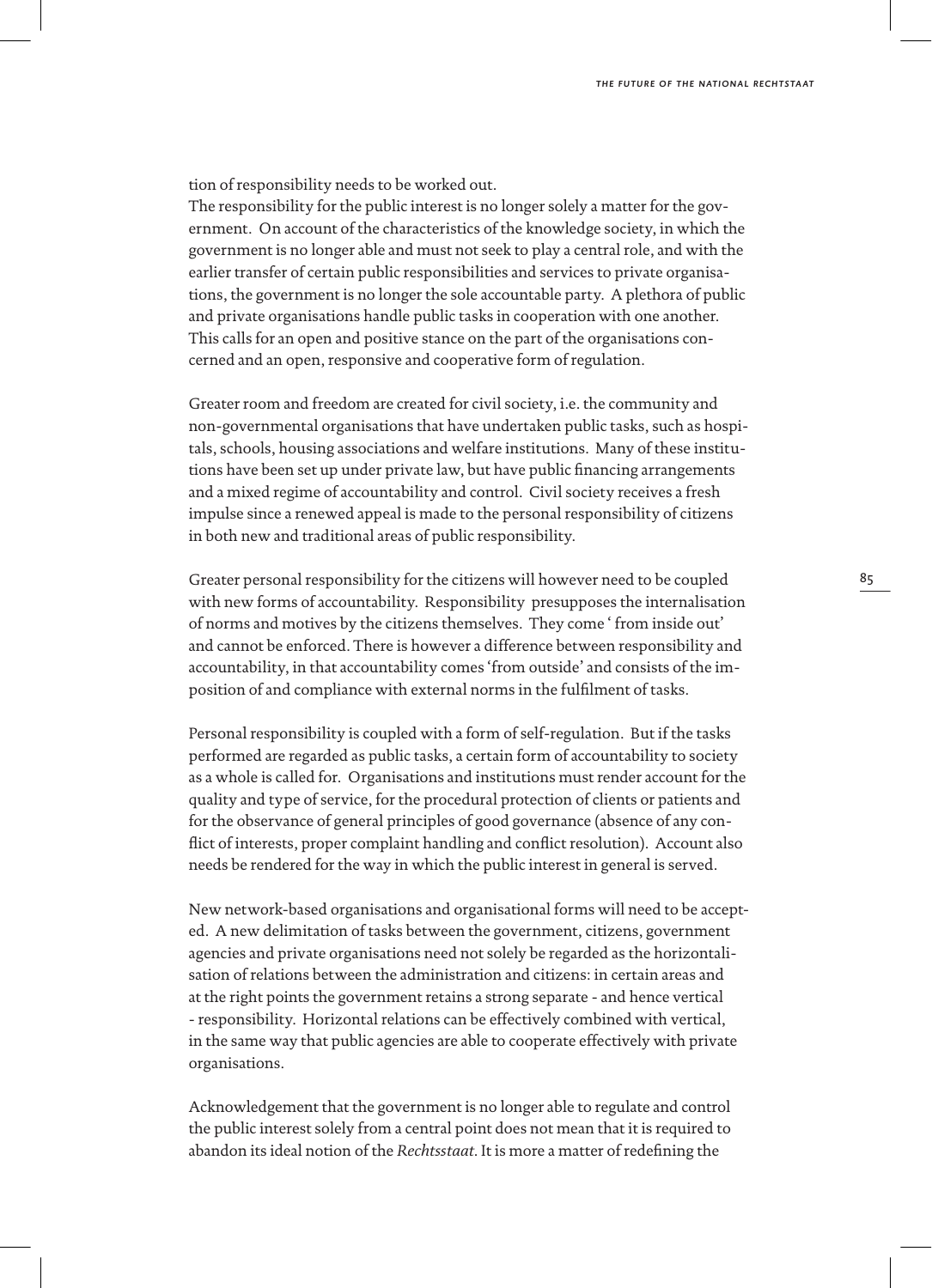relationship between government and citizen and adjusting a large number of regulations that have been developed, especially in the third and fourth layers of the *Rechtsstaat* concept. The relationship between public-law and private-law regulations is of particular importance in this regard. Traditionally, vertical relations between the government and its citizens are governed by private law and horizontal relations among citizens by private law. In the new situation a complex citizen-citizen-government relationship has arisen with both horizontal and vertical aspects. Citizens provide public services to each other, although these are performed under the ultimate responsibility and supervision of the government. An extensive and complicated system of public-private legal relations has therefore arisen that is now inherently non-transparent.

## 5.4 the fourth balance: the national rechtsstaat, internationalisation and the rule of law

Internationalisation increases the importance of the rule of law elsewhere while simultaneously confronting the Dutch *Rechtsstaat* with new challenges.

For the Dutch citizen the *Rechtsstaat* will become increasingly dependent on the existence of the rule of law outside the Netherlands. If a citizen crosses the border it is important that he or she be protected against the arbitrary exercise of government power elsewhere. But even within the Netherlands citizens have become more dependent on government power exercised outside the country, both by other states and by international organisations. The reliability of governments and legal systems outside the Netherlands consequently has a direct bearing on our security (e.g. crime, terrorism and food) and our prosperity (e.g. the euro and market regulation) and in fact virtually all interests promoted by the government in the public interest.

It was indicated in 3.1 that the rule of law cannot be achieved in the international context in the same way as that possible within the national state. An arrangement comparable with the national *Rechtsstaat* is not to be anticipated for the time being at supranational level, and certainly not at global level. There are however international moves towards the rule of law and global civil society - although the national *Rechtsstaat* must remain the bedrock for the rule of law, including that at international level. The further development of the international legal order also depends on the extent to which the countries forming part of that order operate as a *Rechtsstaat*. Sovereignty can therefore no longer be central in international relations; instead each country has the obligation to act as a hinge in the international legal order by measuring up to the standards of the *Rechtsstaat*.

The growing interaction between government power exercised inside and outside the Netherlands makes it highly important to bear in mind the consequences of that interaction from the viewpoint of the *Rechtsstaat*. This raises the following questions: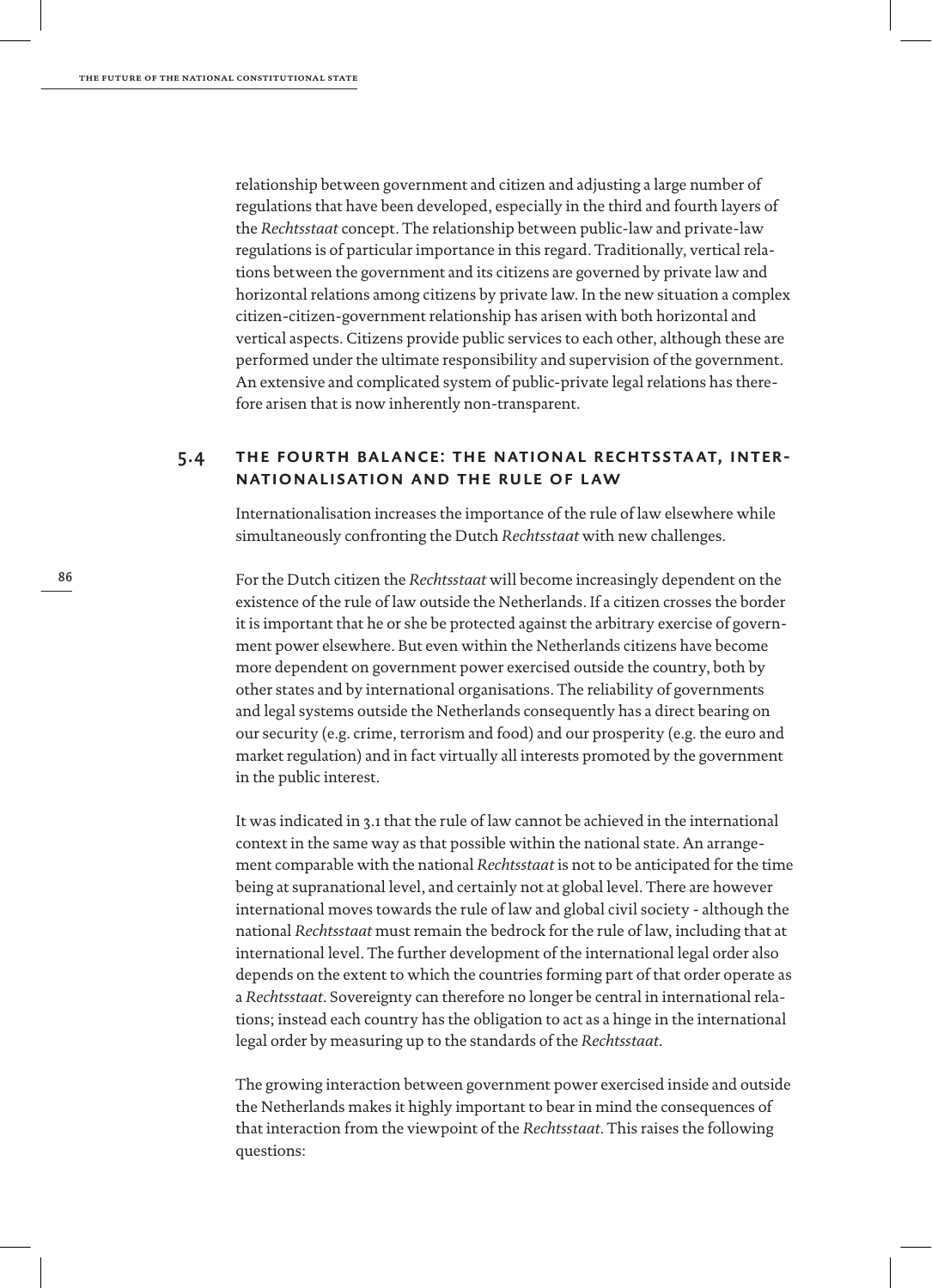- a To what extent can the rule of law be promoted outside the Netherlands?
- b What consequences does internationalisation have for the way in which the Dutch guarantees for the rule of law operate?
- c What influence can the Netherlands exert over the content of the law applying to Dutch citizens?

#### **5.4.1 promotion of the rule of law outside the netherlands**

'The government promotes the international legal order', states Article 90 of the Constitution. Government policy has indeed consistently been directed towards this. The urgency of doing so may be underlined in terms of the position taken by this report. National and international rule of law are becoming so closely interrelated that rule of law guarantees within the Netherlands itself are no longer adequate.

The promotion of the international legal order may be regarded as the task of ensuring that the guarantees of the rule of law also come into their own in international relations. As indicated previously, the international legal order can only come to fruition if the countries forming part of it function along *Rechtsstaat* lines. It is therefore necessary for the international community to hold each country to account in terms of the extent to which it complies with the rule of law. That remains justified provided those requirements are general in nature - i.e. are not imposed by a powerful country that does not itself fulfil those requirements - and are feasible. By the latter is meant the fact that transformation into a *Rechtsstaat* is not possible without sufficient knowledge and experience concerning the rule of law. The laying down of requirements therefore involves the complement that help must be offered for such transformation.

## **5.4.2 consequences of internationalisation for the organisation of the Rechtsstaat in the netherlands; democratic legitimation**

The close links between the Dutch *Rechtsstaat* and decision-making outside the Netherlands are also leading to a shift in relationships within the Netherlands. In this regard Europe has the biggest impact. An important consequence that has already been examined is the shift between the elements of the *trias politica*, under which the position of the judiciary is becoming stronger in relation to that of the two other powers, the legislature and the executive.

The Council has the impression that that input has now become largely the preserve of the government, in which a major role may also be assigned to civil servants and lobby groups, while the lack of transparency of the process leaves a great deal to be desired. Sector-specific and more technocratic considerations can consequently receive undue emphasis. Parliament appears poorly placed to exert any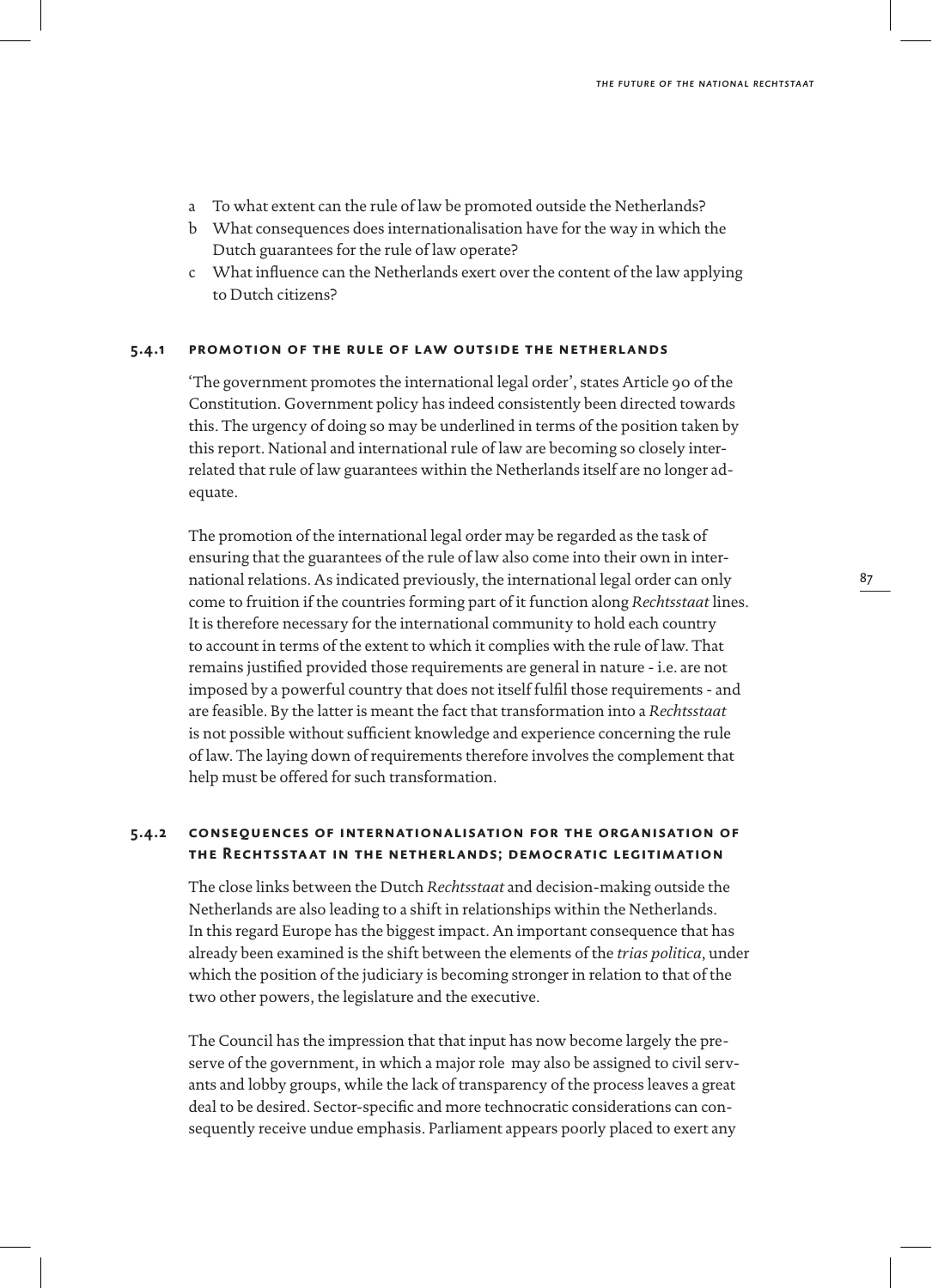major directional or controlling influence and is more concerned with influencing the implementation of previously adopted European rules than with the preparation of those rules.

A straightforward solution is not available. Parliament - in principle an equal partner with government in the framing of legislation and otherwise responsible for supervising the government - is not equipped to contribute towards international decision-making. The Danish model, in which parliament has greater responsibility for determining the government's negotiating mandate, would certainly be an alternative, while also being subject to certain drawbacks. The most important conclusion to be drawn is that from the viewpoint of the Dutch *Rechtsstaat* it is unsatisfactory for parliament to devote greater attention to the details of implementation than to the broad lines of European legislation and regulations.

The government could make a contribution by informing parliament in good time about European decision-making. For the remainder the government will itself need to determine to the extent to which it is prepared to submit to the limitations inherent in the current method of operation. The Lower House could for example modify its working methods in the sense that Standing Parliamentary Committees would each examine the international and eu dimension in terms of the rule of law and not just leave this to specialists, as the rule of law is so closely bound up with citizens' expectations and therefore deserves a place in the deliberation of legislation.

## **5.4.3 how does the netherlands exert influence on the growing international formation of law?**

If one examines the core areas of the law, it is clear that a process of internationalisation is taking place - sometimes as a conscious expression of will, in other cases by stealth. European legislation and treaties are contributing to this process, while in addition the administration of justice can develop so rapidly that Dutch law is simply displaced by US or British law. The internationalisation of the administration of justice is accelerating this process, so that elements of the administration of justice are being shifted abroad. In this way Dutch legal opinions are losing their significance and the law is exerting its effect in this country in the absence of any role in that process by the Dutch legislature or courts. Such developments apply not just to private law (recent examples include the US-inspired rules concerning transactions in securities and company audits) but also to criminal and administrative law.

Dutch influence on this international process is sometimes no more than limited. In Europe the big countries exert a major influence. Anglo-American views often predominate throughout the western world or at global level. But precisely because the Netherlands has only limited potential to influence matters, it is highly important for it to have a sound strategy. A policy of drift is likely to lead to the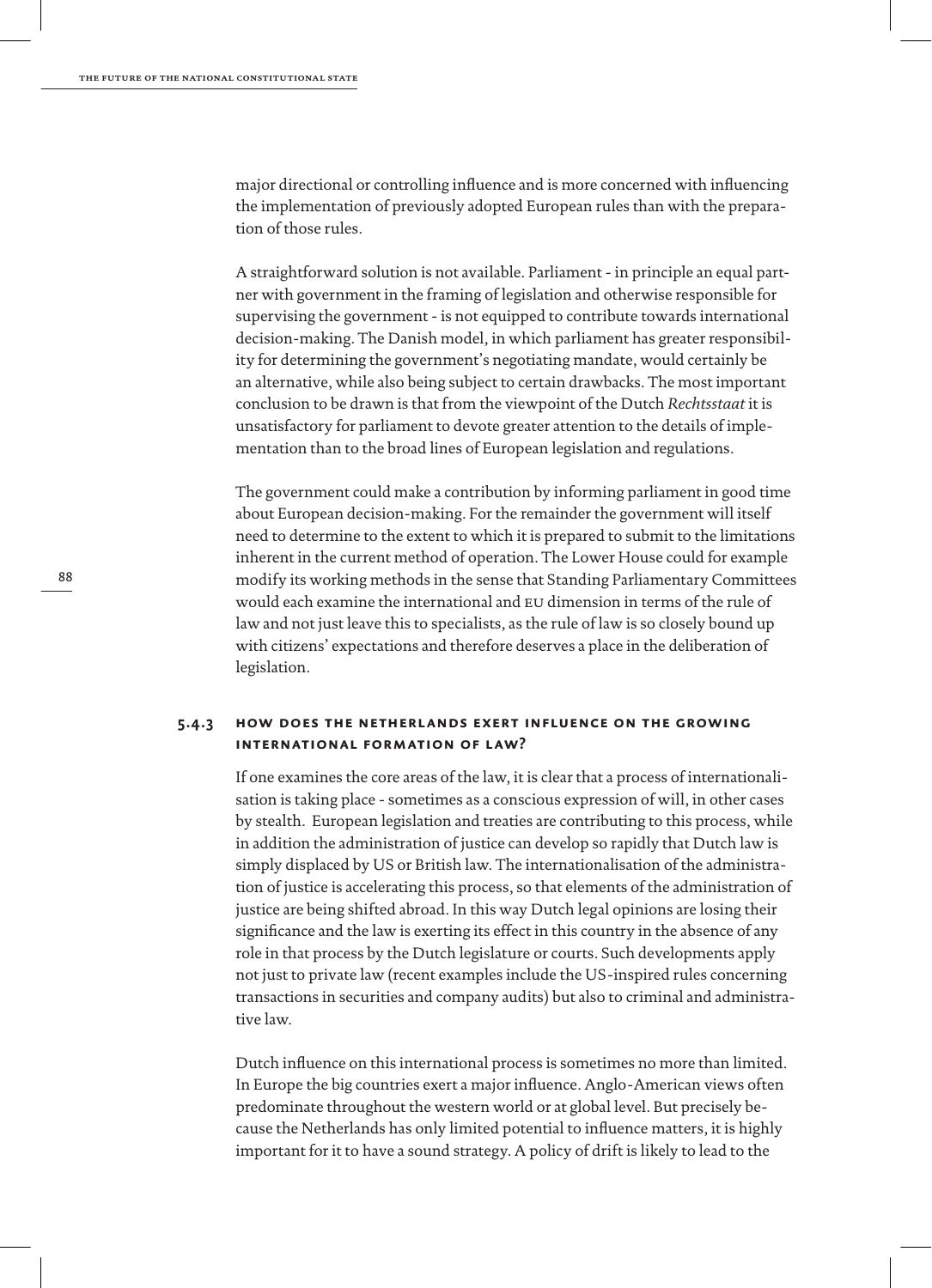discovery after some time that external developments mean that substantial elements of Dutch law no longer have practical effect within the country itself. Corporate law, the guarantees provided by criminal law and the organisation of legal protection under administrative law are for example already being affected by the formation of law outside the Netherlands.

In order to optimise the Dutch input insight is needed into the development of law at international level. The potential of the Netherlands in this area and its strengths also need to be established in this regard.

The formation of law in the international context is a process that takes place in a totally different way from that within the national *Rechtsstaat*. In the virtual absence of the institutions of the *Rechtsstaat* in the international arena, the process takes place in a non-transparent and unstructured way. Power factors play a role, particularly when it comes to international rules and regulations. If international legal bodies are set up, this could be conducive to the international rule of law. Since the courts will not have the legitimation characteristic of the legislature, they will need to legitimate their rulings in some other way. It therefore becomes highly important for the reasons on which judgements are based to be consistently spelt out. These courts will therefore need to focus as effectively as possible on the attitudes towards law and the rule of law in the countries and communities of importance to them. That will also be vital if these legal rulings are to be accepted as legitimate and convincing.

More generally it is fair to say that the (international) formation of law is a process in which elements of power can on the one hand play a role, while on the other the interaction between the administration of justice, the science of law, the courts and legislators will be a factor. The latter means that argumentation, consistency and legal culture make a contribution towards the content of the law.

## 5.5 the fifth balance: shifts in the trias politica

Shifts between the three classical powers of state of the *Rechtsstaat* are discernible under which the judiciary has gained in relative importance. This is due in the first place to the influence of international and in particular European formation of law (e.g. EHCR jurisprudence), which is increasingly applied by the national courts in the dispensation of justice. In particular this applies to the interpretation of fundamental rights and procedural regulations and facilities. In addition the influence of the courts has been increased at national level as it has become increasingly difficult in all sorts of areas to regulate social situations by means of detailed laws. Supplementary jurisprudence has made a separate contribution to the formation and development of the law, particularly through the application of the principles of reasonableness and fairness and other open norms laid down in the law. As outlined in 4.2, this development is by no means at variance with the principles of the democratic *Rechtsstaat*. Although judges are not democratically elected in con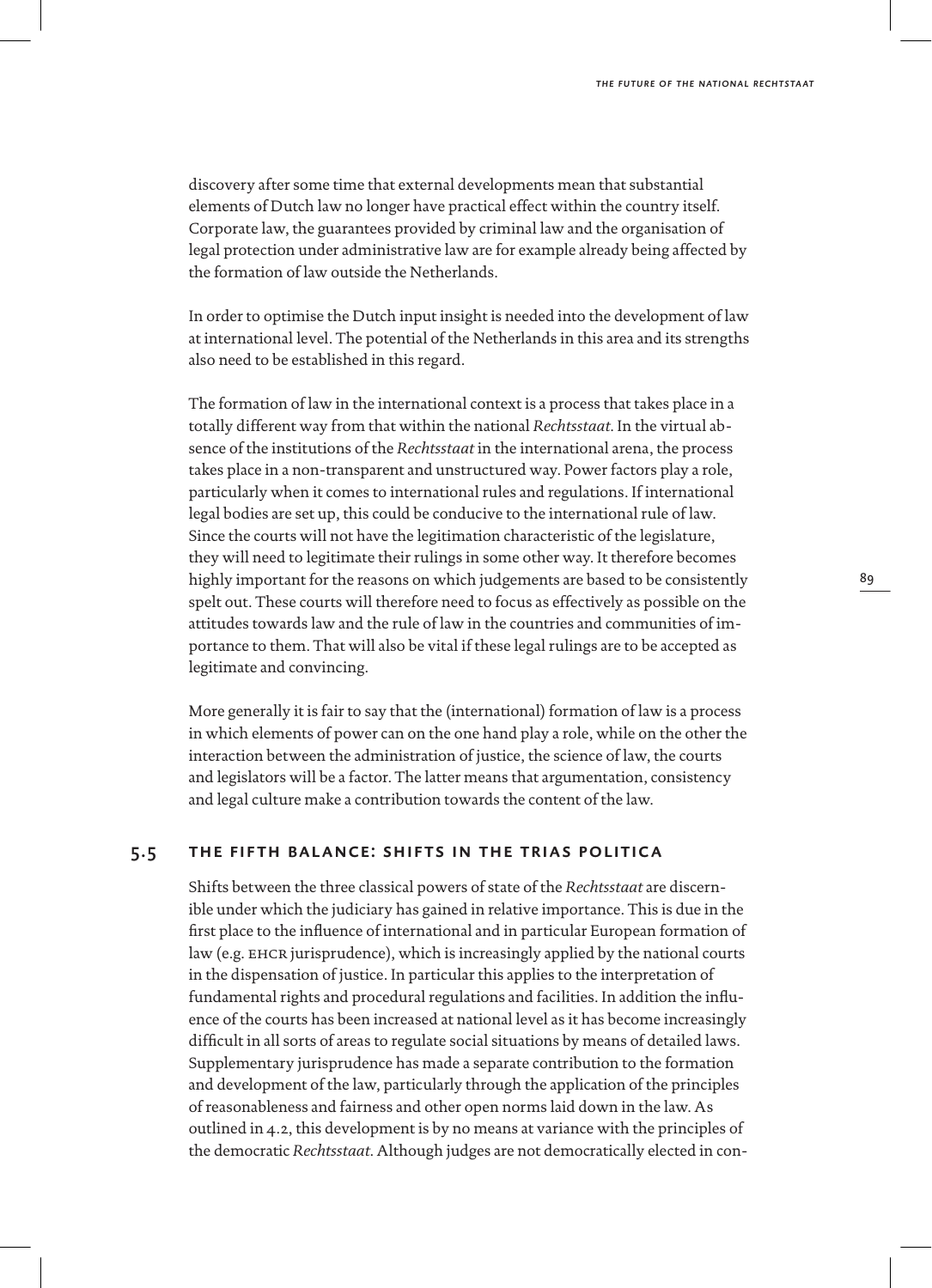tinental legal systems, their role in the interpretation of laws and norms - provided this is done carefully and with restraint - is wholly consistent with the principles of the *Rechtsstaat*. This also applies if this trend is strengthened by the increasing use made of open norms in formal legislation (see 4.4) and the judiciary then play an even more key part as the final touchstone for such norms.

The recognition of this substantial law-building task of the courts may however provide grounds for modifications to be made to the judiciary's formal task and the way in which the highest legal bodies operate. A formal regulation of the rights of the courts to test formal legislation against the Constitution, as sometimes called for, would be a confirmation of an already established practice, especially as far as the classical fundamental rights are concerned. The pressure exerted by the international formation of law makes it almost unavoidable for this power of the courts in our country to be formally enshrined, at least as far as the latter area of classical fundamental rights is concerned.

## 5.6 the future of the rechtsstaat

Does the national *Rechtsstaat* have a future? This question, which has been at the heart of the analysis in this report, may be answered in the affirmative. The *Rechtsstaat* has a strong hold on the population as a symbol for a system of legal principles and standards. These standards and principles are not subject to doubt. Attacks on these principles, as in the case of acts of violence or one-off miscarriages of justice, do not undermine that belief in the *Rechtsstaat*. On the contrary: the fundamental idea and leading principles are reconfirmed by the responses to observed departures from the norms of the *Rechtsstaat*. In the ensuing debate the ethos of the *Rechtsstaat* emerges strengthened and reinvigorated.

The balance sheet of the *Rechtsstaat* in the Netherlands is a positive one: the fundamental rights are observed and there has long been marked confidence in the independent administration of justice among the public, despite complaints from time to time by individual litigants. There have been no sharp disputes concerning the Constitution or other principles of the *Rechtsstaat*. The essence of the classical *Rechtsstaat*, which is concerned with control over the exercise of state power and the prevention of arbitrariness, is not in any immediate danger.

This conclusion is not however sufficient for the future of the *Rechtsstaat* to be permanently assured. When it comes to the conditions for the effective functioning of the *Rechtsstaat*, changes have taken place that call for specific attention by the government. These changes, which are largely the result of international developments and the increased assertiveness and independence of citizens, unquestionably have consequences for the *Rechtsstaat*. The changes amount in practice to shifts in the relations among citizens themselves and between citizens and the government. Shifts are also discernible in the tasks performed by the government itself, especially in the ratio between the 'performing' and protective tasks. It is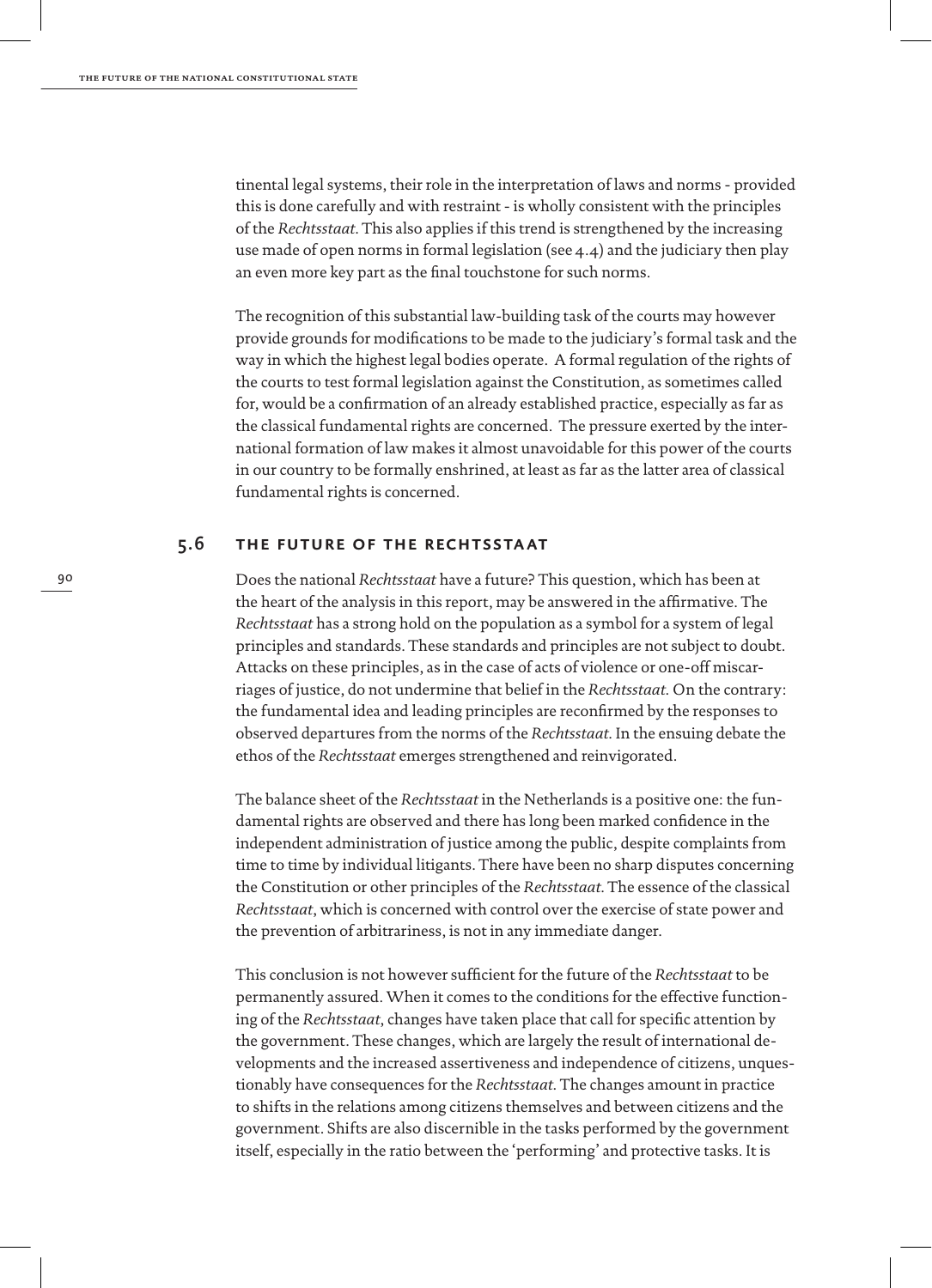easier to indicate what the government is not allowed to do (the basic idea of the classical *Rechtsstaat*) than to determine precisely what the government must do and how it is to do so (the modern social *Rechtsstaat*). Finally marked shifts are taking place between national and international decision-making processes and the relevant institutions. Movements and networks of citizens acting at transnational level can also help in the form of checks and balances to concentrate governments on a rule of law perspective. States such as the Netherlands are able to help such groups. In these circumstances the *Rechtsstaat* is borne by transnationally engaged citizens.

The balance between the three classical powers of state is also subject to change. As noted in this report, a more central role has been assigned to the judiciary. The relationship between the legislature and the judiciary is now a dynamic one and calls for subtle interaction. In addition the developments in the system of public administration mean that the courts are obtaining a greater role when it comes to the interpretation and testing of the many new open norms in legislation and regulations. The analysis of this report confirms that more frequent use will of necessity be made in legislation and rules of open norms. This does not mean that the judiciary will sit 'in the seat of the administrator', but does form a final touchstone for the citizens in a system of changing and more open relationships. A more effective and resourceful system of administration having a greater measure of freedom and contracting out more tasks to private-law organisations will ultimately be unable to do without this legal-protection touchstone. These shifts in the balance between the courts and the administration can come into their own right more effectively if a re-evaluation is also conducted of the role of formal legislation and the role of parliament as co-legislator. In an open society with highly divergent attitudes and convictions, both nationally and internationally, open norms are inevitable. As a collectively binding factor, formal legislation as the legal source of these open norms can re-establish its place in the legal system.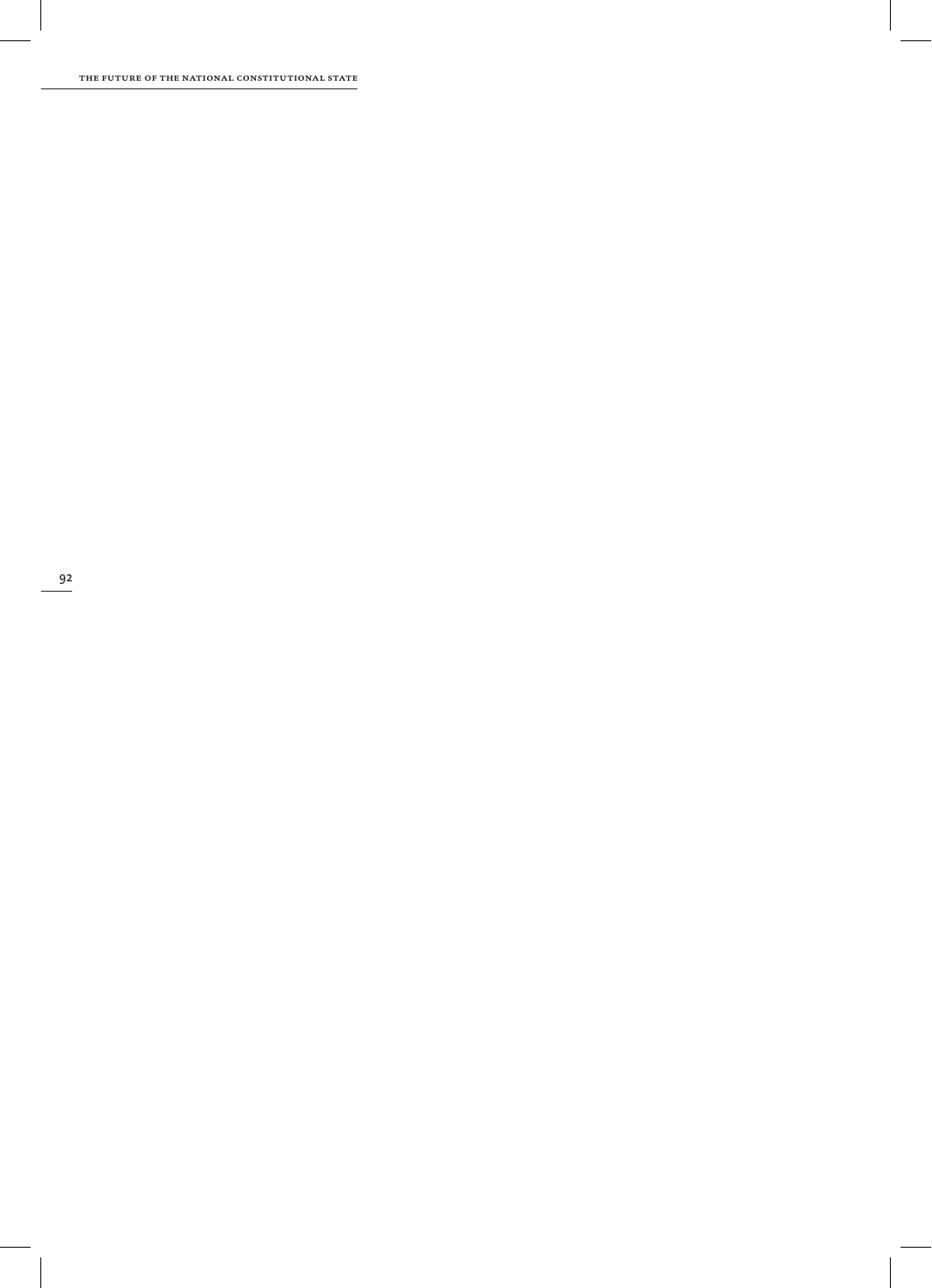# **REFERENCES**

- Bos, A.M. (2001) *Geregeld recht, een rechtspositivistische analyse van de rechtsstaat (Regulated law, a legal-positivistic analysis of the Rechtsstaat)*, Nijmegen: Ars Aequi Libri.
- Brenninkmeijer, A.F.M. (2001) 'De rechtgever' ('The law-giver'), *Nederlands Juristenblad* 76, 26: 1191-1201.
- Brenninkmeijer, A.F.M. (2002) 'Hoger beroep en rechtseenheid in bestuursrechtelijke geschillen' ('Higher appeal and legal unity in administrative law disputes'), *Nederlands Juristenblad* 77, 20: 974-982.
- Brink, G.J.M. van den (2002) *Mondiger of moeilijker? Een studie naar de politieke habitus van hedendaagse burgers (More articulate or more awkward? A study into the political habitus of contemporary citizens*), WRR Preliminary and Background Study Series no. V115, The Hague: Sdu Uitgevers.
- Burkens, M.C., H.R.B.M. Kummeling, B.P. Vermeulen and R.J.G.M. Widdershoven (1997) *Beginselen van de democratische rechtsstaat* (Principles of democracy under the rule of law), Deventer: W.E.J. Tjeenk Willink in collaboration with niser.
- Buruma, Y. (2001) 'Terrorisme en de weerbare rechtsstaat' ('Terrorism and the resilient *Rechtsstaat*'*)*, *Delikt en Delinkwent*, 31: 1025 – 1035.
- Buuren, P.J.J. van (1988) *Gedogend besturen (Tolerant Administration)*, Deventer: Kluwer.
- Cass, R.A. (2001) *The rule of law in America*, Baltimore: Johns Hopkins University Press.
- Commager, H.S. (1978) *The Empire of Reason*, London: Weidenfeld and Nicolson.
- Dahrendorf, R. (1990) *Reflections on the Revolution in Europe*, London: Chatto & Windus.
- Doelen, F.C.J. van der (2000) 'Grenzen aan de generalistendoctrine' ('Limits to the generalists doctrine') in J.M. Barendrecht et al. (eds.) *Rechtspleging, samenleving en bestuur: een gerichte onderzoeksagenda*, Utrecht: Lemma.
- Dworkin, R. (1986) *Law's Empire*, Cambridge, Mass.: Belknap Press.
- Fuller, L. (1964) *The Morality of law*, New Haven: Yale University Press.
- Hertogh, M. (2002) *De levende rechtsstaat (The living Rechtsstaat)*, Utrecht: Lemma.
- Hes, J. (2001) *Recht doen aan de buurt (Doing justice to the neighbourhood)*, Dordrecht: Stichting Maatschappij, Veiligheid en Politie.
- Hirsch Ballin, E.M.H. (1999) *Netwerken van rechtsontwikkeling (Networks of legal development)*, Utrecht: Uitgeverij Lemma.
- Hoeven, J. van der (1989) 'De rechtsstaat herdacht' ('The *Rechtsstaat* revisited), pp. 1-9 in J.W.M. Engels et al (eds.) *De rechtsstaat herdacht*, Zwolle: W.E.J. Tjeenk Willink.
- Jurgens, G.T.J.M. (1996) *Bestuurlijk gedogen (Administrative Tolerance)*, Zwolle: W.E.J. Tjeenk Willink.
- Koch, K. (1997) 'Internationalisering en de beleidsautonomie van de staat' ('Internationalisation and the policy autonomy of the state'), pp. 32-44 in W. Hout and M. Sie Dhian Ho (eds.) *Aanpassing onder druk? Nederland en de gevolgen van internationalisering*, Assen: Van Gorcum.
- Koopmans, T. (1976) *Compendium van het staatsrecht (Compendium of constitutional law)*, Deventer: Kluwer.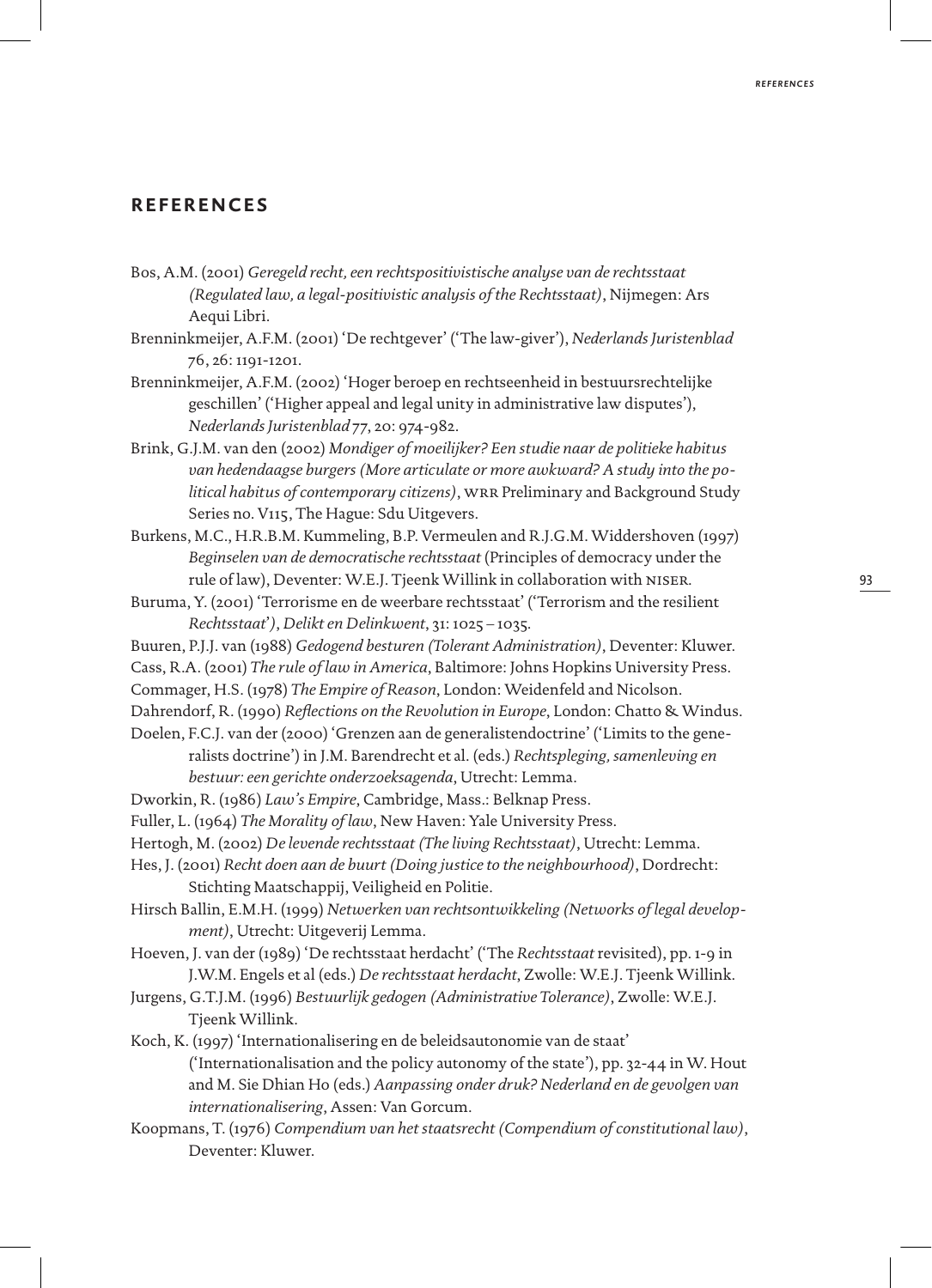Koopmans, T. (1978) *Vergelijkend publiekrecht (Comparative public law)*, Deventer: Kluwer. Kortmann, C.A.J.M. (1998) 'De Grondwet en het bestuursrecht' ('The Constitution and administrative law'), *Nederlands Tijdschrift voor Bestuursrecht* 11, 3: 53-59.

Kriegel, B. (1995) *The State and the Rule of Law,* New Jersey: Princeton University Press.

Loth, M.A. (2001) 'Rechterlijke samenwerking en rechtsvinding' ('Judicial cooperation and interpretation of law), pp. 111-120 in: C.P.M. Cleiren and G.K. Schoep (ed.) *Rechterlijke samenwerking*, Deventer: Gouda Quint.

- Lower House (1993-1994) *Strafvordering in balans (Criminal Procedure in the Balance),* Parliamentary Proceedings 1993-1994 session, 23672, no. 1.
- Martens, S.K. (2000a) 'De grenzen van de rechtsvormende taak van de rechter' ('The limits of the law-making task of the courts'), *Nederlands Juristenblad* 75: 747-758.
- Michiels, F.C.M.A. (2001) 'Van twee kanten: gedogen ii. Gedogen is doodgewoon.' ('From two sides: toleration II. Toleration is everyday practice.'), *rm Themis* 162, 8: 251- 253.
- Mill, J.S. (1863) Considerations on representative government, in C.V. Shields (1958) *John Stuart Mill, Considerations on representative government,* New York: Liberal Arts Press.
- Ministry of the Interior and Kingdom Relations (1998) *Juridisering in het openbaar bestuur (Juridification in public administration)*, Parliamentary Proceedings, Lower House, 1998-1999 session, 26360, no. 2.
- Nederlands Juristenblad (njb) (2001) 'Rechters in Nederland, een njb-enquête' ('Judges in the Netherlands, an NJB survey'), *Nederlands Juristenblad* 76: 1923-1986.
- Oenen, G. van (2000) 'Gedegen gedogen. Over de waarde van gedoogbeleid voor de rechtsstaat' ('Thorough toleration. On the value of a policy of toleration for the *Rechtsstaat'*), *Filosofie & praktijk* 9, 1: 2-17.
- Polak, J.M. (1987) 'Algemene inleiding' ('General introduction'), in *De rechter als dictator? Dynamiek in de trias*, raio conference papers, Lochem: Van den Brink en Co.
- Posner, R.A. (1999) *The Problematics of Moral and Legal Theory*, Cambridge, Mass.:Harvard University Press.
- Raz, J. (1979) 'The rule of law and its virtue', pp. 210-233 in: J. Raz, *The Authority of Law*, Oxford: Clarendon Press.
- Rijpkema, P. (2001) *Rechtersrecht, over de rechtsvormende rol van de rechter in een democratische rechtsstaat (Judges-made law: on the role of the judge in the formation of law in a democratic Rechtsstaat)*, The Hague: Boom.
- Sassen, S. (1999) *Globalisering; Over mobiliteit van geld, mensen en informatie (Globalisation: on the mobility of money, people and information)*, Amsterdam: Van Gennep.
- Scheltema, M. (1989) 'De rechtsstaat' ('The *Rechtsstaat')*, pp. 11-25 in J.W.M. Engels et al. (eds.) *De rechtsstaat herdacht*, Zwolle: W.E.J. Tjeenk Willink.
- Scientific Council for Government Policy (1988) *Rechtshandhaving (Law Enforcement)*, Reports to the Government no. 35, The Hague: Staatsuitgeverij.
- Scientific Council for Government Policy (1998) *Staat zonder land (Governments losing Ground)*, Reports to the Government no. 54, The Hague: Sdu Uitgevers.
- Scientific Council for Government Policy (2000) *Het borgen van publiek belang (Safeguarding the Public Interest)*, Reports to the Government no. 56, The Hague: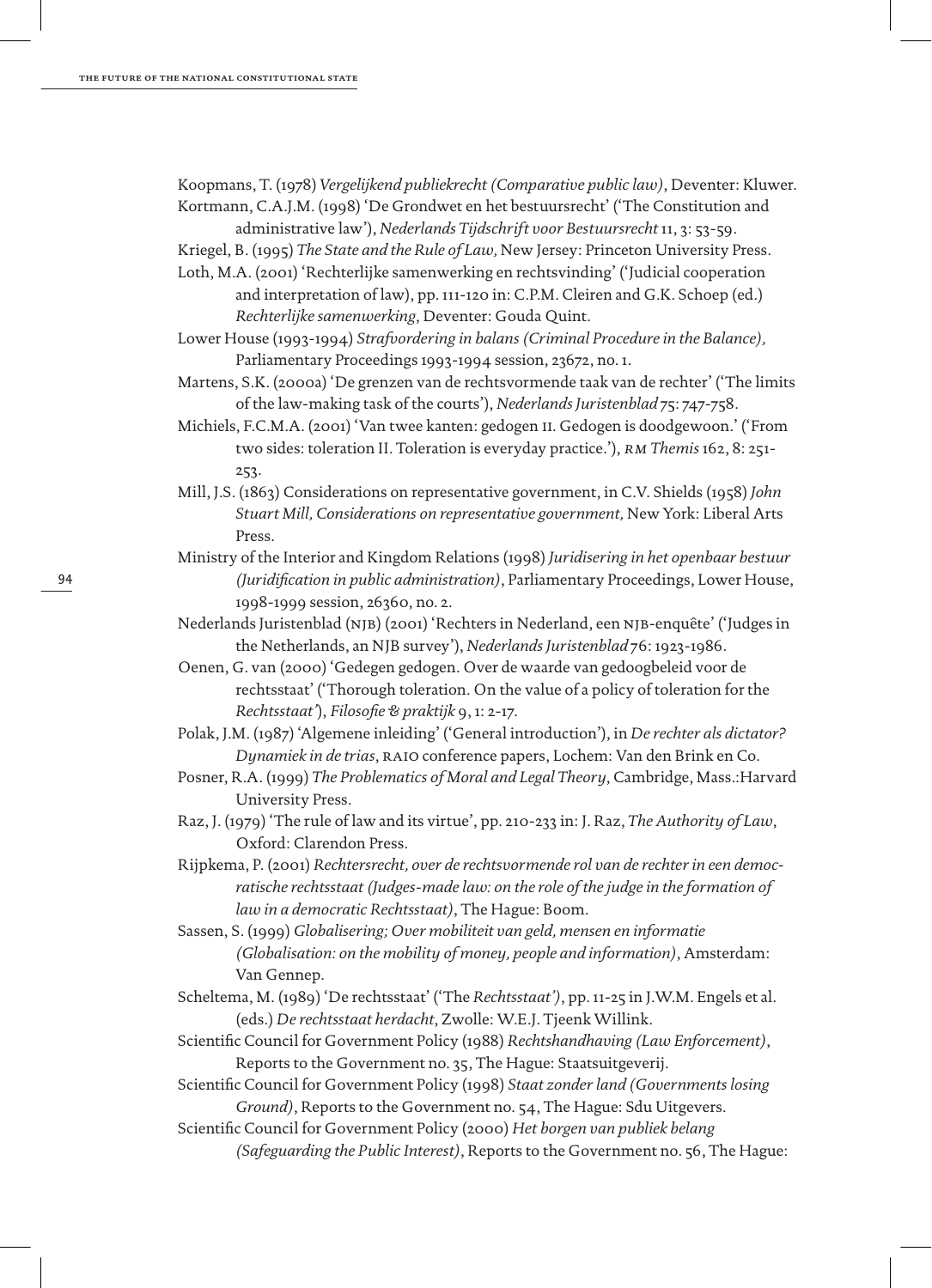Sdu Uitgevers.

Scientific Council for Government Policy (2001) *Nederland als immigratiesamenleving (The Netherlands as Immigration Society)*, Reports to the Government no. 60, The Hague: Sdu Uitgevers.

Scientific Council for Government Policy (2002) *Van oude en nieuwe kennis (Of Old and New Knowledge)*, Reports to the Government no. 61, The Hague: Sdu Uitgevers.

Tops, P. and S. Zouridis (2000) *Burgers en overheidscommunicatie (Citizens and government communication)*, The Hague.

Volkskrantmagazine (2000) Onder rechters (Among Judges), De Volkskrant of 9 December 2000.

Waldron, J. (1999) *The Dignity of Legislation*, Oxford: Oxford University Press.

- Wiarda, G.J. (1972) *Drie typen van rechtsvinding (Three types of interpretation of the law)*, Zwolle: Tjeenk Willink.
- Wijk, H.D. van (1999) *Hoofdstukken van bestuursrecht (Chapters of administrative law)*, 11th revised impression by W. Konijnenbelt and R.M. van Male, The Hague: Elsevier bedrijfsinformatie.
- Witteveen, W.J. (1991) *Evenwicht van machten (The balance of powers)*, kub Oration, Zwolle: Tjeenk Willink.
- Witteveen, W. (1996) *De geordende wereld van het recht (The regulated world of the law)*, Amsterdam: Amsterdam University Press.
- Witteveen, W.J. (2000) *De denkbeeldige staat, voorstellen van democratische vernieuwing (The imaginary state: proposals for democratic renewal)*, Amsterdam: Amsterdam University Press.
- Witteveen, W. J. and B.M.J. van Klink (et al.) (2002) *De sociale rechtsstaat voorbij (Beyond the social Rechtsstaat)*, wrr Preliminary and Background Studies Series, no. V116, The Hague: Sdu Uitgevers.

Wolf, M. (2001) 'Will the Nation-State Survive Globalization?', *Foreign Affairs* 80: 178-190.

Wolthuis, A.J. (2000) 'De juridisering van het debat, rechters en bestuurders over juridisering' ('The juridifcation of the debates: Judges and administrators concerning juridification, *R & R* 29, 3: 242-250.

Working Group concerning the Reduction of Jurifidication in Public Administration (Van Kemenade Working Group) (1997), *Bestuur in geding (Administration at issue)*, Haarlem: Province of North Holland.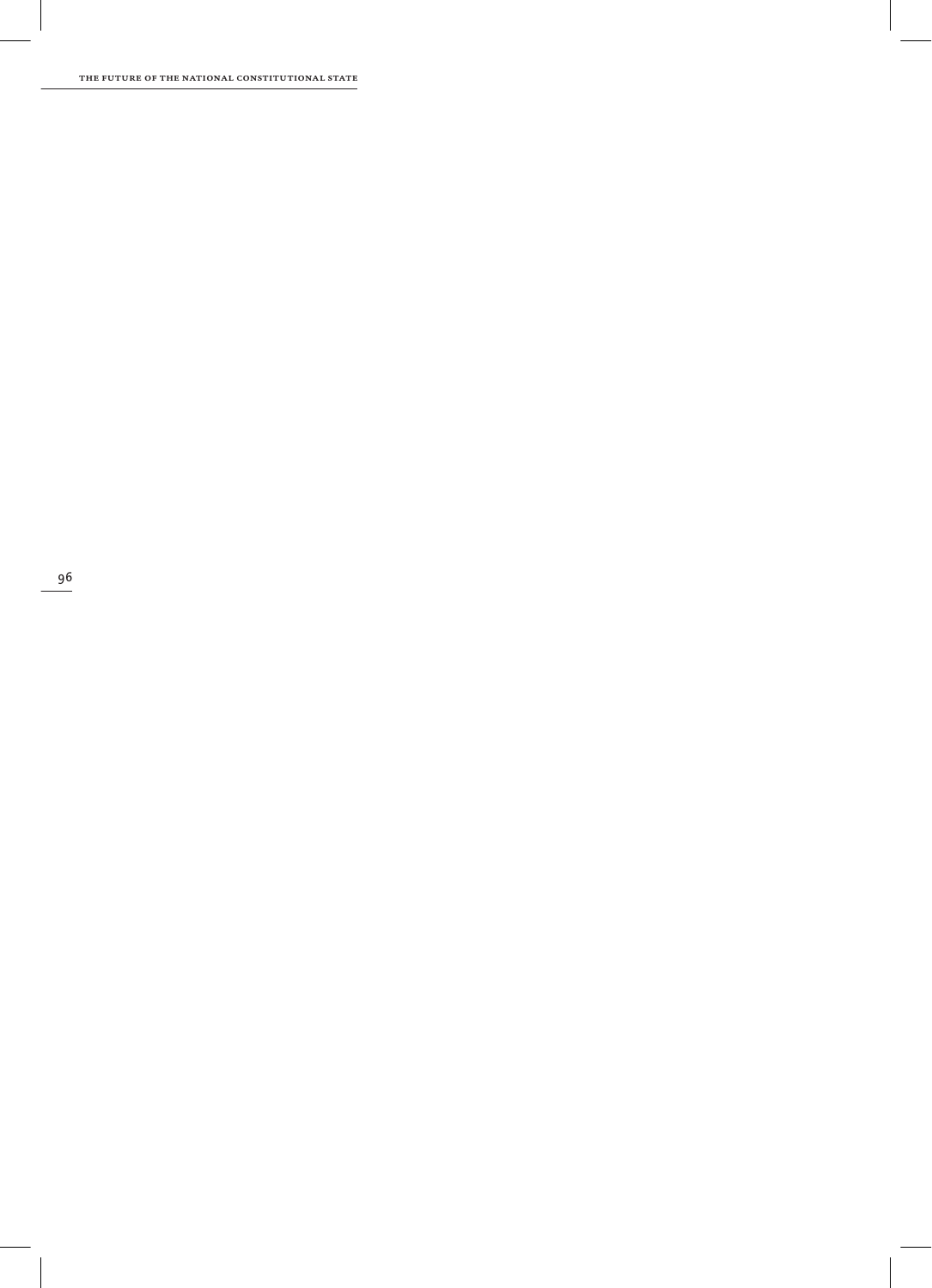*reports to the government*

97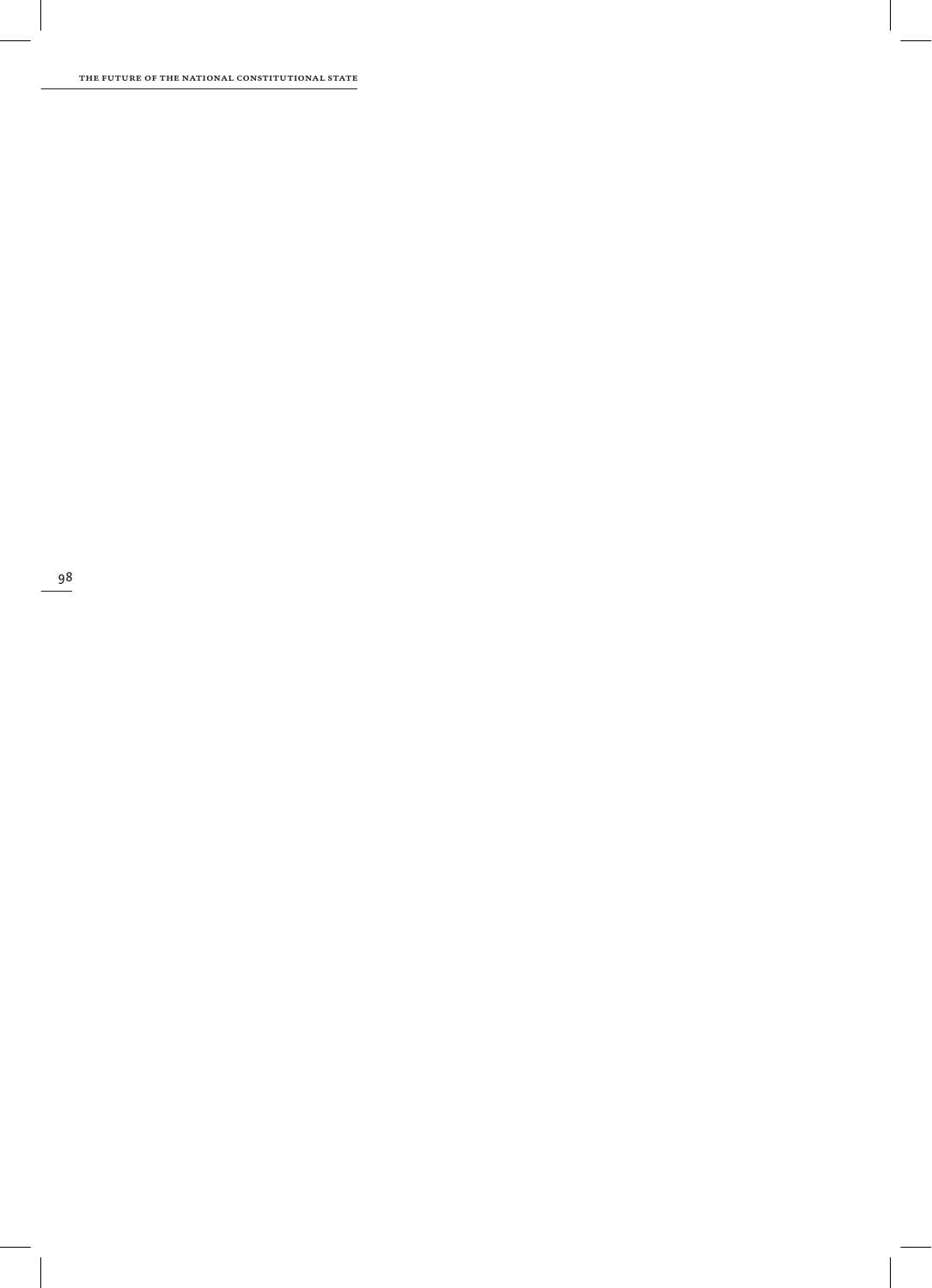*reports to the government*

99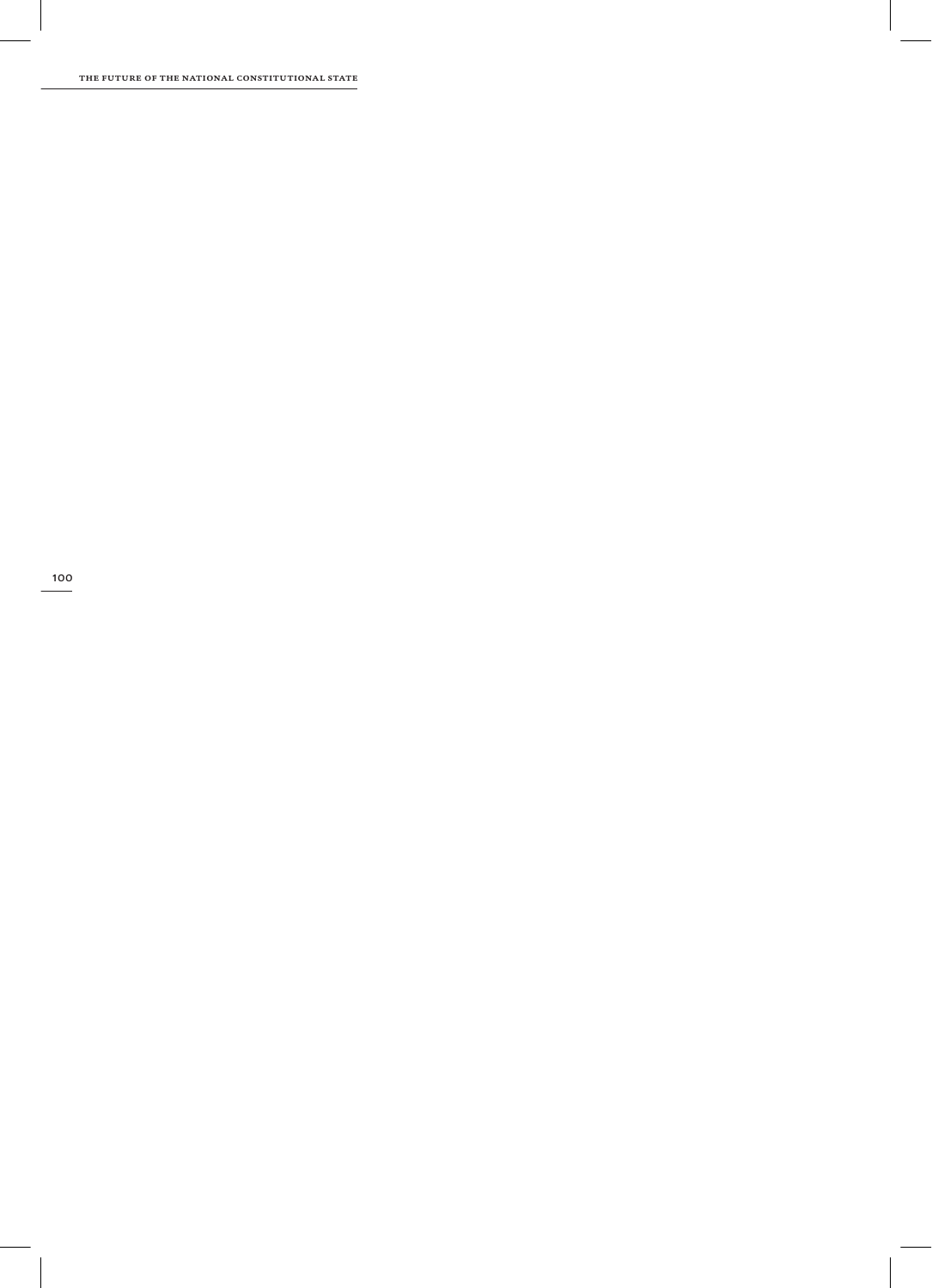*reports to the government*

101